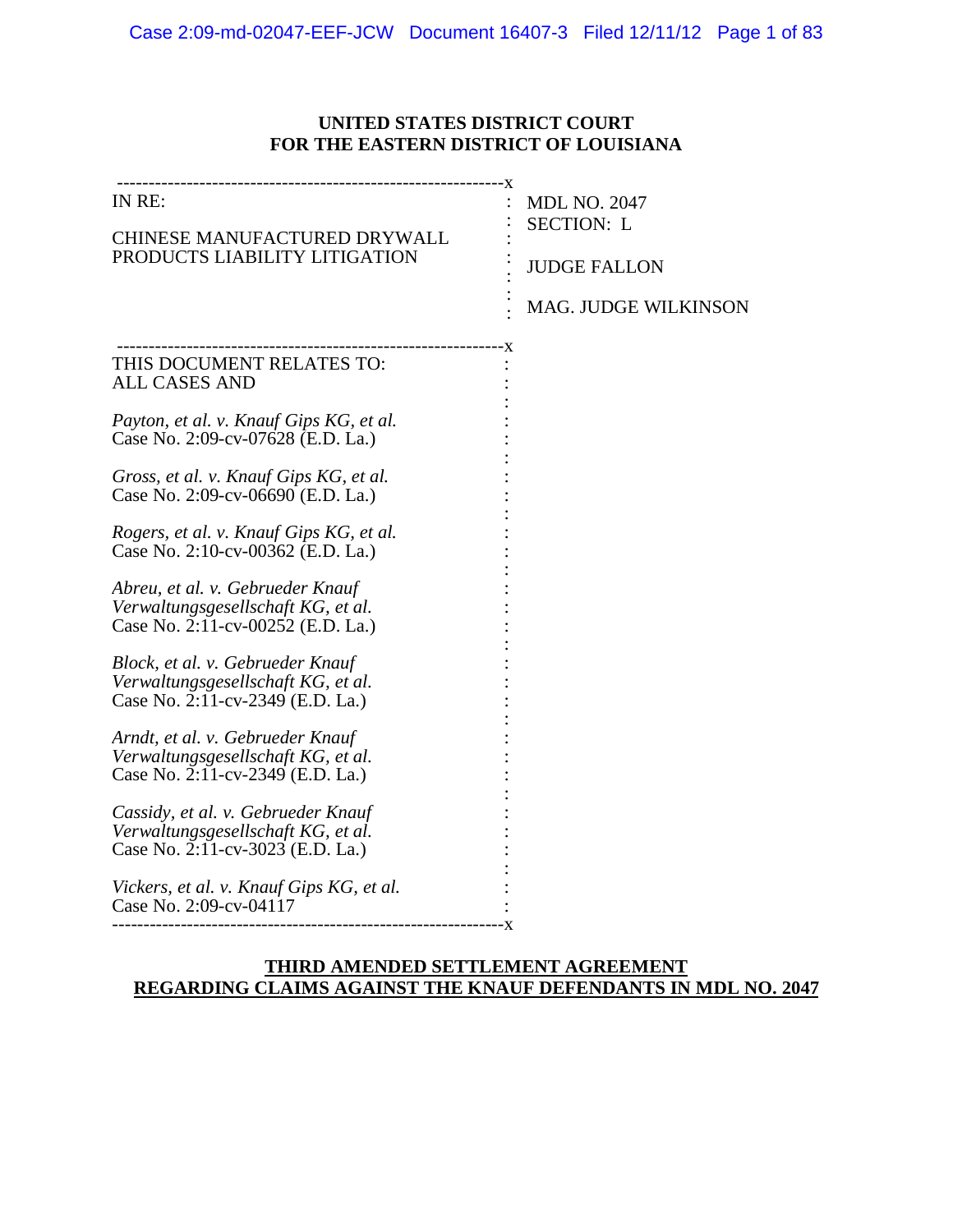## **TABLE OF CONTENTS**

### Page

| 1. |      |                                                                       |          |                                                                                                                                                                          |  |  |
|----|------|-----------------------------------------------------------------------|----------|--------------------------------------------------------------------------------------------------------------------------------------------------------------------------|--|--|
| 2. |      |                                                                       |          |                                                                                                                                                                          |  |  |
| 3. |      |                                                                       |          |                                                                                                                                                                          |  |  |
| 4. |      |                                                                       |          |                                                                                                                                                                          |  |  |
|    | 4.2. |                                                                       |          |                                                                                                                                                                          |  |  |
|    | 4.3. |                                                                       |          |                                                                                                                                                                          |  |  |
|    |      |                                                                       |          | 4.3.1. Option 1. Program Contractor Remediation Option/Property Not                                                                                                      |  |  |
|    |      |                                                                       | 4.3.1.1. |                                                                                                                                                                          |  |  |
|    |      |                                                                       | 4.3.1.2. |                                                                                                                                                                          |  |  |
|    |      | 4.3.2.                                                                |          |                                                                                                                                                                          |  |  |
|    |      | 4.3.3.                                                                |          |                                                                                                                                                                          |  |  |
|    |      | 4.3.4.                                                                |          |                                                                                                                                                                          |  |  |
|    |      |                                                                       |          |                                                                                                                                                                          |  |  |
|    |      |                                                                       | 4.3.6.1. |                                                                                                                                                                          |  |  |
|    |      |                                                                       | 4.3.6.2. | Options available to the Multiple Unit Property<br>Governing Body where, pursuant to Section 4.3.6.1.2, it                                                               |  |  |
|    |      |                                                                       | 4.3.6.3. | Options Available to the Multiple Unit Property<br>Governing Body where, pursuant to Section 4.3.6.1.2, it<br>is not feasible to treat each unit as a single property 25 |  |  |
|    |      | 4.3.7.                                                                |          |                                                                                                                                                                          |  |  |
|    |      |                                                                       |          |                                                                                                                                                                          |  |  |
|    | 4.4. |                                                                       |          |                                                                                                                                                                          |  |  |
|    | 4.5. | Cost Control and Dispute Resolution Mechanisms for Program Contractor |          |                                                                                                                                                                          |  |  |
|    | 4.6. |                                                                       |          |                                                                                                                                                                          |  |  |
|    | 4.7. |                                                                       |          |                                                                                                                                                                          |  |  |
|    |      |                                                                       | 4.7.1.1. | Pre-Remediation Alternative Living Expenses: 33                                                                                                                          |  |  |
|    |      |                                                                       | 4.7.1.2. |                                                                                                                                                                          |  |  |
|    |      |                                                                       | 4.7.1.3. |                                                                                                                                                                          |  |  |
|    |      |                                                                       | 4.7.1.4. |                                                                                                                                                                          |  |  |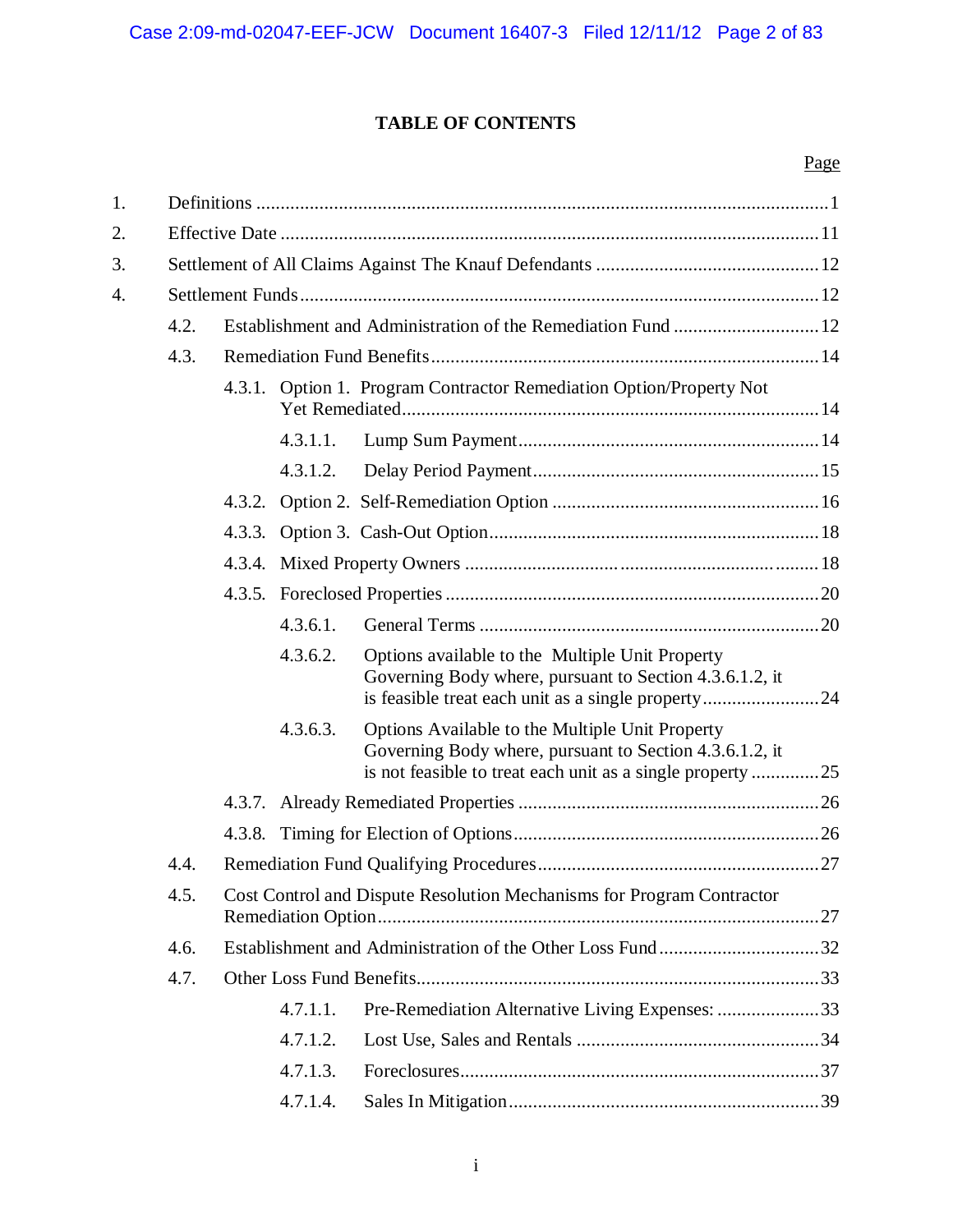# Page

|     |                                                                                  | 4.7.1.5.                                                             |  |  |  |  |
|-----|----------------------------------------------------------------------------------|----------------------------------------------------------------------|--|--|--|--|
|     |                                                                                  |                                                                      |  |  |  |  |
|     |                                                                                  |                                                                      |  |  |  |  |
|     |                                                                                  |                                                                      |  |  |  |  |
|     |                                                                                  |                                                                      |  |  |  |  |
|     | 4.8.                                                                             | Allocation of Amounts from Banner, InEx and L&W Class Settlements Or |  |  |  |  |
|     | 4.9.                                                                             | Benefits for Class Members in Properties with Lower-Case KPT Chinese |  |  |  |  |
| 5.  |                                                                                  |                                                                      |  |  |  |  |
|     | 5.1.                                                                             |                                                                      |  |  |  |  |
|     | 5.2.                                                                             |                                                                      |  |  |  |  |
| 6.  | Certification of Federal Rule of Civil Procedure 23(b)(3) Settlement Class and   |                                                                      |  |  |  |  |
| 7.  |                                                                                  |                                                                      |  |  |  |  |
| 8.  |                                                                                  |                                                                      |  |  |  |  |
|     | 8.1.                                                                             |                                                                      |  |  |  |  |
|     | 8.2.                                                                             |                                                                      |  |  |  |  |
|     | 8.3.                                                                             |                                                                      |  |  |  |  |
| 9.  |                                                                                  |                                                                      |  |  |  |  |
| 10. |                                                                                  |                                                                      |  |  |  |  |
| 11. |                                                                                  |                                                                      |  |  |  |  |
| 12. |                                                                                  |                                                                      |  |  |  |  |
| 13. |                                                                                  |                                                                      |  |  |  |  |
| 14. |                                                                                  |                                                                      |  |  |  |  |
| 15. | Court to Retain Jurisdiction to Implement and Enforce Settlement Agreement  6653 |                                                                      |  |  |  |  |
| 16. |                                                                                  |                                                                      |  |  |  |  |
| 17. |                                                                                  |                                                                      |  |  |  |  |
| 18. |                                                                                  |                                                                      |  |  |  |  |
| 19. |                                                                                  |                                                                      |  |  |  |  |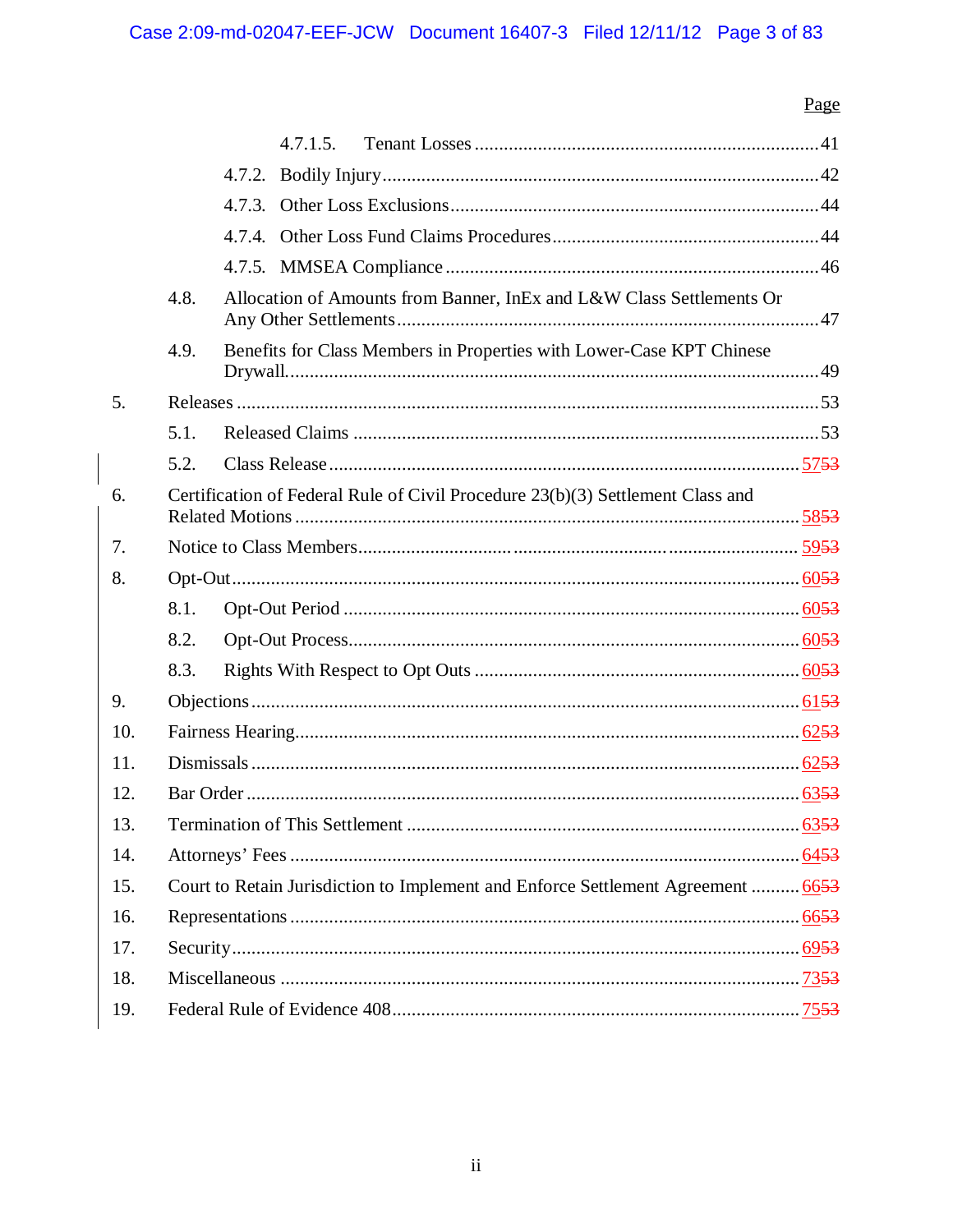#### **SETTLEMENT AGREEMENT REGARDING CLAIMS AGAINST THE KNAUF DEFENDANTS IN MDL NO. 2047 (Subject to Court Approval)**

This Settlement Agreement is entered into by and between the Plaintiffs' Steering Committee in *In re: Chinese Manufactured Drywall Products Liability Litigation*, MDL No. 2047, and Knauf Plasterboard (Tianjin) Co., Ltd. ("KPT"), Knauf Plasterboard (Wuhu) Co., Ltd. ("Wuhu"), Guangdong Knauf New Building Material Products Co., Ltd. ("Dongguan"), Knauf Gips KG ("Knauf Gips"), Gebr. Knauf Verwaltungsgesellschaft KG, Knauf International GmbH, Knauf Insulation GmbH ("KI"), Knauf UK GmbH, Knauf AMF GmbH & Co. KG, Knauf do Brasil Ltda. and PT Knauf Gypsum Indonesia (collectively, the "Knauf Defendants") as of December 20, 2011.

**WHEREAS**, the Plaintiffs' Steering Committee has made a demand on the Knauf Defendants to settle Chinese Drywall claims against the Knauf Defendants;

**WHEREAS**, the Knauf Defendants have been named as defendants in MDL No. 2047 and in state court litigation and are alleged to be liable for KPT Chinese Drywall that was installed in Affected Properties;

**WHEREAS**, the Knauf Defendants have denied liability for the sale of such KPT Chinese Drywall; and

**WHEREAS**, the Parties wish to avoid the effort, expense and risk of continued litigation,

**NOW, THEREFORE**, in consideration of the mutual covenants contained herein and intending to be legally bound, the Parties agree as follows:

#### **1. Definitions**

- 1.1. Parties**.** "Parties" shall mean the Knauf Defendants and the Class:
	- 1.1.1. **Knauf Defendants.** "Knauf Defendants" shall mean all Knauf entities that are signatories to this Agreement.
	- 1.1.2. **Class; Settlement Class; Class Members.** "Class," also referred to as "Settlement Class" or "Class Members," shall mean all members of one of the three Subclasses in Sections 1.1.2.1, 1.1.2.2 and 1.1.2.3 below who, as of December 9, 2011, filed a lawsuit in the Litigation as a named plaintiff (*i.e.*, not an absent class member) asserting claims arising from, or otherwise related to, KPT Chinese Drywall, whether or not the Knauf Defendants are named parties to the lawsuit. The following persons or entities are members of the class only for the purpose of obtaining benefits under the Other Loss Fund, but not for the purpose of obtaining benefits under the Remediation Fund as those Class Members' Remediation Claims have been or will be resolved outside this Settlement: (i) any person or entity which has settled claims against the Knauf Defendants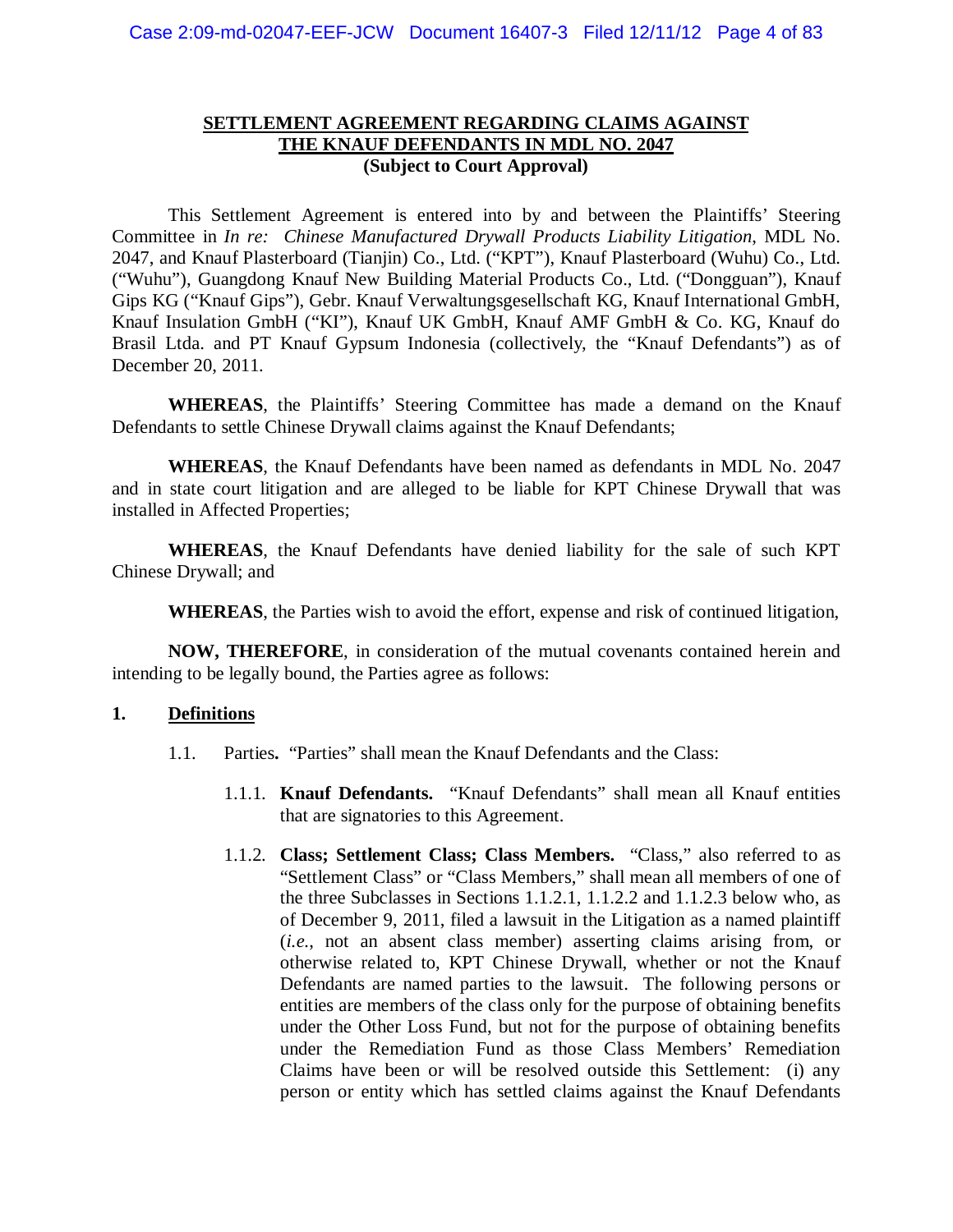under the Settlement Agreement for the Demonstration Remediation of Homes with KPT Drywall ("Pilot Program") by executing both the Work Authorization and Release as defined in the Pilot Program, whose Affected Property has been or will be remediated under the Pilot Program; (ii) any person or entity whose Affected Property has been remediated under a Major Builder Settlement Agreement; and (iii) any person or entity whose Affected Property has been remediated under a settlement with a Builder or Supplier (including claims assigned by Class Members that were later settled by the assignee). The Class also shall include Multiple Unit Property Governing Bodies to the extent that any unit(s) of a Multiple Unit Property is the subject of a filed lawsuit in the Litigation. The Class shall not include claims relating to Chinese Drywall manufactured by Knauf entities other than KPT. There shall be three subclasses:

- 1.1.2.1. **The Residential Owner Subclass:** All members of the Class who are owners of and reside or have resided in Affected Property ("**Residential Owners")**. The Residential Owner Subclass shall not include Owners, other than Mortgagees, who purchased Affected Properties with knowledge that the properties contained KPT Chinese Drywall and/or Non-KPT Chinese Drywall. The Residential Owner Subclass also shall not include Owners who sold or otherwise disposed of Affected Properties except for former owners who lost Affected Properties due to foreclosure or sold Affected Properties to mitigate losses.
- 1.1.2.2. **The Commercial Owner Subclass:** All members of the Class who are owners of Affected Property for the purpose of selling or renting the Affected Property or using the Affected Property to conduct a business and who do not reside in the Affected Property ("**Commercial Owners**"). The Commercial Owner Subclass shall not include Owners, other than Mortgagees, who purchased Affected Properties with knowledge that the properties contained KPT Chinese Drywall and/or Non-KPT Chinese Drywall. The Commercial Owner Subclass also shall not include Owners who sold or otherwise disposed of Affected Properties except for former owners who lost Affected Properties due to foreclosure or sold Affected Properties to mitigate losses. Members of the Residential and Commercial Owner Subclasses also are referred to as "Owners".
- 1.1.2.3. The Residential Owner Subclass and the Commercial Owner Subclass shall be referred to collectively as the "Owner Subclasses."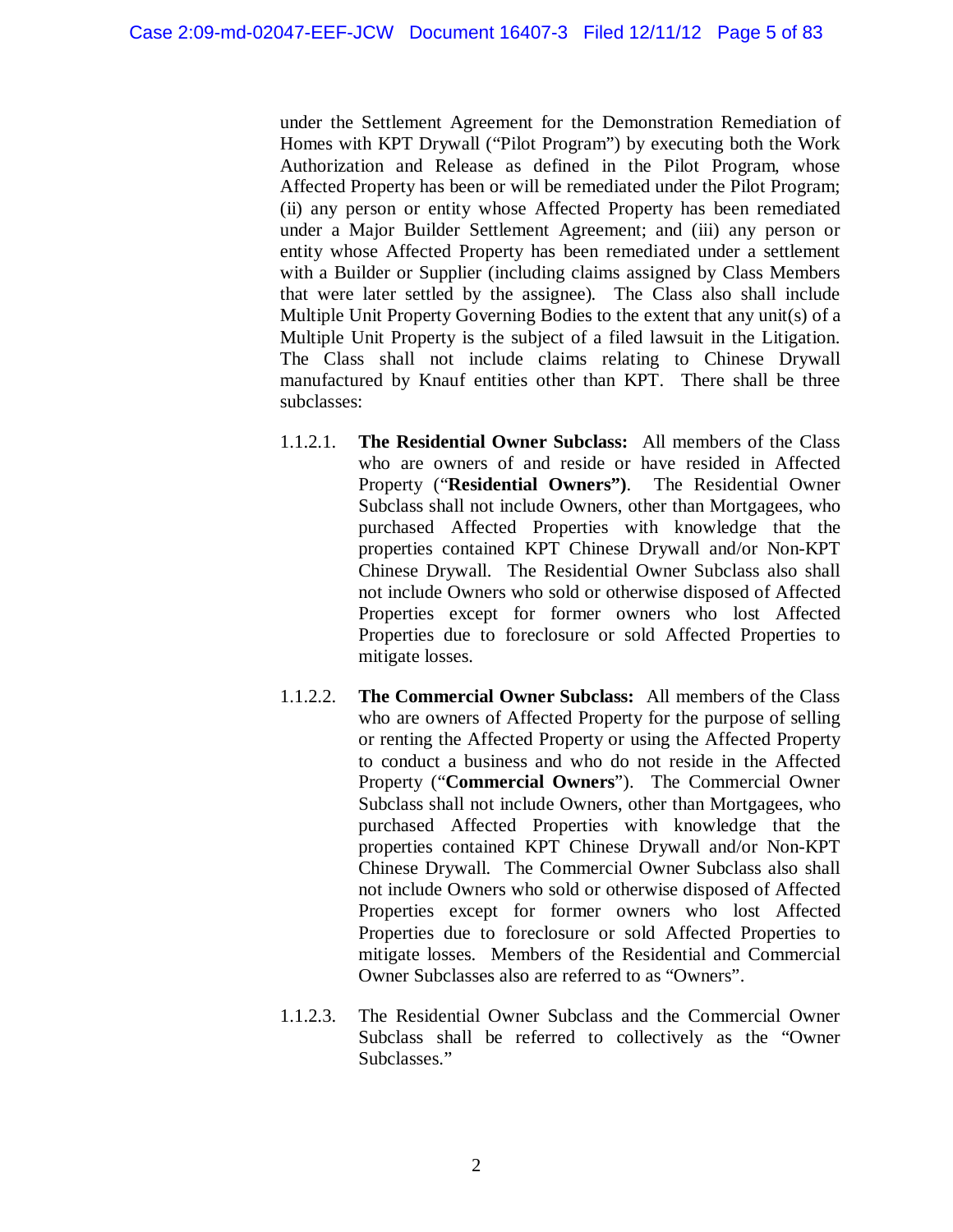- 1.1.2.4. **The Tenant Subclass:** All members of the Class who rent Affected Property. Members of the Tenant Subclass also are referred to as "Tenants". Non-owner residents will be treated as Tenants even if they do not pay rent.
- 1.2. **Administrative Expenses.** "Administrative Expenses" shall mean expenses associated with administering the Remediation Fund and the Other Loss Fund, and shall include, but not be limited to, the expenses of the Settlement Administrator, Special Masters, escrow agents, accountants, pro se attorneys and Ombudsmen.
- 1.3. **Affected Property.** "Affected Property" shall mean any real or personal property, residential or commercial, containing KPT Chinese Drywall.
- 1.4. **Already Remediated Properties Protocol.** "Already Remediated Properties Protocol" shall mean the protocol attached as Exhibit A for resolving Remediation Claims of Owners who have self-remediated Affected Properties or have entered into contracts to self-remediate Affected Properties prior to the Execution Date.
- 1.5. **Approved Claims.** "Approved Claims" shall mean claims submitted by Class Members that have been approved for reimbursement from the Remediation Fund and/or the Other Loss Fund.
- 1.6. **Banner.** "Banner" shall mean Banner Supply Co., Banner Supply Co. Pompano, LLC, Banner Supply Co. - Port St. Lucie, LLC, Banner Supply Co. - Fort Myers, LLC, and Banner Supply Co. - Tampa, LLC and all of their past, present and future owners, partners, shareholders, officers, directors, agents, attorneys, employees, parents, associates, subsidiaries, divisions, affiliates, insurers, and all predecessors and successors, assigns, or legal representatives.
- 1.7. **Banner Class Settlement.** "Banner Class Settlement" shall mean the class action settlement with Banner preliminarily approved by the Court on August 11, 2011 and subsequent amendments thereto preliminarily approved by the Court on August 11, 2011.
- 1.8. **Builder.** "Builder" shall mean any entity or person engaged principally in the business of construction of properties and to whom a Developer sells or has sold one or more lots on which the property construction will take place. A Builder shall not include a Developer engaged solely in selling the lot on which such property is constructed, who does not have the authority to manage or control the actual construction. Other entities or persons excluded from the term Builder include, but are not limited to, subcontractors, material suppliers, installers, and design professionals.
- 1.9. **Court.** "Court" shall mean The Honorable Eldon E. Fallon, who presides over *In re Chinese Manufactured Drywall Products Liability Litigation*, MDL No. 2047, in the Eastern District of Louisiana.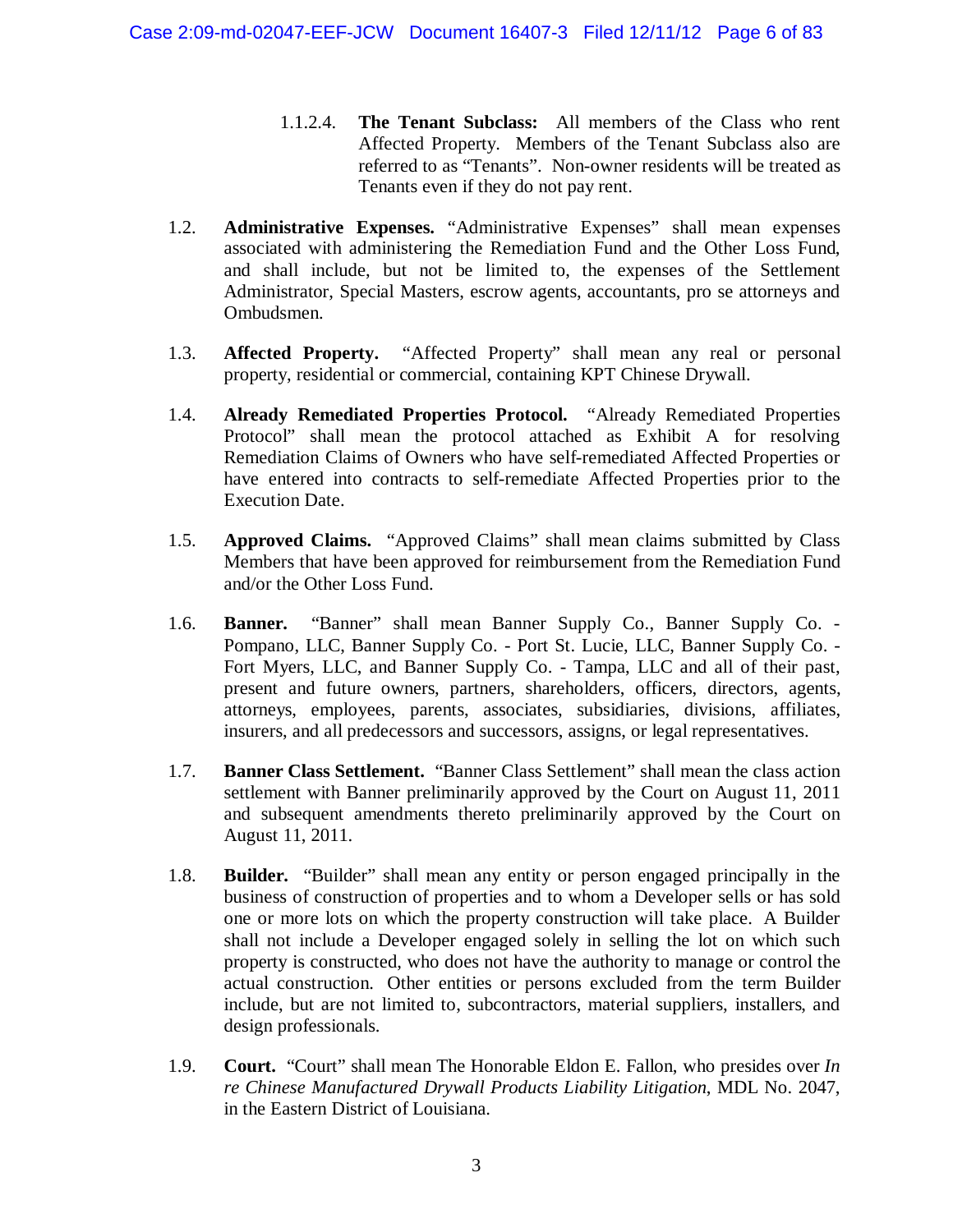- 1.10. **Developers.** "Developers" shall mean the developer of any properties with KPT Chinese Drywall.
- 1.11. **Environmental Certificate.** "Environmental Certificate" shall mean a certification substantially in the form of Exhibit B from GFA International (1215 Wallace Drive, Del Ray Beach, Florida 33444) or another environmental inspector, provided that both the Knauf Defendants and Settlement Class Counsel consent to such other environmental inspector.
- 1.12. **Excluded Releasee.** "Excluded Releasee" shall mean any person or entity eligible to be an Other Releasee that does not participate in the Insurer Class Settlement or otherwise settle with the PSC and the Knauf Defendants. An Excluded Releasee can also be an Other Releasee pursuant to Section 1.50.1.
- 1.13. **Execution Date.** "Execution Date" shall mean December 20, 2011.
- 1.14. **Final Cost Estimate.** "Final Cost Estimate" shall mean the final cost to remediate the KPT Property prepared by the Lead Contractor or Other Approved Contractor and agreed to by the Knauf Defendants.
- 1.15. **Foreclosed Property.** "Foreclosed Property" shall mean an Affected Property that is owned by a Mortgagee.
- 1.16. **General Contractor.** "General Contractor" shall mean any general contractor which (i) took part in the building, remodeling or restoration of any property with KPT Chinese Drywall, and (ii) did so working under contract with, and/or under the direction of a Builder, Owner or his or her insurer, or Developer.
- 1.17. **Held Costs.** "Held Costs" shall have the meaning set forth by the Court in Pretrial Order No. 9.
- 1.18. **Importers.** "Importers" shall mean any importer, which imported, marketed, distributed or supplied KPT Chinese Drywall.
- 1.19. **Individual Participating Class Members' Costs.** "Individual Participating Class Members' Costs" shall mean those costs reasonably incurred by a Participating Class Member in connection with the prosecution of a claim relating to an Affected Property as limited in Section 14.1.
- 1.20. **InEx.** "InEx" shall mean Interior Exterior Building Supply, L.P. and all of its past, present and future owners, partners, shareholders, officers, directors, agents, attorneys, employees, parents, associates, subsidiaries, divisions, affiliates, insurers, and all predecessors and successors, assigns, or legal representatives.
- 1.21. **InEx Class Settlement.** "InEx Class Settlement" shall mean the class action settlement with InEx preliminarily approved by the Court on May 13, 2011 and subsequent amendments thereto preliminarily approved by the Court on February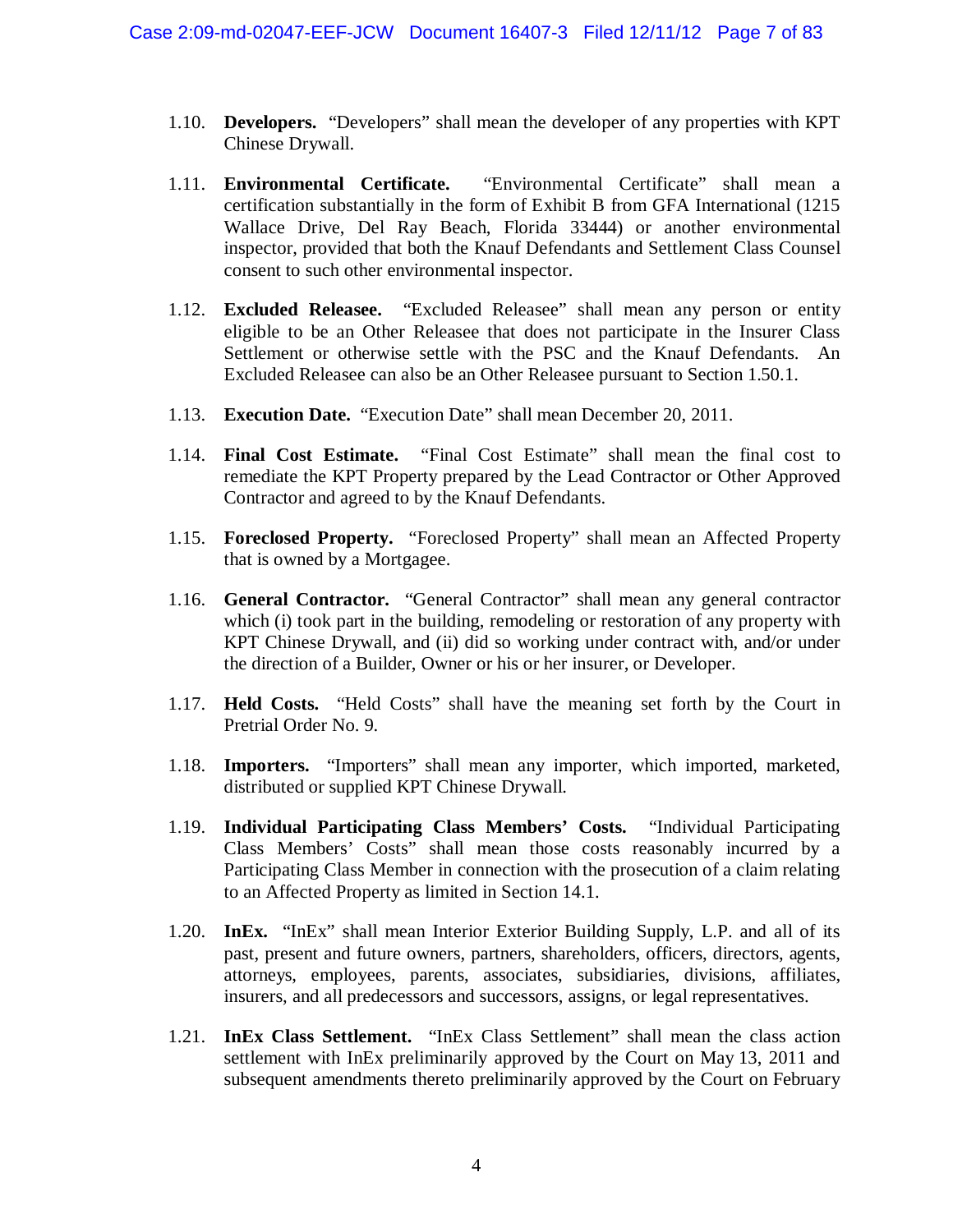23, 2012, including any supplemental recovery against InEx's excess insurer, The North River Insurance Company.

- 1.22. **Inspection Protocol.** "Inspection Protocol" shall mean the protocol for inspecting properties for KPT Chinese Drywall attached as Exhibit C.
- 1.23. **Installer.** "Installer" shall mean any person or entity involved in the installation, hanging, taping, and/or floating of KPT Chinese Drywall in any property.
- 1.24. **Insurer Class Settlement.** "Insurer Class Settlement" shall mean the class action settlement with Builders, Suppliers, Installers and Participating Insurers preliminarily approved by the Court on May 31, 2012 and subsequent amendments thereto preliminarily approved by the Court on August 22, 2012.
- 1.25. **Knauf Investment Assets.** "Knauf Investment Assets" shall mean the deposited funds and/or asset(s) described in Section 17.1.3.
- 1.26. **KPT Chinese Drywall.** "KPT Chinese Drywall" shall mean any and all drywall products manufactured, sold, marketed, distributed, and/or supplied by KPT and which are alleged to be defective. "KPT Chinese Drywall" shall not include drywall products, manufactured, sold, marketed, distributed, and /or supplied by any Knauf Defendant other than KPT.
	- 1.26.1. **Lower-Case KPT Chinese Drywall.** "Lower-Case KPT Chinese Drywall" shall mean KPT Chinese Drywall bearing the lower-case "TianJin, China" markings. Class Members with only Lower-Case KPT Chinese Drywall in their properties shall be eligible for benefits under this Settlement as set forth in Section 4.9.
- 1.27. **KPT Drywall Percentage.** "KPT Drywall Percentage" shall mean the amount of KPT Chinese Drywall in the Affected Property divided by the total amount of KPT Chinese Drywall and Non-KPT Chinese Drywall in the Affected Property rounded to the next highest 10% increment, as determined according to paragraph II.C of the Inspection Protocol. For example, if the amount of KPT Chinese Drywall in the Affected Property divided by the total amount of KPT Chinese Drywall and Non-KPT Chinese Drywall equals 82%, the KPT Drywall Percentage shall be 90%. However, if the amount equals 90%, the KPT Drywall Percentage shall not be adjusted upward. Applying this definition, if an inspection of an Affected Property reveals that there are 4 boards consisting of KPT Chinese Drywall, 2 boards consisting of Non-KPT Chinese Drywall and 4 non-reactive boards in the Affected Property, then the KPT Drywall Percentage will be 70% (four KPT Chinese Drywall boards divided by six total KPT Chinese Drywall boards and Non-KPT Chinese Drywall boards, rounded up to the next highest 10% increment).
- 1.28. **KPT Property.** "KPT Property" shall mean any Affected Property in which the KPT Drywall Percentage exceeds 90%.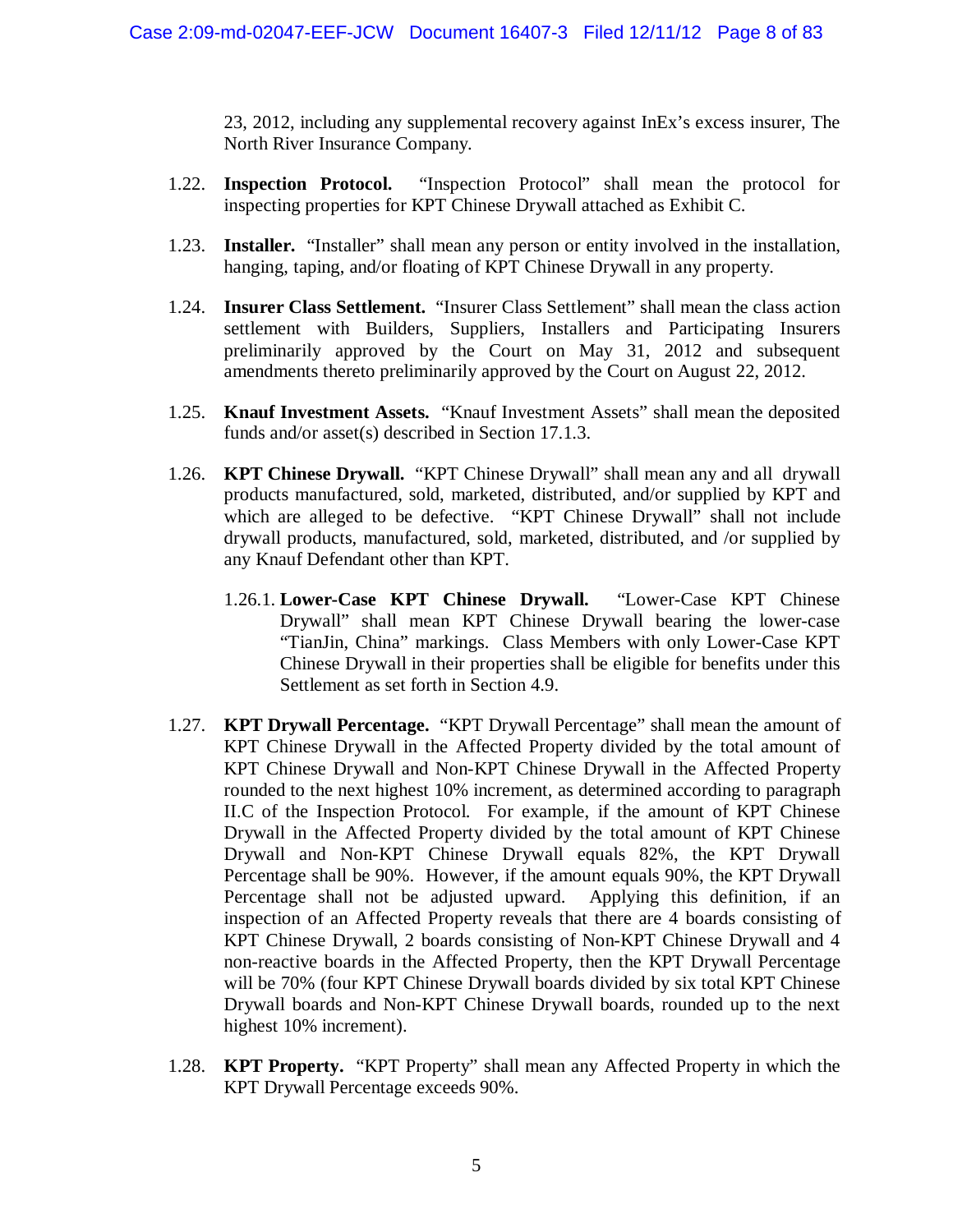- 1.29. **KPT Property Owners.** "KPT Property Owners" shall mean Owners of KPT Property.
- 1.30. **L&W.** "L&W" shall mean L&W Supply Co. and all of its past, present and future owners, partners, shareholders, officers, directors, agents, attorneys, employees, parents, associates, subsidiaries, divisions, affiliates, insurers, and all predecessors and successors, assigns, or legal representatives.
- 1.31. **L&W Class Settlement.** "L&W Class Settlement" shall mean the class action settlement with L&W preliminarily approved by the Court on April 26, 2012.
- 1.32. **Lead Contractor.** "Lead Contractor" shall mean Moss & Associates, LLC, 2101 N. Andrews Avenue, Suite 300, Ft. Lauderdale, FL 33311. The Knauf Defendants and Settlement Class Counsel may by agreement change the Lead Contractor.
- 1.33. **Lienholder.** "Lienholder" shall mean any person or entity which holds a lien on Affected Property with KPT Chinese Drywall.
- 1.34. **Litigation.** "Litigation" shall mean all Class Action Omnibus Complaints ("Omni Complaints") filed in MDL No. 2047, and all Related Actions.
- 1.35. **Major Builder Settlement Agreement.** "Major Builder Settlement Agreement" shall mean any one of the agreements among the Knauf Defendants, the PSC and certain Builders listed in Exhibit D filed under seal.
- 1.36. **Mixed Property.** "Mixed Property" shall mean Affected Properties in which the KPT Drywall Percentage is less than or equal to 90%.
- 1.37. **Mixed Property Owner.** "Mixed Property Owner" shall mean an Owner of a Mixed Property.
- 1.38. **Mortgagee.** "Mortgagee" shall mean any person or entity which made a loan secured by Affected Property with KPT Chinese Drywall.
- 1.39. **Mortgaged Property.** "Mortgaged Property" shall mean the real property and buildings of KI, as agreed upon by the Parties, pledged to secure the obligations of the Knauf Defendants to make payments under the Settlement pursuant to the Mortgages.
- 1.40. **Mortgages.** "Mortgages" shall mean mortgage agreements in respect of the Mortgaged Property.
- 1.41. **Multiple Unit Property.** "Multiple Unit Property" shall mean an Affected Property that contains more than one living unit.
- 1.42. **Multiple Unit Property Governing Body.** "Multiple Unit Property Governing Body" shall mean the person(s) or entity(ies) having the legal authority or control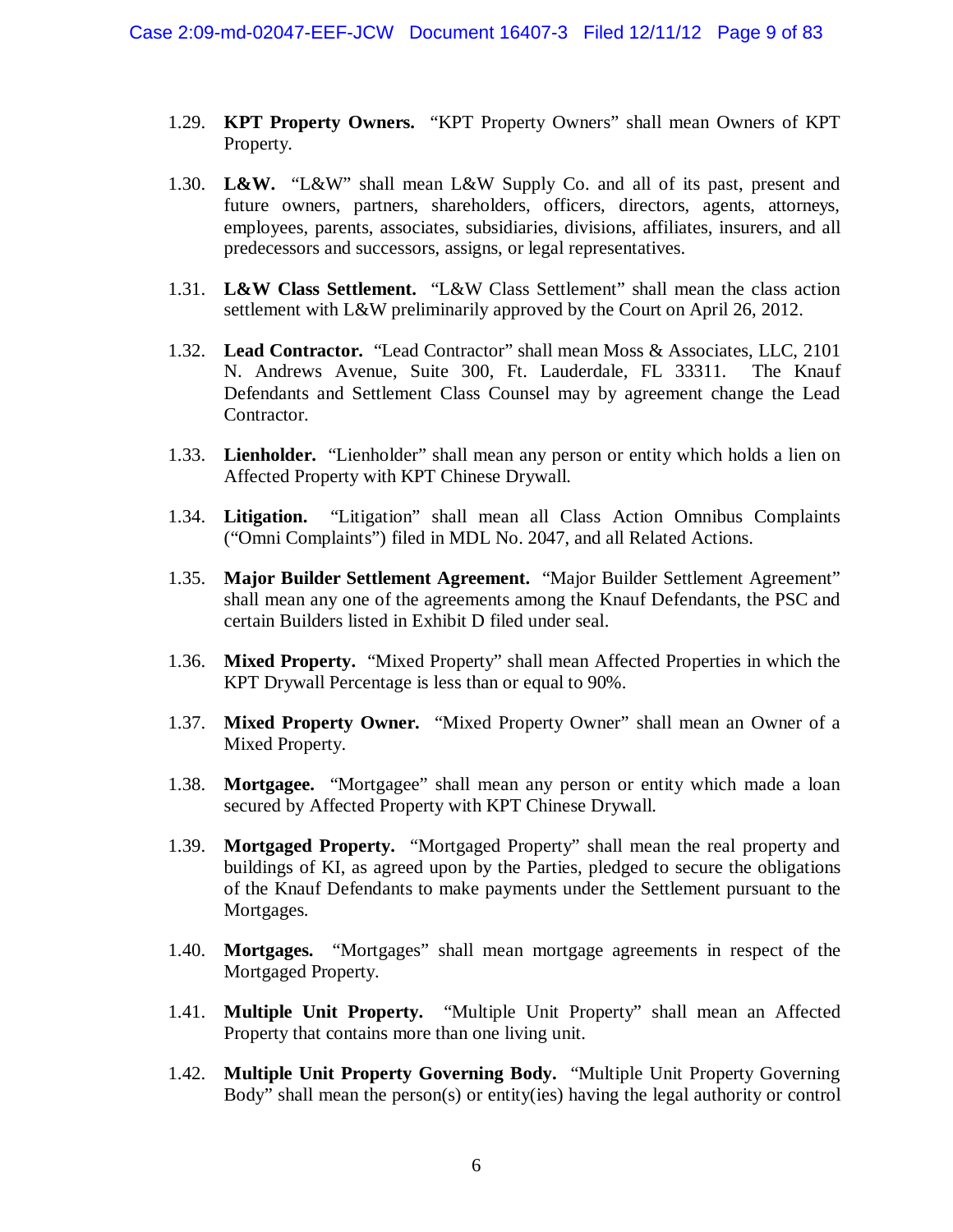to bind a Multiple Unit Property, including but not limited to, a condominium association.

- 1.43. **Non-KPT Chinese Drywall.** "Non-KPT Chinese Drywall" shall mean any and all reactive drywall products manufactured, sold, marketed, distributed, and/or supplied by a Chinese manufacturer other than KPT, including but not limited to, Taishan Gypsum Co., Ltd. f/k/a Shandong Taihe Dongxin Co., Ltd.; Taian Taishan Plasterboard, Ltd.; Pingyi Zhongxin Paper-Faced Plasterboard Co., Ltd. f/k/a Shandong Chenxiang Building Materials Co., Ltd.; Crescent City Gypsum, Inc.; Beijing New Building Materials Public Ltd. Co., and China National Building Material Co., Ltd., and China National Building Material Group Corporation. Counterfeit drywall products that purport to be manufactured by KPT, but that are in fact manufactured by an entity other than KPT shall not be considered "KPT Chinese Drywall" and shall be considered "Non-KPT Chinese Drywall" only if the drywall is reactive. "Non-KPT Chinese Drywall" shall not include drywall products manufactured, sold, marketed, distributed, and/or supplied by Wuhu or Dongguan, and shall not include drywall bearing the lowercase "TianJin, China" markings.
- 1.44. **Ombudsman**. "Ombudsman" shall mean a construction expert available to advise Class Members who select the Program Contractor Option described in Section 4.3.1. The Ombudsmen shall be selected according to the procedures set forth in Section 4.5.1.7.2.
- 1.45. **Order and Judgment.** "Order and Judgment" shall mean an order and judgment entered by the Court that:
	- (i) Certifies the Settlement Class pursuant to Fed. R. Civ. P.  $23(b)(3)$ ;
	- (ii) Finds that the Settlement is fair, reasonable, and adequate, was entered into in good faith and without collusion, and should be approved; and approves the Settlement;
	- (iii) Approves the Class Release provided in Section 5.2 and orders that, as of the Effective Date, the Released Claims as defined in Section 5.1 will be released as to the Knauf Defendants and Other Releasees;
	- (iv) Enjoins and forever bars any and all Participating Class Members from commencing and/or maintaining any action, legal or otherwise, against the Knauf Defendants arising out of, or otherwise relating to, KPT Chinese Drywall;
	- (v) Finds that the indemnity, defense and judgment reduction provisions in Sections 5.2.4, 5.2.5 and 5.2.6 are valid, binding, and enforceable; and therefore, bars the assertion by any entity or person against the Knauf Defendants of any contribution, indemnification, subrogation, or other claims arising out of the Participating Class Members' claims concerning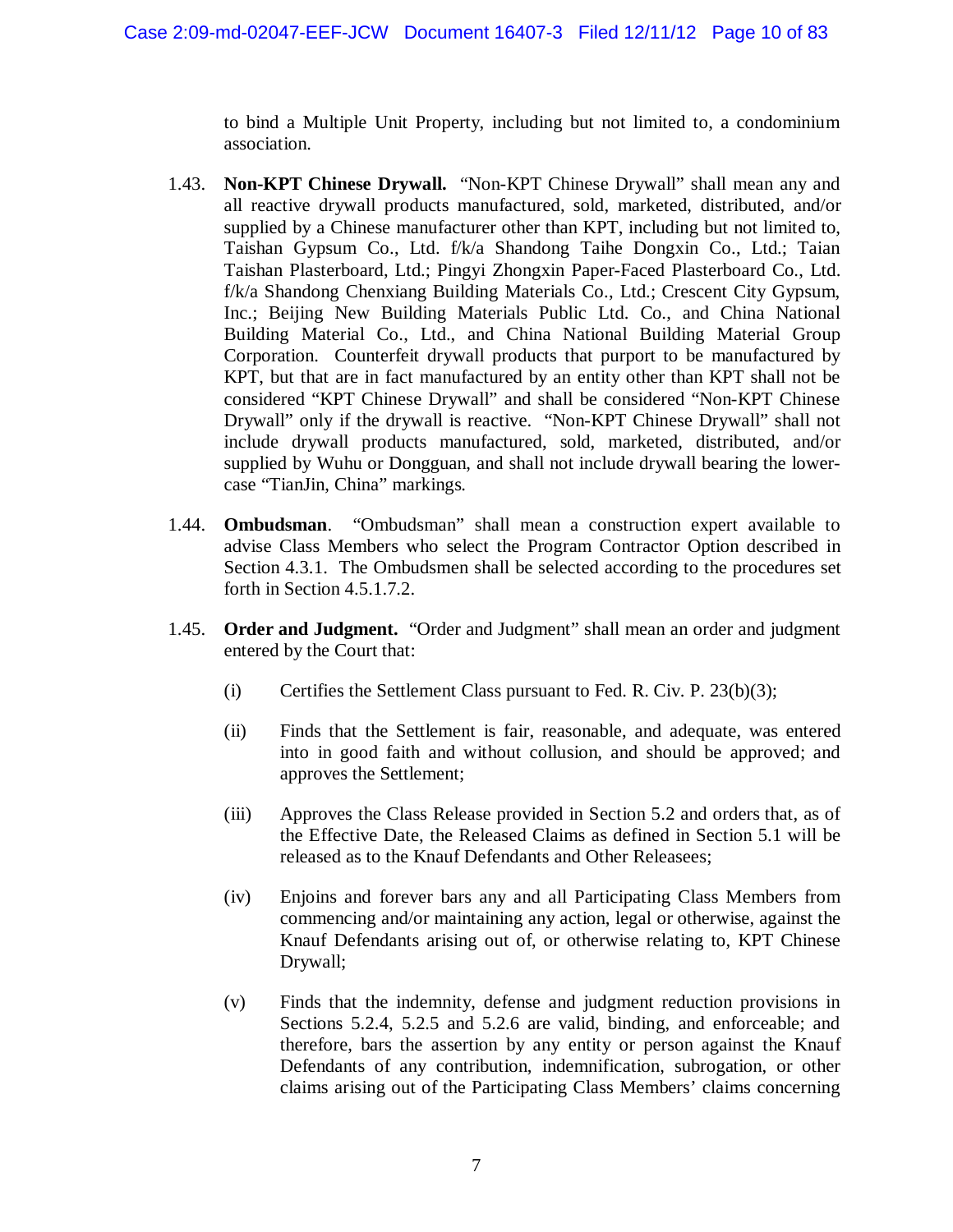(i) the KPT Chinese Drywall claims against the Knauf Defendants and Other Releasees or (ii) this Settlement;

- (vi) Enjoins non-Class Members and Class Members who opt out under Section 8 from seeking or obtaining any recovery against or from, or seeking to execute or otherwise exercise remedies against the Knauf Investment Assets and any proceeds thereof, which asset(s) have been procured by the Knauf Defendants in furtherance of the Settlement for the benefit of the Settlement Class.
- (vii) Finds that, pursuant to Fed. R. Civ. P. 54(b), there is no just reason for delay of entry of final judgment with respect to the foregoing.
- 1.46. **Other Approved Contractor.** "Other Approved Contractor" shall mean a contractor other than the Lead Contractor approved by the Knauf Defendants and Settlement Class Counsel to perform the remediation work under the Program Contractor Remediation Option set forth in Section 4.3.1.
- 1.47. **Other Covered Expenses.** "Other Covered Expenses" shall mean reimbursement for all alternative living expenses, personal property damage, maintenance of the KPT Property during remediation, including, but not limited to, payment of all utility bills, insurance, property taxes and maintenance of landscaping, and moving and storage expenses, incurred as a result of the remediation of the KPT Property, pursuant to Section 4.3.1.1 through 4.3.1.3.
- 1.48. **Other Loss.** "Other Loss" shall have the meaning set forth in Section 4.7.1 below.
- 1.49. **Other Loss Fund.** "Other Loss Fund" shall mean the Fund described in Section 4.6 below.
- 1.50. **Other Releasee.** "Other Releasee" shall mean any person or entity that supplied, installed or facilitated and/or assisted in such supply or installation of KPT Chinese Drywall, including but not limited to, Banner, InEx, L&W, Importers, Suppliers, Builders, Developers, General Contractors, Installers, Realtors, Subcontractors, and Subsuppliers which purchased or received KPT Chinese Drywall from a Supplier, used Chinese Drywall sold, marketed, distributed and/or supplied by a Supplier in the construction of Affected Property, or sold or marketed Affected Property containing KPT Chinese Drywall, and all of their past, present and future owners, partners, shareholders, officers, directors, agents, attorneys, employees, parents, associates, subsidiaries, divisions, affiliates, insurers and all predecessors and successors, assigns, or legal representatives, except for **Excluded Releasees**.
	- 1.50.1. A person or entity can be both an Other Releasee and an Excluded Releasee if some but not all of his (its) insurers participate in the Insurer Class Settlement or other settlement with the PSC and the Knauf Defendants. In that case, the person or entity will be treated as an Other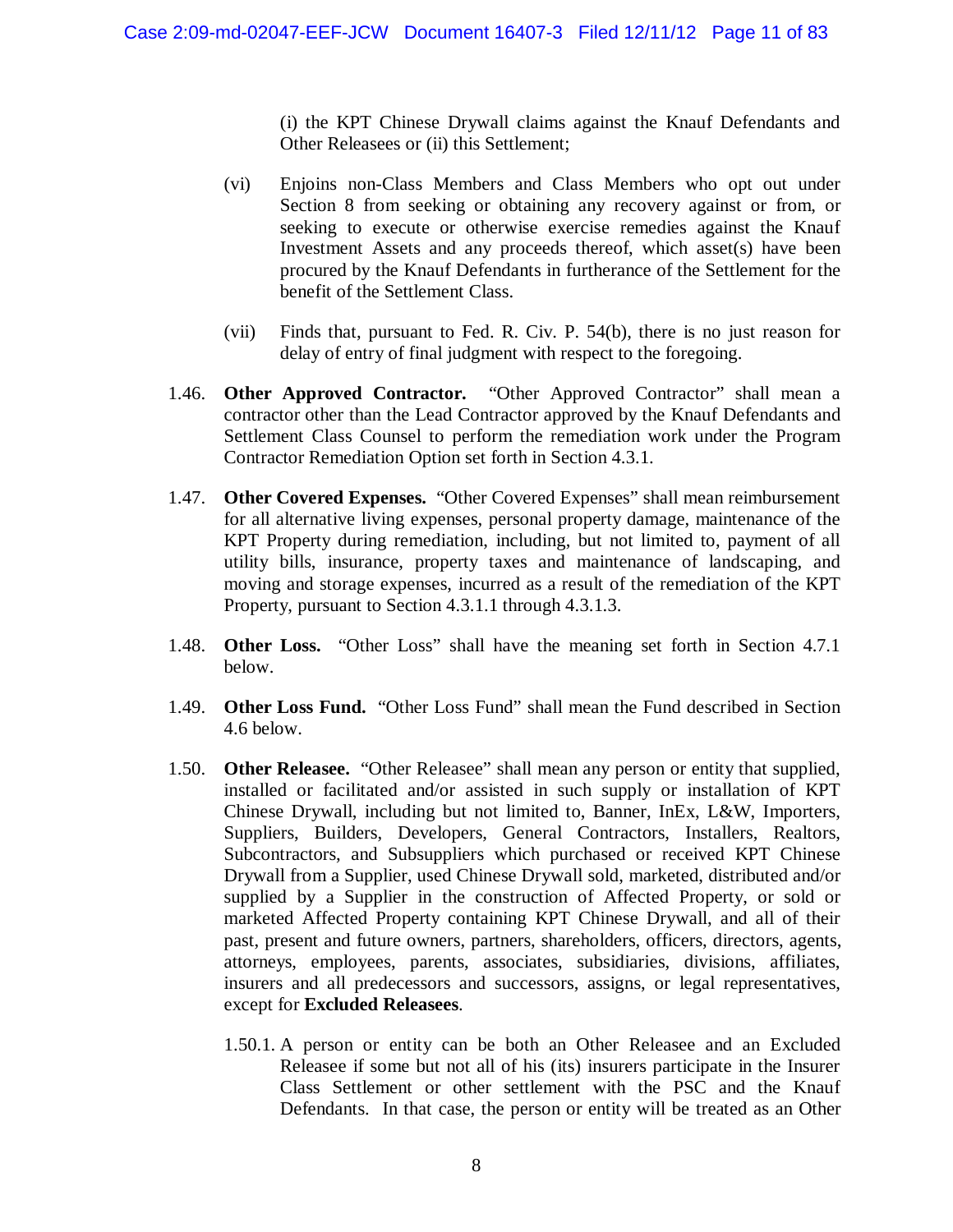Releasee with respect to uninsured claims and claims insured by participating insurers and as an Excluded Releasee with respect to claims insured by the non-participating insurers.

- 1.51. **Participating Class Member.** "Participating Class Member" shall mean all Class Members who do not opt-out as provided in Sections 8.1 and 8.2.
- 1.52. **Plaintiffs' Steering Committee; PSC.** "Plaintiffs' Steering Committee" or "PSC" shall mean the group of plaintiffs' counsel appointed by the Honorable Eldon E. Fallon to manage and administer the affairs of all plaintiffs in MDL No. 2047 and to assist the Court in administering its docket. The PSC, as currently constituted, is described by Pretrial Order No. 8A (Rec. Doc. No. 6960).
- 1.53. **Pledged Assets.** "Pledged Assets" shall mean the assets of KI, as agreed upon by the Parties, pledged to secure the obligations of the Knauf Defendants to make payments under the Settlement pursuant to the Security Agreement.
- 1.54. **Preliminary Approval Order.** "Preliminary Approval Order" shall mean an order of this Court preliminarily approving the Settlement.
- 1.55. **Proof of Claim Form.** "Proof of Claim Form" shall mean the form by which Class Members submit claims for benefits in a format to be mutually agreed upon by the Parties and approved by the Court.
- 1.56. **Realtors.** "Realtors" shall mean any realtors involved in any real estate transaction with respect to any property with KPT Chinese Drywall.
- 1.57. **Related Actions.** "Related Actions" shall mean any and all state court, federal court, foreign court, international tribunal or arbitration claims arising out of, or related to KPT Chinese Drywall, regardless of whether the Knauf Defendants are parties, including, but not limited to, the matters identified in Exhibit E hereto.
- 1.58. **Related Claims.** "Related Claims" shall mean unlitigated claims of a Class Member against the Knauf Defendants arising out of, or related to KPT Chinese Drywall.
- 1.59. **Released Claims.** "Released Claims" shall have the meaning set forth in Section 5.1.
- 1.60. **Released Party.** "Released Party" or "Released Parties" shall mean the Knauf Defendants and the Other Releasees and their respective parents, subsidiaries, affiliates, divisions, predecessors, successors, heirs, legal representatives, legatees and/or assigns, together with past, present and future officers, directors, board members, shareholders, members, presidents, managers, partners, employees, distributors, retail dealers, agents, servants, representatives, consultants, in-house or outside attorneys, insurers, and reinsurers of each of the foregoing.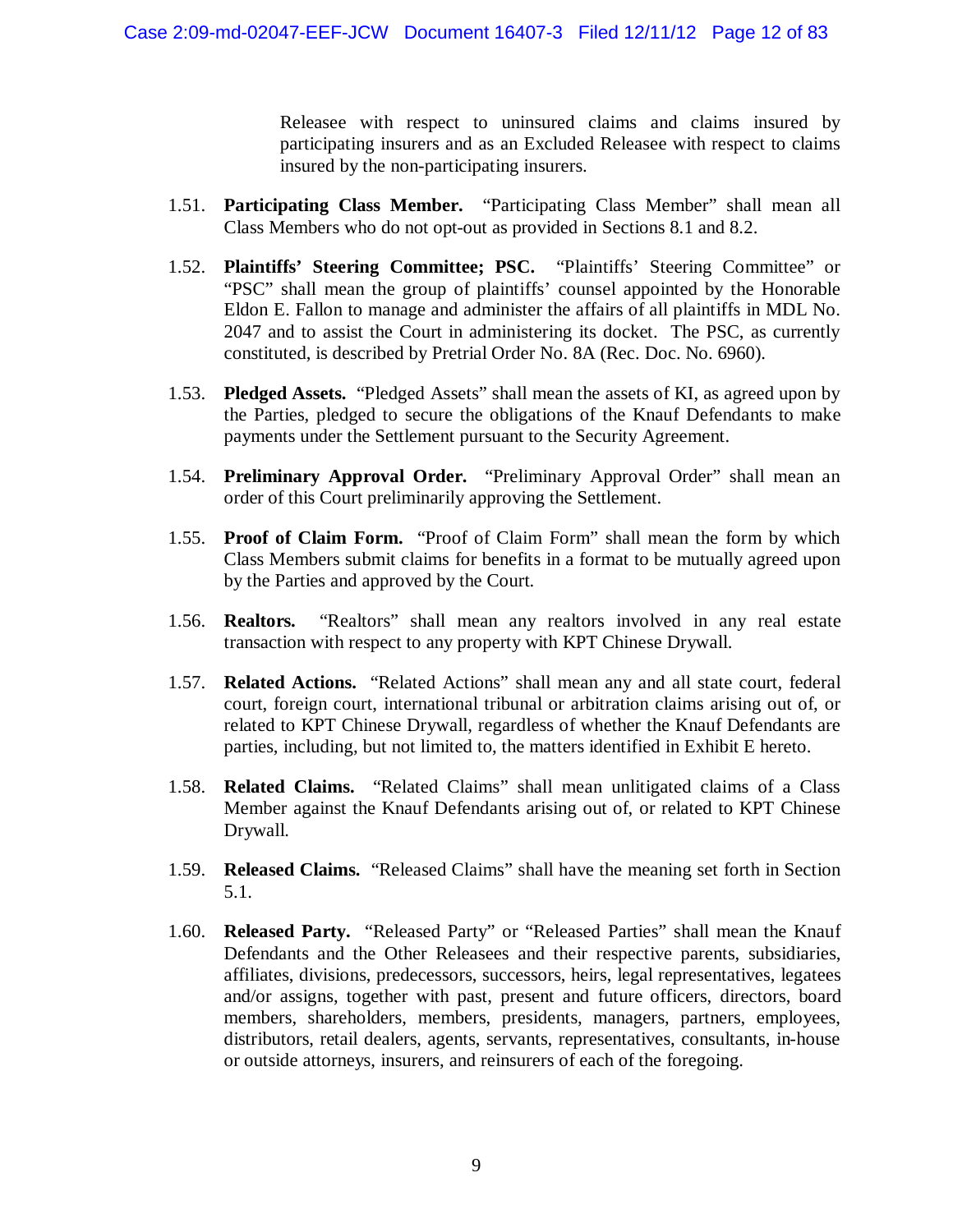- 1.61. **Remediation Claims.** "Remediation Claims" shall mean claims associated with the KPT Property Owner's or Mixed Property Owner's remediation of the Affected Property prior to the Execution Date, including the reasonable costs of remediation and the Other Covered Expenses.
- 1.62. **Remediation Fund.** "Remediation Fund" shall mean the Fund described in Section 4.2 below.
- 1.63. **Remediation Protocol.** "Remediation Protocol" shall mean the protocol for remediating Affected Properties attached as Exhibit F.
- 1.64. **Replacement Security.** "Replacement Security" shall mean the letter of credit, bank guarantee and/or collateral assets described in Section 17.1.4.
- 1.65. **Security Agreement.** "Security Agreement" shall mean the security agreement to be agreed upon by the Parties and approved by the Court in a form that will be attached hereto as Exhibit G. A mutually satisfactory Security Agreement is a condition precedent to the performance of the Parties' obligations under this Agreement.
- 1.66. **Settlement.** "Settlement" shall mean this Settlement Agreement and the settlement for which it provides resolving all claims by Participating Class Members against the Knauf Defendants, as well as all exhibits attached hereto or incorporated herein by reference.
- 1.67. **Settlement Administrator.** "Settlement Administrator" shall mean the person or entity appointed by the Court to administer the Settlement. The parties shall jointly recommend that Lynn C. Greer, Esq. of BrownGreer PLC (115 S. 15th Street, Suite 400, Richmond, VA 23219-4209, Tel: (804) 521-7202, Fax: (804) 521-7299, e-mail: lgreer@browngreer.com) be appointed Settlement Administrator.
- 1.68. **Settlement Class Counsel.** "Settlement Class Counsel" shall mean MDL No. 2047 Plaintiffs' Liaison Counsel and MDL No. 2047 Plaintiffs' Lead Counsel Russ Herman and Arnold Levin.
- 1.69. **Settlement Funds.** "Settlement Funds" shall mean the Remediation Fund and the Other Loss Fund.
- 1.70. **Settling Defendants.** "Settling Defendants" shall mean the Knauf Defendants.
- 1.71. **Shared Costs.** "Shared Costs" shall have the meaning set forth by the Court in Pretrial Order No. 9.
- 1.72. **Special Master.** "Special Master" shall mean the person or entity appointed by the Court responsible for reviewing information submitted by Participating Class Members and making determinations concerning individual Participating Class Members' benefits under the Settlement Funds. The parties shall jointly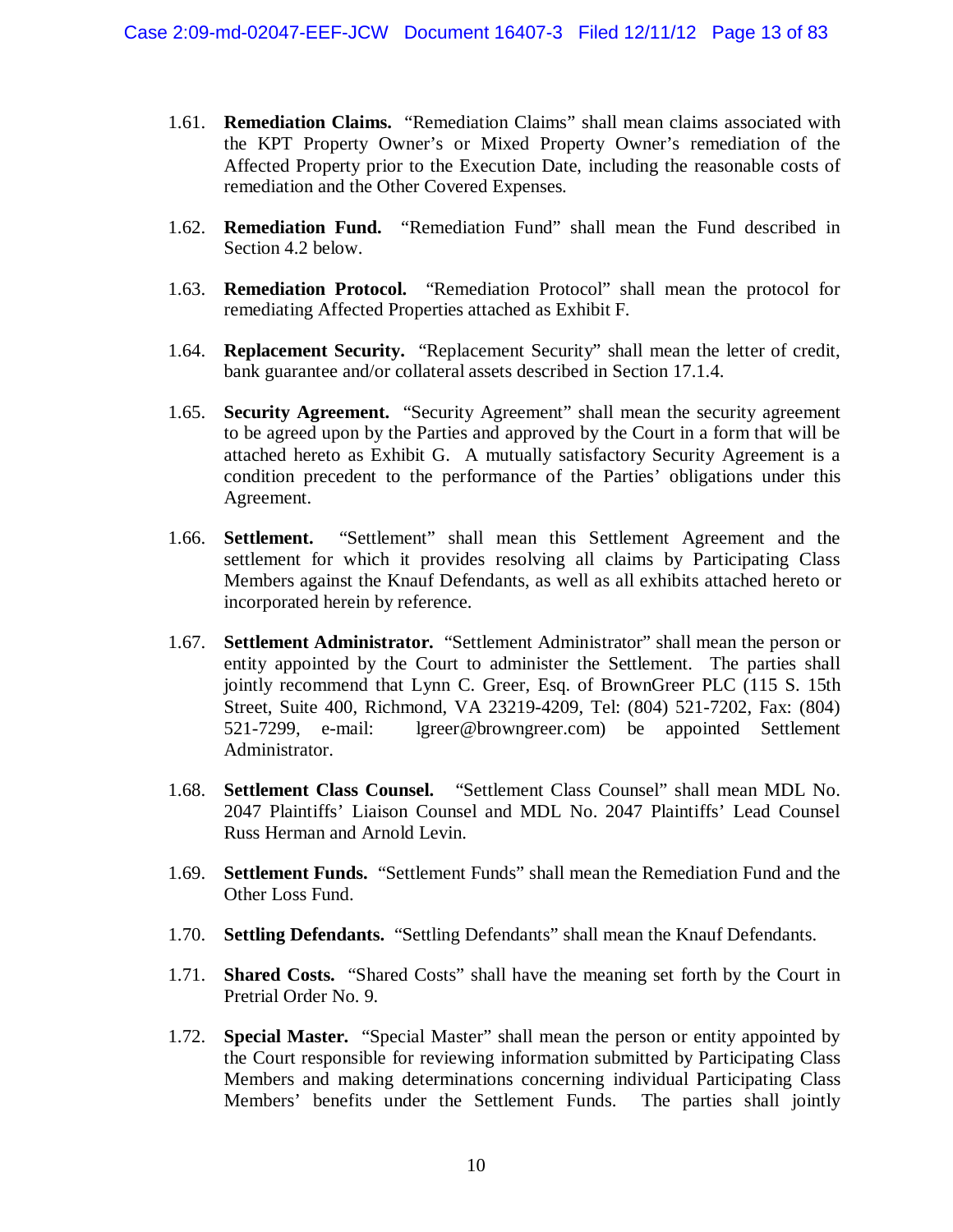recommend that John W. Perry, Jr. of Perry Atkinson Balhoff Mengis & Burns, LLC be appointed Special Master. The parties shall jointly recommend that Patrick A. Juneau of the Juneau Firm be appointed as an additional Special Master in the event that the Special Master appointed by the Court is unable to perform all the duties assigned.

- 1.73. **Subcontractor.** "Subcontractor" shall mean any subcontractor which took part in the building, remodeling or restoration of any property with KPT Chinese Drywall.
- 1.74. **Subsupplier.** "Subsupplier" shall mean any person or entity to which a Supplier sold, marketed, distributed, or supplied KPT Chinese Drywall, directly or indirectly, to be provided to another for use or installation, in any property.
- 1.75. **Suppliers.** "Suppliers" shall mean, Banner, InEx and L&W.
- 1.76. **Tenants.** "Tenants" shall mean any person or entity who rents Affected Property with KPT Chinese Drywall.
- 1.77. **Xactimate.** "Xactimate" shall mean the full estimate, including 10% for contractor overhead and 10% for contractor profit (but no additional overhead and profit for the Lead Contractor), prepared by the Lead Contractor using the Xactimate software as described in the Court's Findings of Fact and Conclusions of Law in *Hernandez v. Knauf Gips KG*, No. 09-6050 and the testimony and exhibits cited therein for purposes of determining benefits under Sections 4.3.2 through 4.3.6. For each KPT Property, the Lead Contractor shall prepare the Xactimate based on the KPT Property's geographic location and the most recent complete Xactimate pricing.
- 1.78. **Second Amendment**. "Second Amendment" shall mean the second amendment to the InEx Class Settlement and this Settlement preliminarily approved by the Court on November 19, 2012 and incorporated fully as part of this Settlement.

### **2. Effective Date**

- 2.1. It shall be a condition precedent to the Knauf Defendants' and PSC's obligations under this Settlement that the Insurer Class Settlement be finalized in a form satisfactory to the PSC and the Knauf Defendants, including a release by the insurers and their insureds of claims against the Knauf Defendants and Other Releasees arising from KPT Chinese Drywall as contemplated by Sections 5.3 through 5.6 of the Insurer Class Settlement.
- 2.2. The "Effective Date" of this Settlement shall be the date when the Settlement becomes Final. "Final" means:
	- 2.2.1. If no objections to the Settlement are filed, or if any objections are filed and voluntarily withdrawn prior to entry of the Order and Judgment, then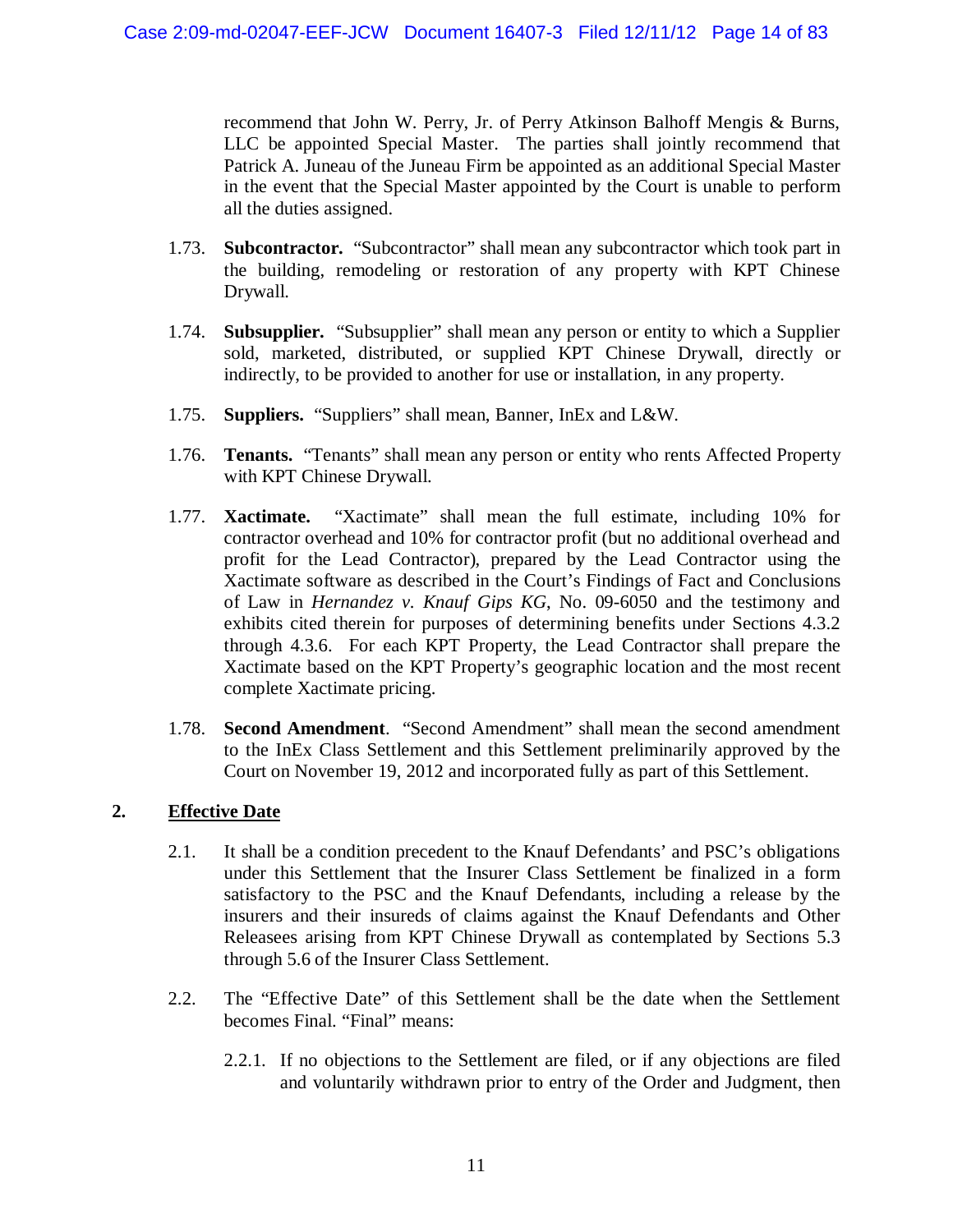the date 30 days following the approval by the Court of the Order and Judgment and its entry on the Court's docket, if there is no appeal; or

2.2.2. If any objections are filed and not voluntarily withdrawn prior to the entry of the Order and Judgment, then the later of: (a) the expiration of the time to file or notice any appeal from the Court's Order and Judgment approving this Settlement; or (b) the date of final affirmance of any appeals therefrom.

### **3. Settlement of All Claims Against The Knauf Defendants**

- 3.1. The Settlement will settle and resolve with finality on behalf of Participating Class Members the Litigation, the Released Claims, and the Related Claims against the Knauf Defendants and any other claims that have been brought, could have been brought or could be brought now or at any time in the future by Participating Class Members in the Litigation or any other proceeding relating to KPT Chinese Drywall, whether legal or otherwise.
- 3.2. The Settlement will not settle or release any claims by way of contribution or indemnification that the Knauf Defendants may have against third parties or any claims by Participating Class Members against third parties that any Knauf Defendant has obtained by way of assignment arising out of, in any manner related to, or connected in any way with KPT Chinese Drywall, except to the extent such third party has provided the Knauf Defendants with a reciprocal release and except that the Knauf Defendants release all such claims against Other Releasees, to the extent their insurers participate in the Insurer Class Settlement. The Parties will not interfere with the Knauf Defendants' rights or efforts to assert claims by way of contribution or indemnity against third parties arising out of, in any manner related to, or connected in any way with KPT Chinese Drywall.

### **4. Settlement Funds**

4.1. In consideration of settlement of all claims against the Knauf Defendants by Participating Class Members, the Knauf Defendants shall establish two funds, a Remediation Fund and an Other Loss Fund. Only the Owner Subclasses are eligible to participate in the Remediation Fund. Both the Owner Subclasses and the Tenant Subclass are eligible to participate in the Other Loss Fund.

### 4.2. **Establishment and Administration of the Remediation Fund**:

4.2.1. The Remediation Fund will be a Court-approved Qualified Settlement Fund pursuant to Section 1.468B-1 et seq. of the Treasury Regulations promulgated under Section 468B of the Internal Revenue Code of 1986, as amended. The escrow agreement establishing the Remediation Fund will be in a form mutually agreed upon by the Parties and approved by the Court.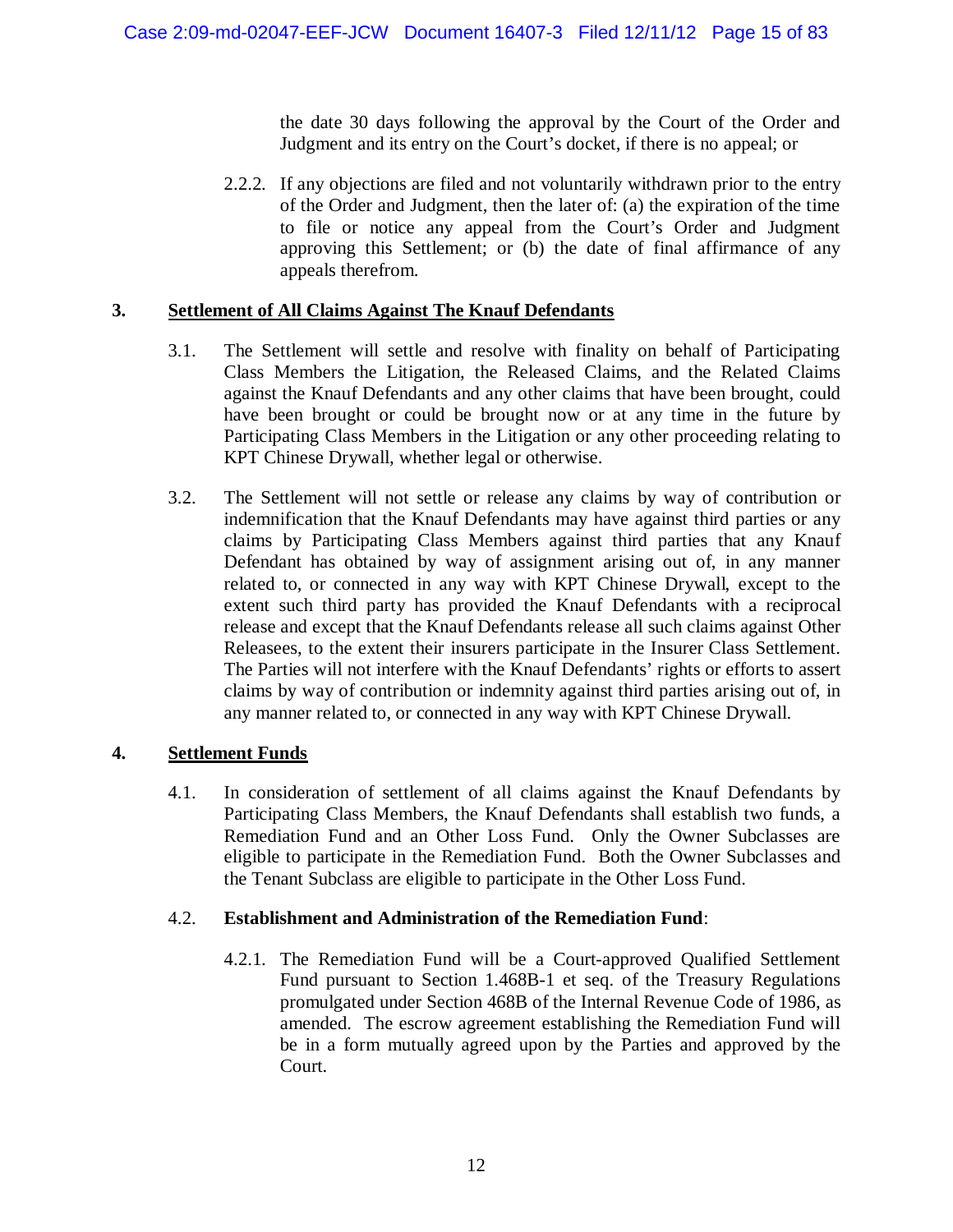- 4.2.2. The Remediation Fund will be established through an initial deposit by the Knauf Defendants of \$200 million paid within 30 days of the Court's Order and Judgment approving the Settlement and shall be replenished in increments of \$50 million as of each time the balance of the Fund is reduced to \$25 million. All funding of the Remediation Fund shall be in US dollars. Within 15 days of the Court's Order and Judgment approving the Settlement, the parties shall cause the escrow agent managing the Pilot Program account to transfer any funds remaining in that account to the Remediation Fund, which transfer shall be credited towards the Knauf Defendants' initial \$200 million initial deposit into the Remediation Fund. The parties may agree, or the Court may order, that there be a lower amount of replenishment upon a showing that the remaining liabilities of the Remediation Fund are less than \$75 million, and that there be no replenishment upon a showing that the remaining liabilities of the Remediation Fund are less than \$25 million.
- 4.2.3. The net amounts recovered after payment of attorneys' fees and costs from the Insurer Class Settlement toward payment of claims related to KPT Chinese Drywall and after allocation between KPT Chinese Drywall and Non-KPT Chinese Drywall shall be deposited 50% into the Remediation Fund and 50% into the Other Loss Fund.
- 4.2.4. If the amount specified in paragraphs 4.2.2 and 4.2.3 is insufficient at any time to pay all or any outstanding Approved Claims and Administrative Expenses, upon fifteen (15) days notice, the Knauf Defendants will replenish the Remediation Fund in payments on an as needed basis to satisfy the outstanding Approved Claims and Administrative Expenses. Within the time period described above, the Settlement Administrator shall determine when, and if so the amount of any replenishment payments required under this Section. The Settlement Administrator shall retain the services of a certified public accountant, following approval of the Court, to assist in overseeing and administering this Fund.
- 4.2.5. The Knauf Defendants will be entitled to receive a refund of any amounts remaining in the Remediation Fund after all Participating Owner Class Members have been compensated and all Administrative Expenses have been paid.
- 4.2.6. Administrative Expenses of the Remediation Fund will be paid from interest earned on the amounts deposited. If the interest is insufficient to pay all expenses, the Remediation Fund will pay any amounts necessary to cover the shortfall out of principal.
- 4.2.7. The Settlement Administrator shall provide to the Court on a monthly basis, and as requested, financial reports, including all expenditures and receipts, the expense of which is to be borne by the Remediation Fund. Copies of the monthly financial reports shall also be provided to the Knauf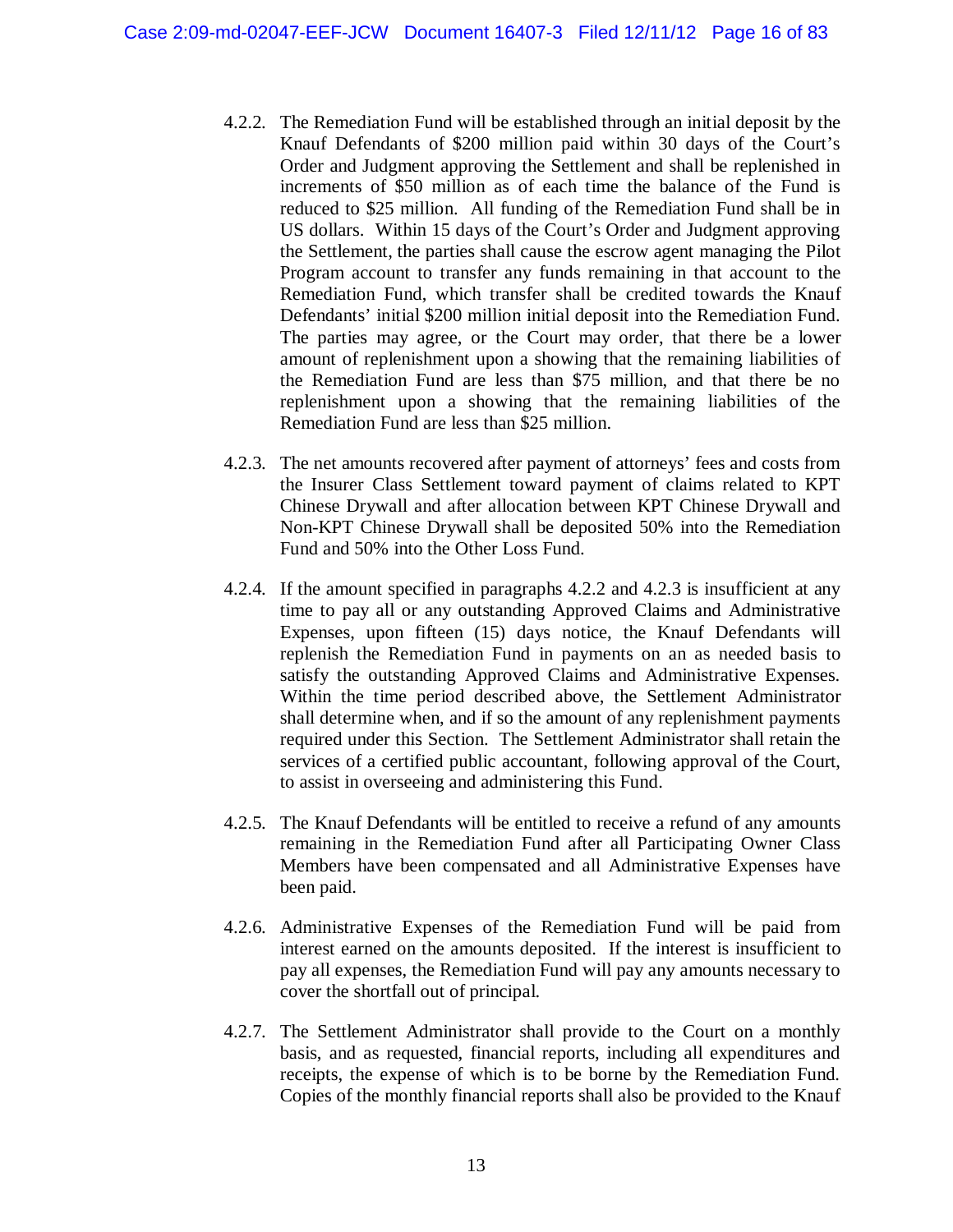Defendants and Settlement Class Counsel. Settlement Class Counsel and the Knauf Defendants shall have the right to audit the Remediation Fund at their own expense.

- 4.2.8. All decisions by the Settlement Administrator or Special Master with respect to the Remediation Fund shall be in writing and shall be served on the parties by overnight mail to Settlement Class Counsel, Arnold Levin (Levin, Fishbein, Sedran & Berman, 510 Walnut Street, Suite 500, Philadelphia, PA 19106) and Russ M. Herman (Herman, Herman, Katz & Cotlar, LLP, 820 O'Keefe Avenue, New Orleans, Louisiana 70113), and the Knauf Defendants' counsel, Kerry Miller (Frilot L.L.C., 1100 Poydras Street, Suite 3700, New Orleans, LA 70163).
- 4.2.9. Unless otherwise final and binding pursuant to the relevant sections below, decisions of the Special Master with respect to the Remediation Fund may be appealed by Settlement Class Counsel, the Knauf Defendants or an affected Class Member within 15 days of service of the Special Master's decision by filing an objection with the Court, but only after Settlement Class Counsel, the Knauf Defendants, and, if applicable, an affected Class Member's counsel meet and confer in an attempt to resolve such issue. Unless the Court orders otherwise, appeals will be based on the record and briefing before the Special Master without further evidentiary submissions, briefing or argument. Any Party may, at its own expense, request that proceedings before the Special Master be transcribed. The Court's decision on any objections will be final, with no further appeals permitted.
- 4.3. **Remediation Fund Benefits.** KPT Property Owner Subclass Members can elect one of the following benefits from the Remediation Fund:
	- 4.3.1. **Option 1. Program Contractor Remediation Option/Property Not Yet Remediated:** For KPT Property Owners selecting this option, the Remediation Fund will pay the Lead Contractor or Other Approved Contractor to remediate the Owner's KPT Property, according to the Remediation Protocol and consistent with Section 4.5 below, plus, for Residential Owners, the applicable Other Covered Expenses according to the following criteria:

### 4.3.1.1. **Lump Sum Payment.**

4.3.1.1.1. For KPT Properties that are less than or equal to 3,500 square feet "under air," as determined by the Lead Contractor or Other Approved Contractor and as set forth in the Sample Contractor-KPT Property Owner Agreement attached as an exhibit to the Remediation Protocol ("Under Air Area"), a single payment ("Lump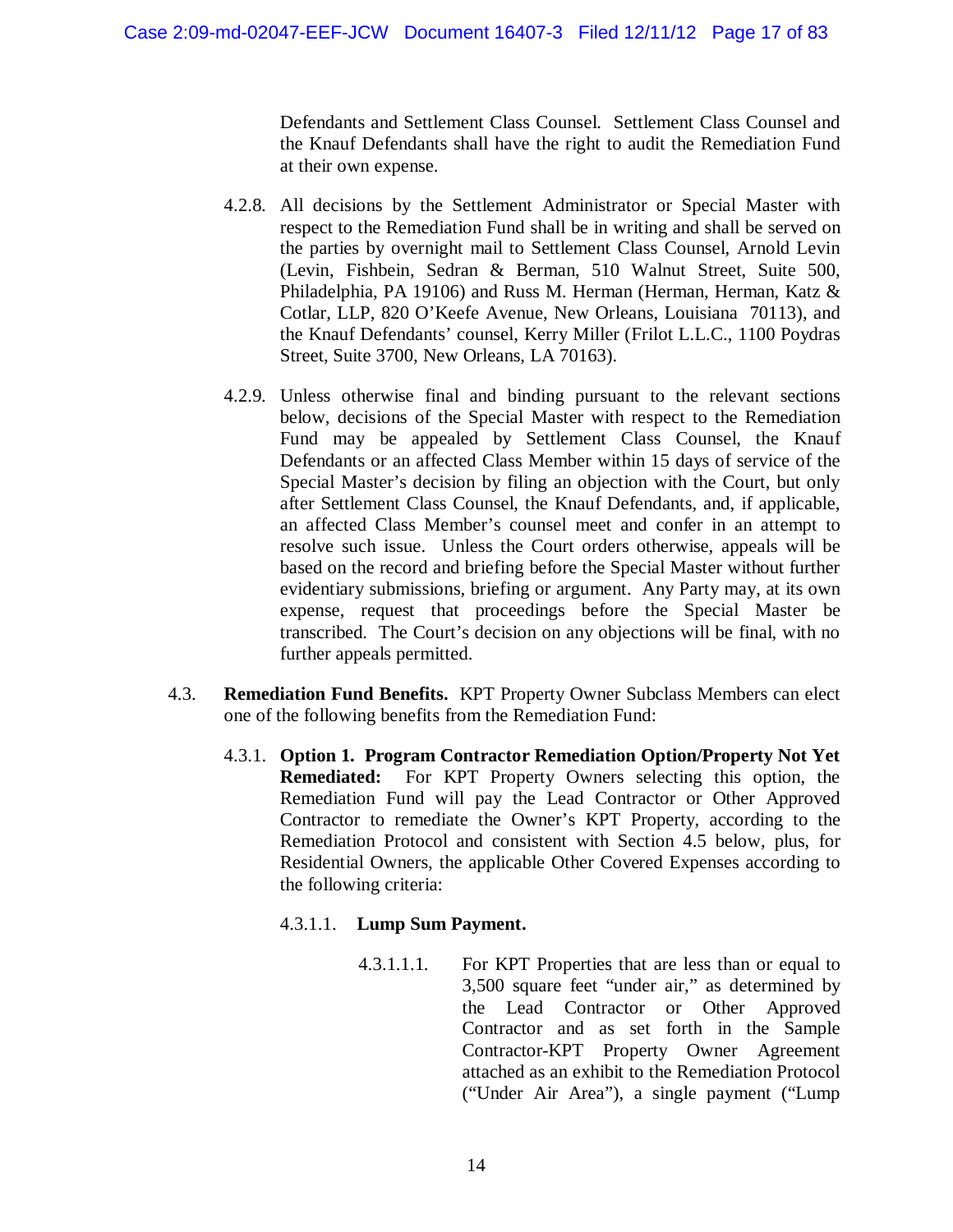Sum Payment") of \$8.50 per square foot of the Under Air Area.

- 4.3.1.1.2. For KPT Properties that have an Under Air Area greater than 3,500 square feet, a Lump Sum Payment of \$10.00 per square foot of the Under Air Area.
- 4.3.1.1.3. The Lump Sum Payment will be paid to the KPT Property Owner as soon as practicable, but not more than fifteen (15) days, after the KPT Property Owner executes an agreement substantially in the form of the Sample Contractor-KPT Property Owner Agreement.
- 4.3.1.2. **Delay Period Payment.** In the event that the remediation work is not substantially complete at the end of the three-month period commencing with the date on which the Lead Contractor or Other Approved Contractors starts the remediation work ("Move-Out Date"),
	- 4.3.1.2.1. For KPT Properties that have an Under Air Area less than or equal to 3,500 square feet, an additional payment of \$1.50 per square foot of the Under Air Area for each additional month ("the Delay Period Payment") that the KPT Property Owner is displaced from the KPT Property (the "Delay Period"), subject to the following:
		- a. In the event of an unanticipated delay in the scheduled time for remediation, as disclosed to the KPT Property Owner prior to the Move-Out Date, such Delay Period shall be the period commencing three months after the Move-Out Date and terminating 10 business days after the KPT Property Owner has received both a certificate of occupancy and an Environmental Certificate from the Lead Contractor or Other Approved Contractor.
		- b. However, where the Lead Contractor or Other Approved Contractor initially schedules a remediation to go beyond the three-month period commencing with the Move-Out Date, and the Lead Contractor or Other Approved Contractor so advises the KPT Property Owner prior to the Move-Out Date, the Delay Period shall be the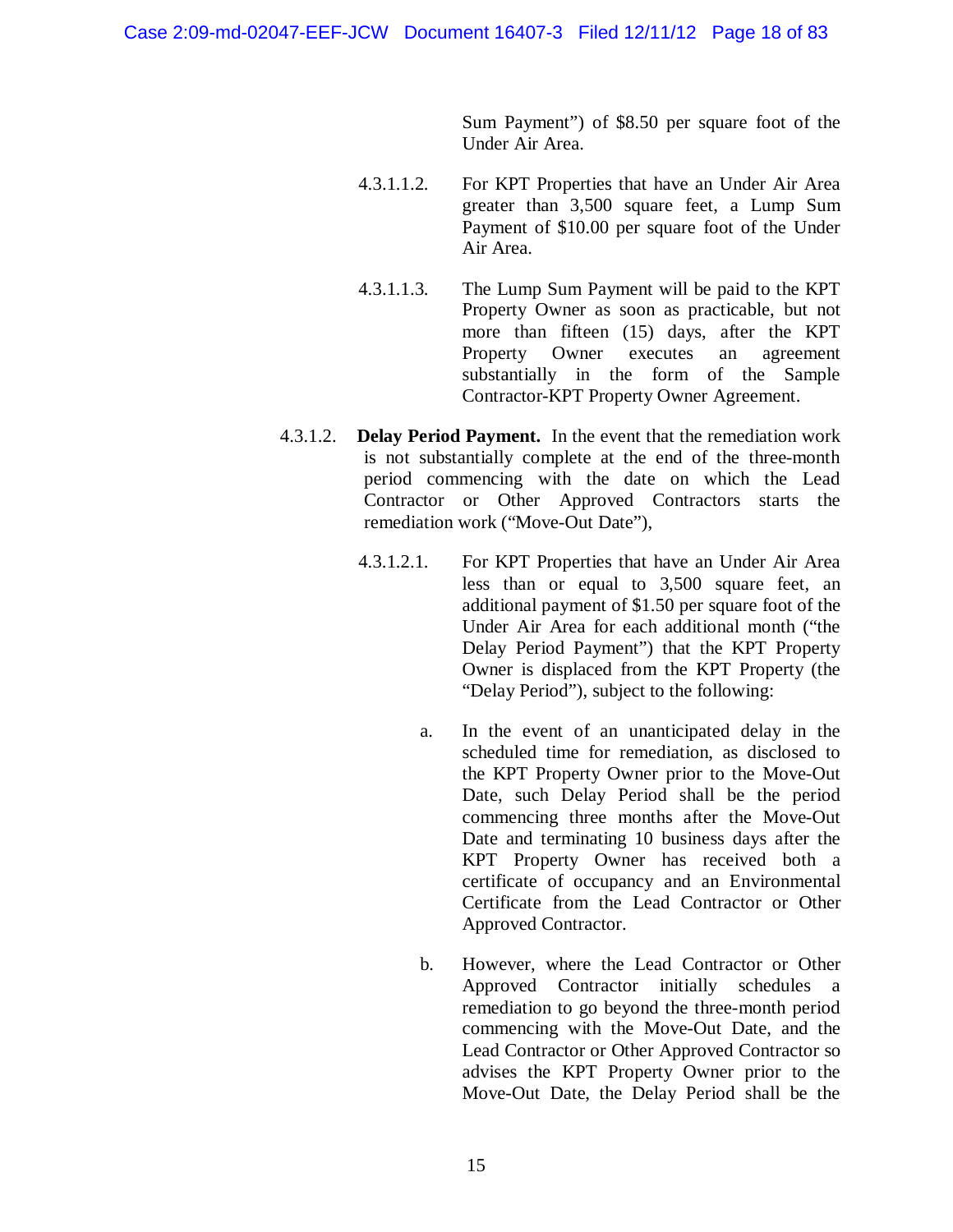period commencing three months after the Move-Out Date and terminating at the initially scheduled completion date. For example, if the Lead Contractor initially schedules a remediation to last four months beyond the Move-Out Date and the remediation is completed on schedule, the Delay Period shall be one month (the period commencing three months after the Move-Out Date and terminating at the initially scheduled completion date).

- 4.3.1.2.2. For KPT Properties that have an Under Air Area greater than 3,500 square feet, a single, one-time Delay Period Payment of \$1.50 per square foot of the Under Air Area.
- 4.3.1.3. The Lump Sum Payment and any Delay Period Payment are solely for the benefit of the KPT Property Owner. KPT Property Owners' counsel shall not deduct any contingency fee or any other fee or expenses from the Lump Sum Payment and any Delay Period Payment. To the extent fees or expenses are to be paid based on such Payments, such fees and expenses shall be determined according to the procedures set forth in Section 14.
- 4.3.2. **Option 2. Self-Remediation Option:** For KPT Property Owners selecting this option, the Remediation Fund will pay the KPT Property Owner's chosen contractor an amount equal to the higher of the Final Cost Estimate prepared by the Lead Contactor or 65% of the Xactimate prepared by the Lead Contractor to remediate the KPT Property under the Remediation Protocol. The Lead Contractor shall provide the Final Cost Estimate and Xactimate to the Settlement Administrator who shall make it available to the KPT Property Owner. In addition, for Residential Owners who select the Self-Remediation Option, the Remediation Fund will pay the Lump Sum Payment under Section 4.3.1.1, but not the Delay Period Payment under Section 4.3.1.2.
	- 4.3.2.1. To exercise this option, the KPT Property Owner must submit a binding contract with an insured and licensed contractor providing for the scope of work equivalent to that set forth in the Remediation Protocol. The contract must include a representation that the contractor is insured for residential construction.
	- 4.3.2.2. Any payments pursuant to this option will be made directly to the licensed contractor upon a determination by the Settlement Administrator that the licensed contractor has performed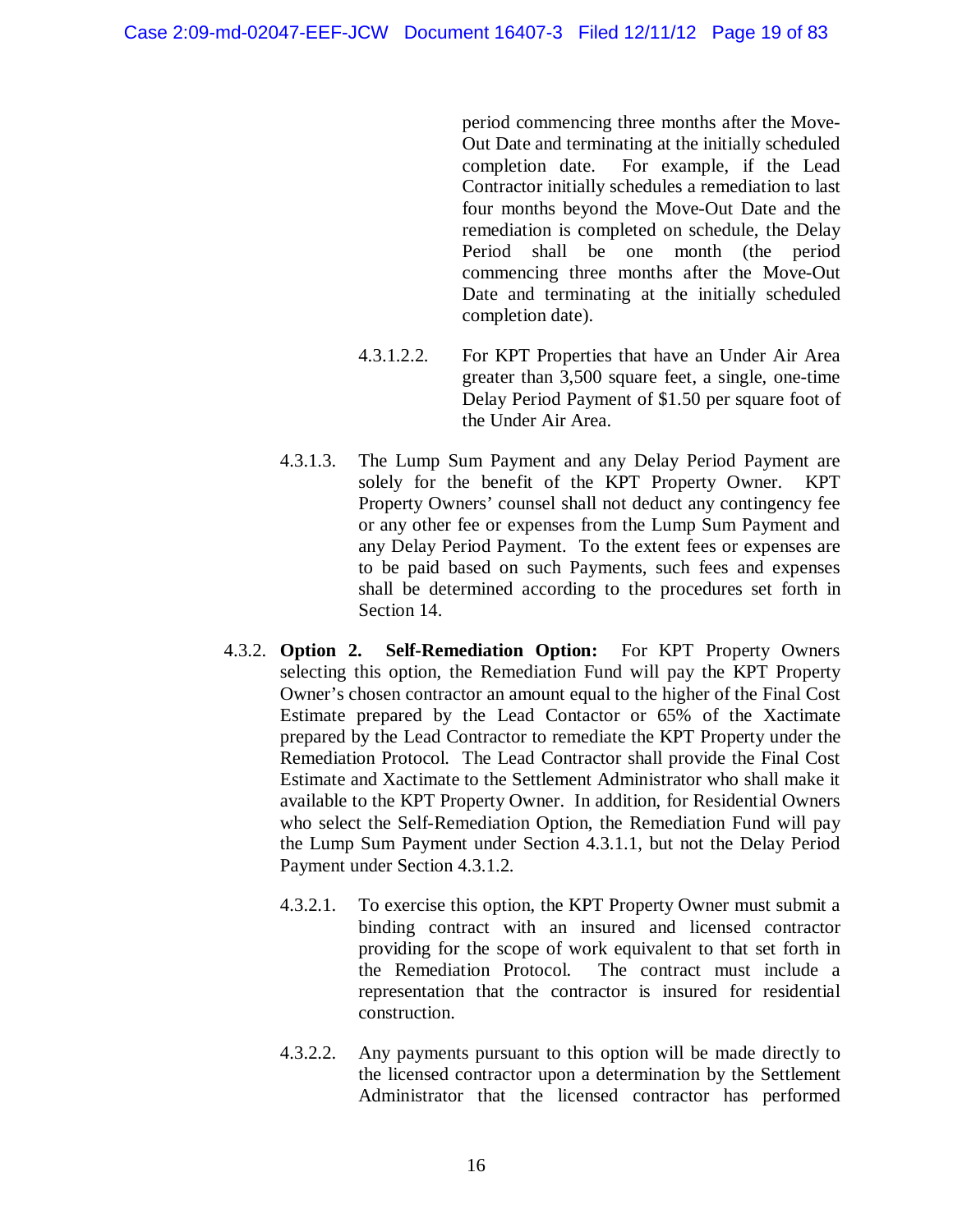satisfactory work consistent with the contract, except that for Residential Owners, the payment for Other Covered Expenses will be made directly to the KPT Property Owner. Of the amount designated for remediation, 30% will be paid to the licensed contractor for building permits and fees and as a down payment within 15 days of the provision by the KPT Property Owner of a binding contract with the licensed contractor under Section 4.3.2.1, 30% upon the KPT Property Owner's providing the Settlement Administrator with the Environmental Certificate and certification of removal of the electrical wiring, home security equipment, and copper gas lines in compliance with the Remediation Protocol; 30% upon completion of drywall installation, and the remaining 10% to be paid upon the KPT Property Owner's submission of proof acceptable to the Settlement Administrator that the remediation of the KPT Property has been completed according to the Remediation Protocol and that the Contractor has provided to the homeowner a final release of lien or liens, or such other sufficient evidence, demonstrating that any actual or potential liens filed in relation to the remediation work have been either released or bonded off such that the KPT Property Owner's title is clear of all liens related to the remediation work. The amount designated for Other Covered Expenses will be paid upon the Settlement Administrator's determination that the claim is qualified.

4.3.2.3. The licensed contractor or any subcontractor or any person or entity retained by the licensed contractor shall not be the agent of the Knauf Defendants, the PSC or the Remediation Fund. Nor shall the Knauf Defendants, the PSC or the Remediation Fund be responsible for or warrant any facet of the remediation work, including but not limited to, the removal and disposal of the drywall from the KPT Property, which shall be disposed of at an appropriate construction and demolition solid waste landfill in accordance with waste regulations of the jurisdiction where the KPT Property is located, the remediation work performed by the licensed contractor, any damages caused by the remediation, and/or any appliances replaced or reinstalled during the remediation. The licensed contractor must provide a certification to the Settlement Administrator that, in disposing the drywall, it has complied with the applicable waste regulations of its jurisdiction. The Knauf Defendants, the PSC and the Remediation Fund shall not be responsible for any warranties and/or liens placed on the KPT Property as a result of the remediation work performed under Section 4.3.2. The KPT Property Owner and the licensed contractor shall indemnify, defend and hold harmless the Knauf Defendants, the PSC and the Remediation Fund from and against all claims and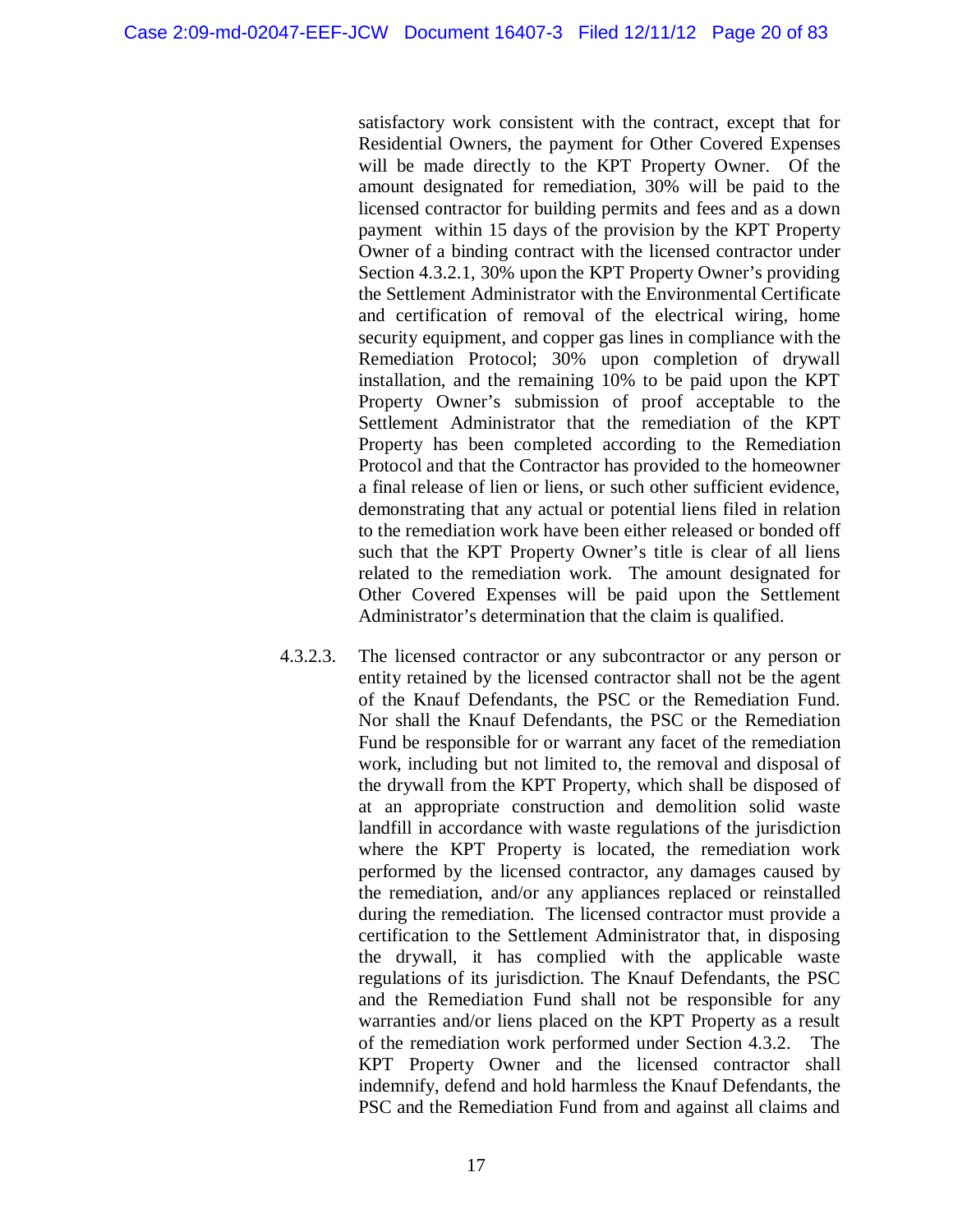future claims relating to any facet of the remediation work performed under Section 4.3.2. The Knauf Defendants, the PSC and the Remediation Fund shall have no liability related to the remediation work performed under Section 4.3.2. other than the Knauf Defendants' and the Remediation Fund's obligation to provide funds for the remediation according to the terms of this Settlement.

- 4.3.3. **Option 3. Cash-Out Option:** For KPT Property Owners selecting this option, the Remediation Fund will pay the KPT Property Owner an amount of money equal to the amount specified in Section 4.3.2; however, because the KPT Property Owner is not remediating that KPT Property, and therefore to account for additional risk to the Knauf Defendants, such amount will be reduced by \$7.50 per square foot. In addition, for Residential Owners who select this option, the Remediation Fund will pay the KPT Property Owner a reduced Lump Sum Payment of \$3.50 per square foot under Section 4.3.1.1 because the KPT Property Owner will not incur alternative living expenses. The Remediation Fund will not pay a Delay Period Payment under Section 4.3.1.2 to a KPT Property Owner who selects this option. The KPT Property Owner may select this option only (i) if there is no mortgage or other lien on the property, or if the KPT Property Owner provides a release by the Mortgagee(s) or Lienholder(s) to the Knauf Defendants and Other Releasees; (ii) if the KPT Property Owner records the existence of reactive Chinese Drywall in the local property clerks' office, if permitted by local law; and (iii) covenants to inform subsequent purchasers of the KPT Property of the presence of KPT Chinese Drywall by stating under oath in application for this benefit that "I will inform any subsequent purchaser in writing that there is reactive KPT Chinese Drywall in the KPT Property and I will defend and indemnify the Knauf Defendants and any other person or entity released by the Settlement against claims asserted by subsequent purchasers arising from KPT Chinese Drywall."
- 4.3.4. **Mixed Property Owners:** Mixed Property Owners may select only the Self-Remediation Option (as set forth in Section 4.3.2) or the Cash-Out Option (as set forth in Section 4.3.3).
	- 4.3.4.1. In the event a Mixed Property Owner selects the Self-Remediation Option, in accordance with Section 4.3.4.1.1, the Remediation Fund will pay the Mixed Property Owner's chosen contractor amounts equal to the cash payments specified in Section 4.3.2 multiplied by the KPT Drywall Percentage and pursuant to the payment schedule set forth in Section 4.3.2.2. In accordance with Section 4.3.4.1.1, the Mixed Property Owner shall be responsible for paying the chosen contractor the remaining amounts due under his or her contract with the chosen contractor (the "Mixed Property Owner Payment"). In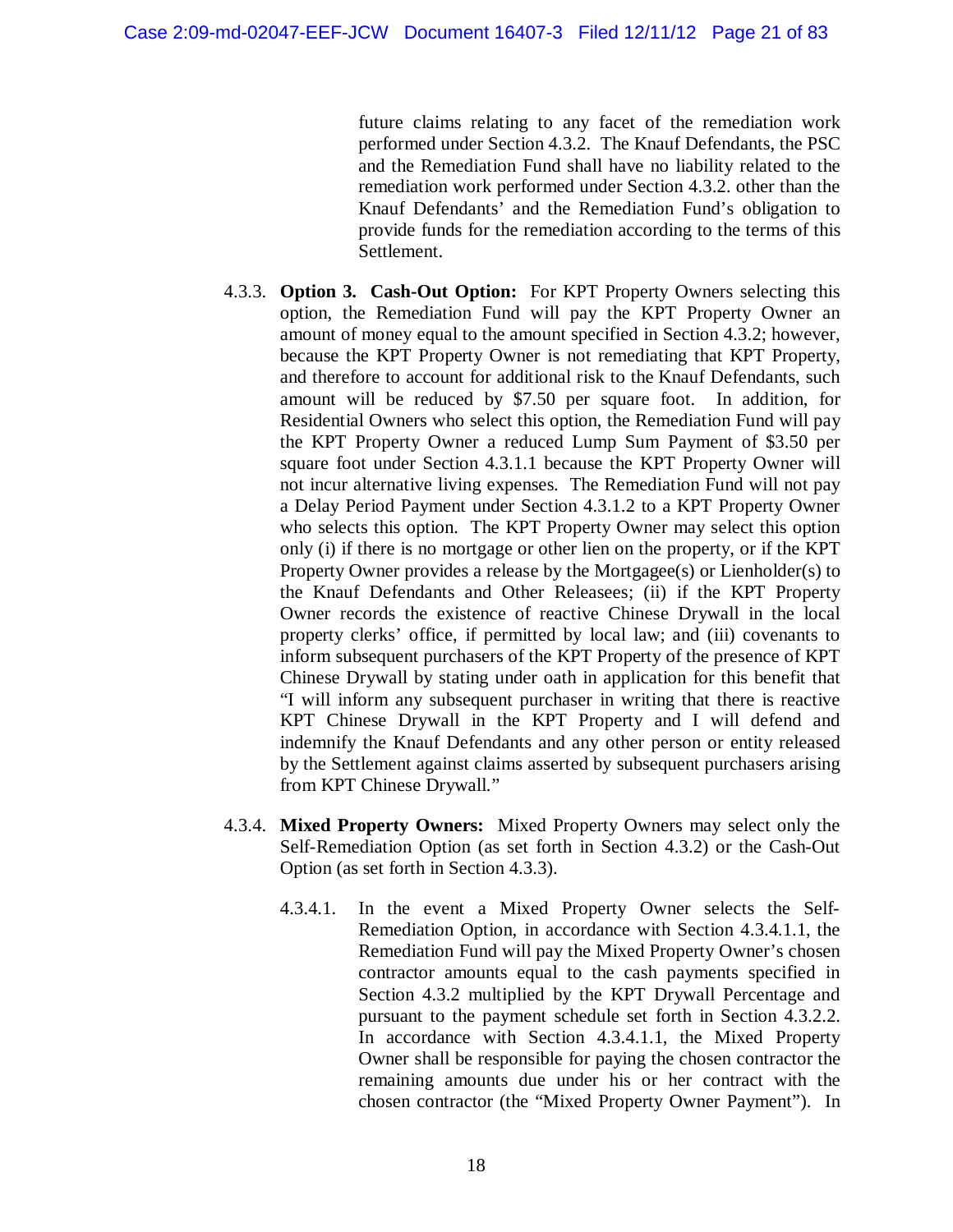addition, the Remediation Fund will pay the Mixed Property Owner the Lump Sum Payment specified in Section 4.3.1.1 multiplied by the KPT Drywall Percentage.

- 4.3.4.1.1. As a precondition to the Remediation Fund's obligation to pay the Mixed Property Owner's chosen contractor, within 15 days of the Mixed Property Owner's submission to the Settlement Administrator, the Mixed Property Owner will deposit the Mixed Property Owner Payment into an escrow account to be established by the Mixed Property Owner and the Knauf Defendants, . There shall be a single escrow agent mutually agreeable to the Parties for all such escrow accounts. After the Mixed Property Owner deposits the Mixed Property Owner Payment into the escrow account, the Remediation Fund shall deposit an amount equal to the cash payments specified in Section 4.3.2 multiplied by the KPT Drywall Percentage. The Mixed Property Owner's chosen contractor shall be paid from the escrow account pursuant to the schedule in Section 4.3.2.2. If the Mixed Property Owner fails to deposit the Mixed Property Owner Payment, the Mixed Property Owner shall be deemed to have selected the Cash-Out Option under Section 4.3.3.
- 4.3.4.1.2. The Mixed Property Owner and his or her chosen contractor shall be subject to all the terms, conditions and deadlines set forth in Sections 4.3.2.1 through 4.3.2.3.
- 4.3.4.1.3. The Mixed Property Owner may choose the Lead Contractor or an Other Approved Contractor as his or her chosen contractor. In that event, the Mixed Property Owner and the Lead Contractor or an Other Approved Contractor shall be subject to all the terms and conditions set forth in Section 4.3.2.
- 4.3.4.2. In the event a Mixed Property Owner selects the Cash-Out Option, the Remediation Fund will pay the Mixed Property Owner an amount equal to the payment specified in Section 4.3.2 multiplied by the KPT Drywall Percentage and the Lump Sum Payment specified in Section 4.3.1.1 multiplied by the KPT Drywall Percentage. The Remediation Fund will not pay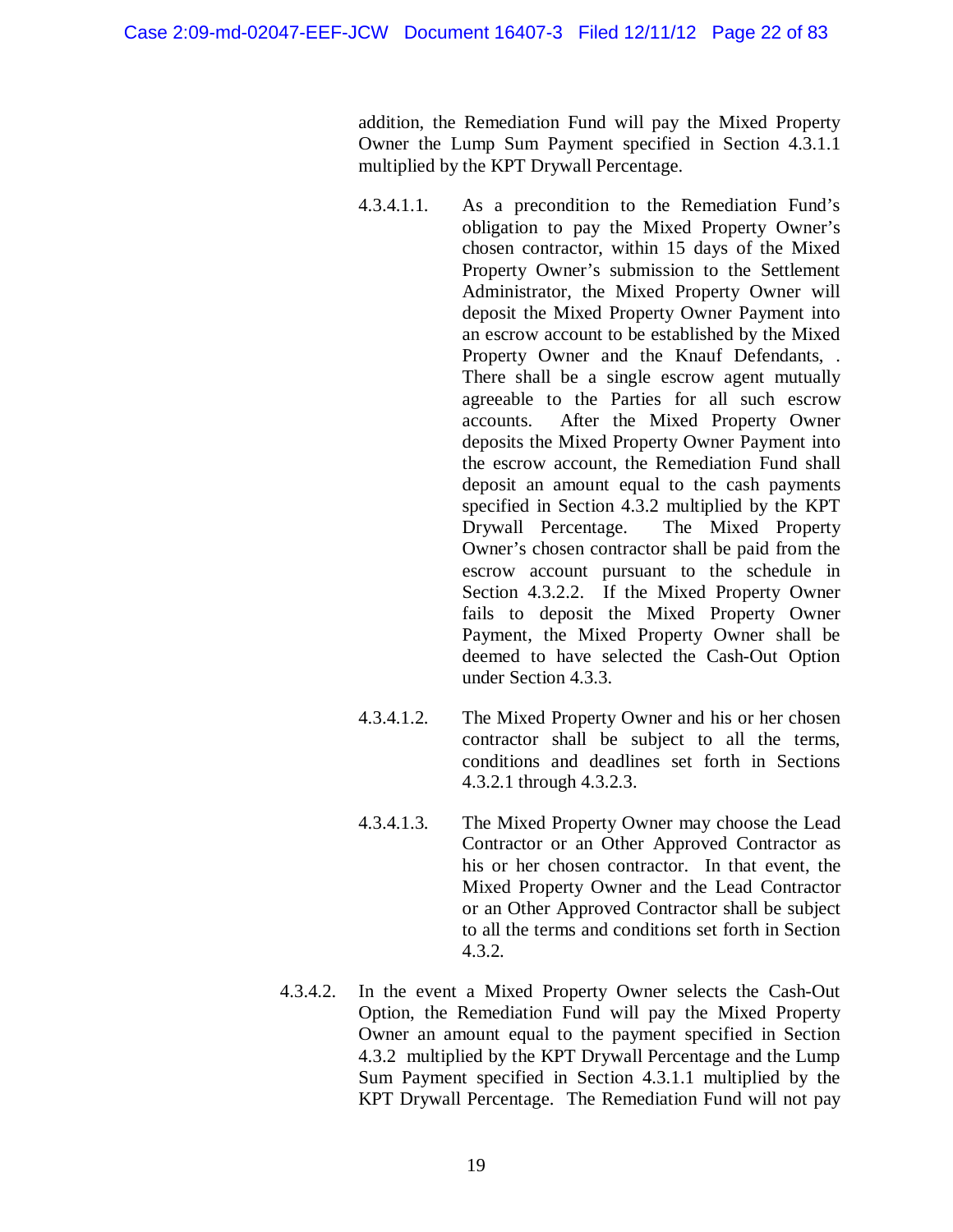the Delay Period Payment to a Mixed Property Owner who selects the Cash-Out Option. A Mixed Property Owner who selects the Cash-Out Option must satisfy the conditions specified in the last sentence of Section 4.3.3, except for the condition that the Mixed Property Owner provide a release from the Mortgagee(s) or Lienholder(s) to the Knauf Defendants and Other Releasees set forth in subsection (i) of that sentence.

4.3.4.3. Mixed Property Owners shall retain all their rights against any and all parties responsible for damages incurred as a result of Non-KPT Chinese Drywall to the extent not previously resolved by settlement or judgment. The Knauf Defendants shall retain all their rights to contribution and indemnity to recover Mixed Property Payments from any and all parties responsible for damages incurred as a result of Non-KPT Chinese Drywall.

#### 4.3.5. **Foreclosed Properties:** In the case of Foreclosed Properties:

- 4.3.5.1. For Foreclosed Properties, (a) the Mortgagee shall be entitled to the benefits under Sections 4.3.1, 4.3.2 or 4.3.3, except for the Other Covered Expenses, but only if the Mortgagee became the Owner after foreclosure and remains the Owner of the Affected Property and the Mortgagee provides a release to the Knauf Defendants and Other Releasees; and (b) the Owner prior to the foreclosure shall be entitled to the Lump Sum Payment under Section 4.3.1.1, but not the Delay Period Payment under Section 4.3.1.2.
- 4.3.6. Multiple Unit Properties**.**

### 4.3.6.1. **General Terms**

- 4.3.6.1.1. **Choice of Remediation Options Based on Feasibility of Individual Unit Remediation.**  The Remediation Fund options available for Multiple Unit Properties will depend upon (i) whether it is feasible to treat each individual unit in the Multiple Unit Property as an individual property, and (ii) whether all units with KPT Chinese Drywall in a Multiple Unit Property are KPT Properties or whether some are Mixed Properties.
- 4.3.6.1.2. **Determination of Feasibility**. It is feasible to treat each unit in a Multiple Unit Property as a single property if the unit can be remediated without need to remediate any other part of the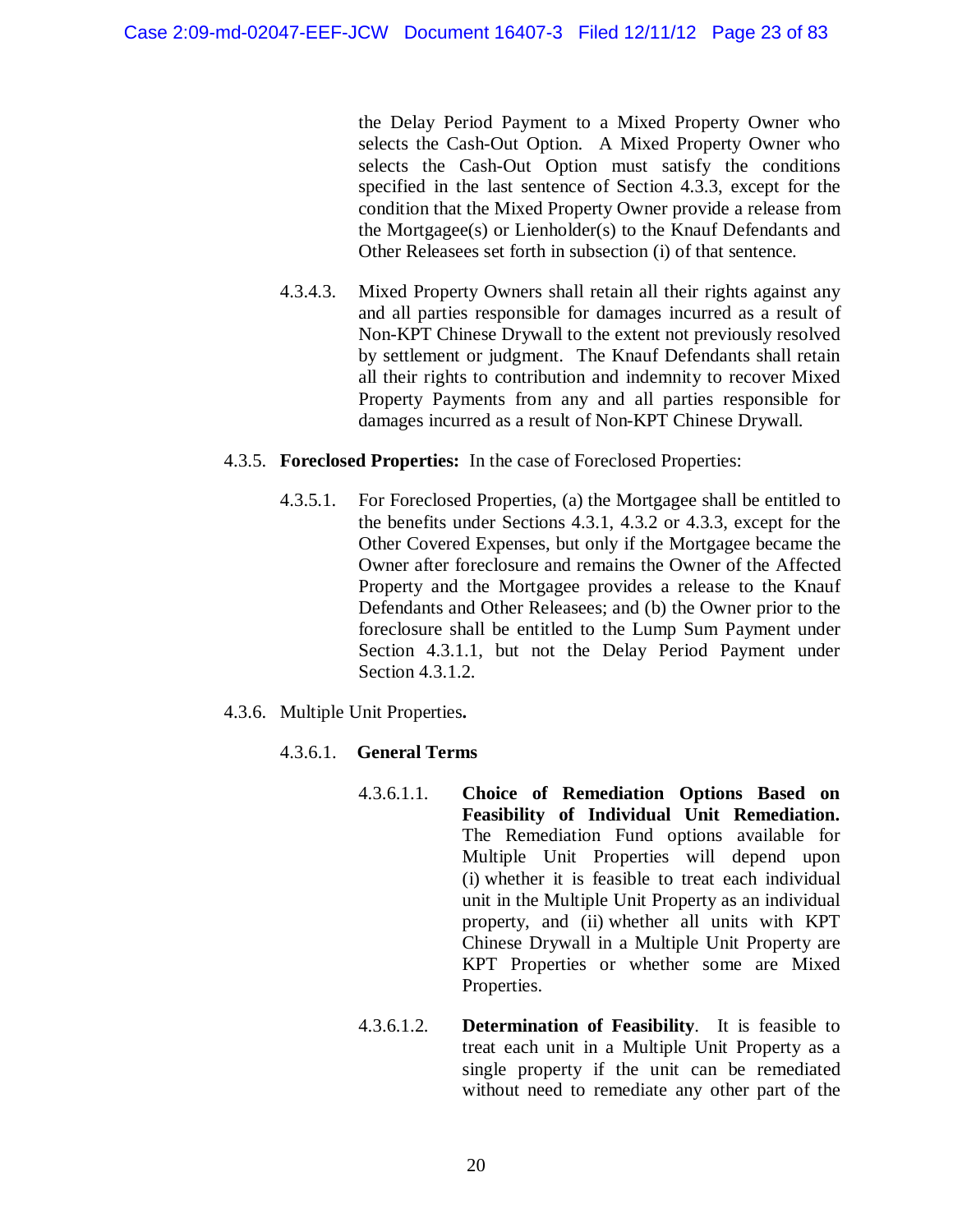Multiple Unit Property. The Lead Contractor and/or Other Approved Contractor shall determine, in their sole discretion, whether it is feasible to remediate individual units without need to remediate any other part of the Multiple Unit Property.

- 4.3.6.1.3. **Limitations on Choice of Options.** Where it is feasible to treat each unit in a Multiple Unit Property as an individual property and the Multiple Unit Property Governing Body selects the Program Contractor Remediation Option (as set forth in Section 4.3.1) for some individual units and the Self-Remediation Option (as set forth in Section 4.3.2) for other individual units and/or remediation of common areas, no work under the Self-Remediation Option shall commence until all work under the Program Contractor Remediation Option in the Multiple Unit Property has been completed because of the infeasibility of having multiple contractors remediate a single Multiple Unit Property.
- 4.3.6.1.4. **Calculation of the KPT Drywall Percentage**. For Multiple Unit Properties that are Mixed Properties, the following method shall be used to calculate the KPT Drywall Percentage:
	- a. Any individual unit that is not inspected shall be presumed to contain only Non-KPT Chinese Drywall and its KPT Drywall Percentage shall be presumed to be 0%. The Multiple Unit Property Governing Body may seek to rebut that presumption by requesting an inspection at its own costs of any or all such units under the Inspection Protocol.
	- b. In determining the KPT Drywall Percentage for the Multiple Unit Property, the numerator shall be calculated by adding the KPT Drywall percentage for each individual unit (expressed as a decimal, for example a unit with a KPT Drywall Percentage of 100% shall equal 1 and a unit with a KPT Drywall Percentage of 50% shall equal .5). The denominator shall be the total number of individual units.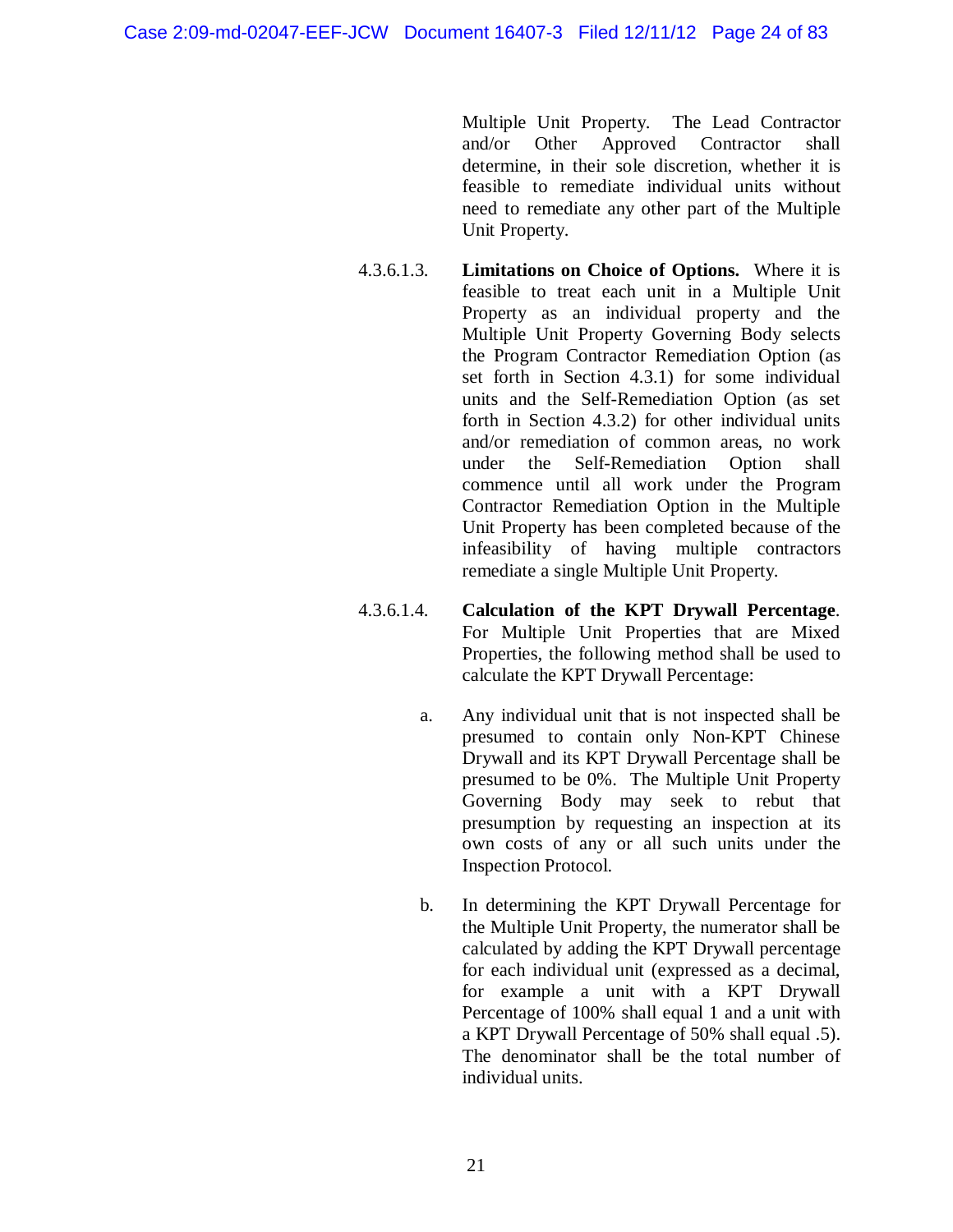c. For example, assume a Multiple Unit Property has 100 individual units with (i) 25 individual units that have a KPT Drywall Percentage of 100%; (ii) 25 individual units that have a KPT Drywall Percentage of 50%; and (iii) 50 individual units that were not inspected. In that circumstance, in determining the KPT Drywall Percentage for the Multiple Unit Property, the numerator shall be 37.5 (25 individual units x 1, plus 25 individual units  $x$  .5, plus 50 individual units  $x$  0). The denominator shall be 100 (the total number of units in the building). The KPT Drywall Percentage for the Multiple Unit Property shall be 37.5%, which, pursuant to Section 1.26, shall be rounded to 40%.

### 4.3.6.1.5. **Obligations of the Multiple Unit Property Governing Body.**

- a. Regardless of its selection of either the Program Contractor Remediation Option or Self-Remediation Option, the Multiple Unit Property Governing Body must do the following;
	- (i) as to the common areas provide a written representation that it has the legal authority to bind all individual unit property owners to its selection; and
	- (ii) as to individual units that are Affected Properties, obtain informed written consent of all owners of such individual units to the Multiple Unit Property Governing Board's selection.
	- (iii) In addition, due to possible inconvenience caused by the remediation to all owners of individual units that are not Affected Properties, the Multiple Unit Property Governing Body must obtain informed written consent of all owners of such individual units to the Multiple Unit Property Governing Board's selection. In the event that the Multiple Unit Property Governing Body is unable to obtain informed written consent of all owners of individual units that are not Affected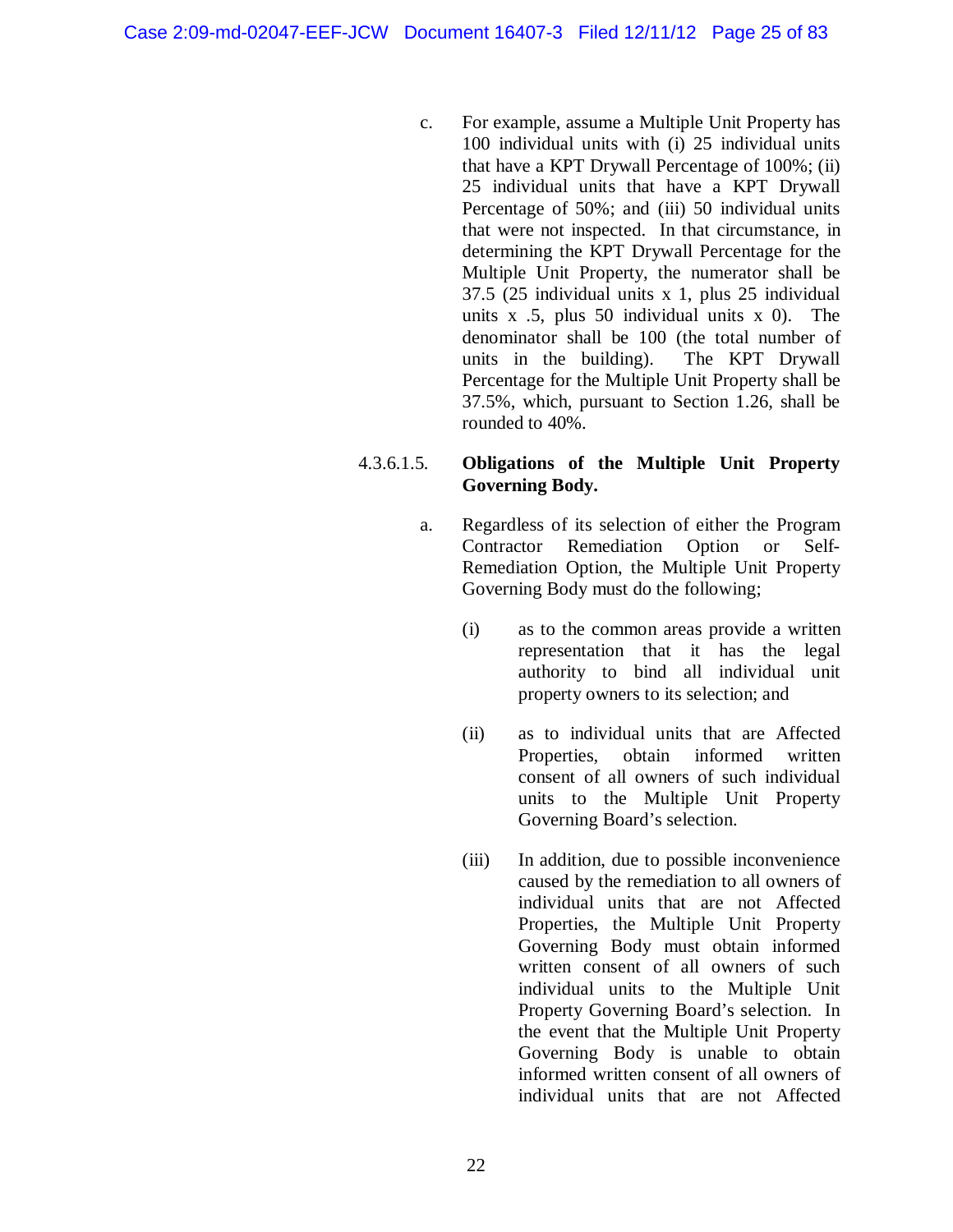Properties, the Multiple Unit Property Governing Body shall be limited to the Cash-Out Option unless otherwise agreed to by the Knauf Defendants.

- b. To the extent that the Multiple Unit Property Governing Body selects the Program Contractor Remediation Option, it, and the individual unit owners and tenants, must comply with the remediation schedule and relocation plan created by the Lead Contractor or Other Approved Contractor.
	- (i) The Lead Contractor or Other Approved Contractor shall provide a proposed remediation schedule and relocation plan to Settlement Class Counsel, the Knauf Defendants and the Multiple Unit Governing Body. Within 15 days after notice, any Party may object to the proposed remediation schedule and relocation plan in writing to the Special Master and provide copies to the other parties. If, after 15 days, there are no objections, the proposed remediation schedule and relocation plan shall be final. If, after 15 days, there are objections, the Special Master shall resolve them.
- c. To the extent that the Multiple Unit Property Governing Body selects the Cash-Out Option for an individual unit, the Multiple Unit Governing Body and/or the individual unit owners of Affected Properties shall comply with all the requirements in Section 4.3.3. and the Multiple Unit Governing Body must provide the Releases set forth in Section 5 from the individual unit owners of Affected Properties.
- d. The Multiple Unit Property Governing Body must secure from all individual unit owners a dismissal with prejudice of the individual unit owners' claims against the Knauf Defendants and Other Releasees, but not the Excluded Releasees, relating to the KPT Chinese Drywall in the individual unit.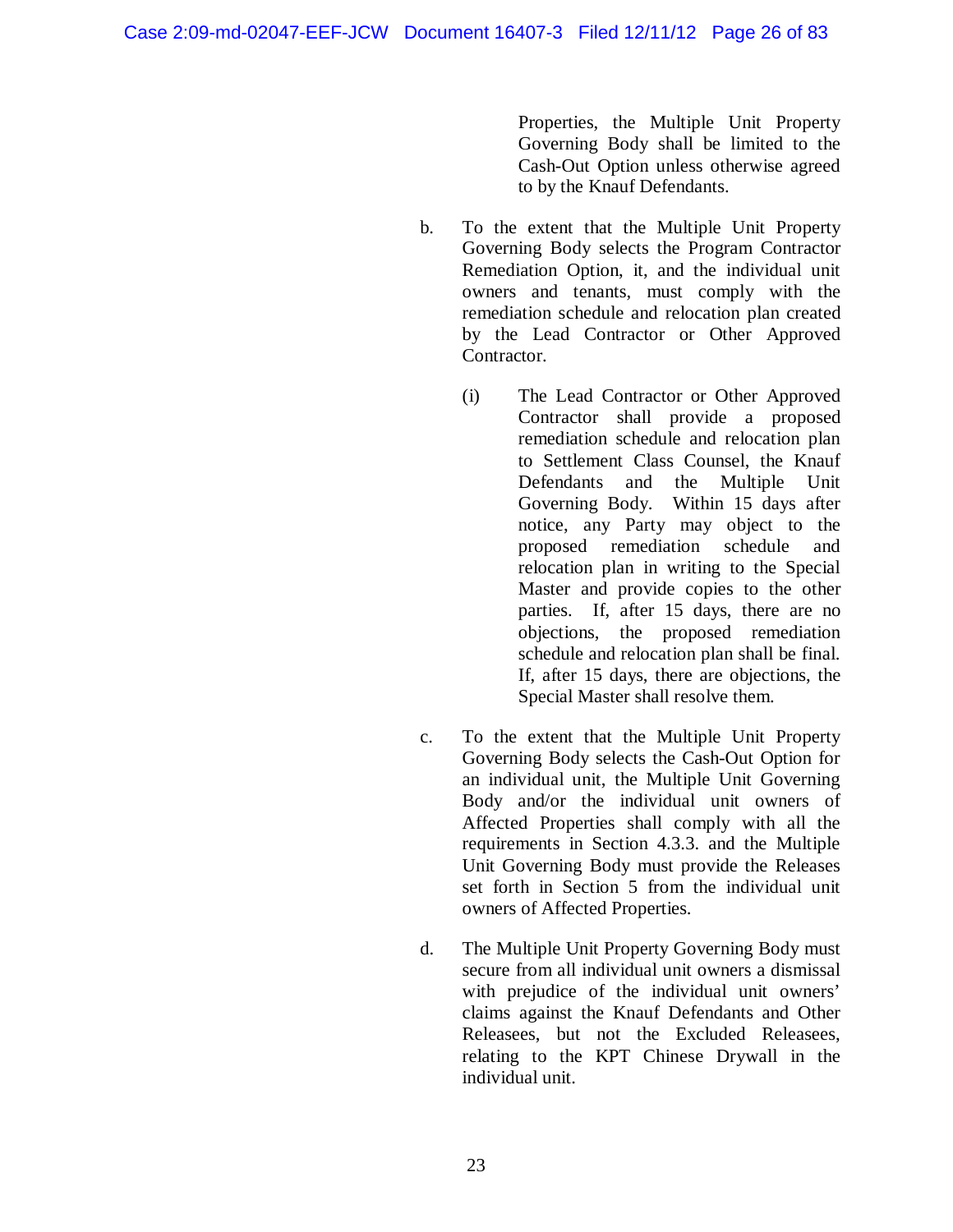- 4.3.6.2. **Options available to the Multiple Unit Property Governing Body where, pursuant to Section 4.3.6.1.2, it is feasible treat each unit as a single property.** For individual units that are KPT Properties located in a Multiple Unit Property, where feasible as defined in Section 4.3.1.6.2, each individual unit shall be treated as a single KPT Property without regard to its existence in a Multiple Unit Property.
	- 4.3.6.2.1. Where no individual unit in the Multiple Unit Property is a Mixed Property, the Multiple Unit Property Governing Body for the Multiple Unit Property shall be permitted to select from among the Program Contractor Remediation Option (set forth in Section 4.3.1), the Self Remediation Option (set forth in Section 4.3.2), and the Cash-Out Option (set forth in Section 4.3.3), for each individual unit, subject to Section 4.3.5. Such options will be available for the common areas. In the event that the Multiple Unit Property Governing Body opts out of this Settlement, subject to the Knauf Defendants' termination rights under Sections 8.3 and 13.2, nothing in this Settlement shall prevent an individual unit owner from participating in this Settlement, and receiving benefits available to Owners, provided that the individual unit can be remediated on an individual basis, included but not limited to without the need for consent to the remediation by the Multiple Unit Property Governing Body. In such instance, however, unless all such individual unit owners select the Program Contractor Remediation Option, such individual unit owners will be permitted to select only between the Self-Remediation Option and the Cash-Out Option.
	- 4.3.6.2.2. Where any individual unit in the Multiple Unit Property is a Mixed Property, the Program Contractor Remediation Option shall not be available, and the Multiple Unit Property Governing Body shall only be permitted to select from among the Self-Remediation Option and the Cash-Out Option both of which shall be subject to terms set forth in Section 4.3.4 governing Mixed Properties. Such options will be available for the common areas. The KPT Drywall Percentage for the common areas will be the KPT Drywall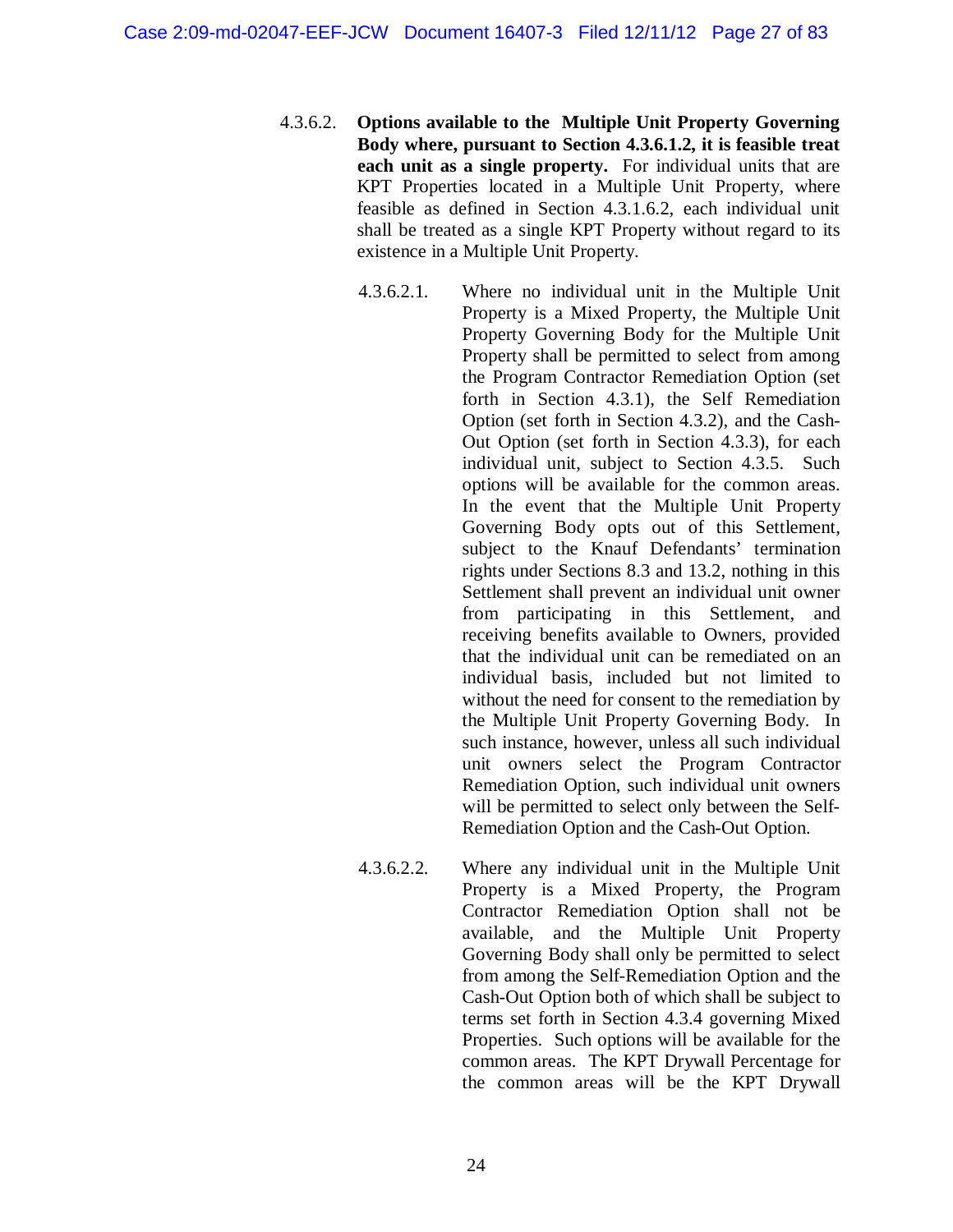Percentage of the entire Multiple Unit Property as determined under Section 4.3.6.1.4.

### 4.3.6.3. **Options Available to the Multiple Unit Property Governing Body where, pursuant to Section 4.3.6.1.2, it is not feasible to treat each unit as a single property.**

- 4.3.6.3.1. Where there are no individual units that are Mixed Properties, the Multiple Unit Property Governing Body shall be permitted to select a single option from among the Program Contractor Remediation Option (set forth in Section 4.3.1), the Self-Remediation Option (set forth in Section 4.3.2) and the Cash-Out Option (set forth in Section 4.3.3), which shall apply to the entire Multiple Unit Property, subject to Sections 4.3.5 and 4.3.6.1.5.
- 4.3.6.3.2. Where there are individual units that are Mixed Properties or that contain Non-KPT Chinese Drywall (but not KPT Chinese Drywall), the Multiple Unit Property Governing Body shall be permitted to select between the Self-Remediation Option and the Cash-Out Option, which shall apply to the entire Multiple Unit Property, subject to Sections 4.3.4, 4.3.5, and 4.3.6.1.5, and to the common areas. The KPT Drywall Percentage for the common areas will be the KPT Drywall Percentage of the entire Multiple Unit Property as determined under Section 4.3.6.1.4.
- 4.3.6.4. To the extent that the Multiple-Unit Property Governing Body chooses the Cash-Out Option for the common areas, any payments with respect to the common areas will be equitably distributed to all individual unit owners and/or the Multiple Unit Property Governing Body to the extent of their respective legal ownership in the common areas.
- 4.3.6.5. **Complex High Rise Structures With Special Issues.** Settlement Class Counsel and the Knauf Defendants recognize that special unanticipated issues may arise involving certain complex high rise structures. If Settlement Class Counsel and the Knauf Defendants are in agreement that a particular high rise structure presents special unanticipated issues, they may by mutual agreement, after consultation with counsel for Participating Class Members connected with the Affected Property, propose a solution that is tailored to the circumstances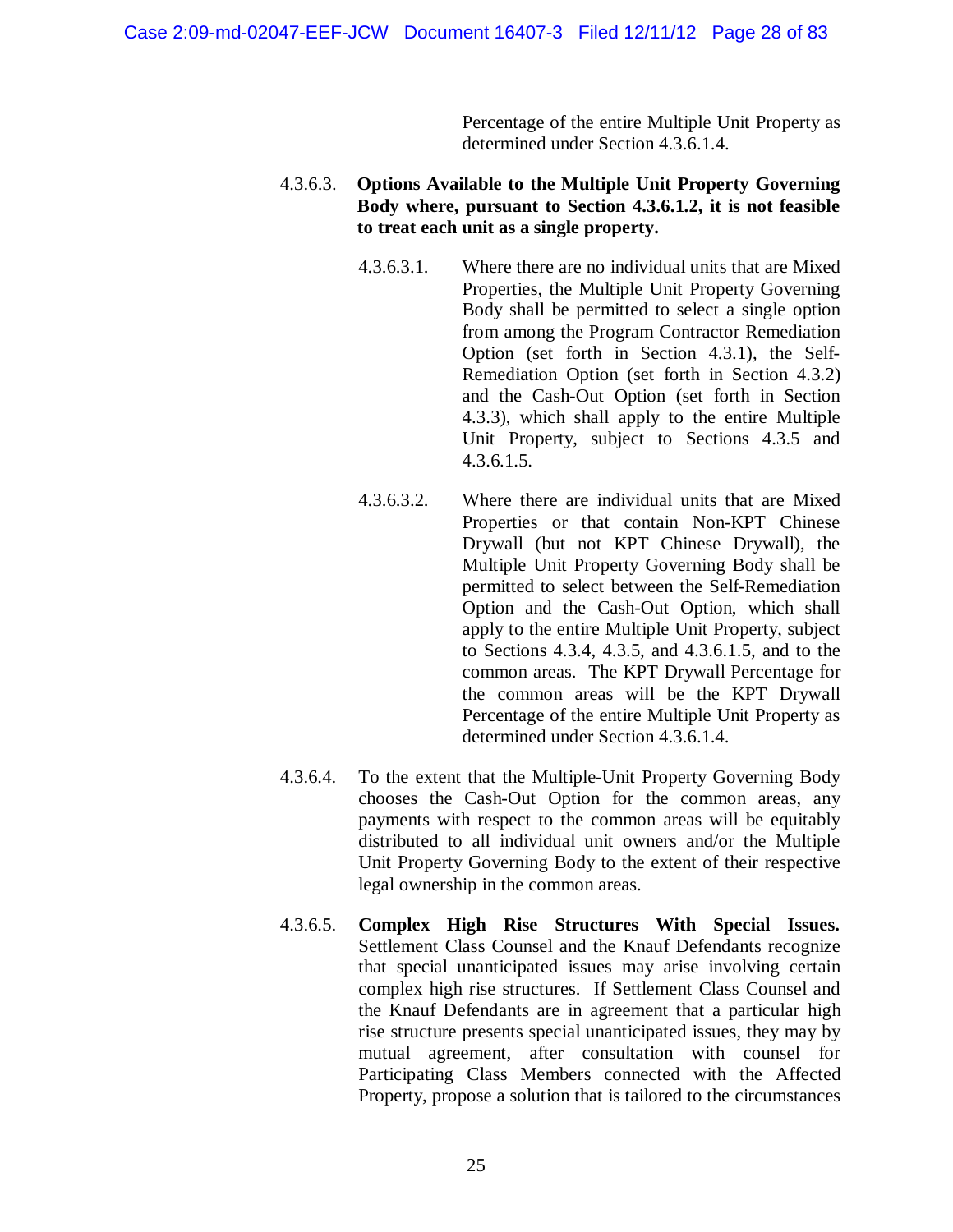of that Affected Property. Settlement Class Counsel and the Knauf Defendants must each agree that a high rise structure qualifies for this provision, and to the proposed solution. Participating Class Members may accept the proposed solution or appeal to the Court, which shall then decide the issue without further appeal.

### 4.3.7. **Already Remediated Properties.**

4.3.7.1. Owners who have self-remediated Affected Properties or have entered into contracts to self-remediate Affected Properties prior to the Execution Date shall be entitled to benefits to resolve their Remediation Claims as provided in the Already Remediated Properties Protocol. Such benefits shall be paid from the Remediation Fund. In addition, such Owners are entitled to seek benefits from the Other Loss Fund.

### 4.3.8. **Timing for Election of Options.**

- 4.3.8.1. Prior to any qualified Class Member selecting one of the above options, the Lead Contractor or Other Approved Contractor shall prepare an Xactimate and a Final Cost Estimate for the Affected Property and shall provide such documents to the Settlement Administrator, who shall make them available to the Class Member.
- 4.3.8.2. Subject to the conditions set forth in Section 4.3.1 through 4.3.6, within 45 days of the receipt of the Xactimate and Final Cost Estimate from the Settlement Administrator, the Class Member shall notify the Settlement Administrator of his or her election of the Program Contractor Remediation Option (as set forth in Section 4.3.1), the Self-Remediation Option (as set forth in Section 4.3.2), or the Cash-Out Option (as set forth in Section 4.3.3).
	- 4.3.8.2.1. To the extent that the Class Member elects the Self-Remediation Option, the Class Member must also submit a binding contract as provided in Section 4.3.2.1 at the same time as the election.
	- 4.3.8.2.2. To the extent that the Class Member elects the Cash Option, the Class Member must also have complied with the requirements set forth in Section 4.3.3 by the time of election.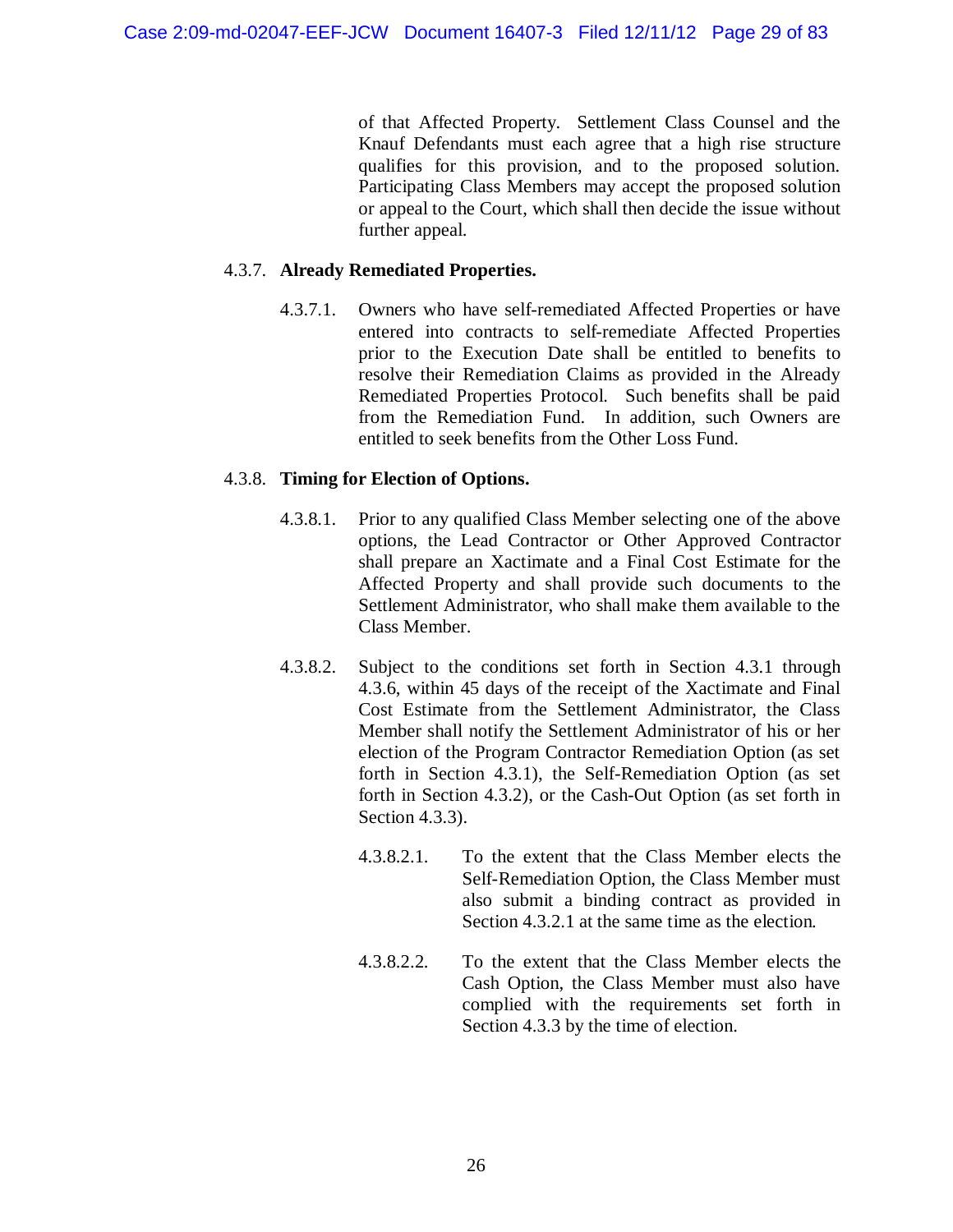### **4.4. Remediation Fund Qualifying Procedures**

- 4.4.1. In order to qualify for benefits of the Remediation Fund an Owner Subclass Member whose property has not already been remediated must submit physical proof such as photographic evidence or inspection reports satisfactory to the Settlement Administrator that the property has KPT Chinese Drywall. The Settlement Administrator shall be trained on the identification of KPT Chinese Drywall by the Approved Inspectors identified in the Inspection Protocol. An Owner Subclass Member who has submitted satisfactory physical proof must submit his property for an inspection pursuant to the Inspection Protocol by an inspector retained by the Knauf Defendants to verify (a) that the property contains KPT Chinese Drywall, (b) proof of corrosion or other acceptable evidence that the KPT Chinese Drywall was reactive, and (c) the KPT Chinese Drywall Percentage (which will also determine whether the Affected Property is a KPT Property or a Mixed Property). As soon as practicable, but not less than 15 days from the Settlement Administrator's determination that the Owner Subclass Member has submitted satisfactory physical proof, the inspector shall contact the Owner Subclass Member to schedule a date for the inspection. All inspections and inspectors shall be paid out of the Remediation Fund unless the inspection has been procured by fraud. Inspections shall be conducted pursuant to the Inspection Protocol and all inspectors must be approved by the Knauf Defendants and Settlement Class Counsel. The inspector shall determine whether the property has KPT Chinese Drywall and if so the KPT Drywall Percentage based solely on the methodology set forth in the Inspection Protocol. The inspector's determination shall be final unless the Knauf Defendants, Settlement Class Counsel or the Owner Subclass Member objects to the inspector's determination. In that event, the Knauf Defendants, Settlement Class Counsel and the Owner Subclass Member shall meet and confer in an attempt to resolve the objection, and to the extent the objection is not resolved within 5 business days, the objection shall be submitted to the Special Master who shall resolve the objection based solely on the methodology set forth in the Inspection Protocol, which shall be final and binding on all Parties, and not on any other methodology.
- 4.4.2. All Owner Subclass Members must submit their claims to the Settlement Administrator by a date to be established by the Court. Untimely submitted claims shall be rejected unless the Court extends the deadline for good cause shown.

#### 4.5. **Cost Control and Dispute Resolution Mechanisms for Program Contractor Remediation Option**

4.5.1. In conducting their duties, the Lead Contractor and Other Approved Contractors shall conduct the remediation work so as to achieve, on a cost effective basis, the removal of all KPT Chinese Drywall, KPT Chinese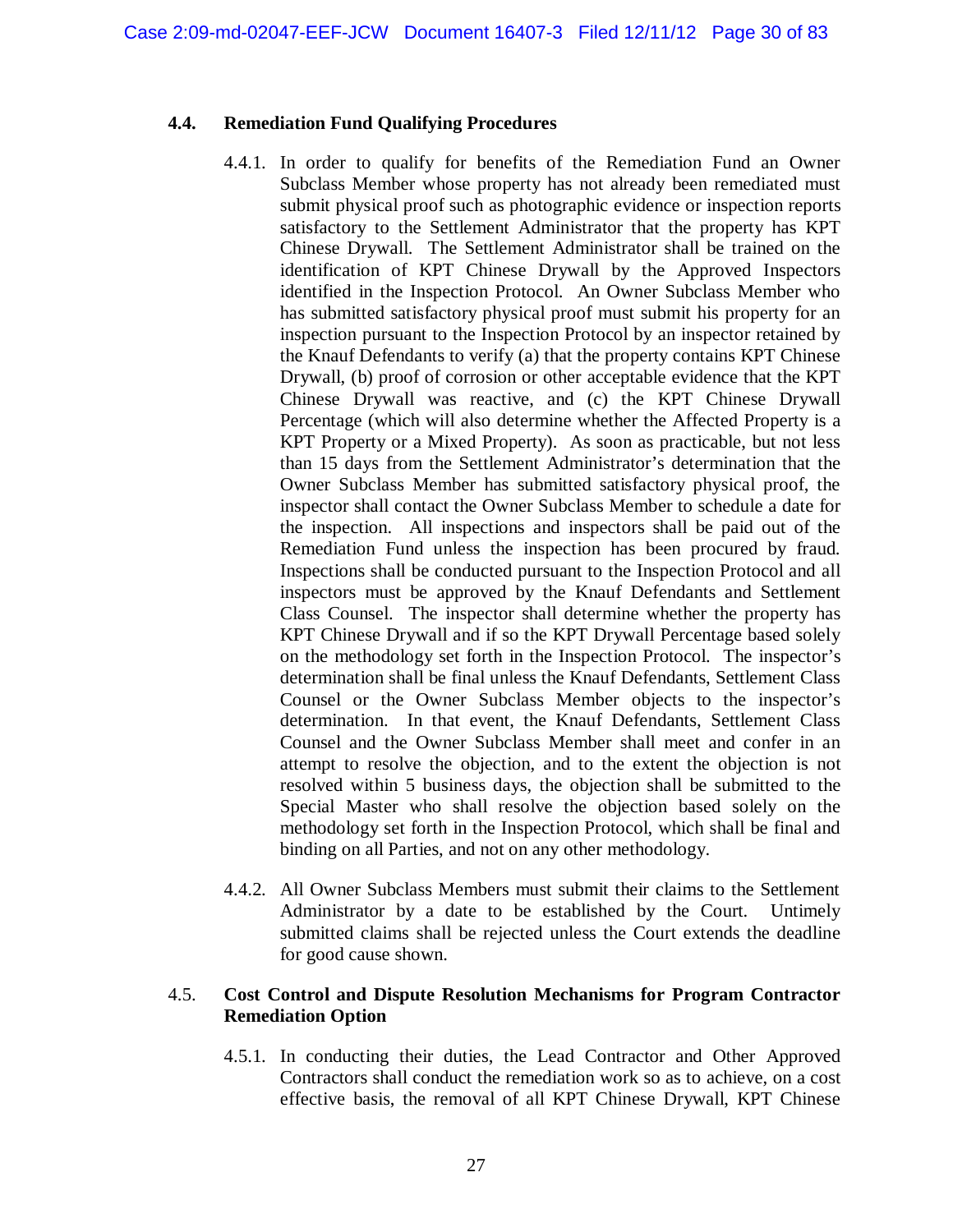Drywall-related odors and contamination; and to leave the home with the same construction quality and finishes, including remediating any damage to such quality and finishes that was caused by the KPT Chinese Drywall, as existed prior to the start of the remediation or damages caused by the remediation work subject to the Sample Contractor-KPT Property Owner Agreement attached as an exhibit to the Remediation Protocol. To that end, the Parties agree to the following cost-control procedures:

- 4.5.1.1. The Knauf Defendants, in consultation with Settlement Class Counsel, have selected the Lead Contractor to undertake the remediation of KPT Properties to be remediated pursuant to the Program Contractor Remediation Option described in Section 4.3.1. The contract between the Lead Contractor and the Knauf Defendants entered into for purposes of the Pilot Program shall remain in effect but shall be modified or amended so as to achieve the objectives of this Settlement, including to provide that payments due the Lead Contractor shall be made from the Remediation Fund.
	- 4.5.1.1.1. The Knauf Defendants reserve the right to assign an Other Approved Contractor to perform and/or oversee the remediation in a particular KPT Property, being remediated pursuant to the Program Contractor Remediation Option, for any reason, including, but not limited to, circumstances where the Other Approved Contractor can remediate the KPT Property on a more cost-efficient basis.
- 4.5.1.2. For KPT Properties to be remediated pursuant to the Program Contractor Remediation Option described in Section 4.3.1, the Knauf Defendants shall solicit and approve a detailed estimate of the costs to do the remediation work ("Preliminary Cost Estimate") from the Lead Contractor or an Other Approved Contractor. The Lead Contractor or an Other Approved Contractor shall submit the Preliminary Cost Estimate to the Settlement Administrator. Absent action by the Knauf Defendants within five business days, the Preliminary Cost Estimate shall be deemed the Final Cost Estimate. Upon the Knauf Defendants' approval of the Final Cost Estimate, the Final Cost Estimate shall be submitted to the Settlement Administrator.
	- 4.5.1.2.1. In the event that a dispute arises between a KPT Property Owner and the Lead Contractor or Other Approved Contractor over the Remediation Protocol for the individual KPT Property, such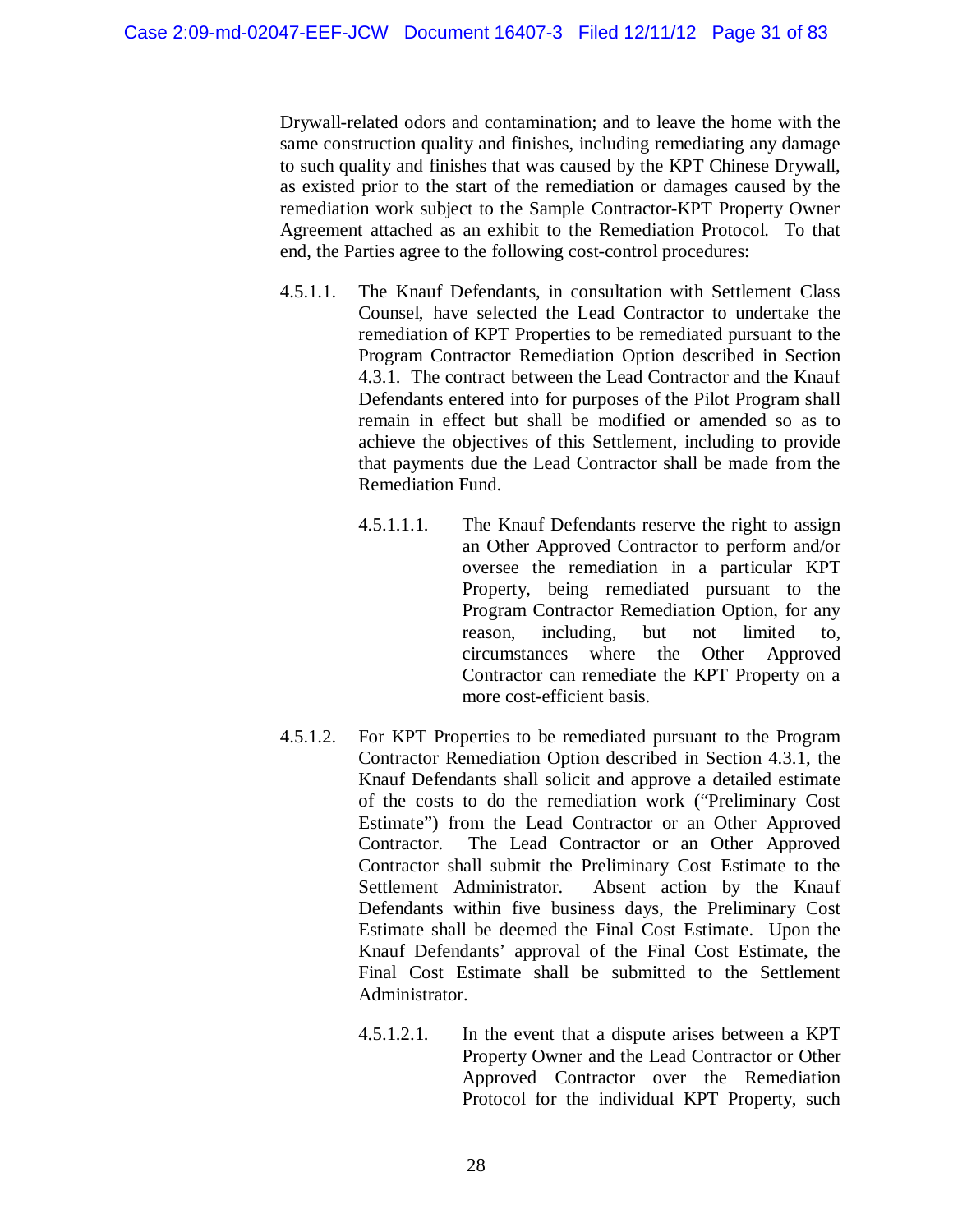dispute shall be submitted to the Special Master who will resolve the dispute. The parties shall cooperate with the Special Master to resolve any disputes expeditiously and avoid, to the maximum extent possible, any delay in the remediation.

- 4.5.1.2.2. Any expenses associated with a dispute between a KPT Property Owner and the Lead Contractor or Other Approved Contractor ("Mediation Expenses") as regards the Remediation Protocol, including progress and quality, and any warranties provided by the Contractor, will be jointly shared by the Knauf Defendants and the KPT Property Owner. In the event that disputes asserted by a Party are asserted in bad faith, the Special Master may in his discretion direct that the Mediation Expenses incurred in resolving any such bad faith disputes asserted by that Party will be paid by same; otherwise, expenses will be shared equally by the Parties to the dispute.
- 4.5.1.3. As soon as practicable after the Effective Date, the Settlement Administrator shall provide the Lead Contractor with a list of those Class Members who have selected the Program Contractor Remediation Option. Thereafter, the Lead Contractor shall develop a remediation schedule that will provide a consistent flow of work to the Lead Contractor to allow the Lead Contractor to maintain the necessary staffing levels during the period required to remediate KPT Properties with a goal of commencing the remediation process in at least 200 KPT Properties each month under Sections 4.3.1 and 4.3.2. The remediation plan shall be developed in a manner that maximizes economies of scale, including, for example, by releasing KPT Properties to the Lead Contractor in the same neighborhood or geographic location. To the extent that the Lead Contractor lacks sufficient staff or other resources to commence the remediation process in order to meet the above goal, the Knauf Defendants will assign an Other Approved Contractor to assist the Lead Contractor in meeting that goal.
- 4.5.1.4. In creating the Final Cost Estimate, the Lead Contractor or Other Approved Contractors shall (a) reasonably pursue all economies of scale, where applicable, to reduce the cost of performing the repair work required by the Remediation Protocol, (b) to the extent that portions of the repair work are to be performed by a subcontractor, base the Cost Estimate on a competitive bidding process among potential subcontractors,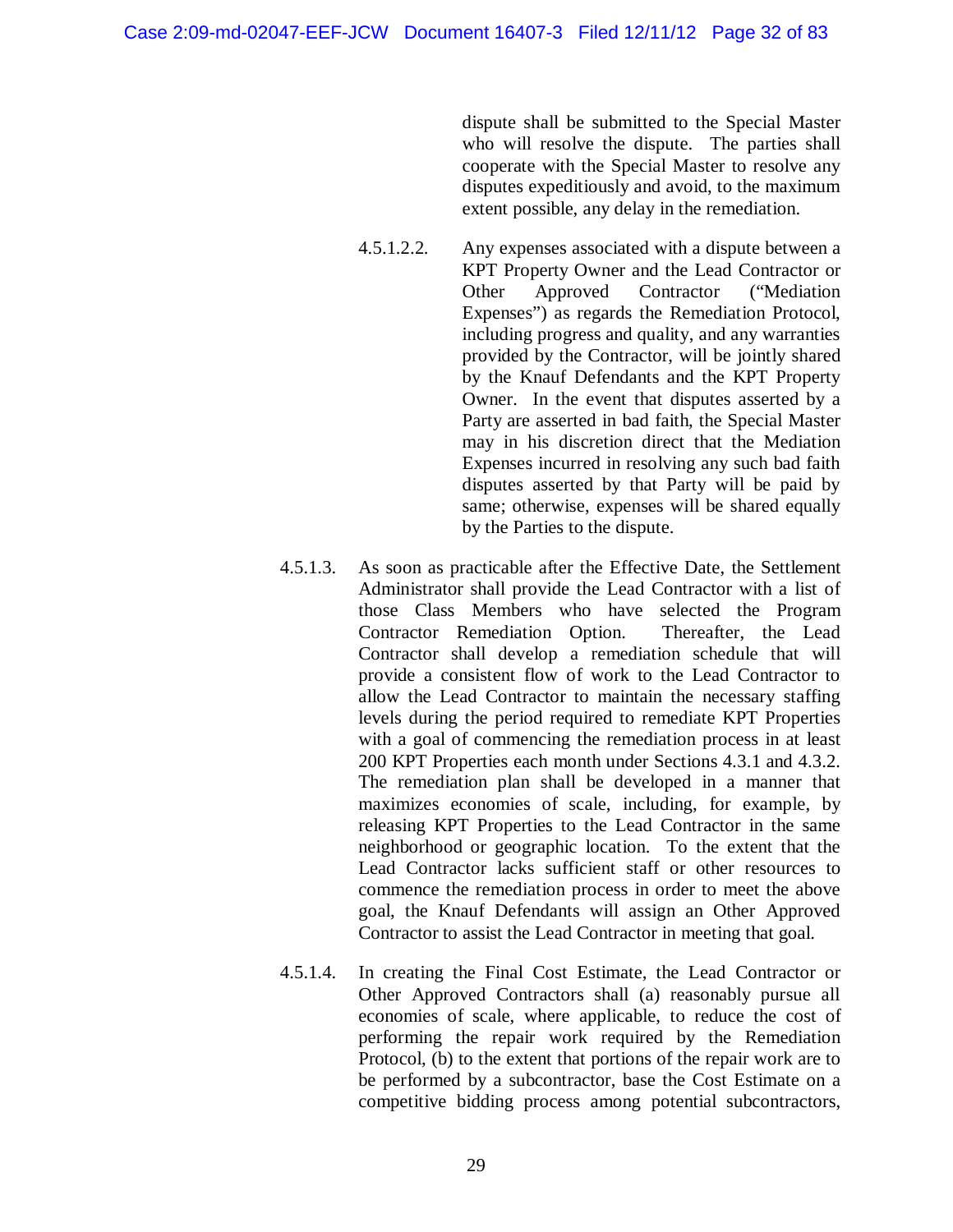and (c) obtain materials or equipment fabricated especially for the repair work through a competitive bidding process. All documents pertaining to the Cost Estimate and the remediation work, including but not limited to the documents identified in Section 4.5.1.5 shall be submitted to the Settlement Administrator.

- 4.5.1.4.1. The Xactimate and/or Final Cost Estimate may not address all conditions subject to the Remediation Protocol because the Lead Contractor cannot verify such conditions until after the Remediation of the KPT Property commences. In such cases, the Knauf Defendants shall be obligated to fund the remediation of such conditions, if and only if, the KPT Property is being remediated pursuant to the Program Contractor Remediation Option set forth in Section 4.3.1. To the extent that a KPT Property Owner chooses the Self-Remediation Option, set forth in Section 4.3.2, or the Cash-Out Option, set forth in Section 4.3.3., neither the Xactimate nor the Final Cost Estimate shall be revised to account for such conditions. In no event shall the Xactimate or the Final Cost Estimate be reduced.
- 4.5.1.5. The Settlement Administrator shall place all documents submitted under Section 4.5.1.4 and related to the remediation in electronic depositories (either shared or separate, to be determined by technical experts or by the Court if the technical experts cannot reach agreement) to which Settlement Class Counsel and Individual Class Members' counsel shall each have private, password-protected and secure access. Those documents shall include but not be limited to the following:
	- 4.5.1.5.1. All Xactimate computations;
	- 4.5.1.5.2. Any computations evidencing discounts to any remediation performed;
	- 4.5.1.5.3. All itemized bids;
	- 4.5.1.5.4. Any contracts;
	- 4.5.1.5.5. A comprehensive listing of all administrative expenses;
	- 4.5.1.5.6. All subcontractor agreements and/or any other contract entered into by the Lead Contractor,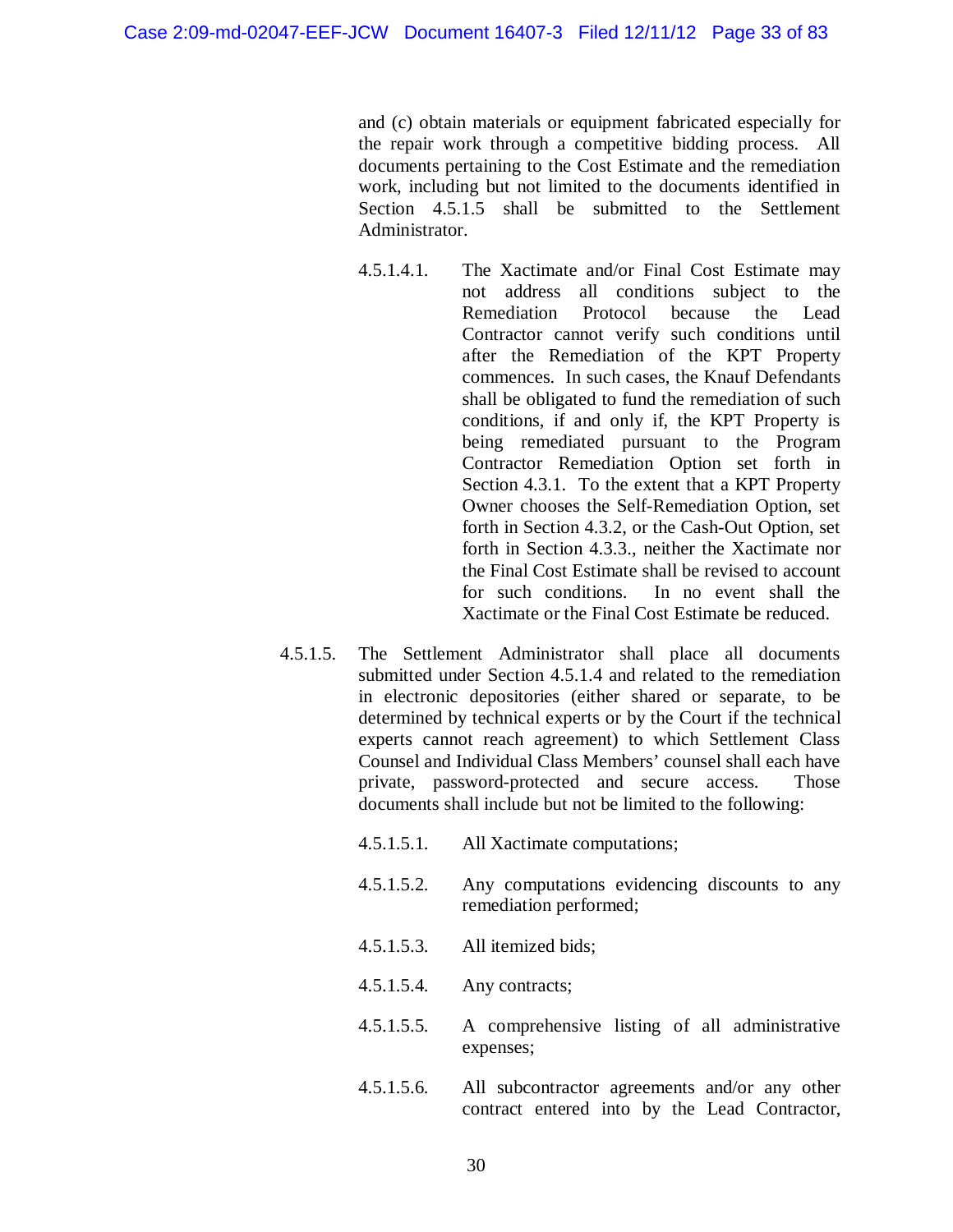including but not limited to any subcontractor bids;

- 4.5.1.5.7. Copies of all governmental charges, inspections and permits;
- 4.5.1.5.8. The applicable Lead Contractor mediation process;
- 4.5.1.5.9. All work authorizations;
- 4.5.1.5.10. Evidence of payments to contractors, subcontractors, claimants, vendors;
- 4.5.1.5.11. Subcontractor and contractor warranties; and
- 4.5.1.5.12. All substitute contractors.
- 4.5.1.6. Any Party shall have the right to apply to the Court for good cause shown to replace the Lead Contractor, Other Approved Contractors or the Special Master. The Lead Contractor, Other Approved Contractors or the Special Master shall not be replaced absent an order of the Court finding good cause. The Court's decision on such matters shall be final, with no further appeals permitted.
- 4.5.1.7. Class Members who select the Program Contractor Remediation Option described in Section 4.3.1 shall have the right to consult with the designated Ombudsman for his or her Affected Property regarding matters relating to the remediation process other than having to do with the Final Cost Estimate or Preliminary Cost Estimate, including, but not limited to, the actual remediation work, and, in the event that a dispute arises, during the dispute resolution process described in Sections 4.5.1.2.1 and 4.5.1.2.2.
	- 4.5.1.7.1. There shall be two Ombudsmen whose responsibilities shall be divided along geographical lines – one who is situated in Florida and will advise on Affected Properties in Florida and one who is situated in New Orleans, Louisiana and will advise on Affected Properties in any other state.
	- 4.5.1.7.2. Within 30 days of the Effective Date, the PSC shall appoint the Ombudsmen.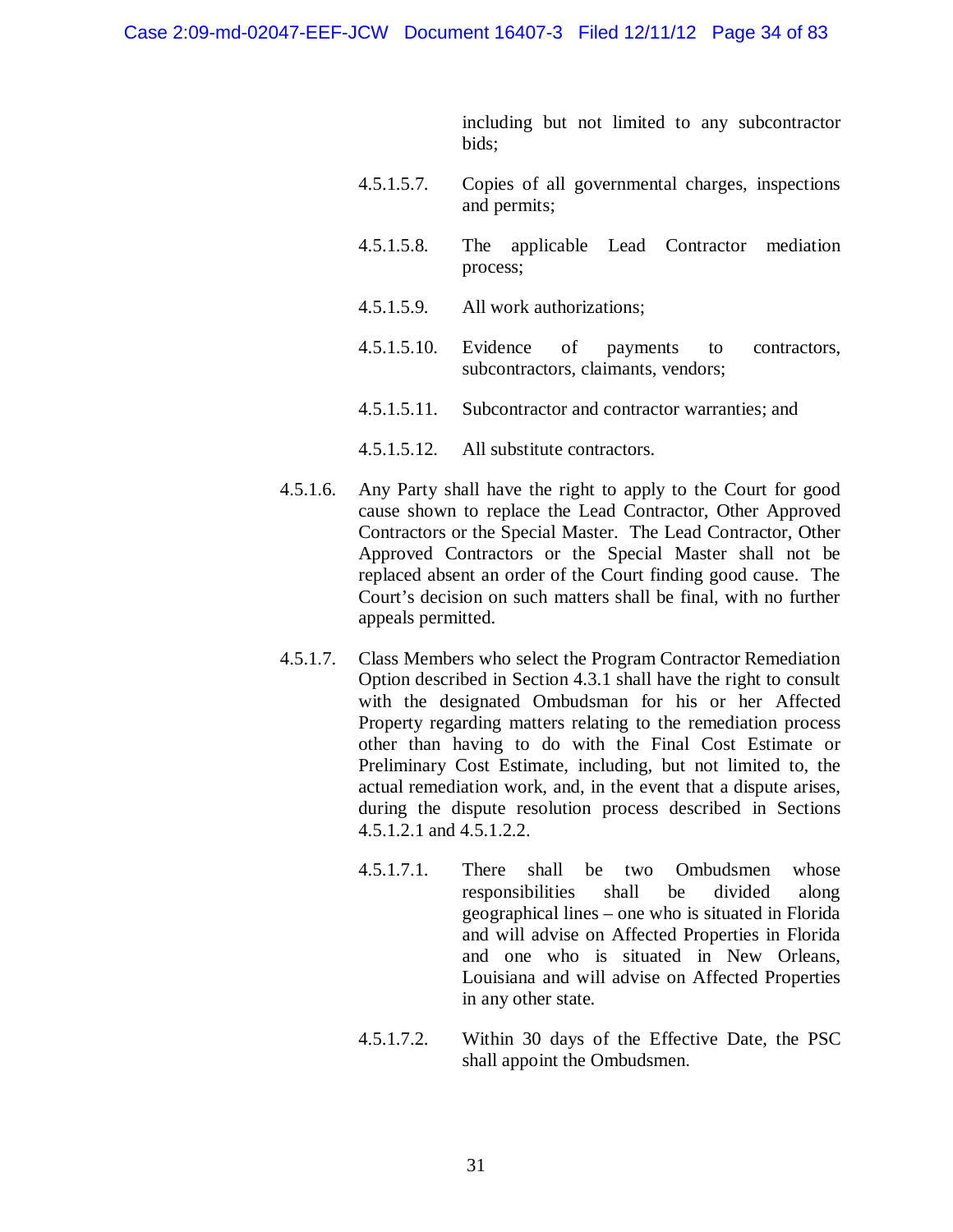4.5.1.7.3. The Lead Contractor shall work to familiarize the Ombudsmen with each facet of the Remediation Protocol, including but not limited to the scope of work under the Remediation Protocol and the remediation process.

### 4.6. **Establishment and Administration of the Other Loss Fund**

- 4.6.1. The Other Loss Fund will be a Court-approved Qualified Settlement Fund pursuant to Section 1.468B-1 et seq. of the Treasury Regulations promulgated under Section 468B of the Internal Revenue Code of 1986, as amended. The escrow agreement establishing the Other Loss Fund will be in a form mutually agreed upon by the Parties and approved by the Court.
- 4.6.2. The Other Loss Fund will be established through a deposit by the Knauf Defendants of \$30 million paid within 30 days of the Court's Order and Judgment approving the Settlement. All funding of the Other Loss Fund shall be in US dollars.
- 4.6.3. Any amounts recovered from the Insurer Class Settlement toward payment of claims related to KPT Chinese Drywall shall be deposited 50% into the Remediation Fund and 50% into the Other Loss Fund.
- 4.6.4. The Knauf Defendants' contribution to the Other Loss Fund shall be fixed under Sections 4.6.2. The Knauf Defendants shall have no obligation to make further payments into the Fund and shall not be entitled to a refund of any amounts deposited.
- 4.6.5. Administrative Expenses of the Other Loss Fund will be paid from interest earned on the amounts deposited. If the interest is insufficient to pay all expenses, the Remediation Fund will pay any amounts necessary to cover the shortfall.
- 4.6.6. The Settlement Administrator shall provide to the Court on a monthly basis an accounting of all funds held in the Other Loss Fund. Copies of the monthly accountings shall also be provided to the Knauf Defendants and Settlement Class Counsel. Settlement Class Counsel and the Knauf Defendants shall have the right to audit the Other Loss Fund at their own expense.
- 4.6.7. The Settlement Administrator shall retain the services of a certified public accountant, following appointment by the Court, to assist in overseeing and administering this Fund. All decisions by the Special Master with respect to the Other Loss Fund shall be in writing and shall be served on the parties by overnight mail to Settlement Class Counsel, Arnold Levin (Levin, Fishbein, Sedran & Berman, 510 Walnut Street, Suite 500, Philadelphia, PA 19106) and Russ M. Herman (Herman, Herman, Katz & Cotlar, LLP, 820 O'Keefe Avenue, New Orleans, Louisiana 70113), and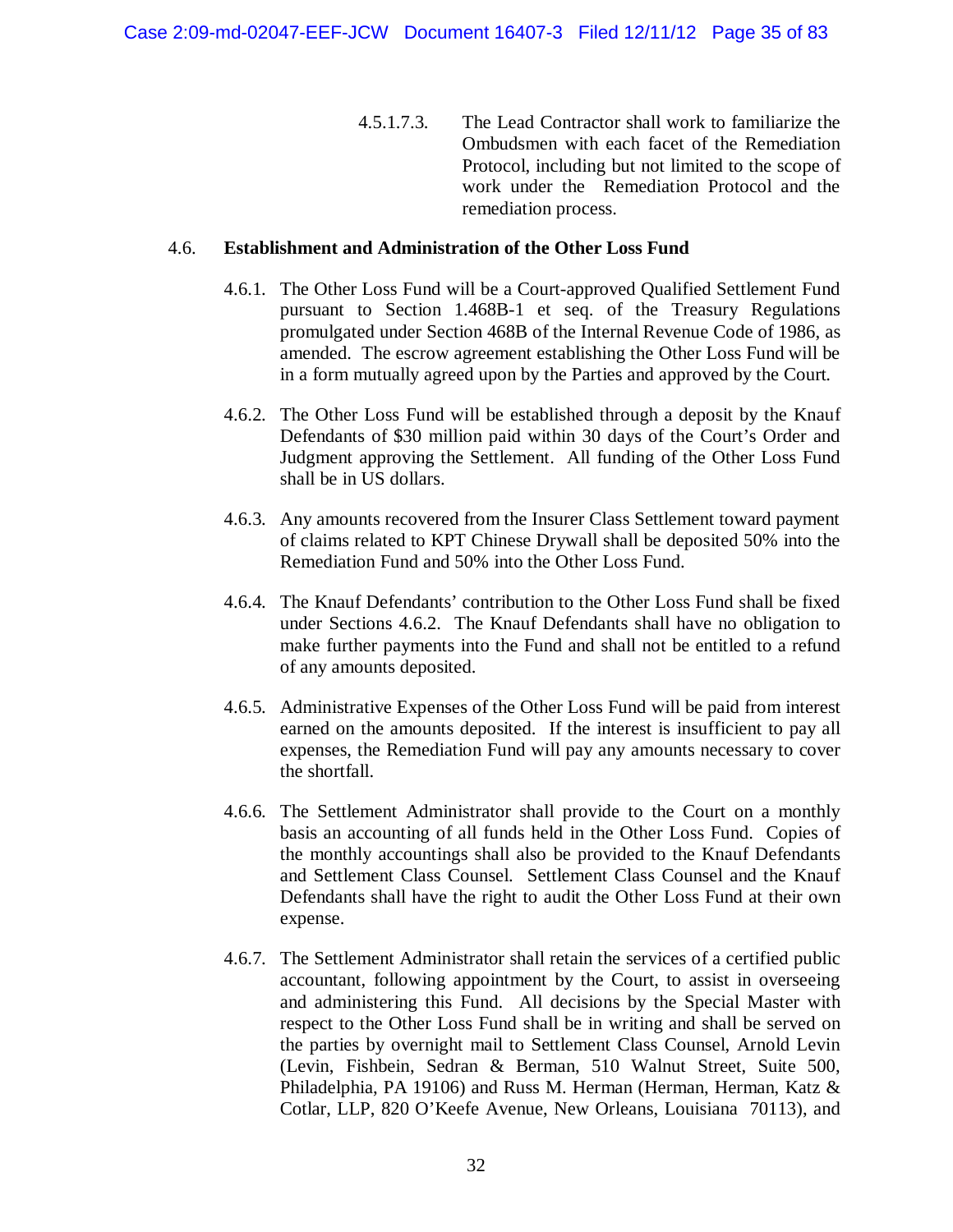the Knauf Defendants' counsel, Kerry Miller (Frilot L.L.C., 1100 Poydras Street, Suite 3700, New Orleans, LA 70163).

4.6.8. Unless otherwise final and binding pursuant to the relevant sections below, decisions of the Special Master with respect to the Other Loss Fund may be appealed by Settlement Class Counsel, the Knauf Defendants or an affected Class Member within 15 days of service of the Special Master's decision by filing an objection with the Court, but only after Settlement Class Counsel, the Knauf Defendants, and, if applicable, an affected Class Member's counsel meet and confer in an attempt to resolve such issue. Unless the Court orders otherwise, appeals will be based on the record and briefing before the Special Master without further evidentiary submissions, briefing or argument. Any Party may, at its own expense, request that proceedings before the Special Master be transcribed. The Court's decision on any objections will be final, with no further appeals permitted.

### 4.7. **Other Loss Fund Benefits**

4.7.1. Subject to the procedures set forth in Section 4.7.4, the Other Loss Fund will be used to provide the following benefits:

4.7.1.1. **Pre-Remediation Alternative Living Expenses:** For Residential Owners, alternative living expenses arising from the need to vacate the Affected Property incurred prior to remediation as a result of property damage caused by KPT Chinese Drywall; provided that the Residential Owner vacated the Affected Property on or before the Execution Date. For Residential Owners, Other Loss shall not include alternative living expenses during remediation and personal property damage, as that is reimbursed by the Remediation Fund.

- 4.7.1.1.1. To obtain benefits under this Section, a Residential Owner must establish that the preremediation alternative living expenses were substantially caused by KPT Chinese Drywall.
- 4.7.1.1.2. To obtain benefits under this Section, the Residential Owner must submit the following:
	- a. physical proof such as photographic evidence or inspection reports satisfactory to the Settlement Administrator that the Affected Property has KPT Chinese Drywall and proof of corrosion and that the KPT Chinese Drywall was reactive prior to the Residential Owner vacating the Affected Property;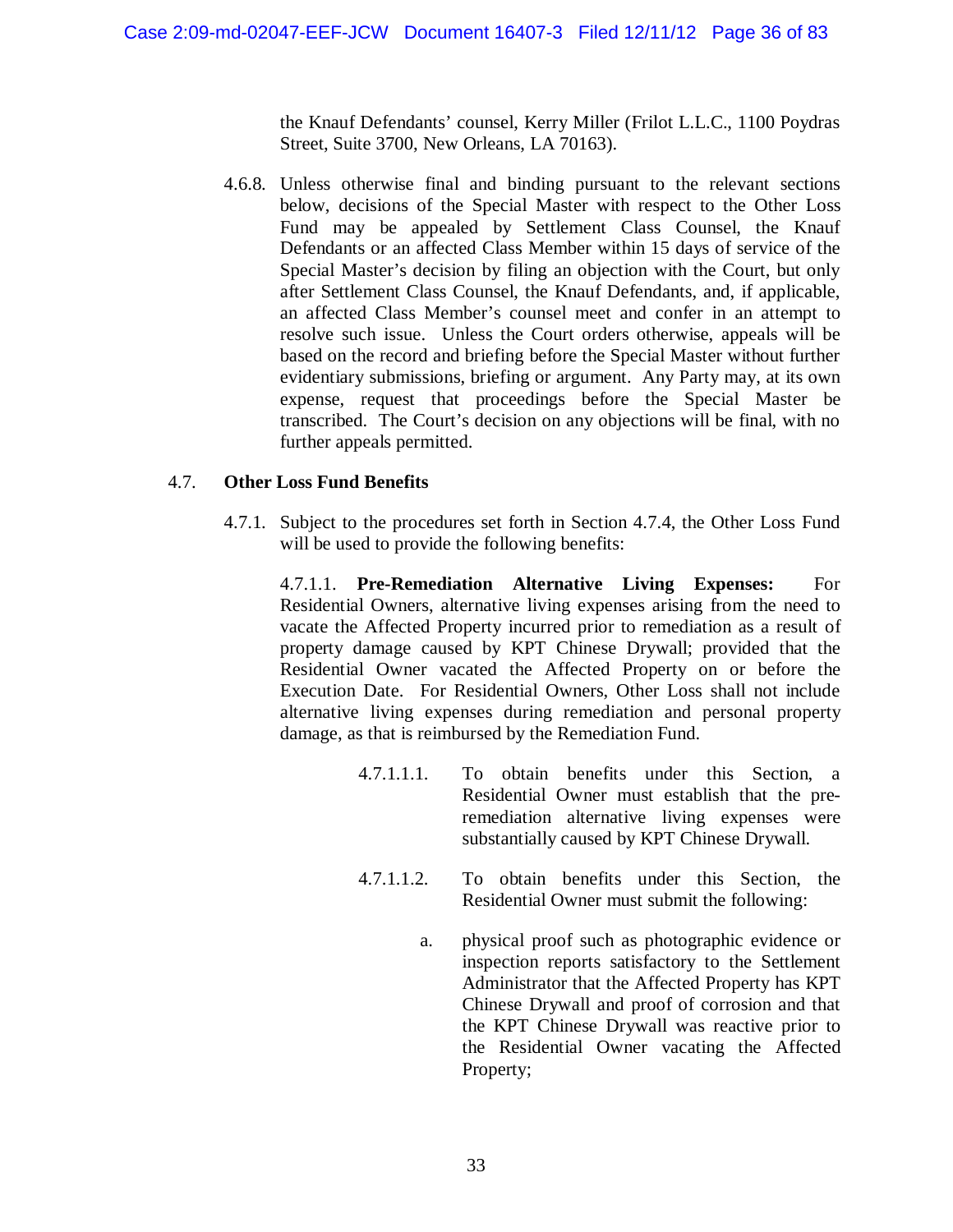- b. all verified and authenticated documents regarding alternative living expenses, including, but not limited to, a lease;
- c. to the extent applicable, all loan documents, including but not limited to, a mortgage;
- d. to the extent applicable, all documents relating to mortgage or lease payments, including but not limited to, cancelled checks and past due notices;
- e. affidavits from the Residential Owner in support of the claim with supporting documentation; and
- f. a report pursuant to Rule  $26(a)(2)$  of the Federal Rules of Civil Procedure from an expert in support of the claim that the alternative living expenses were substantially caused by the need to vacate the Affected Property prior to remediation as a result of damage caused by KPT Chinese Drywall may be required by the Special Master.
- g. If the Special Master requires a report pursuant to subsection (f), within a time to be determined by the Court, any Party shall have the right to challenge the admissibility of the expert's opinion, including without limitation, under the principles set forth in Federal Rule of Evidence 702 and *Daubert v. Merrell Dow Pharms., Inc.*, 509 U.S. 579 (1993) and its progeny by filing a motion with the Court. The Court shall then establish a briefing and hearing schedule on any such challenge. The Court's ruling on any such motion shall be final with no appeals.
- 4.7.1.2. **Lost Use, Sales and Rentals:** For Commercial Owners, economic loss for a period not to exceed three months, arising from the inability to use or rent Affected Property during remediation, and economic losses arising from the inability to sell Affected Property as a result of property damage caused by KPT Chinese Drywall, but only to the extent that such economic loss could not be mitigated or has not been reimbursed by insurance. For Commercial Owners, Other Loss shall not include alternative living expenses during remediation and personal property damage.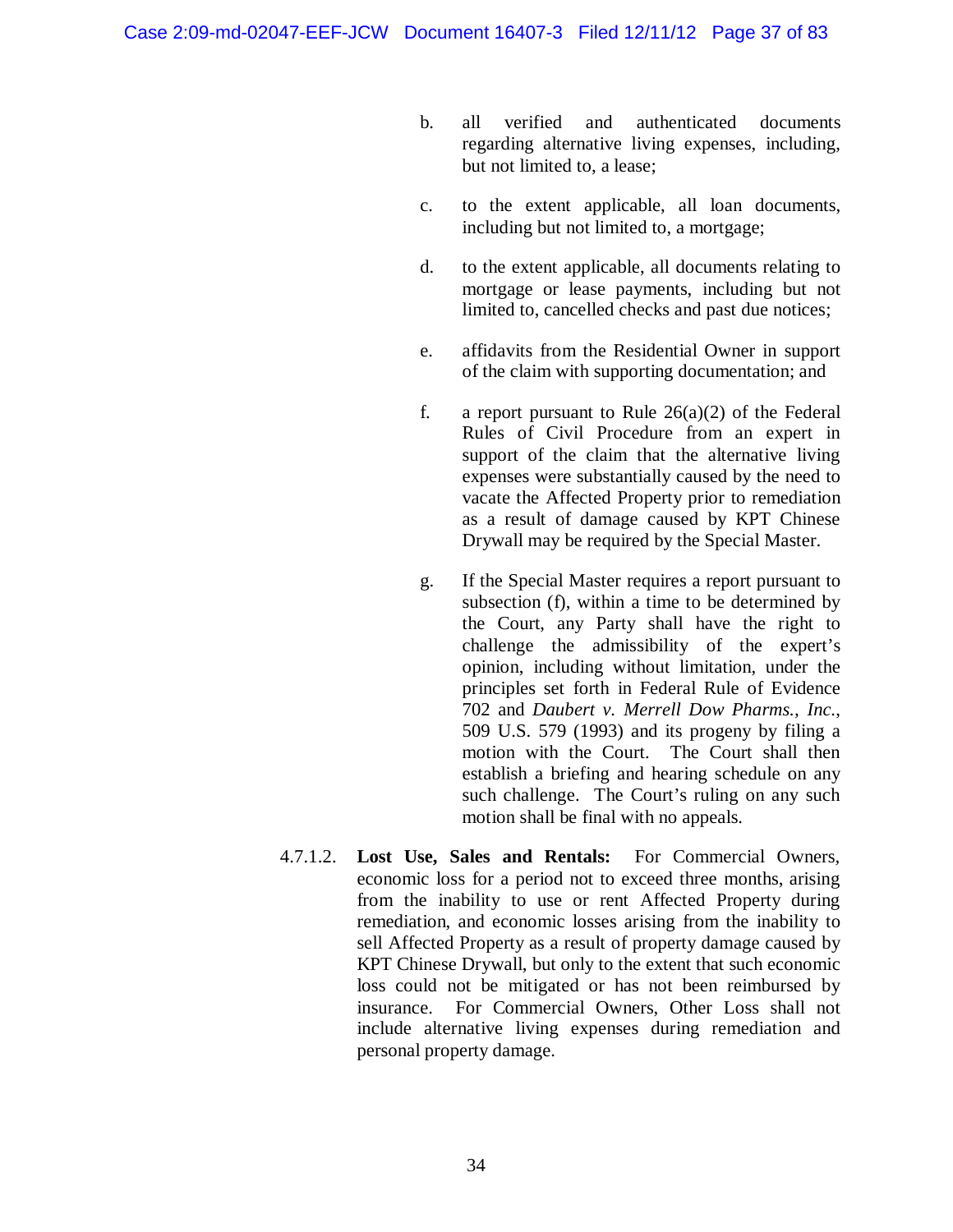- 4.7.1.2.1. To obtain benefits under this Section, a Commercial Owner must establish that the lost use, sales or rentals were substantially caused by KPT Chinese Drywall.
- 4.7.1.2.2. To obtain benefits under this Section, the Commercial Owner must submit the following:
	- a. physical proof such as photographic evidence or inspection reports satisfactory to the Settlement Administrator that the Affected Property has KPT Chinese Drywall and proof of corrosion or other acceptable evidence that the KPT Chinese Drywall was reactive;
	- b. proof of purchase of the Affected Property;
	- c. purchase price and appraised value at purchase of the Affected Property;
	- d. all documents relating to communications with third parties, including but not limited to, real estate agents and contractors, regarding using, leasing or sale of the Affected Property;
	- e. all documents relating to mortgage or lease payments, including but not limited to, cancelled checks, past due notices and late fees or other charges;
	- f. all documents regarding the inability to use, rent or sell the Affected Property as a result of property damage caused by KPT Chinese Drywall;
	- g. tax returns for each of the three years prior to the inability to use, rent or sell the Affected Property as a result of property damage caused by KPT Chinese Drywall and up to the date of the submission;
	- h. profit and loss statements for the three years prior to the inability to use, rent or sell the Affected Property as a result of property damage caused by KPT Chinese Drywall and up to the date of the submission;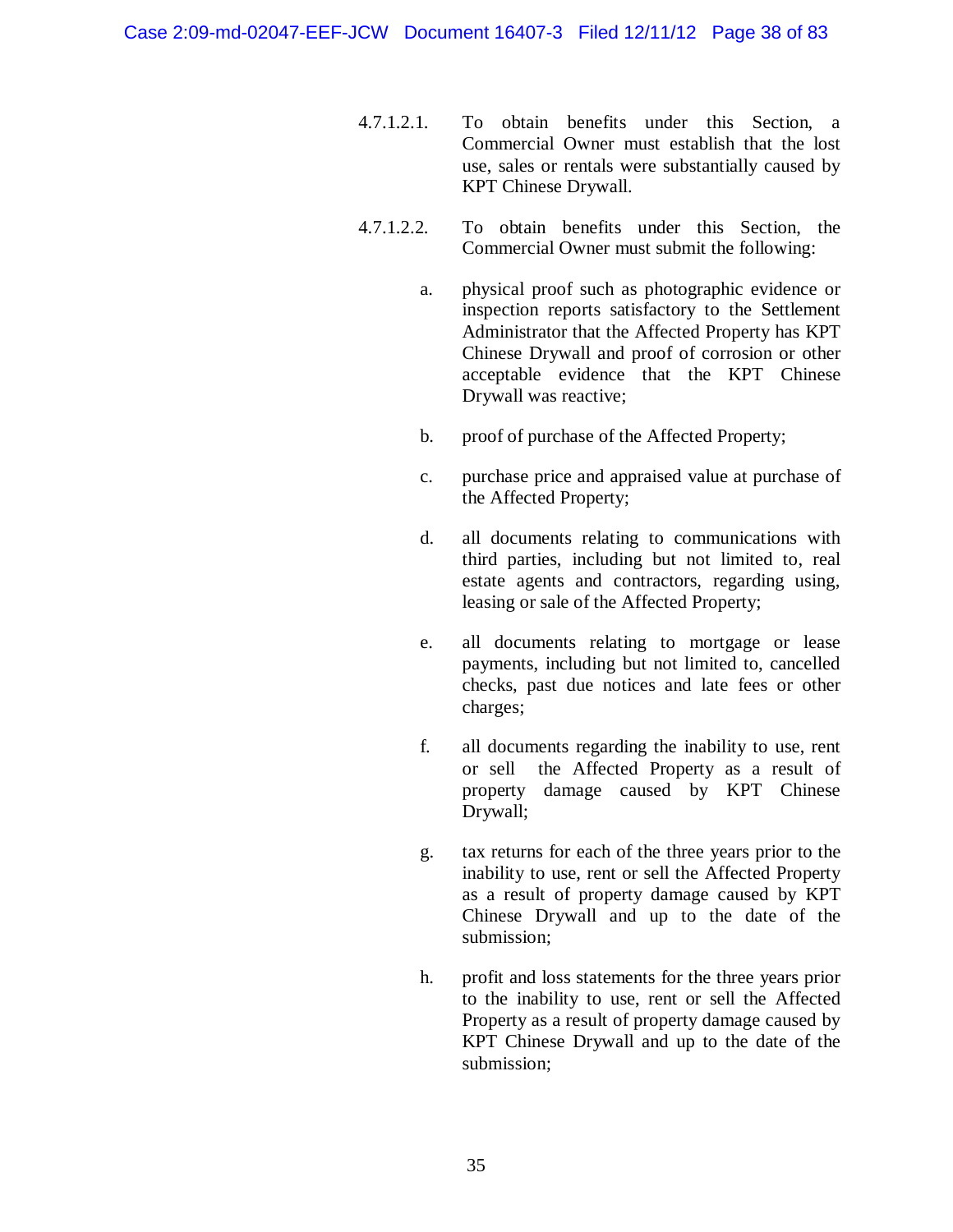- i. affidavits from the Commercial Owner in support of the claim with supporting documentation; and
- j. a report pursuant to Rule  $26(a)(2)$  of the Federal Rules of Civil Procedure from an expert in support of the claim that the inability to use, rent or sell the Affected Property was substantially caused by KPT Chinese Drywall and the Commercial Owner incurred losses as a result.
- k. Within a time to be determined by the Court, any Party shall have the right to challenge the admissibility of the expert's opinion, including without limitation, under the principles set forth in Federal Rule of Evidence 702 and *Daubert v. Merrell Dow Pharms., Inc.*, 509 U.S. 579 (1993) and its progeny by filing a motion with the Court. The Court shall then establish a briefing and hearing schedule on any such challenge. The Court's ruling on any such motion shall be final with no appeals.
- 4.7.1.2.3. The Special Master shall consider the following principles in evaluating a claim by a Commercial Owner for economic loss arising from the inability to sell Affected Property due to KPT Chinese Drywall:
	- a. The Special Master shall assume that the Affected Property or any units within a Multiple Unit Property will be sold at a fair market value after the remediation is completed.
	- b. The Commercial Owner shall be entitled only to the lost value of money resulting from the delay in selling the Affected Property or units within a Multiple Unit Property.
	- c. If a Commercial Owner who is qualified to obtain benefits under this Section has outstanding loans on the Affected Property, the Commercial Owner shall be entitled to recover interest (but not principal) payments on the loan or loans, but only to the extent that the Commercial Owner was unable to sell the Affected Property due to KPT Chinese Drywall. For example, a Commercial Owner of an Affected Multiple Unit Property with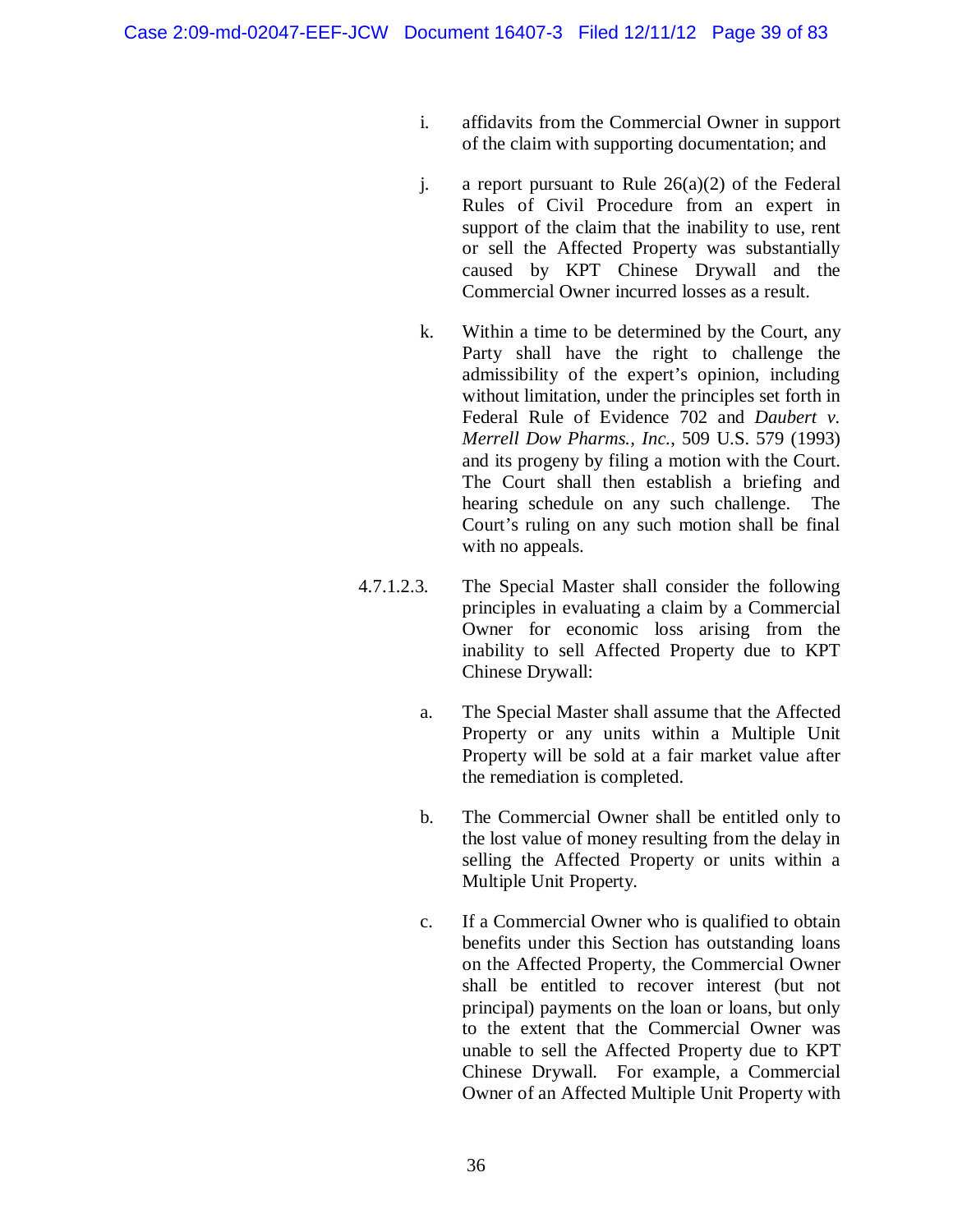100 units who was unable to sell 50 units due to KPT Chinese Drywall would be entitled to 50% of the interest payments.

- d. If a Commercial Owner who is qualified to obtain benefits under this Section has no outstanding loans on the Affected Property, the Commercial Owner shall be entitled to claim lost interest as if the Commercial Owner invested in 1-year U.S. Treasury bills, but only to the extent that the Commercial Owner was unable to sell the Affected Property due to KPT Chinese Drywall.
- 4.7.1.3. **Foreclosures:** With respect to Foreclosed Properties, for Owners prior to foreclosure, an amount to be determined by the Special Master for Lost Equity (but not lost anticipated market value) in the Foreclosed Property less the Owners' recovery under Section 4.3.5.1(b).
	- 4.7.1.3.1. To obtain benefits under this Section, an Owner must establish that the foreclosure was substantially caused by KPT Chinese Drywall.
	- 4.7.1.3.2. To obtain benefits under Section 4.7.1.3, an Owner must establish the following
		- a. For a Residential Owner Subclass Member who owned the Foreclosed Property prior to foreclosure, he or she must establish that the KPT Chinese Drywall substantially caused the foreclosure.
		- b. For a Commercial Owner Subclass Member who owned the Foreclosed Property prior to foreclosure, he or she must establish that the KPT Chinese Drywall substantially caused (i) the Tenants of the Foreclosed Property to vacate, causing the Commercial Owner to lose rent, or (ii) decreased revenue to the Commercial Owner's business.
		- c. For the Owner of a Foreclosed Property where the Foreclosure is attributable to circumstances other than those described in 4.7.1.3.2.a or 4.7.1.3.2.b above, such as economic downturns, personal financial losses and/or loss of employment, the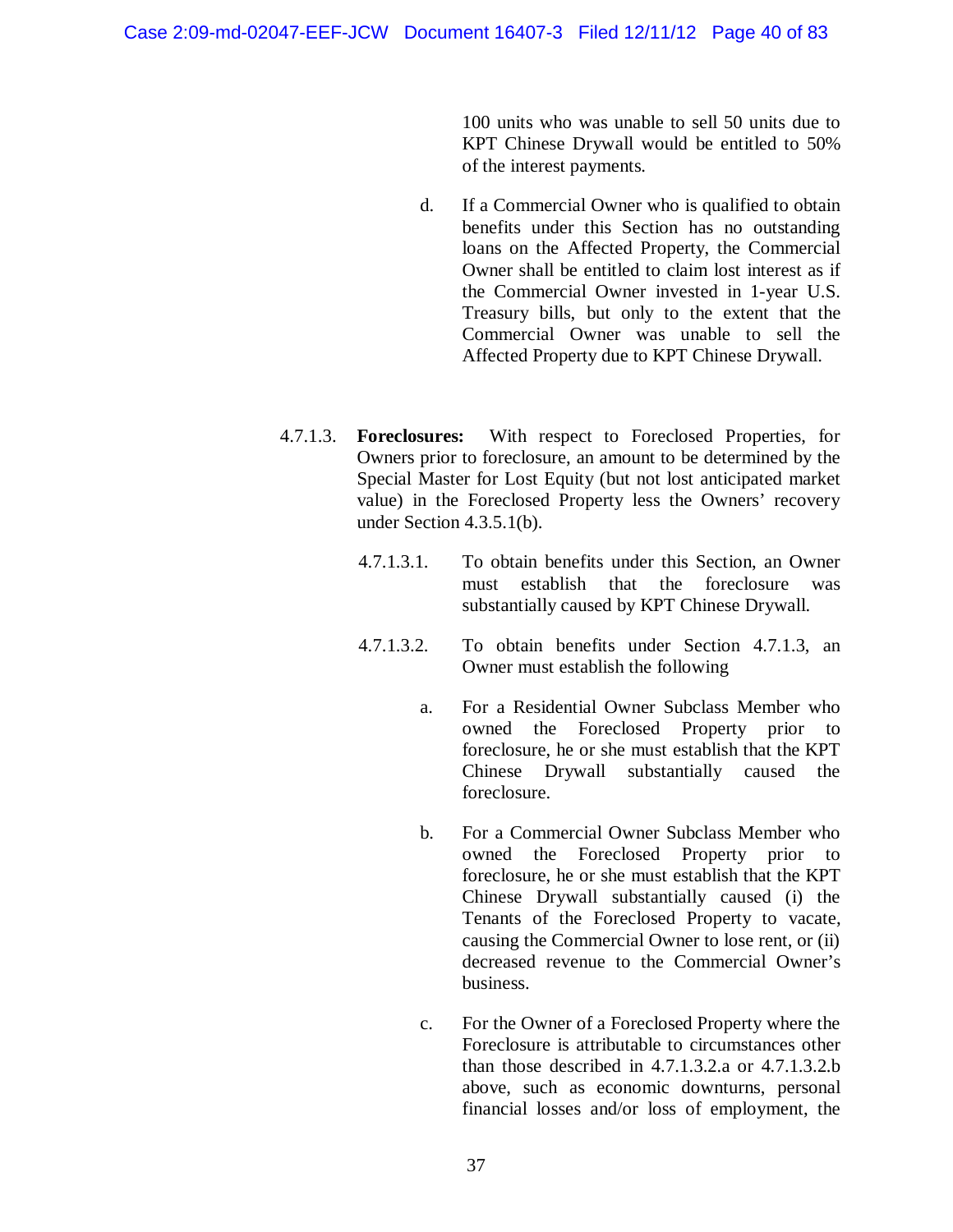Owner shall not be entitled to payments under Section 4.7.1.3

- 4.7.1.3.3. An Owner prior to foreclosure seeking benefits under Section 4.7.1.3 must submit
	- a. physical proof such as photographic evidence or inspection reports satisfactory to the Settlement Administrator that the Affected Property has KPT Chinese Drywall and proof of corrosion prior to foreclosure or other acceptable evidence that the KPT Chinese Drywall was reactive prior to foreclosure;
	- b. proof of purchase of the Affected Property;
	- c. purchase price and appraised value at purchase of the Affected Property;
	- d. sale price and tax assessed value at sale of the Affected Property;
	- e. for a Residential Owner Subclass Member, all verified and authenticated documents regarding alternative living expenses, including, but not limited to, a lease;
	- f. for a Commercial Owner Subclass Member, all documents regarding the occupancy arrangement with the Tenant(s), including, but not limited to, a lease;
	- g. all loan documents, including but not limited to, the mortgage;
	- h. all documents regarding the foreclosure proceeding, including but not limited to, forbearance agreements, all court documents and correspondence between the Owner and the bank;
	- i. all documents relating to mortgage payments, including but not limited to, cancelled checks and past due notices;
	- j. all documents regarding attempts to sell or rent the Affected Property;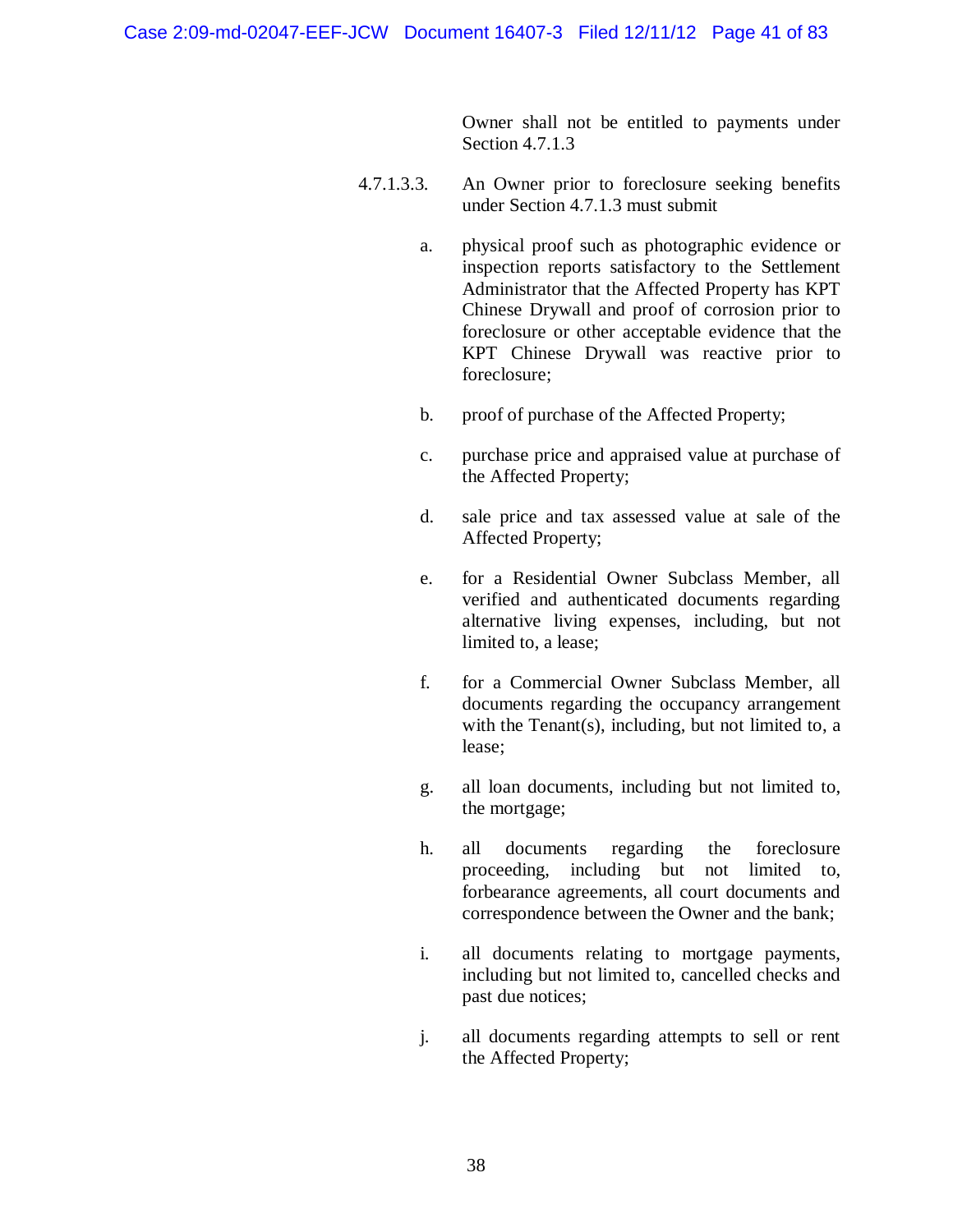- k. affidavits from the Owner in support of the claim with supporting documentation; and
- l. a report pursuant to Rule  $26(a)(2)$  of the Federal Rules of Civil Procedure from an expert in support of the claim that the foreclosure was substantially caused by KPT Chinese Drywall and the Owner incurred losses as a result.
- m. Within a time to be determined by the Court, any Party shall have the right to challenge the admissibility of the expert's opinion, including without limitation, under the principles set forth in Federal Rule of Evidence 702 and *Daubert v. Merrell Dow Pharms., Inc.*, 509 U.S. 579 (1993) and its progeny by filing a motion with the Court. The Court shall then establish a briefing and hearing schedule on any such challenge. The Court's ruling on any such motion shall be final with no appeals.
- 4.7.1.4. **Sales In Mitigation:** For Residential or Commercial Owners who, due to the presence of KPT Chinese Drywall, sold Affected Properties in an attempt to mitigate their losses, an amount to be determined by the Special Master for Lost Equity.
	- 4.7.1.4.1. To obtain benefits under this Section an Owner must establish that the sale was substantially caused by KPT Chinese Drywall and was done in an attempt to mitigate losses.
	- 4.7.1.4.2. An Owner who seeks benefits under this Section must submit the following:
		- a. physical proof such as photographic evidence or inspection reports satisfactory to the Settlement Administrator that the Affected Property has KPT Chinese Drywall and proof of corrosion prior to the sale or other acceptable evidence that the KPT Chinese Drywall was reactive prior to the sale;
		- b. proof of purchase of the Affected Property;
		- c. closing documents, including but not limited to the sales price of the Affected Property, appraised value at purchase of the Affected Property, down payment on the purchase price and mortgage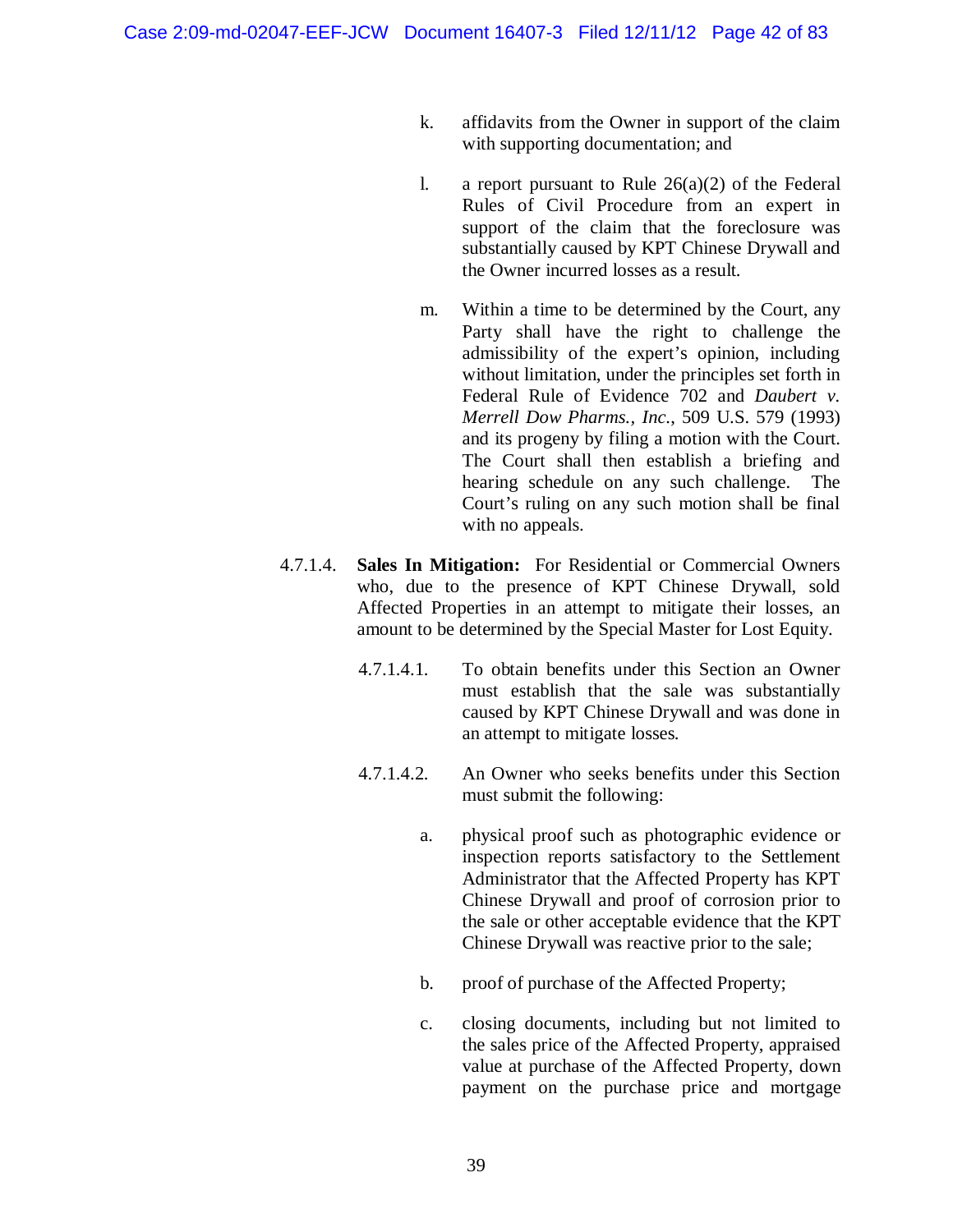amount related to the purchase of the Affected Property;

- d. sale price, appraised value at time of sale and tax assessed value at time of sale of the Affected Property;
- e. for a Residential Owner Subclass Member, all verified and authenticated documents regarding alternative living expenses, including, but not limited to, a lease;
- f. for a Commercial Owner Subclass Member, all documents regarding the occupancy arrangement with the Tenant $(s)$ , including, but not limited to, a lease;
- g. all loan documents, including but not limited to, the mortgage;
- h. all documents relating to mortgage payments, including but not limited to, cancelled checks and past due notices;
- i. all documents regarding attempts to sell or rent the Affected Property;
- j. affidavits from the Owner in support of the claim explaining that the sale was not related to factors other than attempting to mitigate losses with supporting documentation; and
- k. a report pursuant to Rule  $26(a)(2)$  of the Federal Rules of Civil Procedure from an expert in support of the claim that the sale was substantially caused by KPT Chinese Drywall and the Owner incurred losses as a result.
- l. Within a time to be determined by the Court, any Party shall have the right to challenge the admissibility of the expert's opinion, including without limitation, under the principles set forth in Federal Rule of Evidence 702 and *Daubert v. Merrell Dow Pharms., Inc.*, 509 U.S. 579 (1993) and its progeny by filing a motion with the Court. The Court shall then establish a briefing and hearing schedule on any such challenge. The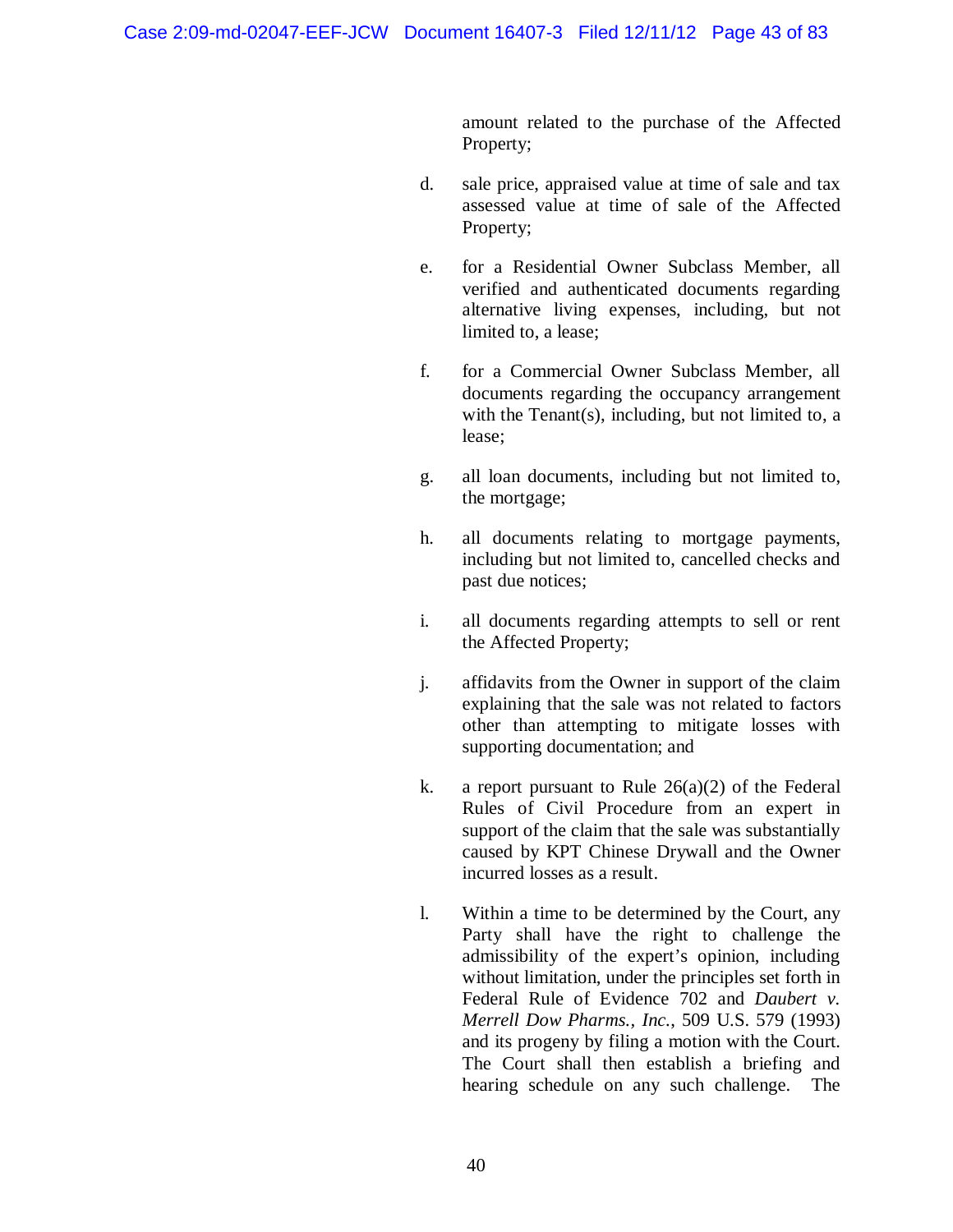Court's ruling on any such motion shall be final with no appeals.

- 4.7.1.5. **Tenant Losses:** For Tenants, an amount to be determined by the Special Master to compensate for moving expenses (if the Tenant is displaced by remediation) and personal property damage, such as to jewelry and Tenant-owned appliances, caused by KPT Chinese Drywall that is incurred by Tenant Subclass Members.
	- 4.7.1.5.1. To obtain benefits under this Section, a Tenant must establish that the personal property damage and moving expenses were substantially caused by KPT Chinese Drywall.
	- 4.7.1.5.2. A Tenant who seeks benefits under this Section must submit the following:
		- a. physical proof such as photographic evidence or inspection reports satisfactory to the Settlement Administrator that the Affected Property has KPT Chinese Drywall and proof of corrosion and that the KPT Chinese Drywall was reactive;
		- b. all verified and authenticated documents regarding moving expenses and personal property damage, including but not limited to, mover receipts and proof of purchase of personal property;
		- c. affidavits from the Tenant in support of the claim with supporting documentation.
- 4.7.1.6. For Residential Owners or Tenants who lived or worked in Affected Property for more than one year, a mechanism as set forth in Section 4.7.2 for Residential Owners or Tenants to raise, for Knauf Defendants to challenge and for the Court to decide disputed bodily injury claims.
	- 4.7.1.6.1. The PSC has received complaints of alleged bodily injury. The Knauf Defendants deny that there is any evidence of bodily injury arising from or related to KPT Chinese Drywall.
	- 4.7.1.6.2. The Class Notice shall expressly inform Class Members that: "The Knauf Defendants vigorously deny that KPT Drywall causes bodily injury. The Knauf Defendants state that no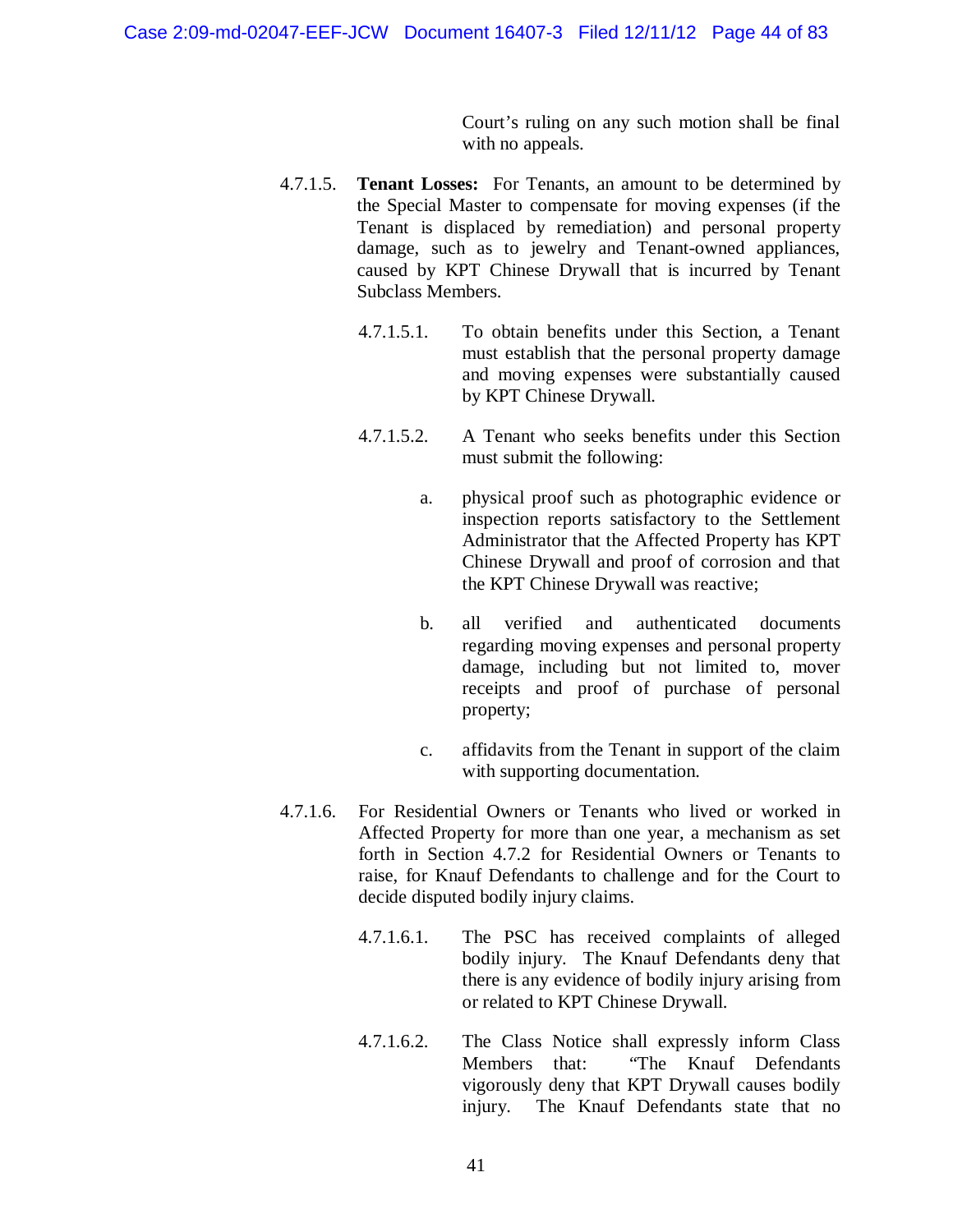published study or government agency has found that KPT Drywall causes bodily injury. The Knauf Defendants reserve the right to contest bodily injury claims submitted by Class Members under the procedures set forth in this Agreement."

- 4.7.1.7. "Lost Equity" for the purposes of Section 4.7.1.3 and 4.7.1.4 shall mean the lesser of (a) the amount a person invested in the Affected Property ("investments") less the amount recovered in a sale of the Affected Property; or (b) the dollar value which would have been otherwise recoverable pursuant to Section 4.3.1. had the Affected Property not been foreclosed or sold, as calculated as the Lump Sum Payment pursuant to Section 4.3.1.1 plus an average per square foot cost of under-air remediations performed by the Knauf Defendants (net of upgrades) pursuant to Section 4.3.1 (as determined by the Knauf Defendants and provided to the Special Master) through the date of final approval of the Settlement. "Investments" shall be calculated as the total of: (i) the down payment on the purchase price or full purchase price if there was no mortgage or the mortgage was repaid; (ii) principal payments (but not interest) on any mortgage; (iii) down payments on any capital improvements if there was no loan or the loan was repaid; (iv) principal payments (but not interest) on any loans which financed capital improvements; and (v) the satisfaction of a mortgage deficiency as a result of sale, as evidenced by proof of payment of said deficiency.
- 4.7.2. **Bodily Injury:** A Residential Owner or Tenant seeking reimbursement from the Other Loss Fund for bodily injury allegedly attributable to KPT Chinese Drywall must:
	- 4.7.2.1. Have sought medical treatment for the alleged injury prior to the Execution Date.
	- 4.7.2.2. Have received treatment by a healthcare provider documented in medical records prepared at or near the time of the onset of complaints which the claimant now relates to KPT Chinese Drywall.
	- 4.7.2.3. Within a time to be determined by the Court, produce to the Settlement Administrator, Knauf Defendants and Settlement Class Counsel: (a) all pharmacy records since January 1, 2005, including all pharmacy records regarding the dispensing of medication to treat the alleged bodily injury ("Pharmacy Records"), along with a signed certification from the respective pharmacy or pharmacies or from the Claimant (or parent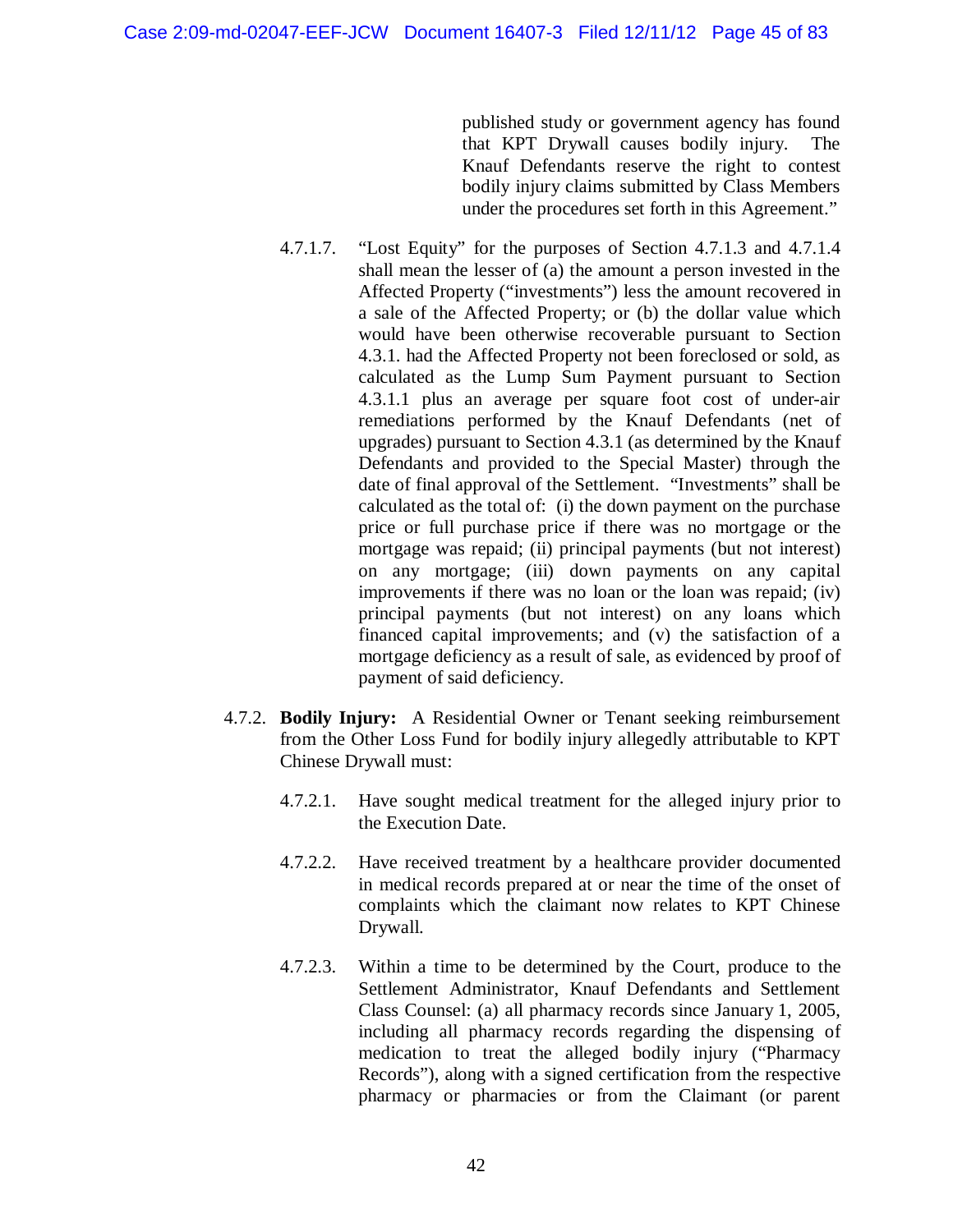guardian on behalf of a minor claimant) representing that the production is complete or best efforts have been made to obtain all relevant records and (b) all medical records from healthcare providers since January 1, 2005, including all medical records documenting treatment of the alleged bodily injury ("Medical Records"), along with a signed certification from each such healthcare provider or from the Claimant (or parent guardian on behalf of a minor claimant) representing that all such records in the custody, possession or control of the healthcare provider have been produced or best efforts have been made to obtain all relevant records.

- 4.7.2.3.1. In connection with any claim made for bodily injury, the full costs, fees and expenses of that claim shall be borne by the parties involved in the bodily injury claim. The PSC shall have no responsibility to assist in the bodily injury claim beyond furnishing the claimant and their attorney materials that are, at the time of any request, maintained in the PSC depository.
- 4.7.2.4. Within a time to be determined by the Court, produce to the Settlement Administrator, Knauf Defendants and Settlement Class Counsel an affidavit signed by the Participating Class Member (i) attesting that all Pharmacy Records and all Medical Records have been collected and (ii) attesting that all Pharmacy Records and all Medical Records have been produced pursuant to Section 4.7.2.3, along with an index or list identifying the source of said records.
- 4.7.2.5. Within a time to be determined by the Court, produce to the Settlement Administrator, the Knauf Defendants and Settlement Class Counsel a report pursuant to Rule 26(a)(2) of the Federal Rules of Civil Procedure, from his or her treating physician or an expert based upon contemporaneous medical records and diagnosis, providing (i) the evidence specified in Section 4.7.2.3 that the alleged bodily injury was substantially caused by KPT Chinese Drywall; and (ii) the medical and scientific bases for that opinion, including the medical and scientific bases for both general and specific causation. The Court, in its discretion, may permit depositions of the treating physician and/or expert.
- 4.7.2.6. Within a time to be determined by the Court, any Party shall have the right to challenge the admissibility of the treater's or expert's opinion, including without limitation, under the principles set forth in Federal Rule of Evidence 702 and *Daubert v. Merrell Dow Pharms., Inc.*, 509 U.S. 579 (1993) and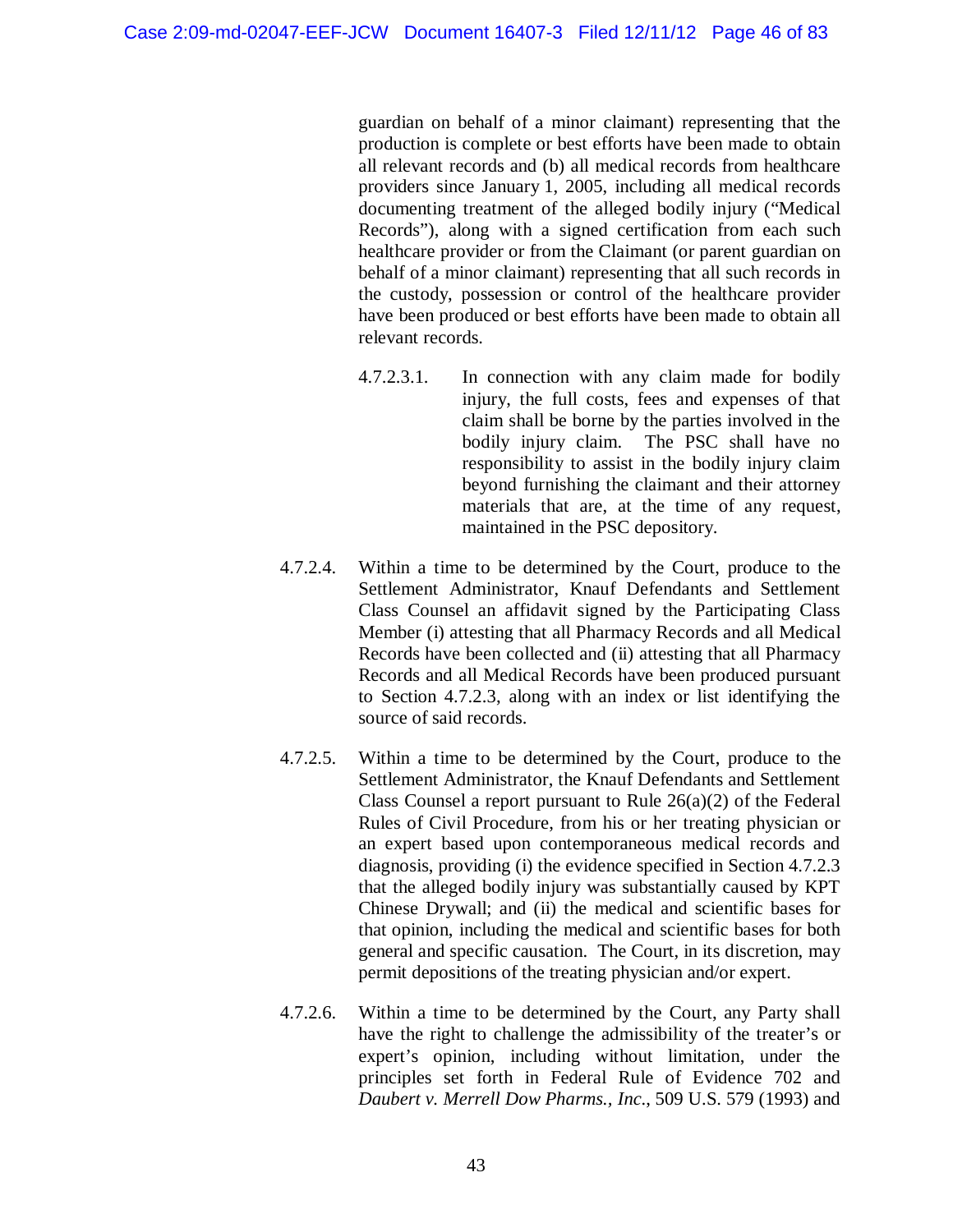its progeny by filing a motion with the Court. The Court shall then establish a briefing and hearing schedule on any such challenge. The Court's ruling on any such motion shall be final with no appeals.

- 4.7.2.7. Each side will bear its own fees and costs with respect to establishing or refuting a claim of bodily injury. Class Members and their counsel may not seek fees or costs under Section 14 in pursuing a bodily injury claim. Any attorneys' fees and costs in connection with a bodily injury claim will come from the award, if any.
- 4.7.3. **Other Loss Exclusions:** Other Loss does not include damage or loss for stigma, injury to reputation, loss of enjoyment of home, psychological or emotional injury, medical monitoring, injury to reputation, credit rating loss, legal and accounting expenses, loss of investment opportunity and except as provided in Section 4.7.3.1 below, any other loss or damage not specifically covered by Sections 4.7.1.1, 4.7.1.2, 4.7.1.3, 4.7.1.4, 4.7.1.5 and 4.7.1.6 above. Nonetheless, such claims will be released under this Settlement.
	- 4.7.3.1. The Special Master and the MDL Court may, in their discretion, consider and allow claims that are not explicitly provided in Sections 4.7.1.1, 4.7.1.2, 4.7.1.3, 4.7.1.4, 4.7.1.5 and 4.7.1.6, so long as the claims are equitably justified and do not involve claims for the specifically enumerated Other Loss Exclusions. In considering any such additional claims, the Special Master and the MDL Court may, in their discretion, adjust the amount of the claims so as to protect Other Loss funds for other Settlement Class Members.
- 4.7.4. **Other Loss Fund Claims Procedures:** Each Owner and Tenant shall be entitled to receive its pro rata share of the Other Loss Fund, as determined by the following procedures:
	- 4.7.4.1. All Participating Class Members shall submit their claims via the Proof of Claim Form, all documents required under Section 4.7 relating to any Other Loss claims and any applicable insurance policies by a date to be established by the Court. Untimely submitted claims shall be rejected unless the Court extends the deadline for good cause shown.
	- 4.7.4.2. Notwithstanding the required documents and/or information set forth within Section 4.7, nothing shall prohibit the Special Master from requesting additional documents and/or information from individual claimants to the Other Loss Fund.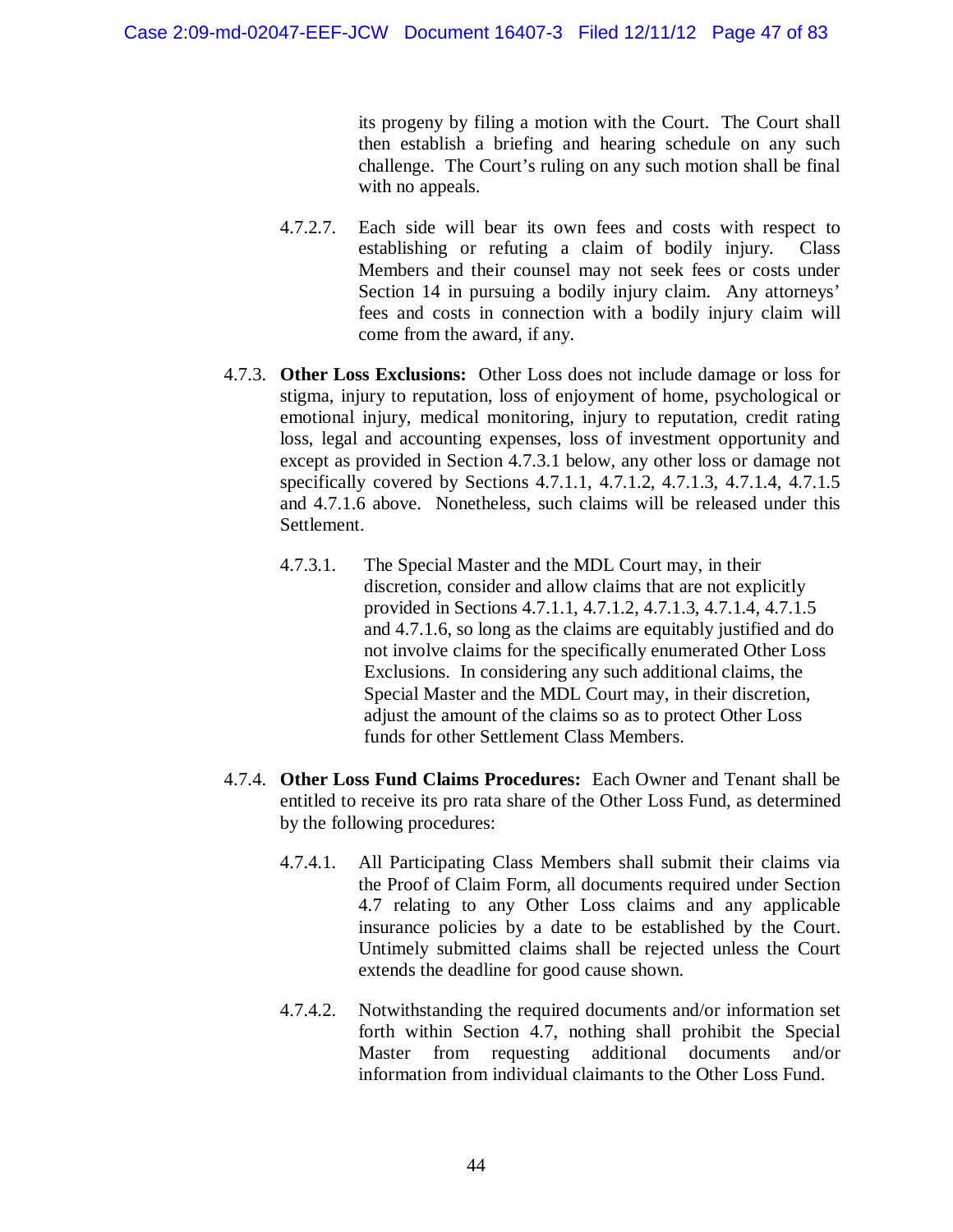- 4.7.4.3. The Special Master shall not consider any claims for bodily injury allegedly caused by KPT Chinese Drywall unless the claim satisfies all the requirements of Sections 4.7.2 and the Knauf Defendants have not challenged the claim or the claim has withstood challenge under Section 4.7.2.6. If any claims for bodily injury satisfy these requirements, the Special Master shall determine the validity and amount of such claims pursuant to Section 4.7.4.3.
- 4.7.4.4. The Special Master will evaluate all claims and may reject, accept in part or accept in whole each claim submitted. In evaluating each Participating Class Member's claim, the Special Master shall apply tort principles regarding causation and loss of the state where the Affected Property relating to that Participating Class Member is located. Participating Class Members submitting claims for Other Loss from Mixed Properties shall have their claims determined by the amount of Other Loss as determined by the Special Master multiplied by the KPT Drywall Percentage. As a result of this evaluation, the Special Master shall determine the amount of reimbursable Other Loss for each Approved Claim and the total for all Approved Claims. The Special Master may appoint accounting or other experts to assist in the evaluation of claims.
	- 4.7.4.4.1. The Special Master shall reduce any Approved Claim by any amount that was reimbursed for the Other Loss under the Class Member's insurance policies.
- 4.7.4.5. If the total of all Approved Claims for Other Loss Fund benefits is more than the amount deposited in the Other Loss Fund, each claim shall be decreased pro rata so that the distribution does not exceed the amount in the Fund less Administrative Expenses. If the total of all Approved Claims for Other Loss Fund Benefits is less than the amount deposited in the Other Loss Fund, the PSC may petition the Court to use such remaining funds to pay for post-Effective Date administrative legal fees and costs of Settlement Class Counsel, subject to Court approval. If there are funds remaining after payment of post-Effective Date administrative legal fees and costs of Settlement Class Counsel, the PSC may petition the Court to use those funds to offset any deficiency in common benefit legal fees and costs of the PSC and common benefit counsel authorized and working at the direction of the PSC, other common benefit counsel, Settlement Class Counsel and individual retained counsel, subject to a determination by the Court that the common benefit counsel work was valid and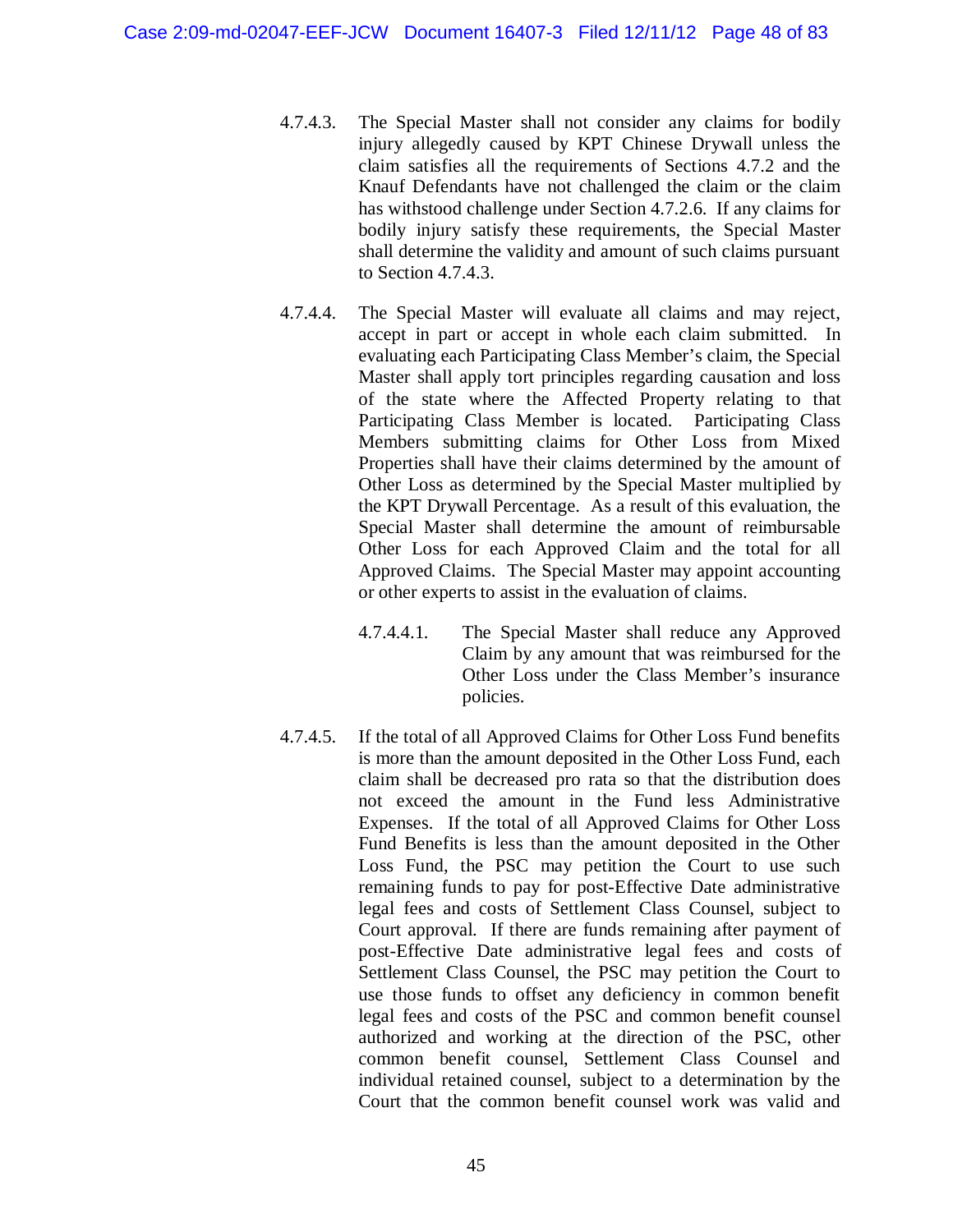bona fide and Court approval. The Knauf Defendants will take no position on any such request or on the allocation or priority of any such payments. If there are funds remaining after satisfaction of any approved payment of post-Effective Date administrative legal fees and costs of Settlement Class Counsel and other common benefit attorneys' fees and costs, any remaining funds may be the subject of a *cy pres* distribution for medical or legal *pro bono* purposes, subject to Court approval. No funds from the Other Loss Fund will revert to the Knauf Defendants.

- 4.7.4.6. The Settlement Administrator shall not distribute any funds from the Other Loss Fund until such time that the Special Master determines the amount of reimbursable Other Loss for each Approved Claim.
- 4.7.4.7. If prior to the determination of the final amounts to be distributed from the Other Loss Fund, a Participating Class Member who has an Approved Claim demonstrates unusual and compelling financial needs, the Participating Class Member may petition the Special Master to authorize the Settlement Administrator to make a partial payment.
- 4.7.5. **MMSEA Compliance:** The Parties agree to comply with the provisions of Section 111 of the Medicare, Medicaid & SCHIP Extension Act of 2007 ("MMSEA"), as codified in 42 U.S.C. § 1395y(b)(8).
	- 4.7.5.1. Any funds allocated for bodily injury under Section 4.7.4 above will be paid directly to the Participating Class Members.
	- 4.7.5.2. Each Participating Class Member who receives in excess of the MMSEA dollar threshold in effect at the time of the Effective Date from the Other Loss Fund ("Excess Recipient") acknowledges his/her duty to cooperate with the Knauf Defendants in order to permit Responsible Reporting Entity(ies), as defined by MMSEA, to fulfill their reporting obligations to comply with MMSEA. Each Excess Recipient and his/her attorney agrees to provide the Responsible Reporting Entity(ies) with any and all information necessary for the Responsible Reporting Entity(ies) to comply with MMSEA, including his or her identity, date of birth, social security number, and gender, so as to allow the insurers, or their agents, to determine whether the Excess Recipient is a Medicare Beneficiary, as defined by MMSEA (a "Triggering Claimant").
	- 4.7.5.3. Each Triggering Claimant and his/her attorney shall provide any additional information requested by the Responsible Reporting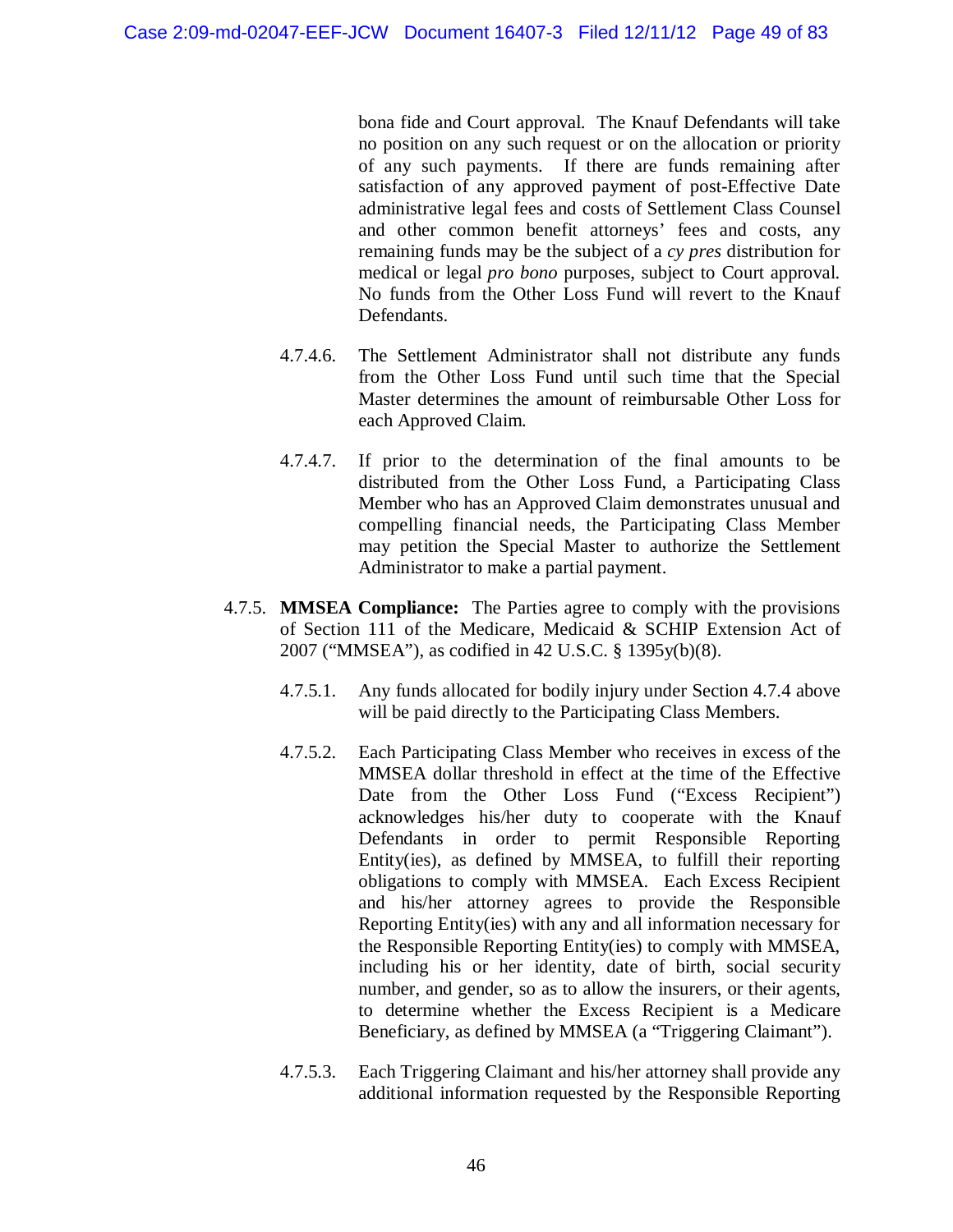Entity(ies) to comply with MMSEA, including the identify of his/her attorney, his/her address, his/her ICD9 number (if applicable), and information related to the injuries allegedly arising from KPT Chinese Drywall. Such information may be reported to the Centers for Medicare & Medicaid Services (CMS), as well as certain agent(s) necessary to facilitate reporting to CMS, pursuant to the Responsible Reporting Entity's duty to comply with MMSEA.

- 4.7.5.4. Each Triggering Claimant represents and warrants that all bills, costs or liens resulting from or arising out of alleged injuries, claims or lawsuits related to KPT Chinese Drywall are his/her responsibility to pay, including all Medicare conditional payments, subrogation claims, liens, or other rights to payment, relating to medical treatment or lost wages that have been or may be asserted by any health care provider, insurer, governmental entity, employer or other person or entity. Further, each Triggering Claimant will indemnify, defend and hold each Knauf Defendant harmless from any and all damages, claims and rights to payment, including any attorneys' fees, brought by any person, entity or governmental agency to recover any of these amounts.
- 4.7.5.5. The procedures set forth in this Section are intended to ensure compliance with 42 U.S.C. § 1395y. The Parties resolved this matter in compliance with both state and federal law.

### 4.8. **Allocation of Amounts from Banner, InEx and L&W Class Settlements Or Any Other Settlements**

- 4.8.1. Any amounts received or to be received by a Participating Class Member under a settlement agreement with any person or entity other than the Knauf Defendants arising from KPT Chinese Drywall to the extent of the KPT Drywall Percentage shall be deposited into the Remediation Fund provided, however, that a Participating Class Member shall have no obligation to deposit any amount received or to be received by a Participating Class Member from an Excluded Releasee into the Remediation Fund. If (and only if) the Participating Class Member does not deposit an amount equal to his/her recovery to the extent of the KPT Drywall Percentage into the Remediation Fund, that amount shall be deducted from any benefit otherwise owing to that Participating Class Member.
- 4.8.2. Except as provided in Section 4.8.2.2, each Participating Class Member shall assign his/her claims (to the extent that they relate to KPT Chinese Drywall) to any net recovery under the InEx, Banner and L&W Settlements to the Knauf Defendants, if not already assigned. Any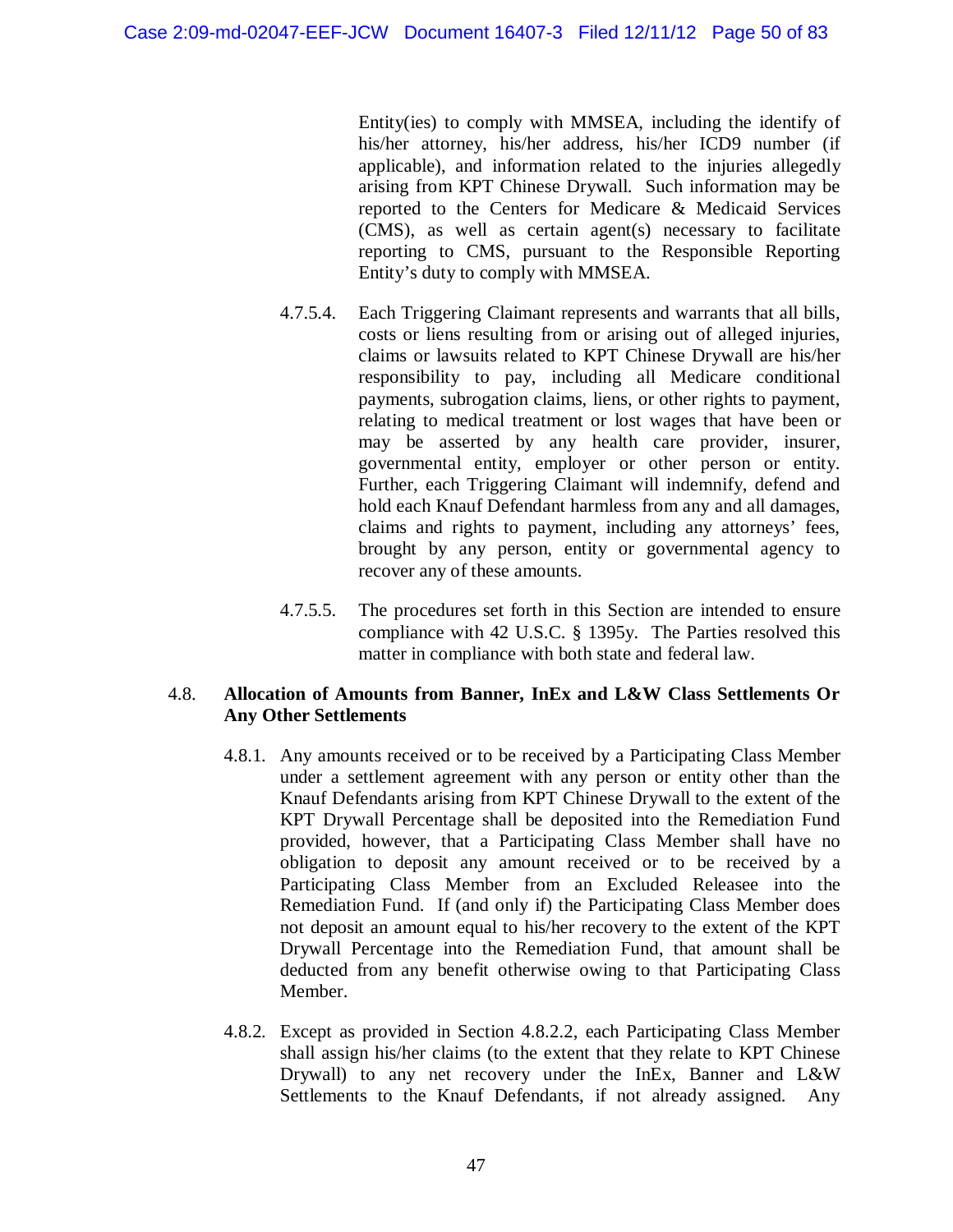amounts recovered from the InEx, Banner and L&W Settlements based on such assignments shall be deposited into the Remediation Fund, for purposes of providing Settlement benefits to the individual Participating Class Member(s) involved. For example, if the KPT Drywall Percentage for a Participating Class Member is 40%, then 40% of the Participating Class Member's recovery under the InEx, Banner and/or L&W Settlements shall be deposited into the Remediation Fund and the Participating Class Member shall be entitled to 60% of the recovery. To the extent a Participating Class Member already has recovered amounts from the InEx, Banner and L&W Settlements, the Participating Class Member shall deposit an amount equal to his/her recovery to the extent of the KPT Drywall Percentage into the Remediation Fund for purposes of providing Settlement benefits to the individual Participating Class Member(s) involved. If (and only if) the Participating Class Member does not deposit an amount equal to his/her recovery to the extent of the KPT Drywall Percentage into the Remediation Fund, that amount shall be deducted from any benefit otherwise owing to that Participating Class Member.

- 4.8.2.1. A Participating Class Member who has opted out of the InEx, Banner and/or L&W Settlements must successfully apply to the Court to opt back in to those Settlements to be eligible to obtain benefits under this Settlement. If the Participating Class Member remains an opt out from the InEx, Banner and/or L&W Class Settlements, then the Participating Class Member shall be deemed an opt out from this Settlement.
- 4.8.2.2. The provisions regarding the assignment by InEx Settlement Class Members of any supplemental recovery from the North River Insurance Company shall be governed by the provisions of the Second Amendment.
- 4.8.3. Any amounts obtained directly by the Knauf Defendants or the PSC toward payment of claims involving KPT Chinese Drywall shall be deposited to the extent that they relate to KPT Chinese Drywall into the Remediation Fund other than amounts reflecting payments made to remediate Affected Properties under the Pilot Program as set forth in Exhibit H, which amounts were filed under seal.
	- 4.8.3.1. Pursuant to the terms of the Insurer Class Settlement, amounts from such Agreement that are attributable to claims involving KPT Chinese Drywall will be deposited into the Remediation Fund or Other Loss Fund as set forth in Section 4.2.3. For example, if under the Insurer Class Settlement, 40% of the recovery is allocated to claims with KPT Chinese Drywall and 60% of the recovery is allocated to claims with Non-KPT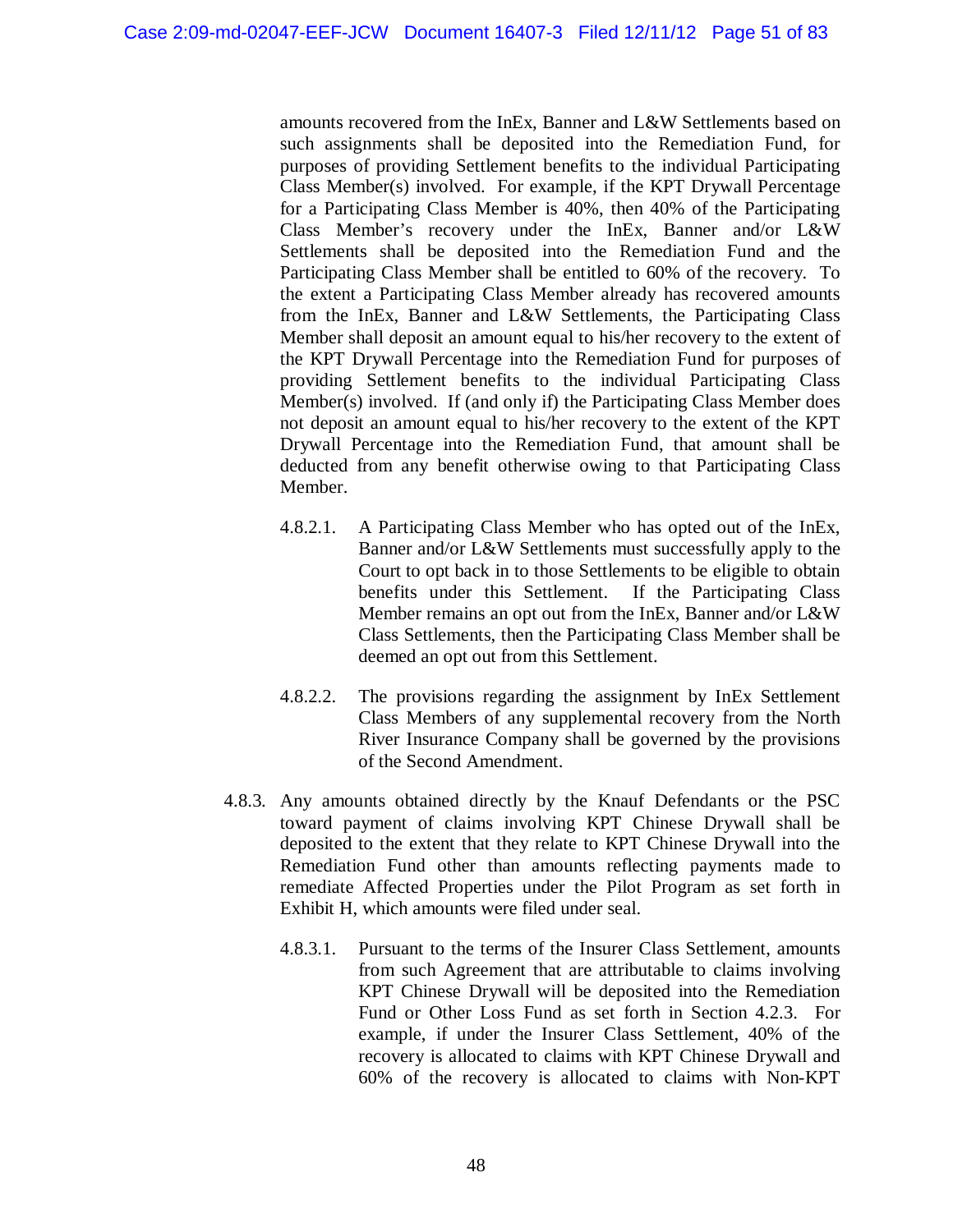Chinese Drywall, only 40% of the recovery under the Insurer Class Settlement will be deposited into the Settlement Funds.

- 4.8.4. The Major Builder Settlement Agreements, the Insurer Class Settlement and any settlements between the PSC or Class members and Other Releasees or Excluded Releasees or any of their insurers shall provide for releases by any party to such settlements of all their claims against the Knauf Defendants related in any way to KPT Chinese Drywall, the Litigation and/or the Related Actions, including but not limited to any and all claims against the Knauf Defendants that the party has, may have, or may have had, regardless of whether such claim is known or unknown, filed or unfiled, asserted or as yet unasserted, or existing or contingent, and whether asserted by petition, complaint, cross-claim, third-party demand or otherwise.
- 4.8.5. If Banner, InEx and/or L&W exercise their rights to terminate their respective Class Settlements or file a bankruptcy petition (respectively, "Terminated Banner Class Settlement," "Terminated InEx Class Settlement" and "Terminated L&W Class Settlement"), then the Knauf Defendants, at their sole and exclusive discretion and option, may terminate this Settlement either in its entirety or only as to the particular Participating Class Members who would have been class members in the Terminated Banner Class Settlement, Terminated InEx Class Settlement and/or Terminated L&W Class Settlement. The Knauf Defendants' exercise of their rights under this Section shall not be reviewable by the Court.
- 4.8.6. If the Knauf Defendants fail to agree with Banner and/or InEx on a solution acceptable to the Knauf Defendants that extinguishes any potential claims of Banner and InEx or their insurers against the Knauf Defendants, then the Knauf Defendants can terminate the Settlement either in its entirety or as to all Participating Class Members who are members of or were eligible to participate in the Banner Class Settlement (if the failure to agree is with Banner or its insurers) or the InEx Class Settlement (if the failure to agree is with InEx or its insurers).
- 4.8.7. On the last day of each month, the Knauf Defendants shall provide to Settlement Class Counsel a comprehensive listing identifying any sums received in connection with Section 4.8.1, together with a complete identification of the person or entity who provided such sums.

#### 4.9. **Benefits for Class Members in Properties with Lower-Case KPT Chinese Drywall.**

4.9.1. Some properties may contain Lower-Case KPT Chinese Drywall. The Knauf Defendants deny that there is evidence that Lower-Case KPT Chinese Drywall is reactive. Class Members with Lower-Case KPT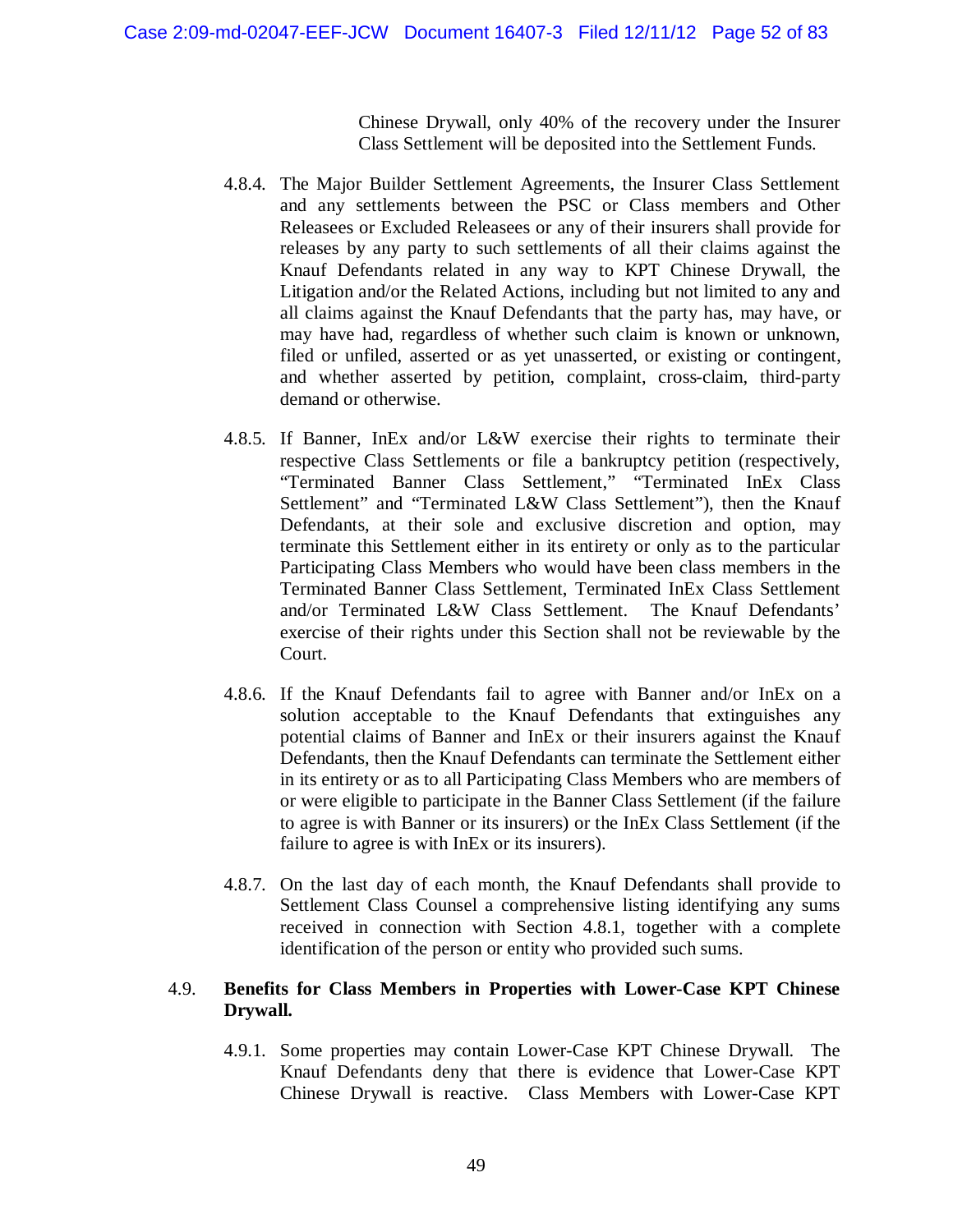Chinese Drywall can elect the benefits provided in Section 4.9.2 or Section 4.9.3.

- 4.9.2. For Participating Class Members who own properties with Lower-Case KPT Chinese Drywall, the Knauf Defendants will provide an inspection report from GFA International substantially in the form of Exhibit J\_ certifying that there is no evidence of reactive Chinese drywall in the property. If the Knauf Defendants provide the inspection report, the Participating Class Member will not be eligible for benefits from the Remediation and Other Loss Funds, except as provided in Section 4.9.2.1 below.
	- 4.9.2.1. If the Knauf Defendants provide the inspection report described in Section 4.9.2, each Participating Class Member with Lower-Case KPT Chinese Drywall shall assign 50% of his/her claims to any net recovery under the Insurer Class Settlement to the Knauf Defendants, which amounts shall be deposited into the Remediation Fund, and the Participating Class Member shall retain the remaining 50% of any net recovery under the Insurer Class Settlement. In addition, the Remediation Fund shall pay each Participating Class Member with Lower-Case KPT Chinese Drywall an amount equal to 50% of what their net recovery would be under the InEx, Banner and L&W Class Settlements, but such Participating Class Members will make no claim against the InEx, Banner or L&W Class Settlements.
	- 4.9.2.2. If the Knauf Defendants are unable to provide the inspection report described in Section 4.9.2, at the Knauf Defendants' election either (a) the claimant will become eligible for benefits from the Remediation and Other Loss Funds, or (b) the claimant will be deemed an opt out from this Settlement and that claimant will not provide any release under Section 5 of this Settlement. In the event that subsection (a) applies, the provisions of Sections 4.8.2, 4.2.3 and 4.6.3 shall govern the distribution of any net recoveries from the InEx, Banner, L&W and/or Insurer Class Settlements.
	- 4.9.2.3. Participating Class Members with Lower-Case KPT Chinese Drywall whose properties were previously inspected under the Pilot Program, and whose properties do not become eligible for remediation, shall have any cuts made by the inspection repaired and repainted by the Knauf Defendants. If the Participating Class Member previously made the repairs and repainting, the Knauf Defendants will reimburse the reasonable, documented costs.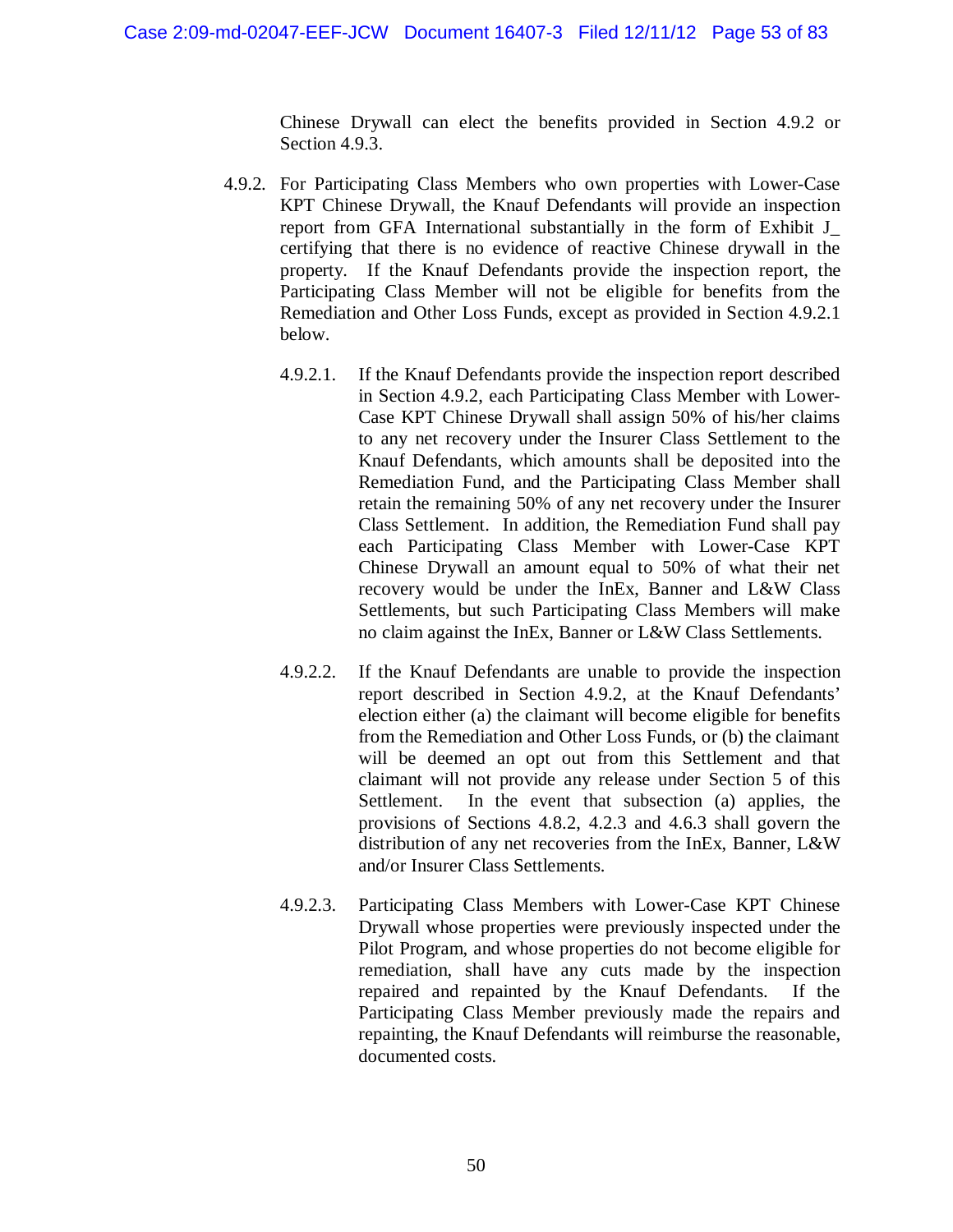- 4.9.3. As an alternative to the benefits provided in Section 4.9.2, a Class Member whose claims are in connection with a property that contains Lower-Case KPT Chinese Drywall may attempt to establish that the Lower-Case KPT Chinese Drywall is reactive under the following procedures:
	- 4.9.3.1. To prove that Lower-Case KPT Chinese Drywall is reactive, the Class Member must prove that the Lower-Case KPT Chinese Drywall meets all of the following requirements.
		- 4.9.3.1.1. Elemental Sulfur levels in samples of Lower-Case KPT Chinese Drywall core found in the property exceeding 10 ppm as measured by GC/MS;
		- 4.9.3.1.2. Confirmed markings of Lower-Case KPT Chinese Drywall in the property;
		- 4.9.3.1.3. Elevated Levels of hydrogen sulfide, carbonyl sulfide and/or carbon disulfide emitted from samples of Lower-Case KPT Chinese Drywall found in the property when placed in test chambers using ASTM Standard Test Method D5504-08; and
		- 4.9.3.1.4. Corrosion of copper metal to form copper sulfide when copper is placed in test chambers with Lower-Case KPT Chinese Drywall samples found in the property.
	- 4.9.3.2. Within a time to be determined by the Court, the Class Member must produce to the Settlement Administrator, the Knauf Defendants and Settlement Class Counsel, test results establishing that the Lower-Case KPT Chinese Drywall is reactive under Section 4.9.2.1. Such testing will be at the expense of the Class Member. The Class Member shall provide access to samples of the Lower-Case KPT Chinese Drywall to the Knauf Defendants sufficient to permit the Knauf Defendants to test the Lower-Case KPT Chinese Drywall at their own cost.
	- 4.9.3.3. Within a time to be determined by the Court, the Class Member must produce to the Settlement Administrator, the Knauf Defendants and Settlement Class Counsel, a report pursuant to Rule 26(a)(2) of the Federal Rules of Civil Procedure providing the evidence specified in Section 4.9.2.1 that the Lower-Case KPT Chinese Drywall is reactive and the scientific bases for that opinion.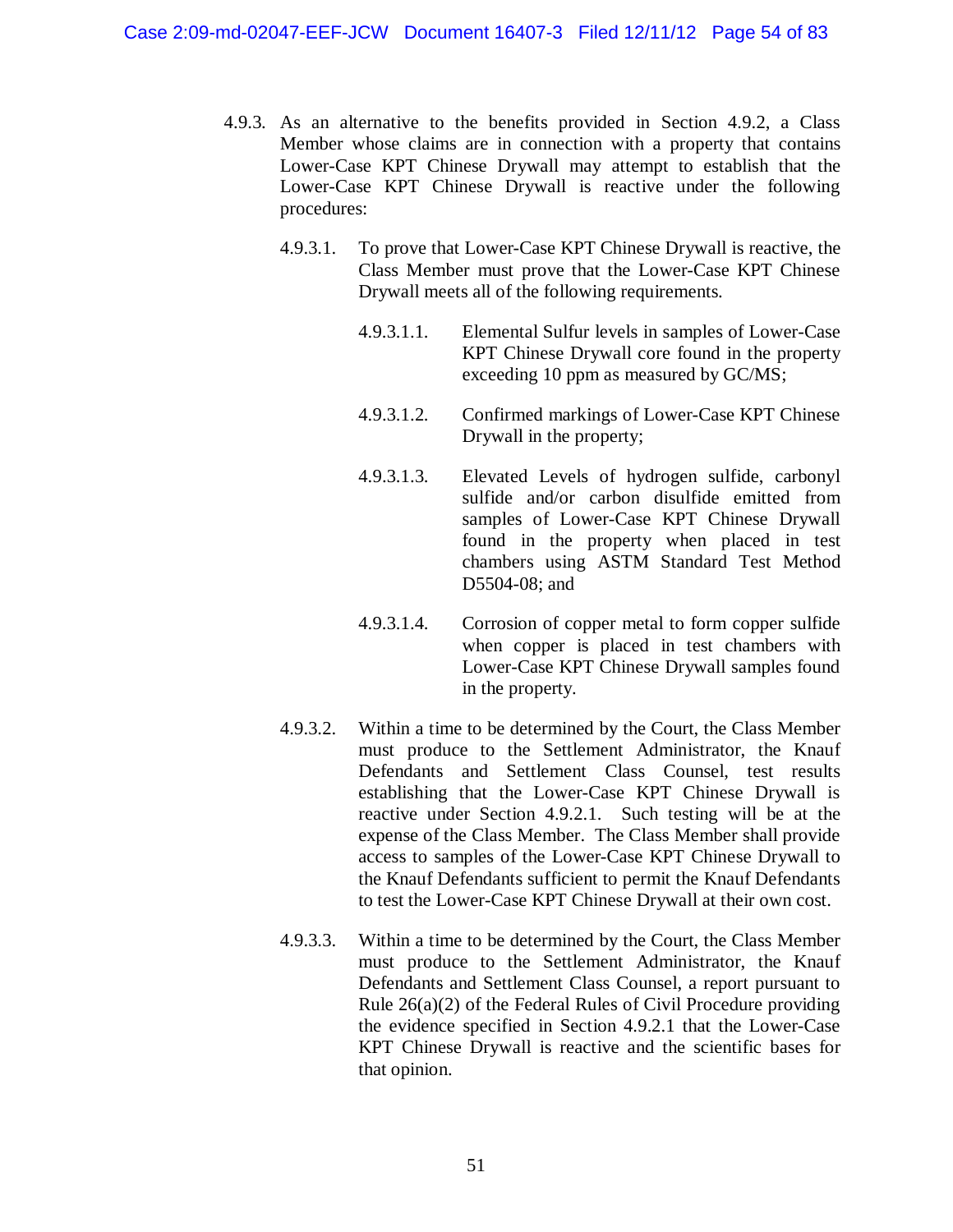- 4.9.3.4. Within a time to be determined by the Court, any Party shall have the right to challenge the admissibility of the expert's opinion, including without limitation, under the principles set forth in Federal Rule of Evidence 702 and *Daubert v. Merrell Dow Pharms., Inc.*, 509 U.S. 579 (1993) and its progeny by filing a motion with the Court. The Court shall then establish a briefing and hearing schedule on any such challenge. The Court's ruling on any such motion shall be final with no appeals.
- 4.9.3.5. After the Court's determination on a challenge under Section 4.9.2.4 or, if there is no challenge, after the time for a challenge has expired, the Court shall consider and determine the Class Member's claim that the Lower-Case KPT Chinese Drywall is reactive. The Court's ruling shall be final with no appeals.
- 4.9.3.6. If the Court rules that the Lower-Case KPT Chinese Drywall is reactive, the Lower-Case KPT Chinese Drywall shall be considered KPT Chinese Drywall and the Class Member shall be entitled to Remediation Fund and Other Loss Fund benefits under the Settlement subject to all its terms and conditions.
- 4.9.3.7. If the Court rules that the Lower-Case KPT Chinese Drywall is not reactive, the Class Member shall not be entitled to benefits under the Settlement.
- 4.10. Any documents, forms or other material or information required to be submitted under Section 4, shall be submitted to the Settlement Administrator. The Settlement Administrator, in conjunction with Settlement Class Counsel and the Knauf Defendants, shall establish electronic depositories (either shared or separate, to be determined by technical experts or by the Court if the technical experts cannot reach agreement) in which all such documents will be stored, and to which Settlement Class Counsel and Individual Class Members' counsel shall each also have private, password-protected and secure access.
- 4.11. The Settlement Funds are available only to resolve claims of Participating Class Members. The Settlement Funds shall not be available to satisfy the claims of any non-Class Member or Class Member who opts out under Section 8. Nonclass members and Class Members who opt out under Section 8 shall not be permitted to execute on the Settlement Funds or on any amount that the Knauf Defendants may be entitled to receive from the Settlement Funds through reversion under Section 4.2.5 to satisfy any judgment or for any other reason.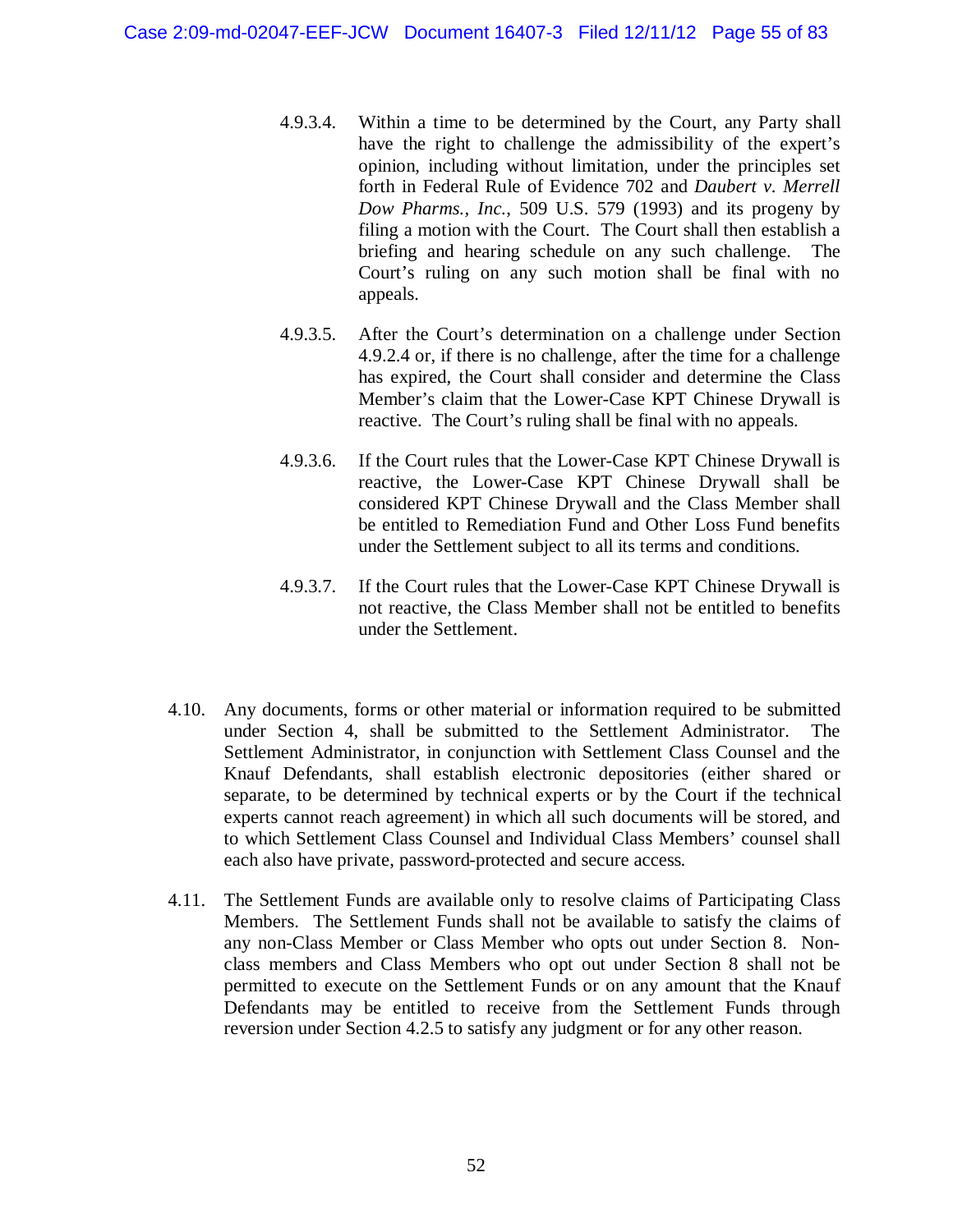4.12. The PSC does not warrant any work and is not responsible for any warranties and/or liens that may be placed on Affected Property as a result of the remediation work, performed under Section 4 or for any negligence or construction defect.

### **5. Releases**

# 5.1. **Released Claims**

- 5.1.1. "Released Claim" or "Released Claims" shall mean any and all claims against any Released Party whatsoever (a) arising out of, in any manner related to, or connected in any way with KPT Chinese Drywall, or the collective mitigation of, response to, and/or recovery from the damage caused by KPT Chinese Drywall and/or any act and/or failure to act related in any way to any of the foregoing, and/or (b) for any and all losses, damages and/or injuries arising from, in any manner related to, or connected in any way with all and/or any of the foregoing, including but not limited to any and all claims that a Participating Class Member has, may have, or may have had, regardless of whether such claim is known or unknown, filed or unfiled, asserted or as yet unasserted, or existing or contingent, and whether asserted by petition, complaint, cross-claim, third party demand, or otherwise (or any judgment or order entered on such claims), and which is based upon or alleges any act, conduct, status or obligation of any person or entity (including the Released Parties) and/or any source of liability whatsoever, and regardless of the legal theory or theories of damages involved. Notwithstanding the above, the only parties released are those persons or entities defined as Released Parties. This Settlement does not provide complete compensation to redress all Participating Class Members' damages and therefore Participating Class Members' claims are reserved against the Non-Released Parties who have been named as defendants in the Omni Complaints pending in MDL No. 2047.
- 5.1.2. The term "Released Claim" or "Released Claims" includes, but is not limited to, the following claims arising out of, in any manner related to, or in any way connected with, KPT Chinese Drywall, the Litigation, or other Related Actions as to the Released Parties:
	- 5.1.2.1. For personal injury, bodily injury (including death), property damage, remediation and/or clean-up of property, diminution of property value, foreclosure, groundwater contamination, economic loss, fear, fear of illness or disease, fear of developing illness or disease, fright, mental or emotional distress, pain and suffering, loss of earnings, impairment of earning capacity, loss of consortium, loss of support, love and affection, equity and medical monitoring, bystander liability, wrongful death, survival actions, breach of contract, all statutory claims, punitive or exemplary damages, attorneys' fees, costs or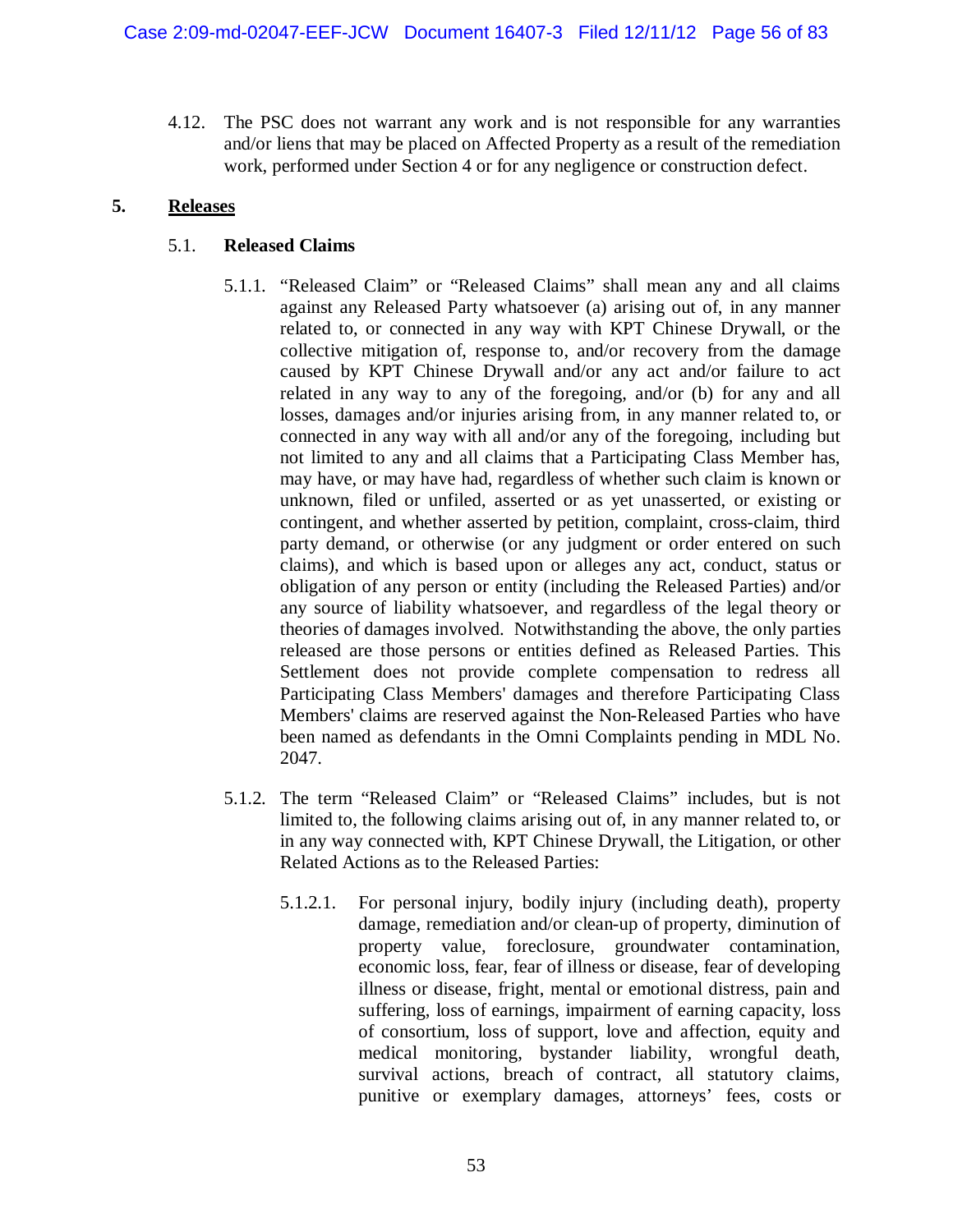expenses, moving expenses, additional rental or mortgage payments;

- 5.1.2.2. For nuisance, trespass, inconvenience, loss of use or enjoyment, negligence, private nuisance, custody of a thing containing a vice or defect, strict liability, liability for ultrahazardous activities or conduct, absolute liability, wanton and reckless misconduct, malicious misconduct, servitude or obligation of vicinage, abuse of right, or any other liability legally asserted or assertable under any federal, state, or local statute, law, directive or regulation, redhibition, violation of Louisiana New Home Warranty Act, Louisiana Products Liability Act (or similar statutes of other states), negligent discharge of a corrosive substance, unjust enrichment, breach of implied warranty of fitness and merchantability, breach of implied warranty of habitability, violation of consumer protection laws and/or deceptive and unfair trade practices laws of any state, negligent misrepresentation, building code violations, or fraud;
- 5.1.2.3. For damages or alleged damages resulting in whole or in part from exposure of the Class or Participating Class Members or property of the Participating Class Members to hazardous or allegedly hazardous, toxic, dangerous or harmful substances;
- 5.1.2.4. For bad faith or extra-contractual damages;
- 5.1.2.5. For derivative or vicarious liability arising out of the conduct or fault of others for which the Released Parties and/or Knauf Defendants may be responsible;
- 5.1.2.6. For any right legally assertable by the Class or any Participating Class Member now or in the future, whether the claim is personal to each individual, derivative of a claim now or in the future, or as assignee, successor, survivor, legatee, beneficiary, subrogee, or representative of a Participating Class Member;
- 5.1.2.7. For a past, present, future, known, unknown, foreseen, unforeseen, contingent, nascent, mature claim or a claim arising at law, in equity or otherwise, including but not limited to, claims for survival and wrongful death;
- 5.1.2.8. For any claim, right, or action arising out of, based on, or relating to any body of law whatsoever; and for all injuries or damages of any type, nature, or character arising from, attributable to, or in any way resulting from KPT Chinese Drywall;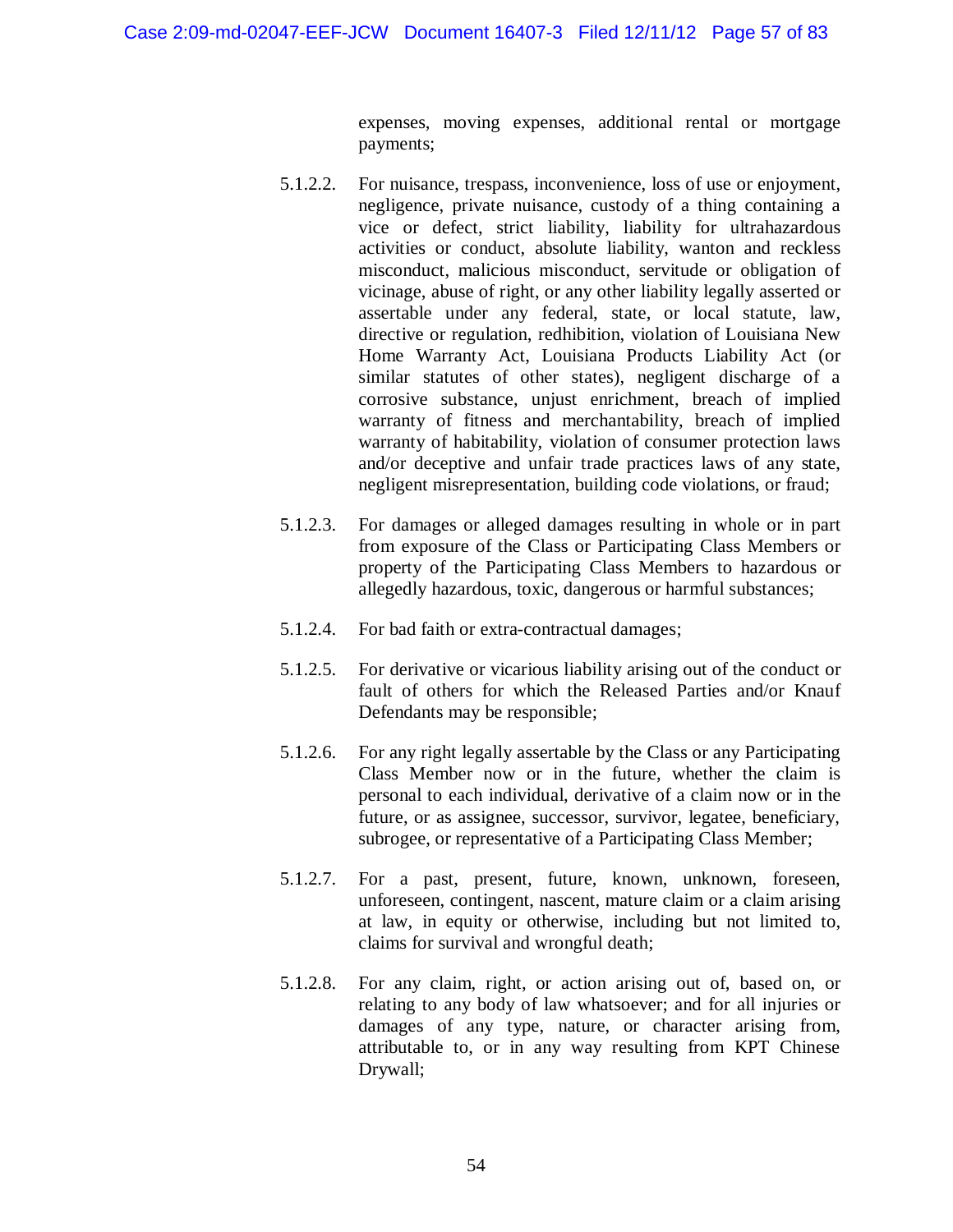- 5.1.2.9. For any conduct of any of the Released Parties and/or Knauf Defendants with respect to, arising out of or in any way resulting from KPT Chinese Drywall, the Litigation, or the Related Claims; however, this provision is not intended to prevent or impede the enforcement of claims or entitlements to benefits under this Settlement;
- 5.1.2.10. For any claim, known or unknown, for contribution, subrogation, or indemnity, contractual or otherwise, arising out of, attributable to, or in any way related to KPT Chinese Drywall.
- 5.1.2.11. For Participating Class Members who self-remediated their Properties or entered into contracts to self-remediate their Properties prior to the Execution Date, Released Claims shall not include the Remediation Claims unless the Participating Class Member and the Knauf Defendants reach an agreement to resolve the Participating Class Member's Remediation Claims under the Already Remediated Properties Protocol.
- 5.1.3. The term "Released Claim" or "Released Claims" also includes, but is not limited to, the following causes of action arising out of, in any manner related to, or in any way connected with KPT Chinese Drywall, the Litigation, or other Related Actions as to the Knauf Defendants:
	- 5.1.3.1. Strict liability;
	- 5.1.3.2. Violations of the Alabama Deceptive Trade Practices Act (Ala. Code 1975 § 8-19-1, *et seq.*), the Florida Deceptive and Unfair Trade Practices Act (Fla. Stat. § 501.201, *et seq.*), the Louisiana Unfair Trade Practices and Consumer Protection Law (L.SA-R.S. 51:1401, *et seq.*), the Texas Deceptive Trade Practices-Consumer Protection Act (Tex. Bus. Com. Code Ann. § 17.41, *et seq.*), the Mississippi Consumer Protection Act (Miss. Code Ann. § 75-24-1, *et seq.*), or any other state or federal consumer protection laws and unfair trade practices laws;
	- 5.1.3.3. Negligence;
	- 5.1.3.4. Private and public nuisance;
	- 5.1.3.5. Tort;
	- 5.1.3.6. Equity and medical monitoring;
	- 5.1.3.7. Breach of contract;
	- 5.1.3.8. Loss of use;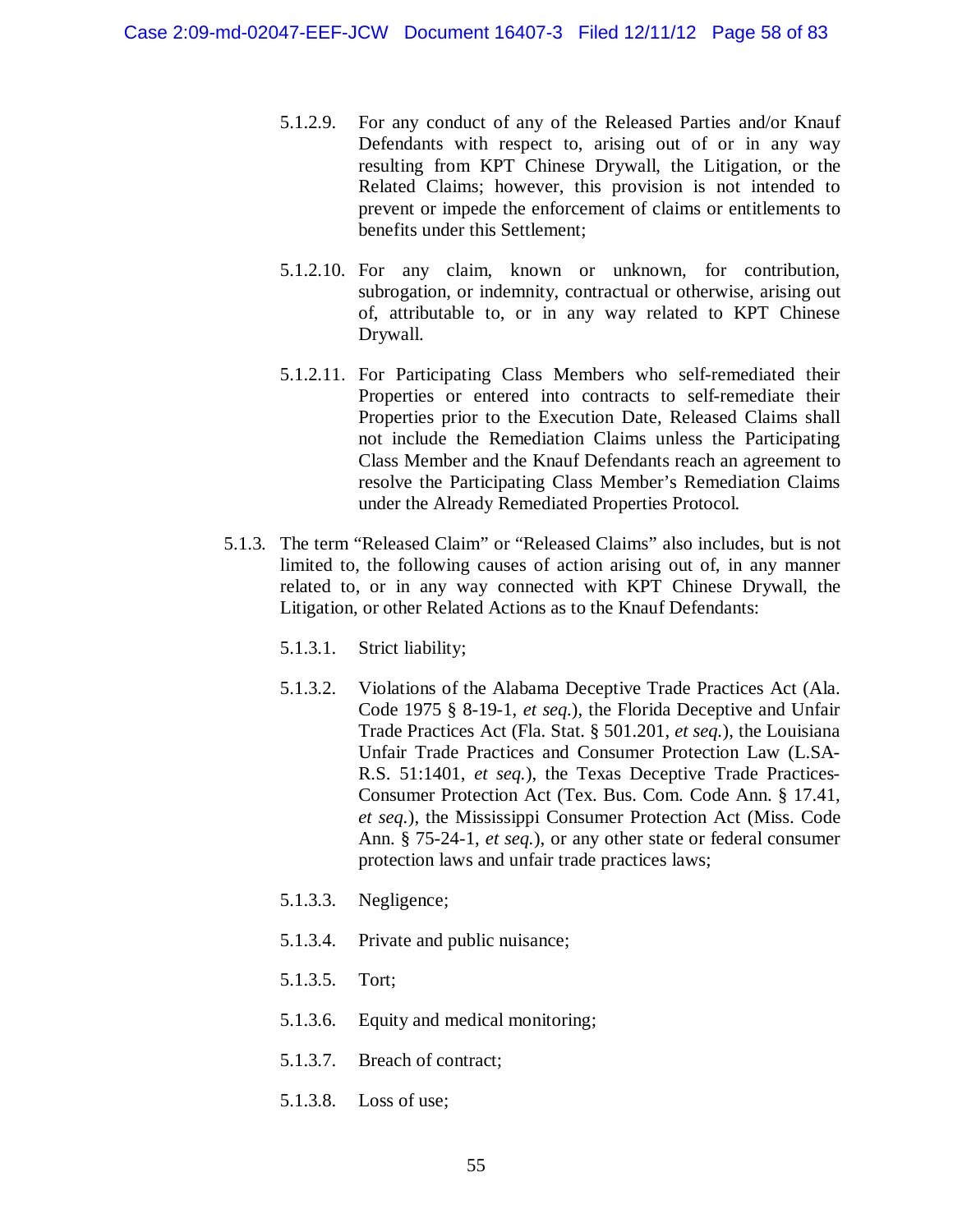- 5.1.3.9. Loss of enjoyment;
- 5.1.3.10. All statutory claims;
- 5.1.3.11. Personal injury, including death therefrom, related statutory violations, and emotional distress and mental anguish;
- 5.1.3.12. Bodily injury, including death therefrom, and emotional distress and mental anguish;
- 5.1.3.13. Indemnity;
- 5.1.3.14. Contribution;
- 5.1.3.15. Breach of express or implied warranty;
- 5.1.3.16. Redhibition;
- 5.1.3.17. Negligence per se;
- 5.1.3.18. Violation of the Louisiana New Home Warranty Act (La. R.S. 9:3141, *et seq.*);
- 5.1.3.19. Violation of the Louisiana Products Liability Act (La. R.S. 9:28000.51 *et seq.*);
- 5.1.3.20. Violation of the Louisiana Hazardous Substances Act (La. R.S. 30:2271, *et seq.*);
- 5.1.3.21. Negligent discharge of a corrosive substance;
- 5.1.3.22. Unjust enrichment;
- 5.1.3.23. Breach of the implied warranty of fitness and merchantability;
- 5.1.3.24. Breach of implied warranty of habitability;
- 5.1.3.25. Negligent misrepresentation;
- 5.1.3.26. Building code violations;
- 5.1.3.27. Relief by way of subrogation, contractual indemnity, common law indemnity and/or contribution against the Knauf Defendants;
- 5.1.3.28. Attorneys' fees and any and all costs and expenses of litigation;
- 5.1.3.29. Fraud; and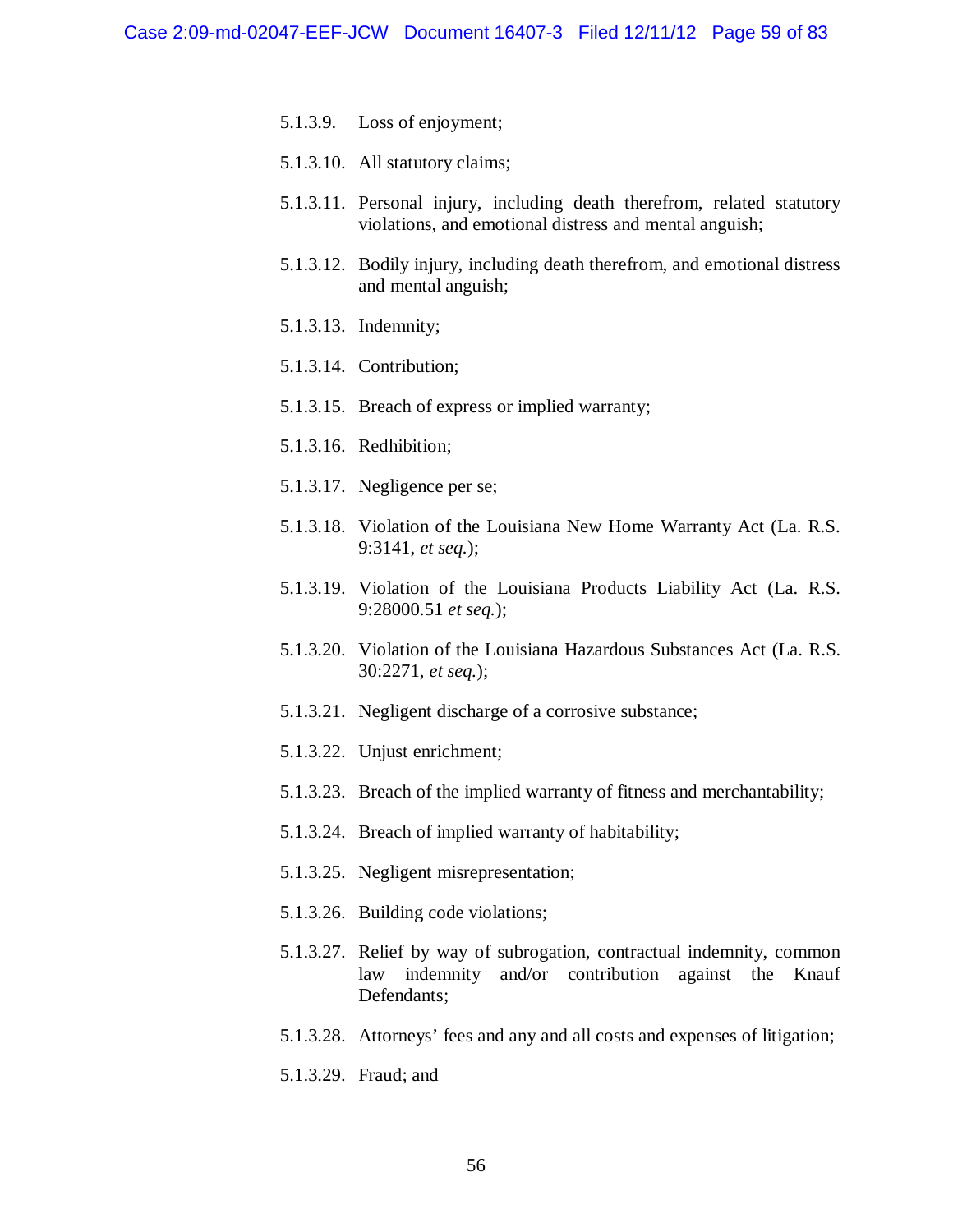5.1.3.30. Any further claims and/or liabilities arising out of, or otherwise relating to, the sale, supply, marketing, distribution, or use of KPT Chinese Drywall at issue in this Settlement, including, but not limited to, punitive damages, exemplary damages, multiplication of damages, and fines.

#### 5.2. **Class Release**

- 5.2.1. As of the Effective Date, and with the approval of the Court, all Participating Class Members, and anyone claiming by, through and/or on behalf of any of them, hereby fully, finally, and forever release, waive, discharge, surrender, forego, give up, abandon, and cancel any and all Released Claims (as defined in Section 5.1) against the Knauf Defendants and the Other Releasees, including (but not limited to) those asserted, or that could have been asserted, in the Litigation, the Related Actions, and/or the Related Claims.
- 5.2.2. As of the Effective Date, all Participating Class Members, and anyone claiming by, through and/or on behalf of any of them, will be forever barred and enjoined from prosecuting any action against the Knauf Defendants and the Other Releasees asserting any and/or all Released Claims.
- 5.2.3. The execution of the Settlement shall not be construed as a release of any claims the Participating Class Members may have against any person and/or entity other than the Knauf Defendants and the Other Releasees. All Participating Class Members reserve all claims (including, but not limited to, any and all rights and causes of action, no matter how arising, under any ordinance, code, law, statute, federal or state, pending or dismissed, known or unknown) against any person and/or entity other than the Knauf Defendants and the Other Releasees named, or who could have been named, in the Related Actions, including but not limited to manufacturers of Non-KPT Chinese Drywall.
- 5.2.4. To avoid inconvenience to the Knauf Defendants, in any action in which any Knauf Defendant is or may be a defendant or a third-party defendant together with other alleged tortfeasors, the Parties agree that each of the Participating Class Members shall accept in satisfaction of any judgment an amount reduced to the extent necessary (under applicable state law whether it be *pro rata*, *pro tanto* and/or set-off) to extinguish any claims for contribution, indemnity (common law or contractual), and/or subrogation whether arising out of tort, contract or otherwise, by the other alleged tortfeasors. This provision is intended to obviate the necessity and expense of having the Knauf Defendants remain a party on the record and obliged to participate in a trial merely for the purpose of determining if in fact any Knauf Defendant was a tortfeasor so as to entitle the other tortfeasors to a pro rata or pro tanto reduction or set-off of any judgment.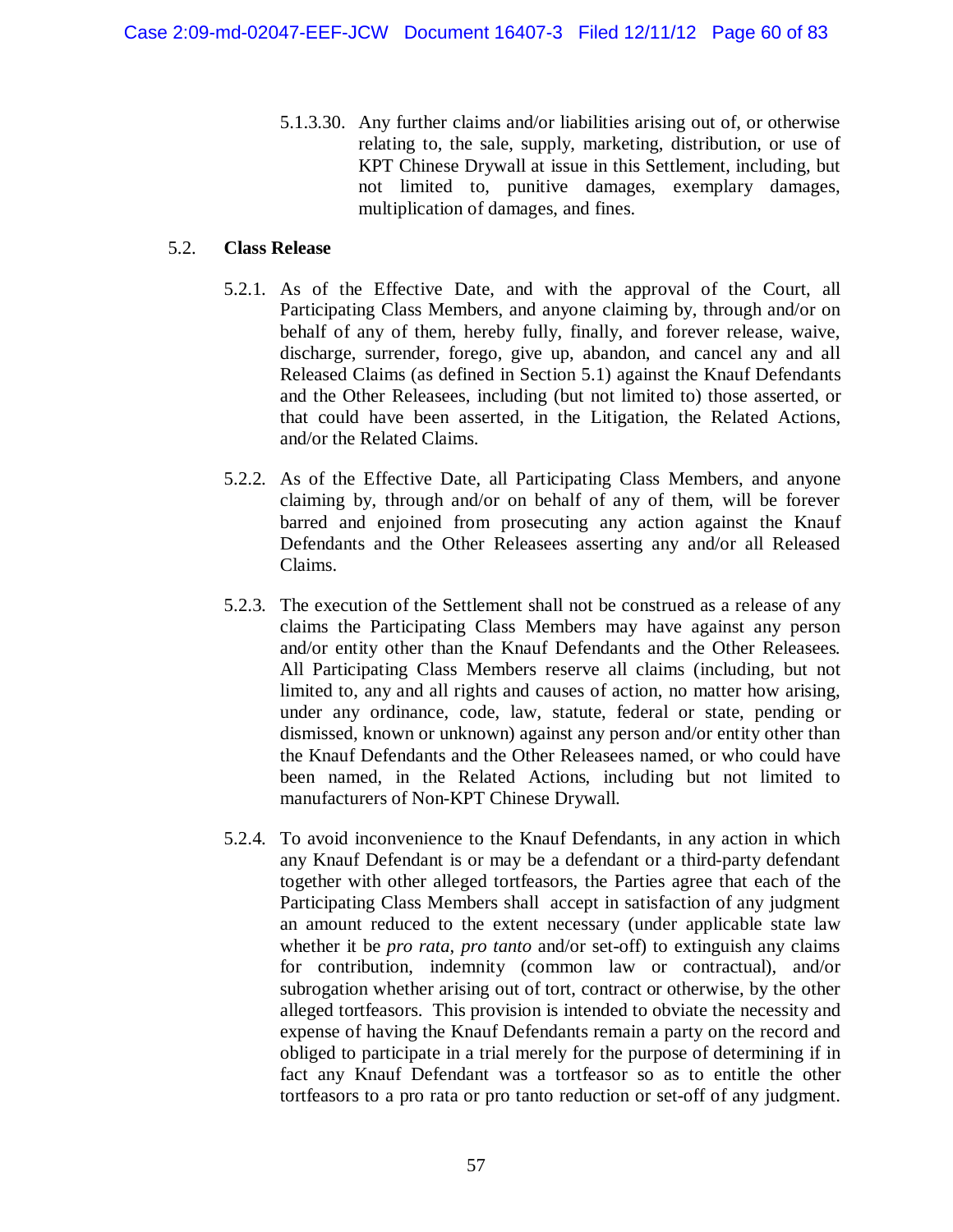It is the further intent of the Parties that the Knauf Defendants shall have no further liability in connection with the Released Claims. However, this provision does not constitute an admission of liability by the Knauf Defendants.

- 5.2.5. As of the Effective Date, to the extent of each Participating Class Member's individual net recovery, and to the extent the claim described in this Section arises out of the claim of that Participating Class Member, each Participating Class Member shall defend, indemnify, and hold harmless each of the Knauf Defendants from and against (a) any and all claims by, on behalf of, through, or deriving from his, her, or its heirs, executors, representatives, attorneys or former attorneys, successors, employers, insurers, employers' insurers, health insurers, health care providers, assignees, subrogees, predecessors in interest, successors in interest, beneficiaries or survivors; and (b) any claims for contribution; indemnity, common law or contractual; and/or subrogation, whether arising under tort, contract or otherwise, related in any way to the Released Claims of said Participating Class Member released by this Settlement.
- 5.2.6. It is expressly understood and agreed that the indemnity, defense, and judgment reduction obligations detailed above shall exist regardless of the legal basis for the claim, demand, cause of action, right of action, liability, lien, or judgment demand asserted by any person or entity to the extent related to the Released Claims against any Released Party and/or Knauf Defendant. In particular, the Participating Class Members expressly bind themselves to the foregoing indemnity, defense and judgment reduction obligations regardless of whether the claim, demand, suit, liability, lien, judgment, cause of action, or right of action is based on or related to (a) the negligence of any of the Knauf Defendants, sole or concurrent; (b) the strict liability of any of the Knauf Defendants under any theory whatsoever; (c) the absolute liability of any of the Knauf Defendants; (d) the wanton, reckless, or willful misconduct of any of the Knauf Defendants; (e) any actual, alleged or purported right, asserted by any Knauf Defendant or any Participating Class Member under a policy of insurance issued by one or more insurers; or (f) any other basis whatsoever.

### **6. Certification of Federal Rule of Civil Procedure 23(b)(3) Settlement Class and Related Motions**

- 6.1. This Settlement shall be subject to approval of the Court.
- 6.2. Within ten (10) days of the Execution Date, the Parties will move jointly for an order: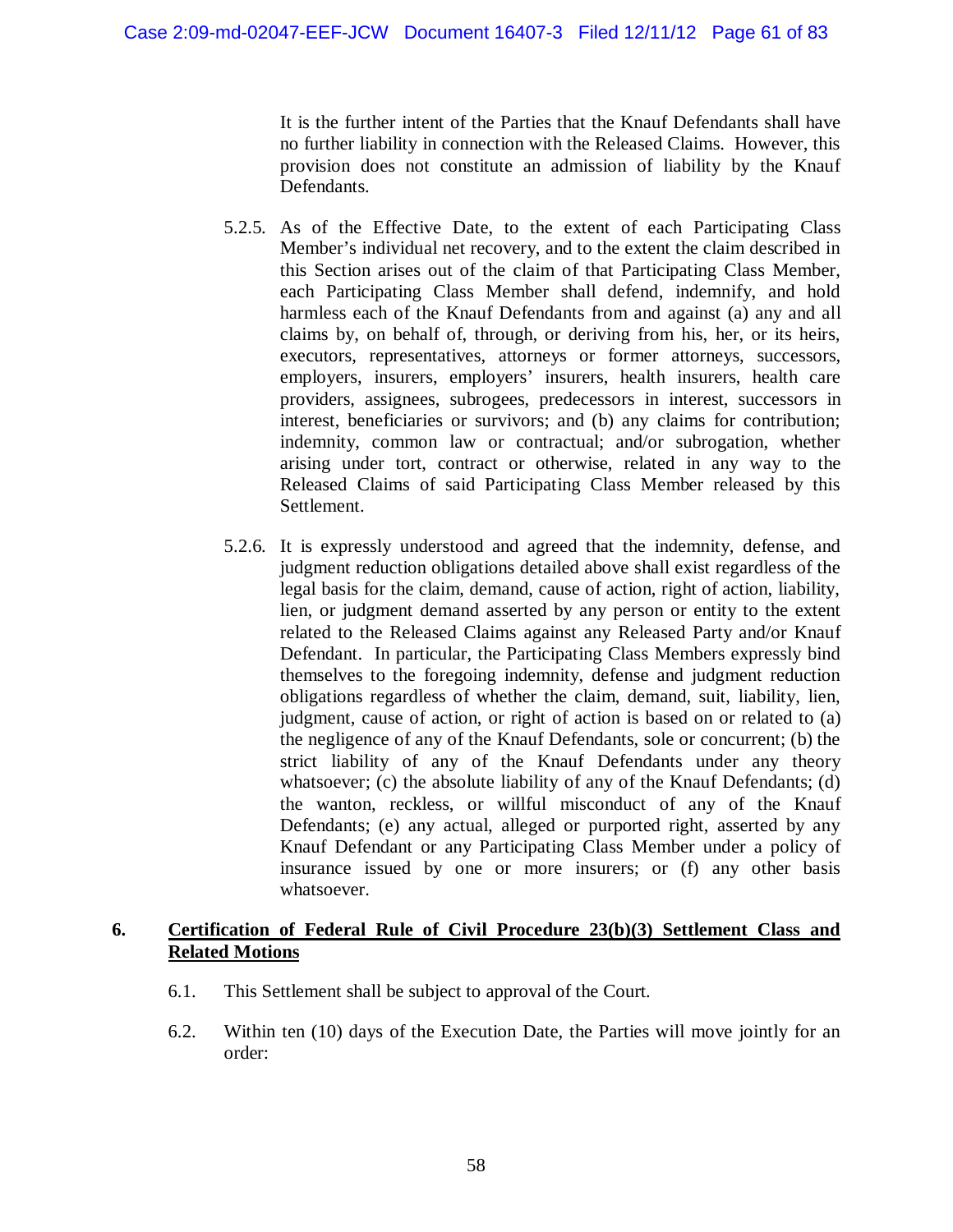- 6.2.1. Preliminarily certifying the Settlement Subclasses and approving the Settlement (the "Preliminary Approval Order"); and
- 6.2.2. Staying all claims in the Litigation as to all Knauf Defendants.
- 6.3. The Knauf Defendants shall have the right to withdraw from the Settlement if the Court does not issue any of the requested orders (including the Order and Judgment) or if the Settlement Class is not certified.
- 6.4. The Parties will stipulate to the Court in the request for entry of the Preliminary Approval Order and at the Certification Hearing that (i) the Class is being certified for settlement purposes only pursuant to the Settlement, (ii) the Knauf Defendants reserve the right to object to class certification *de novo* in the event this Settlement is terminated for any reason, including termination pursuant to Section 13, and (iii) this Settlement shall have no precedential effect with regard to certification of a litigation class that may arise if this matter is not fully and completely resolved through this settlement effort, or otherwise and may not be cited in any class certification proceeding contested by the Knauf Defendants in either federal or state court.

# **7. Notice to Class Members**

- 7.1. Type of Notice Required
	- 7.1.1. Upon entry of the Preliminary Approval Order preliminarily certifying the Settlement Class as defined in Section 1.1.2, the Settlement Class Counsel will disseminate the Class Settlement Notice ("Notice") approved by the Court as follows:
		- 7.1.1.1. By first-class mail to the last known address of the following persons and entities: (i) all plaintiffs in the Litigation who, as of December 9, 2011, asserted claims arising from, or otherwise related to, KPT Chinese Drywall, (ii) all plaintiffs in the Omni complaints in MDL No. 2047 who, as of Execution Date, asserted claims arising from, or otherwise related to, KPT Chinese Drywall, (iii) all plaintiffs in all Related Actions who, as of December 9, 2011, asserted claims arising from, or otherwise related to, KPT Chinese Drywall, and (iv) the counsel of all the foregoing;
		- 7.1.1.2. By providing a copy of the Notice and requesting that it be posted on the Court's Chinese Drywall MDL website; and
		- 7.1.1.3. As the Court may direct.
		- 7.1.1.4. The cost of Notice shall be paid by the Knauf Defendants.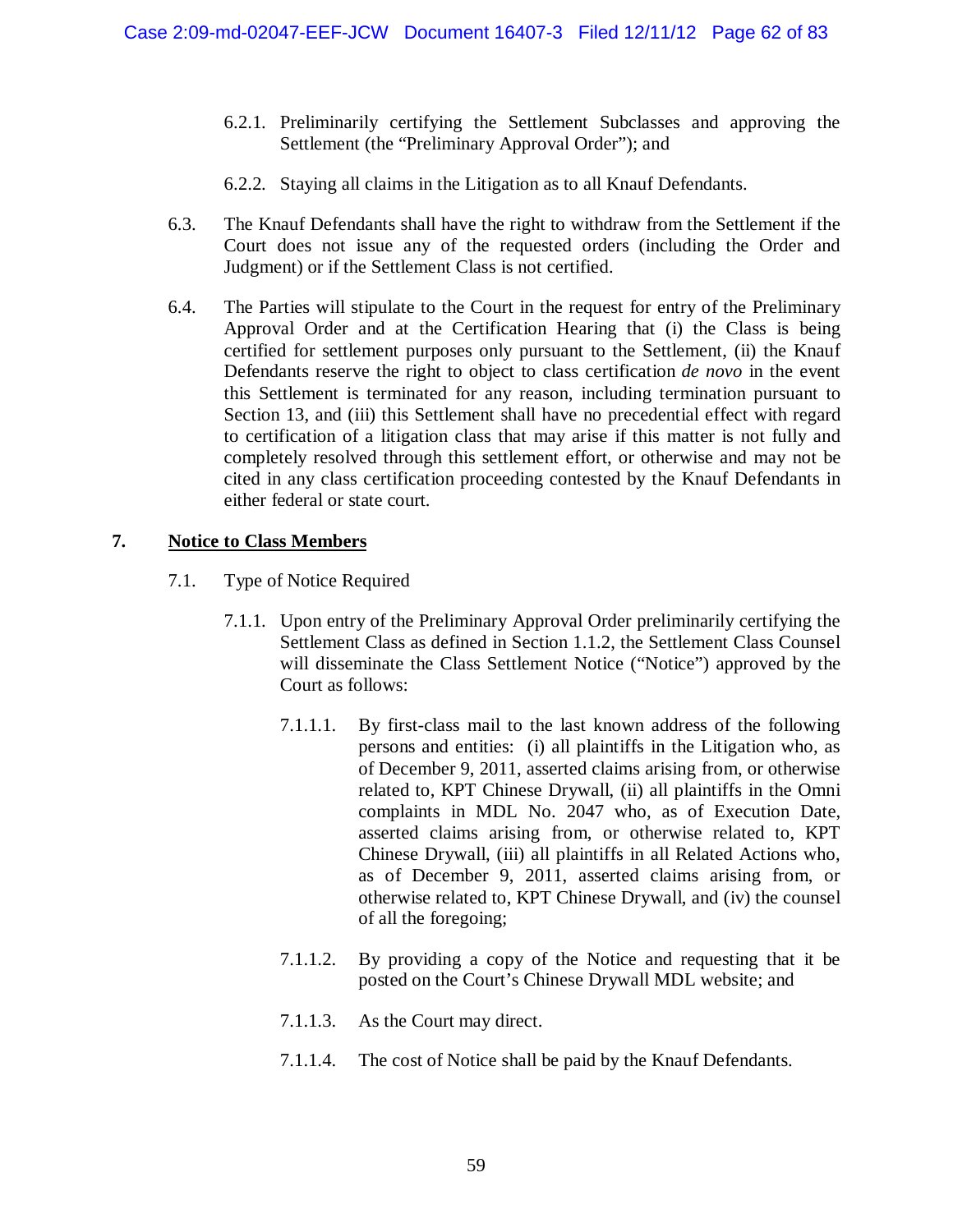### **8. Opt-Out**

### 8.1. **Opt-Out Period**

8.1.1. Class Members will have seventy (70) days following the Notice (or such different period as the Court may direct) to opt out of the Settlement in accordance with Section 8.2. If the Settlement is finally approved by the Court, all Class Members who have not opted out by the end of the seventy (70) day period will be bound by the Settlement, and the relief provided by the Settlement will be their sole and exclusive remedy for the claims alleged by the Class. To assure that each Class Member has adequate time for consideration of the Settlement, no opt out will be effective if filed earlier than 21 days after the issuance of the Notice under Section 7. The Knauf Defendants and Settlement Class Counsel will certify to the Court the date that Notice issues.

# 8.2. **Opt-Out Process**

- 8.2.1. Individual Class Members must request to opt out and must sign any requisite pleading or form. A pleading or form or any other request made or signed by counsel shall not be sufficient. An original opt-out form signed by the Class Member must be mailed to Settlement Class Counsel, Arnold Levin (Levin, Fishbein, Sedran & Berman, 510 Walnut Street, Suite 500, Philadelphia, PA 19106) and Russ M. Herman (Herman, Herman, Katz & Cotlar, LLP, 820 O'Keefe Avenue, New Orleans, Louisiana 70113), and to the Knauf Defendants' counsel, Kerry Miller (Frilot L.L.C., 1100 Poydras Street, Suite 3700, New Orleans, LA 70163). The opt out request must be postmarked within the 70-day period described in Section 8.1.1. Settlement Class Counsel shall be obliged to file all opt outs with the Court by a date prior to the Fairness Hearing to be determined by the Court.
- 8.2.2. The Parties shall seek an order of the Court compelling mediation of optout claims.

### 8.3. **Rights With Respect to Opt Outs**

- 8.3.1. The Parties agree and acknowledge that any opt-out may be detrimental, so that each of them will have a right to terminate the Settlement on account of the existence of any opt out.
- 8.3.2. If any Class Members remain as opt outs fourteen (14) days prior to the Fairness Hearing, then each of the Knauf Defendants individually has the right, acting at its sole and exclusive discretion and option, to terminate the Settlement in its entirety or as to all Participating Class Members who are members of or were eligible to participate in the Banner Class Settlement (if any opt out was supplied by Banner), the InEx Class Settlement (if any opt out was supplied by InEx), and/or the L&W Class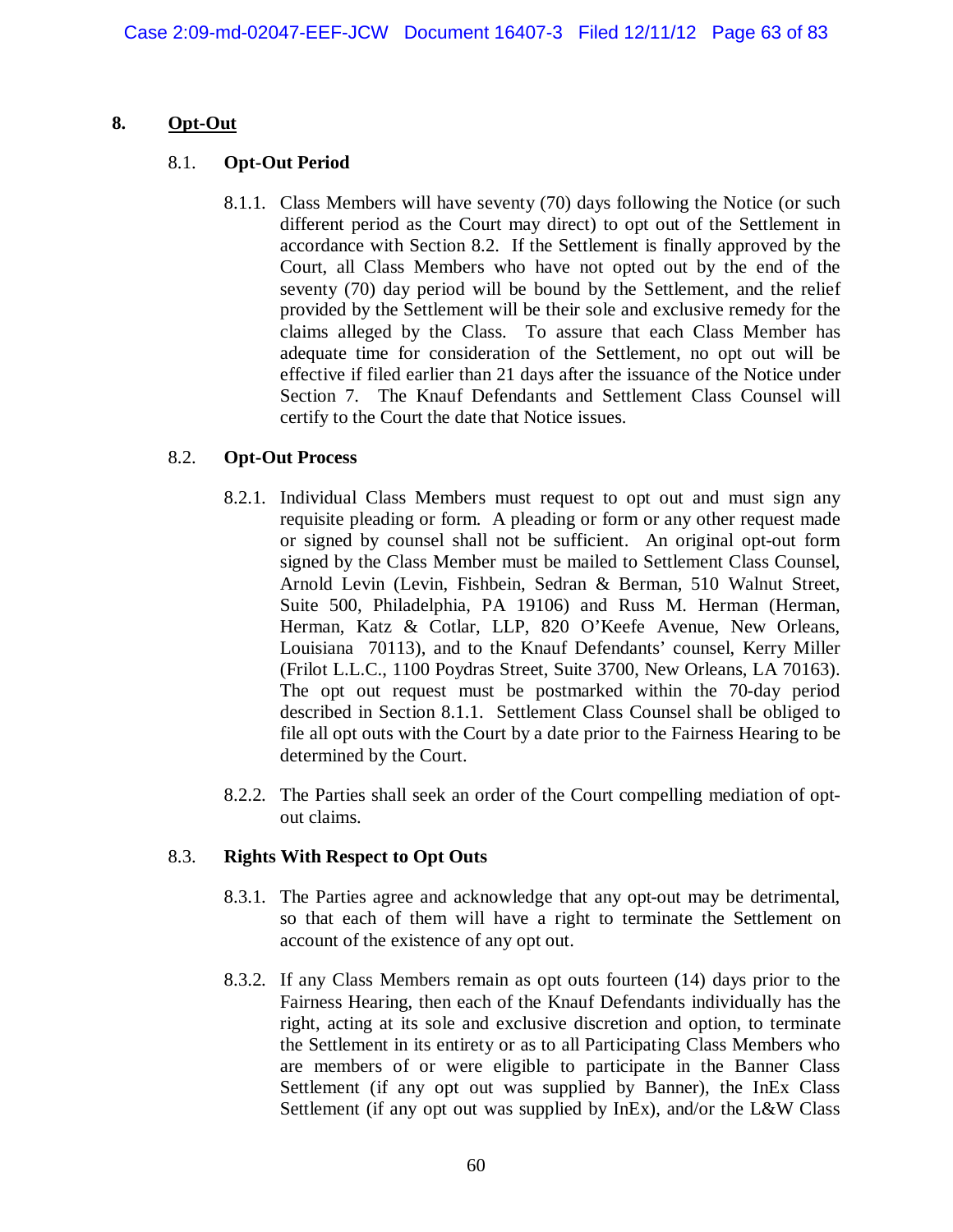Settlement (if any opt out was supplied by L&W). This right to terminate the Settlement must be exercised by written notice to the Court seven (7) days before the Fairness Hearing. If timely exercised, the Knauf Defendants' exercise of their rights under this Section shall not be reviewable by the Court.

#### **9. Objections**

- 9.1. Any Class Member who has any objection to certification of the Class, or to approval of this Settlement or any terms hereof, or to the approval process must make that objection by the following procedure:
	- 9.1.1. The objection must be in writing;
	- 9.1.2. The objection must set forth all objections and the reasons therefore, and a statement whether the Class Member intends to appear at the Certification Hearing or Fairness Hearing either with or without the objector's counsel. The objection must identify any witnesses intended to be called, the subject area of the witnesses' testimony, and all documents to be used or offered into evidence, at the Certification Hearing or Fairness Hearing;
	- 9.1.3. The objection must be signed by the individual Class Member and by his/her/its counsel; an objection signed by counsel alone shall not be sufficient;
	- 9.1.4. The objection must contain the caption of the Litigation and include the name, mailing address, e-mail address, if any (an e-mail address is not required), and telephone number of the objecting Class Member;
	- 9.1.5. The objection must be mailed to Plaintiffs' Lead Counsel, Arnold Levin (Levin, Fishbein, Sedran & Berman, 510 Walnut Street, Suite 500, Philadelphia, PA 19106), and to the Knauf Defendants' counsel, Kerry Miller (Frilot L.L.C., 1100 Poydras Street, Suite 3700, New Orleans, LA 70163). The objection must be postmarked by the date prescribed by the Court. Plaintiffs' Lead Counsel shall be obliged to file all objections with the Court by a date prior to the Certification Hearing and the Fairness Hearing to be determined by the Court.
- 9.2. Failure to comply timely and fully with these procedures shall result in the invalidity and dismissal of any objection. No Class Member shall be entitled to be heard at the Certification Hearing or Fairness Hearing (whether individually or through the objector's counsel), or to object to certification of the Class or to the Settlement, and no written objections or briefs submitted by any Class Member shall be received or considered by the Court at the Certification Hearing or Fairness Hearing, unless written notice of the Class Member's objection and any brief in support of the objection have been filed with the Court and served upon Plaintiffs' Lead Counsel and the Knauf Defendants' counsel not later than twenty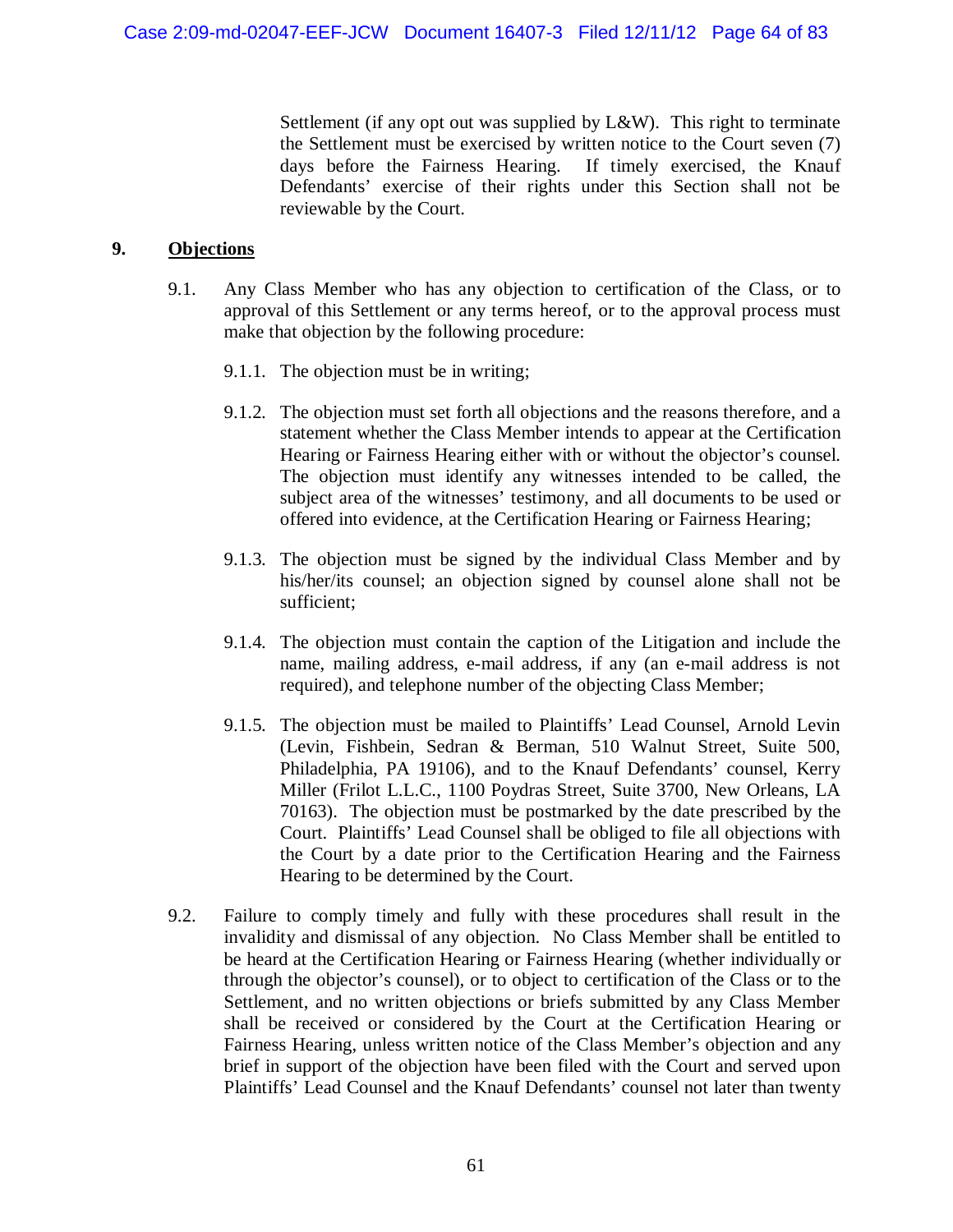(20) days before the date of the Certification Hearing or the Fairness Hearing as appropriate, in accordance with Section 9.1.

9.3. Class Members who fail to file and serve timely written objections in accordance with Section 9.1 shall be deemed to have waived any objections and shall be foreclosed from making any objection (whether by appeal or otherwise) to the certification of the Settlement Class or to the Settlement.

# **10. Fairness Hearing**

- 10.1. Within ten (10) days of the entry of the Preliminary Approval Order, Settlement Class Counsel shall request that the Court hold a Fairness Hearing. The Fairness Hearing shall not be held until after the Opt Out Period has concluded.
- 10.2. At the Fairness Hearing the Court shall, *inter alia*, (i) consider any properly filed objections to the Settlement, (ii) determine *de novo* whether the Settlement is fair, reasonable, and adequate, was entered into in good faith and without collusion, and should be approved, and shall provide findings in connection therewith, and (iii) enter the Order and Judgment, including final approval of the Settlement Class and the Settlement.

# **11. Dismissals**

- 11.1. Within thirty (30) days of the occurrence of the Effective Date:
	- 11.1.1. The Parties shall jointly submit to the Court a proposed order or orders dismissing with prejudice as to the Knauf Defendants and the Other Releasees (i) all claims of Participating Class Members in Omni Complaints filed in MDL No. 2047 but only to the extent that they assert claims against the Knauf Defendants and the Other Releasees, and (ii) all claims of Participating Class Members in Related Actions pending in the Eastern District of Louisiana and/or MDL No. 2047 but only to the extent that they assert claims against the Knauf Defendants and the Other Releasees;
	- 11.1.2. The members of the PSC shall file motions to dismiss with prejudice all Related Actions against the Knauf Defendants and the Other Releasees by Participating Class Members whom they represent which are pending in any state court and/or in any federal court outside the Eastern District of Louisiana or MDL 2047 but only to the extent that they assert claims against the Knauf Defendants or Other Releasees;
	- 11.1.3. The PSC shall use its best efforts to assist the Knauf Defendants in obtaining dismissal with prejudice of any other Related Actions maintained by any Participating Class Member whether in state court, federal court or any arbitral forum.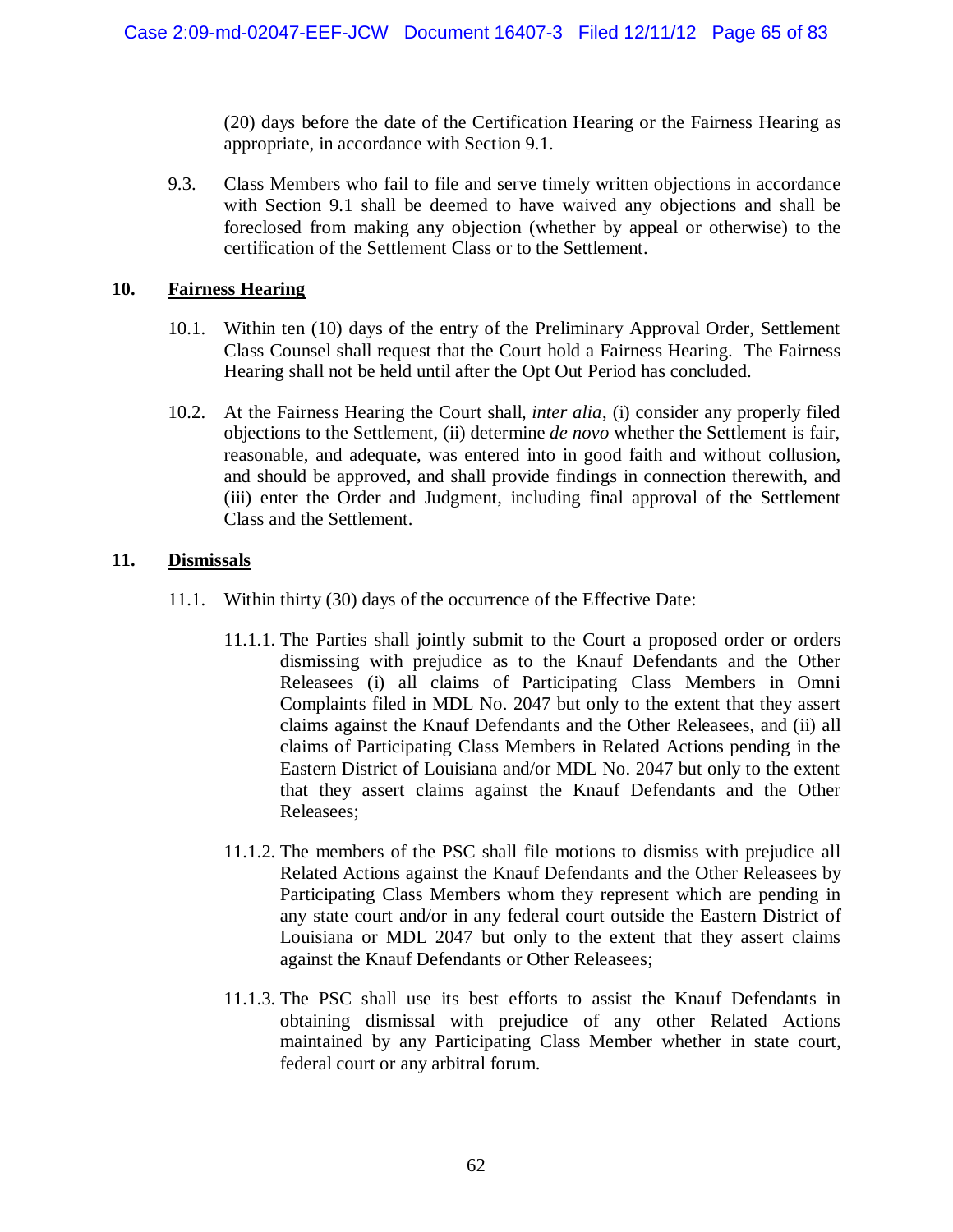11.2. The dismissal orders, motions or stipulation to implement Section 11.1. shall seek or provide for a dismissal with prejudice, with each Participating Class Member and Knauf Defendant bearing its own attorneys' fees and costs, and waiving any rights of appeal.

### **12. Bar Order**

- 12.1. As part of the Order and Judgment, the Court shall issue a bar order and permanent injunction against any and all pending or future claims by Participating Class Members against the Knauf Defendants and Other Releasees arising from, or otherwise relating to KPT Chinese Drywall.
- 12.2. The bar order and permanent injunction shall:
	- 12.2.1. Enjoin and forever bar any and all Participating Class Members from commencing and/or maintaining any action, legal or otherwise, against the Knauf Defendants and Other Releasees arising out of, or otherwise relating to, KPT Chinese Drywall;
	- 12.2.2. Bar the assertion by any entity or person against the Knauf Defendants and Other Releasees of any contribution, indemnification, subrogation, or other claims arising out of the Participating Class Members' claims concerning (i) the KPT Chinese Drywall claims against the Knauf Defendants or (ii) this Settlement.
- 12.3. This provision is not intended to prevent or impede the enforcement of claims or entitlement to benefits under this Settlement.

### **13. Termination of This Settlement**

- 13.1. This Settlement shall be terminated and cancelled upon any of the following events:
	- 13.1.1. The Court declines to enter the Preliminary Approval Order;
	- 13.1.2. The Fairness Hearing is not held by the Court;
	- 13.1.3. The Order and Judgment approving the Settlement and certifying the Class is not entered by the Court, or is reversed by a higher court, or is inconsistent with the terms of the Settlement; or
	- 13.1.4. The Court declines to dismiss the claims of Participating Class Members against the Knauf Defendants and Other Releasees with prejudice.
- 13.2. In addition to any other right to terminate under this Settlement, the Knauf Defendants may, at their sole and exclusive discretion and option, withdraw from, terminate, and cancel their obligations under this Settlement upon any of the following events: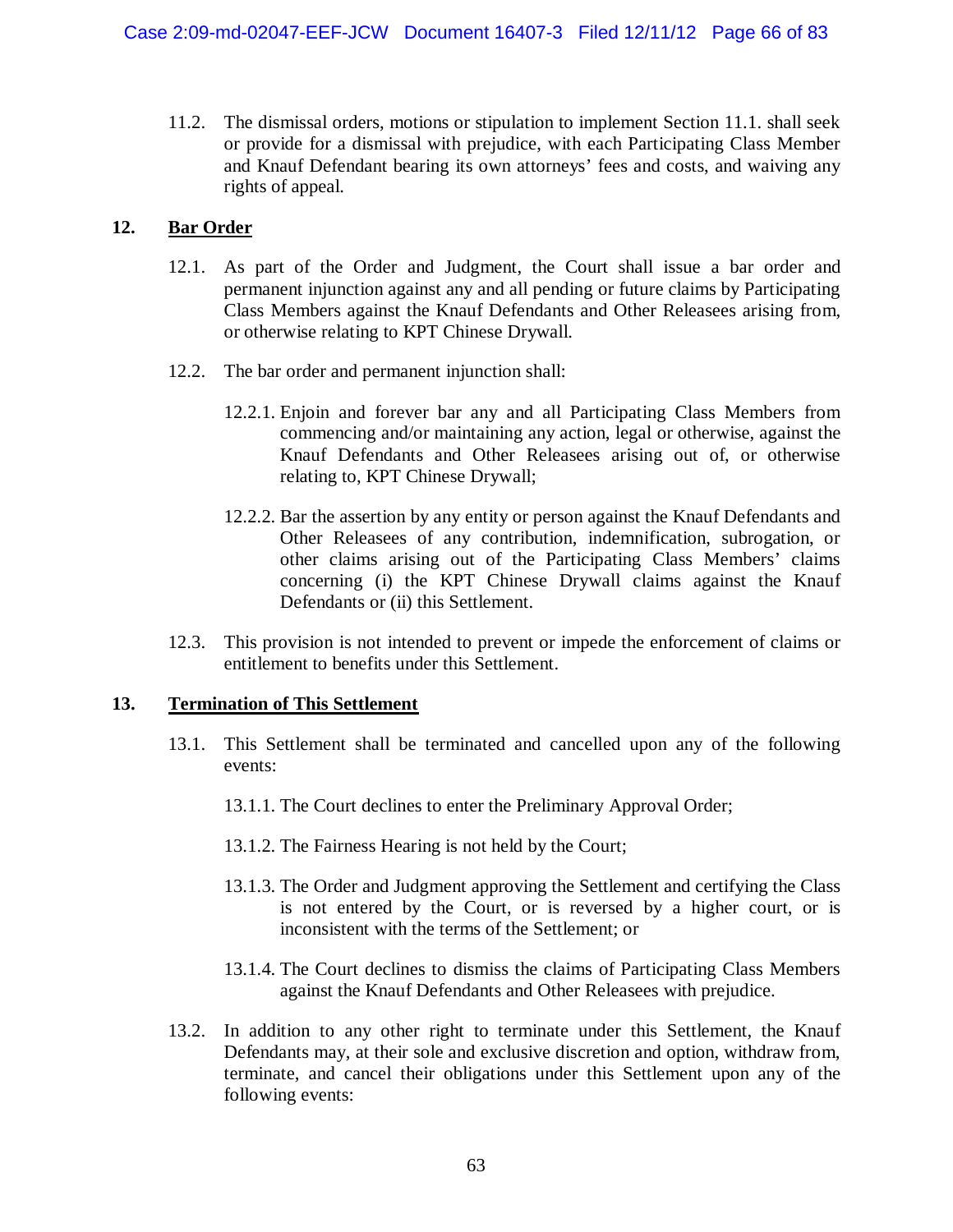- 13.2.1. The Knauf Defendants exercise their rights pursuant to Sections 4.8.5 or 4.8.6.
- 13.2.2. The Class Settlement Notice does not comply with Section 7.1 or with the order of the Court concerning Notice;
- 13.2.3. The Knauf Defendants exercise their rights regarding opt outs pursuant to Section 8.3;
- 13.2.4. The dismissals as provided in Sections 11.1.1, 11.1.2, and 11.2 do not occur as provided in Section 11;
- 13.2.5. The bar order and permanent injunction as provided in Section 12.2 are not entered by the Court as provided in Section 12;
- 13.2.6. The PSC, acting on behalf of the Class, materially breaches the Settlement and such breach materially frustrates the purposes of this Agreement; or
- 13.2.7. This Settlement is changed in any material respect, except by written consent of the Parties.
- 13.3. If the Knauf Defendants materially breach the Settlement Agreement, and such breach materially frustrates the purpose of this Agreement, then the Settlement Class Counsel shall, at their sole discretion, pursue whatever other remedies are available to them.

### **14. Attorneys' Fees**

- 14.1. Separately and in addition to any consideration received by a Participating Class Member under this Settlement, the Knauf Defendants shall pay a singular attorneys' fee (to be allocated among the PSC and common benefit counsel authorized and working at the direction of the PSC, other common benefit counsel, Settlement Class Counsel and individual retained counsel) and reasonable and appropriate costs, including but not limited to Held Costs, Shared Costs and Individual Participating Class Members' Costs limited to reasonable inspection costs.
- 14.2. The PSC shall be entitled to petition the Court for an award of attorneys' fees and costs, and provided that the PSC does not seek an award of attorneys' fees and costs exceeding \$160 million from the Knauf Defendants, the Knauf Defendants agree not to oppose any such request. All attorneys' fees and costs as well as the allocation of attorneys' fees and costs among the PSC, common benefit counsel authorized and working at the direction of the PSC, other common benefit counsel, Settlement Class Counsel and individual retained counsel are subject to the approval of the Court and to a determination by the Court that the common benefit counsel work was valid and bona fide. The Court's determination shall be final and not subject to appeal.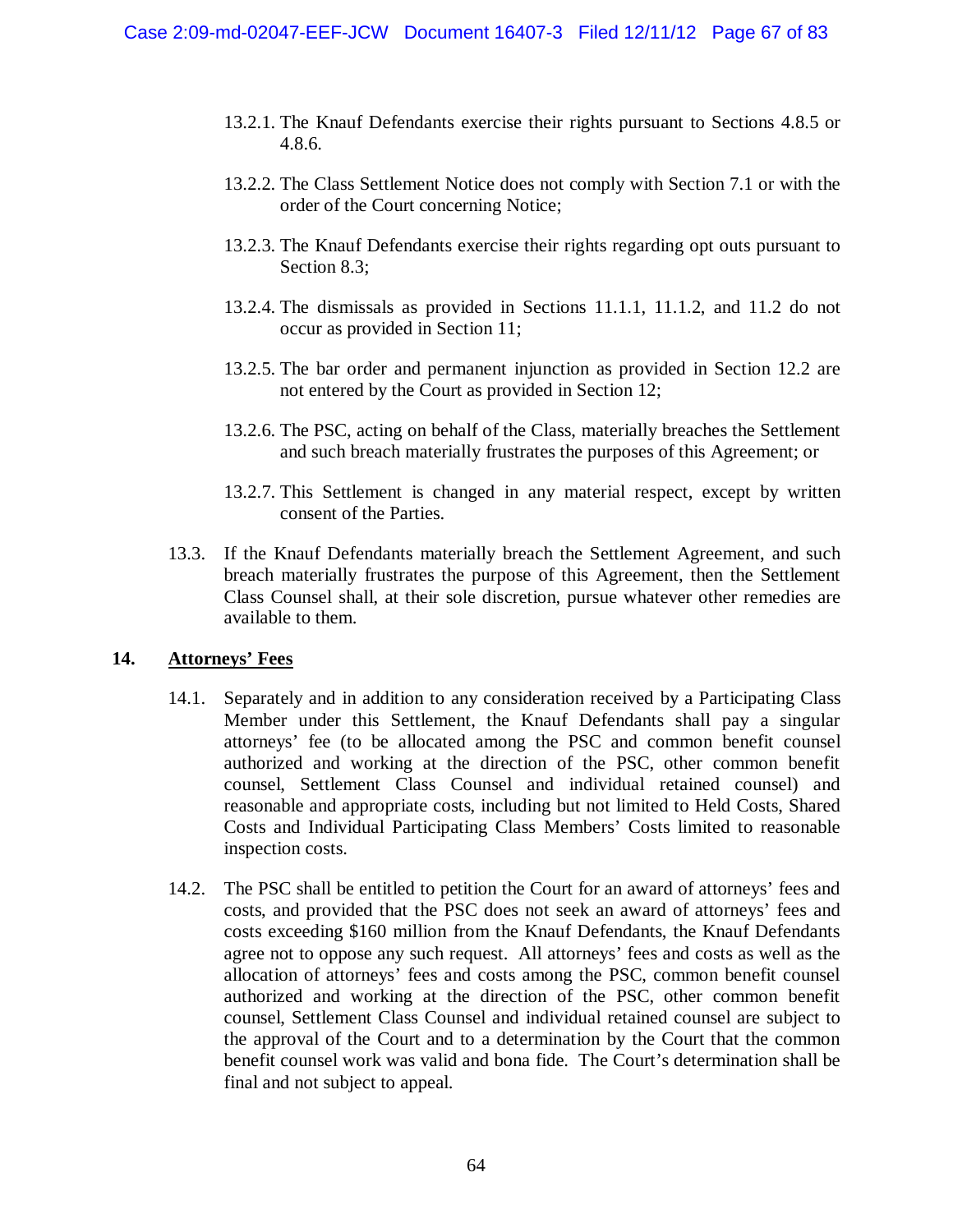- 14.2.1. In connection with the Court's determination of the PSC's application for attorneys' fees and costs, the PSC shall request without objection from the Knauf Defendants that the Court consult with state court Judges who have presided over Related Actions filed in state court as the Court deems appropriate. The PSC shall also request without objection from the Knauf Defendants that the Court determine a procedure for the appropriate allocation of attorneys' fees and costs among the PSC, common benefit counsel authorized and working at the direction of the PSC, other common benefit counsel, Settlement Class Counsel and individual retained counsel. In the event the Court appoints the Special Master to assist in the determination of a procedure for the appropriate allocation of attorneys' fees and costs, then each fee applicant may select either Special Master Perry or Special Master Juneau to review their fee application.
- 14.3. The Court's award of attorneys' fees and costs shall settle and finally resolve any claim for attorneys' fees or costs that can be claimed by any counsel representing or working for the benefit either of a Participating Class Member or the Class. The award for attorneys' fees and costs shall include, but not be limited to: (i) all preparation and litigation work on behalf of any Participating Class Member or the Class; (ii) this Settlement; (iii) the Pilot Program; (iv) the Major Builder Settlement Agreements; (v) any agreement governing homes remediated prior to the Execution Date; and (vi) any other previous settlement between Knauf and any other party relating to claims arising from KPT Chinese Drywall unless attorneys' fees and reasonable costs have already been separately addressed under such settlement. Upon final approval, this agreement concerning attorneys' fees and costs shall supersede and replace the attorneys' fees and costs arrangements in the Pilot Program and the Major Builder Settlement Agreements.
- 14.4. In no event will the Knauf Defendants' liability for attorneys' fees and costs exceed \$160 million. The Knauf Defendants shall have no further obligation for attorneys' fees and costs to any counsel representing or working on behalf of either a Participating Class Member or the Class.
- 14.5. In addition to an award of attorneys' fees and costs under this Settlement, the Knauf Defendants agree that the PSC, common benefit counsel authorized and working at the direction of the PSC, other common benefit counsel, Settlement Class Counsel and individual retained counsel are entitled to seek an award of attorneys' fees and costs from the Banner Class Settlement, the InEx Class Settlement, the L&W Class Settlement and the Insurer Class Settlement. The Knauf Defendants shall take no position on the amount of attorneys' fees and costs to which any party or their counsel might be entitled under any of those Agreements. The Knauf Defendants will not be entitled to any credit for attorneys' fees and costs owed under those Settlements, nor will the Knauf Defendants be responsible for any shortfalls in attorneys' fees and costs recovered under those Settlements.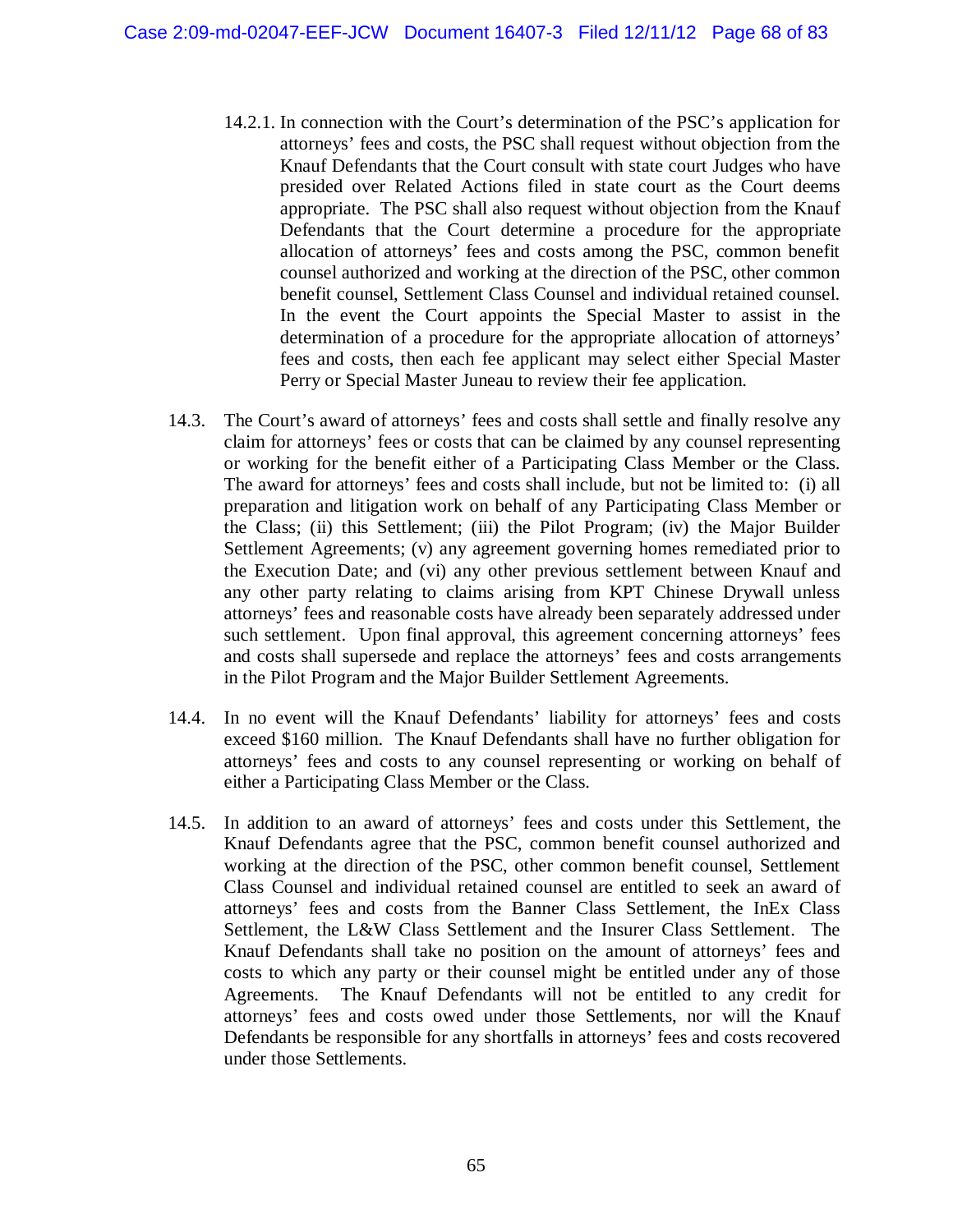- 14.6. In addition to fees sought under Section 14.2, if there is a surplus in the Other Loss Fund, Settlement Class Counsel and/or the PSC may petition for attorneys' fees and costs from the surplus pursuant to Section 4.7.4.4, provided, however that the Knauf Defendants will not be responsible for any such attorneys' fees and costs.
- 14.7. The PSC shall establish an "MDL 2047 PSC Shared Costs Fund" in an appropriate financial institution approved by the Court. Fourteen (14) days after the Execution Date, the Knauf Defendants will make an advance payment of \$6 million (non-refundable) to the Shared Costs Fund for costs incurred by the PSC, common benefit counsel, other common benefit counsel, Settlement Class Counsel and individual retained counsel. After the Settlement becomes Final, the amount advanced shall be credited against any amount of attorneys' fees and costs awarded by the Court. If the Settlement does not become Final, the amount advanced by the Knauf Defendants shall be credited against any award of attorneys' fees and costs associated with the Pilot Program.
- 14.8. Pursuant to the direction of the Court, the Knauf Defendants will pay any attorneys' fees and costs awarded by the Court beyond the advance payment of \$6 million within 30 days after the Court issues an order determining the amount of attorneys' fees and costs.

### **15. Court to Retain Jurisdiction to Implement and Enforce Settlement Agreement**

15.1. Notwithstanding any other provision of this Settlement, the Court shall retain (a) continuing jurisdiction over the Litigation, the Class, the Participating Class Members, the Knauf Defendants and the Settlement for the purposes of administering, supervising, construing and enforcing the Settlement; and (b) continuing and exclusive jurisdiction over (i) the Settlement Funds and (ii) the distribution of same to Participating Class Members. Each of the Knauf Defendants consent to the jurisdiction of the Court solely for the purposes of administering, supervising, construing and enforcing the Settlement (including the Security Agreement) and for no other purpose. All other jurisdictional defenses arguments and rights are fully reserved by the Knauf Defendants and nothing in this Settlement is intended to prejudice the assertion in any forum against any party of those jurisdictional defenses, arguments and rights.

### **16. Representations**

- 16.1. The PSC represents and agrees that the Settlement is a fair, equitable and just process for determining eligibility for, and amount of, compensation for any given Class Member who has asserted a claim arising from, or related to, KPT Chinese Drywall.
- 16.2. The PSC and counsel for the Knauf Defendants represent that, based on their respective independent consultations with qualified ethics experts or whomever else they deemed necessary, as to their respective ethical obligations and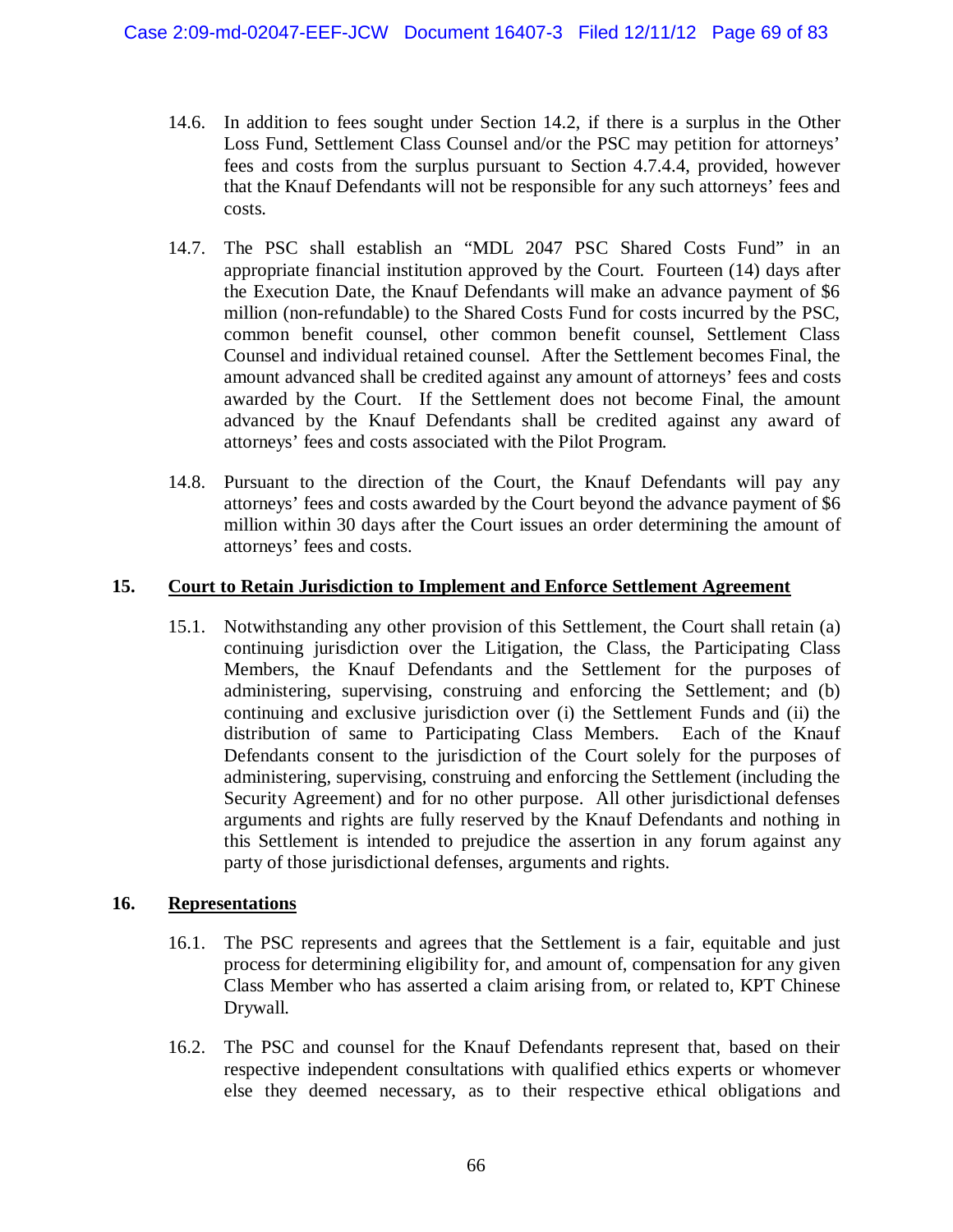responsibilities, this Section 16 is consistent with the rules of professional responsibility and requirements of the respective jurisdictions in which they practice law, as described below.

- 16.3. The following representations apply to claims against the Knauf Defendants and Other Releasees arising from, or related to, KPT Chinese Drywall. Nothing in this Section shall apply to claims against Excluded Releasees or claims arising from, or related to, Non-KPT Chinese Drywall.
	- 16.3.1. Each member of the PSC represents that, while nothing in this Settlement is intended to operate as a "restriction" on the right of the PSC members to practice law within the meaning of the equivalent to Rule 5.6(b) of the ABA Model Rules of Professional Conduct in any jurisdictions in which the PSC Members practice or whose rules may otherwise apply, the PSC members have no present intent to (i) solicit new clients for the purpose of bringing claims against the Knauf Defendants or any of their related corporate affiliates, or any other entity or individual in connection with KPT Chinese Drywall, or (ii) acquire or receive a financial interest in any such claims or (iii) provide support or assistance to any other attorney in connection with a claim arising from KPT Chinese Drywall, except by providing access to materials contained in the PSC depository and a trial package developed by the PSC which shall include depositions and legal analysis of key issues. Subject to the foregoing, the PSC further represents that, upon funding of the Settlement, because they have no present intent to represent clients with claims arising from, or related to, KPT Chinese Drywall in any cases or claims, it is their present intent not to provide assistance of any kind to any plaintiff's counsel who represents clients with claims arising from, or related to, KPT Chinese Drywall in any cases or claims or to participate in any way in the prosecution of such cases or claims. However, notwithstanding the foregoing, the PSC will comply with PTO 8 entered in MDL No. 2047 concerning, among other things, the administration of the MDL and maintenance and transmittal of court orders and other documents or information to plaintiff's counsel.
	- 16.3.2. Each member of the PSC represents that he or she has no present intention to solicit new clients with claims arising from KPT Chinese Drywall.
	- 16.3.3. Each member of the PSC and the Knauf Defendants agree that the amounts to be paid under this Settlement to each Participating Class Member represent the satisfaction of that Participating Class Member's claims for compensatory damages. No portion of such settlement represents the payment of punitive or exemplary damages. Nonetheless, in consideration for the satisfaction of each Participating Class Member's claim for compensatory damages, claims for punitive or exemplary damages shall be released as provided in Section 5.1.2.1.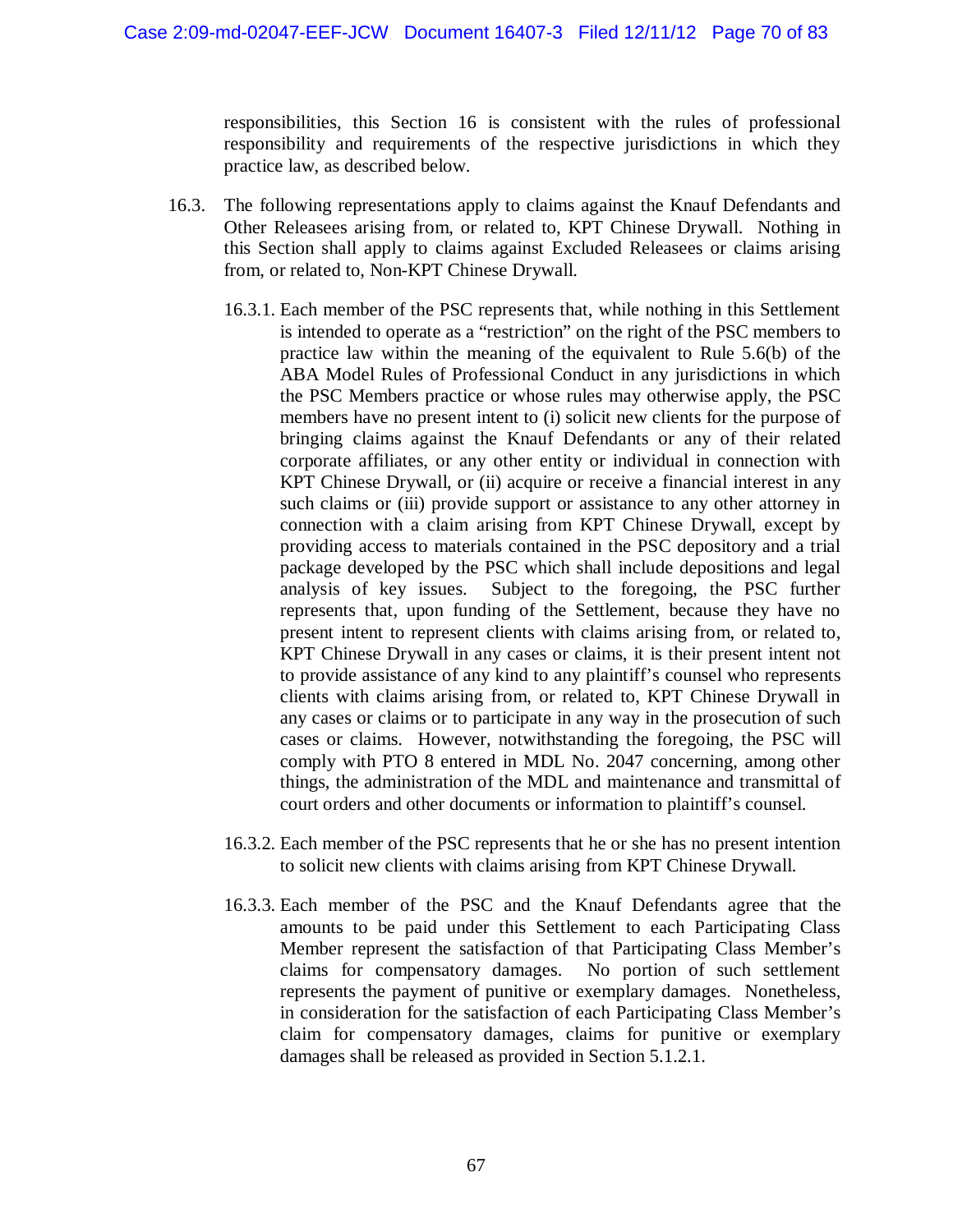- 16.3.4. Each member of the PSC represents and agrees that he or she has carefully reviewed the provisions of this Agreement, has consulted with whomever he or she deemed necessary, and has exercised independent judgment in concluding that the Settlement is in the best interests of his or her clients, and shall recommend the Settlement to his or her clients.
	- 16.3.4.1. If any Class Member represented by a PSC member for any reason opts out of the Class, the PSC member who represents that Class Member shall present to the Court the issue of whether there is a conflict of interest which requires the PSC member to take (or have taken, as the case may be) all necessary steps to disengage and withdraw from the representation of such Class Member. The Court's decision on such matters shall be final and non-appealable.
- 16.3.5. Except as such agreement may be forbidden by the equivalent of Rule 1.16(d) or Rule 5.6(b) of the ABA Model Rules of Professional Conduct in the jurisdictions in which the PSC members practice law or whose rules otherwise apply, each member of the PSC represents and agrees that he or she will not share or make available to any other counsel's non-Participating Class Member, potential plaintiff with claims arising from, or related to, KPT Chinese Drywall or such other counsel for such Class Member or potential plaintiff: (i) any materials or information developed in the Litigation relating to KPT Chinese Drywall, including but not limited to, correspondence, notes, analyses, interview memoranda, exhibit and witness lists, demonstrative exhibits, witness examination outlines, expert reports and exhibits, and results of jury research ("Materials and Information"), other than materials contained in the PSC depository and a trial package developed by the PSC which shall include depositions and legal analysis of key issues; or (ii) experts, if any, with whom the PSC member has entered into exclusive retention agreements other than for the purpose of prosecuting claims arising from, or related to, Non-KPT Chinese Drywall.
- 16.3.6. Except as such agreement may be forbidden by the equivalent of Rule 1.16(d) or Rule 5.6(B) of the ABA Model Rules of Professional Conduct in the jurisdictions in which the PSC members practice law or whose rules might otherwise apply, each member of the PSC represents and agrees that, within 60 days after the conclusion of the Litigation, he or she will return to the Knauf Defendants, or certify destruction of, all materials produced by the Knauf Defendants in discovery, including confidential information as defined in PTO 16 entered in MDL No. 2047 or any other applicable confidentiality order(s), whether in their possession or in the possession of their clients, experts, consultants or other persons within their control, and shall provide a declaration to the Knauf Defendants that such return or destruction has occurred. Such declaration shall be substantially in the form of Exhibit I. If necessary, the PSC and the Knauf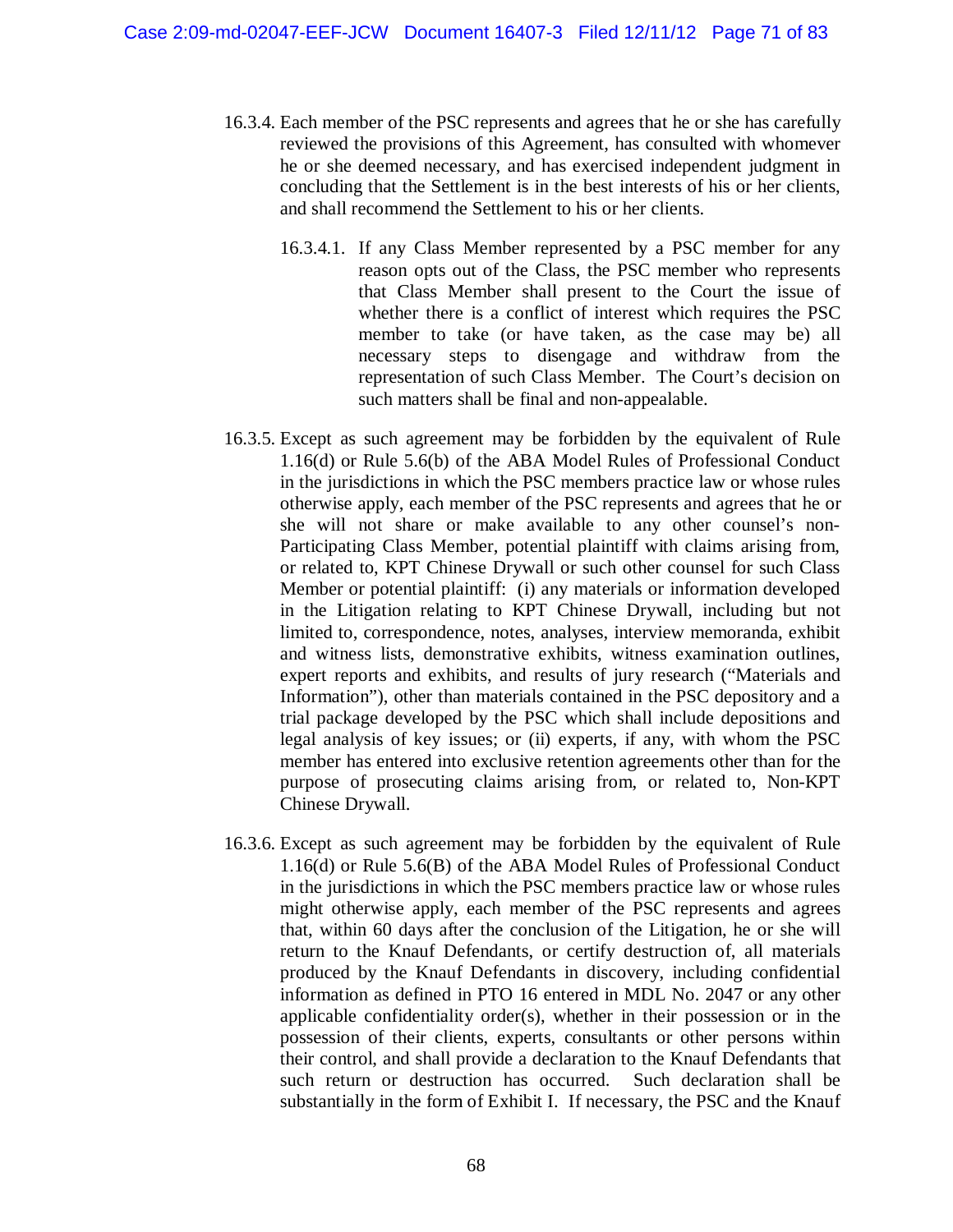Defendants shall jointly move to amend any applicable confidentiality order(s) to provide for such return or destruction of confidential information.

- 16.3.7. Each member of the PSC represents and agrees that he or she will not hereafter use or reveal information, including but not limited to information relating to the representation of, or gained in the professional relationship with a Participating Class Member, or privileged information, including without limitation the Materials and Information, where use or revelation is prohibited by the rules of professional conduct, the code of professional responsibility, or equivalent authority, or by any other law, governing the conduct of lawyers, in the jurisdictions in which the PSC member practices law or whose rules might otherwise apply (including but not limited to the equivalent of Rules 1.6(a), 1.8(b) and 1.9(c)(2) of the ABA Model Rules of Professional Conduct in any such jurisdiction). Each member of the PSC represents that no Participating Class Member has consented to the use or revelation of such information, except to the extent required for the PSC to comply with the requirements of the equivalent to Rule 1.8(g) of the ABA Model Rules of Professional Conduct in the jurisdictions in which the members of the PSC practice law or whose rules might otherwise apply.
- 16.4. Settlement Class Counsel represents that they have obtained the requisite authority from all members of the PSC to enter this Agreement in a manner that binds each PSC member to its terms.
- 16.5. The Knauf Defendants represent that they have obtained the requisite authority to enter this Agreement in a manner that binds each of them to its terms.

### **17. Security**

- 17.1. In furtherance of their payment obligations under this Agreement, the Knauf Defendants agree as follows:
	- 17.1.1. Knauf Gips guarantees performance of all obligations by the Knauf Defendants under this Settlement.
	- 17.1.2. To secure the obligations of the Knauf Defendants to make payments under this Agreement, KI shall grant to Settlement Class Counsel, as collateral agent for the Settlement Class, a first-priority lien and security interest in the Pledged Assets and Mortgaged Property, in each case subject to agreed-upon permitted liens under the terms and conditions set forth in the Security Agreement and the Mortgages. The Security Agreement and the Mortgages shall be executed and delivered as of the Effective Date.
	- 17.1.3. The Knauf Defendants shall also either deposit funds in an account located in the United States or acquire asset(s) located in the United States and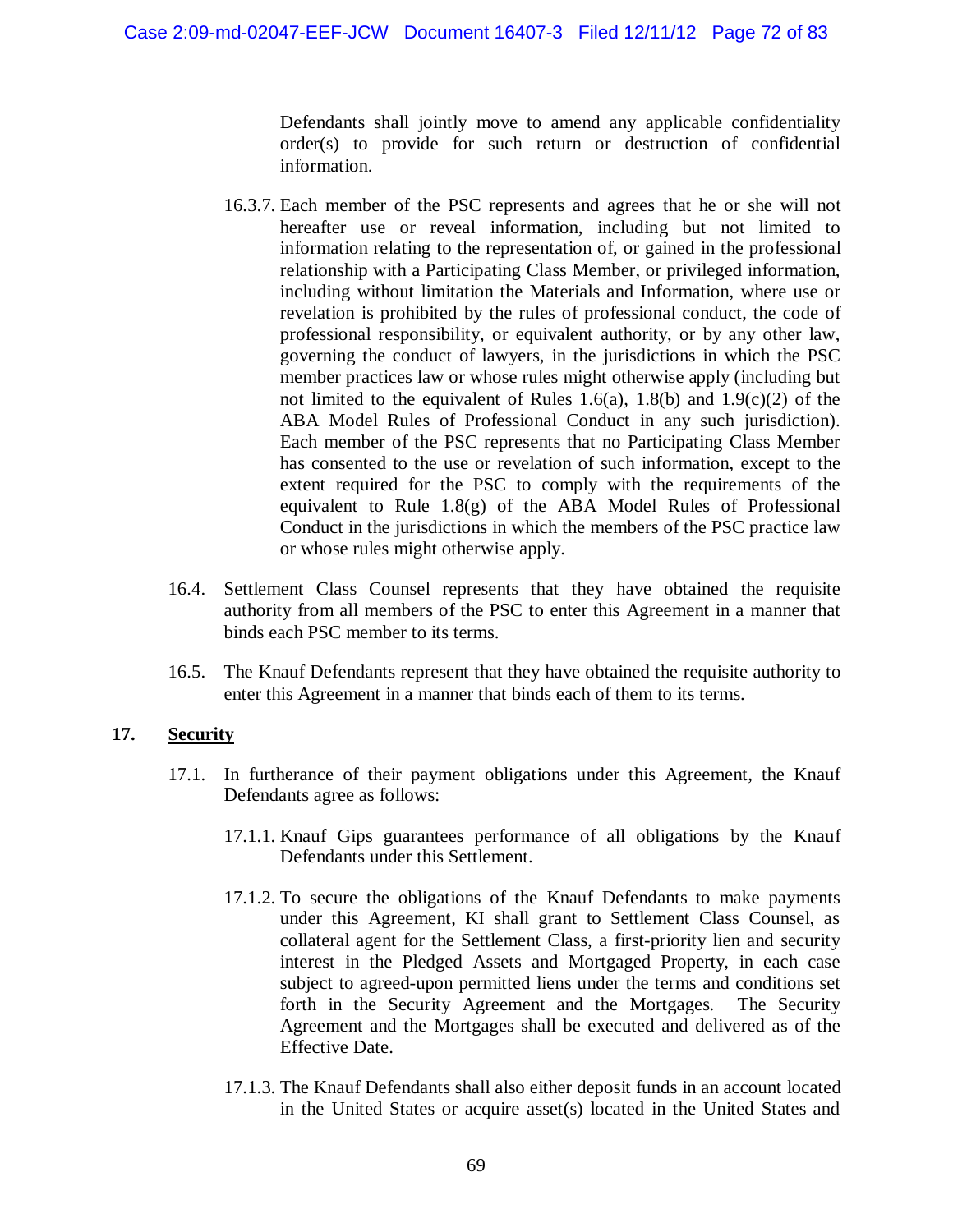having an aggregate value of not less than \$50 million in excess of the amount of any indebtedness secured by security interests in such funds and asset(s), and shall maintain ownership of such funds and asset(s) (or any assets acquired in replacement thereof or in addition thereto) and preserve unencumbered value (without regard to depreciation) of at least \$50 million therein until the Knauf Defendants' payment obligations under this Agreement have been satisfied in full (the "Knauf Investment Assets"). The Knauf Defendants will provide notice to Settlement Class Counsel of the type and location of the Knauf Investment Assets.

- 17.1.4. The Knauf Defendants may elect to terminate Settlement Class Counsel's security interest in one or more of the Pledged Assets or Mortgaged Property or elect as an initial matter to provide an alternative to the Pledged Assets or Mortgaged Property by providing Replacement Security in any of the following three manners.
	- 17.1.4.1. The Knauf Defendants may terminate Settlement Class Counsel's security interest in one or more of the Pledged Assets or Mortgaged Property or elect as an initial matter to provide an alternative to the Pledged Assets or Mortgaged Property by delivering a guarantee of the Knauf Defendants' obligations to make payments under this Agreement, in a principal amount not less than the value of such Pledged Assets or Mortgaged Property (based on the value maintained on the books and records of KI in accordance with generally accepted accounting principles), in favor of Settlement Class Counsel, for the benefit of the Settlement Class, issued by a commercial bank (i) that is chartered under the laws of the United States, any State thereof or the District of Columbia, and which is insured by the Federal Deposit Insurance Corporation, or (ii) whose long-term, unsecured and unsubordinated debt obligations are rated at least single A by Standard & Poor's Ratings Services (S&P) or an equivalent rating by Fitch Ratings Ltd. (Fitch), Moody's Investors Service, Inc. (Moody's) or DBRS and their respective successors, and which guarantee is maintained in effect until the Knauf Defendants' obligations to make payments under the Settlement Agreement are fully satisfied.
	- 17.1.4.2. The Knauf Defendants may terminate the security interest in one or more of the Pledged Assets or Mortgaged Property or elect as an initial matter to provide an alternative to the Pledged Assets or Mortgaged Property by delivering an irrevocable standby letter of credit, in a face amount not less than the value of such Pledged Assets or Mortgaged Property (based on the value maintained on the books and records of KI in accordance with generally accepted accounting principles), payable to Settlement Class Counsel, as collateral agent for the Settlement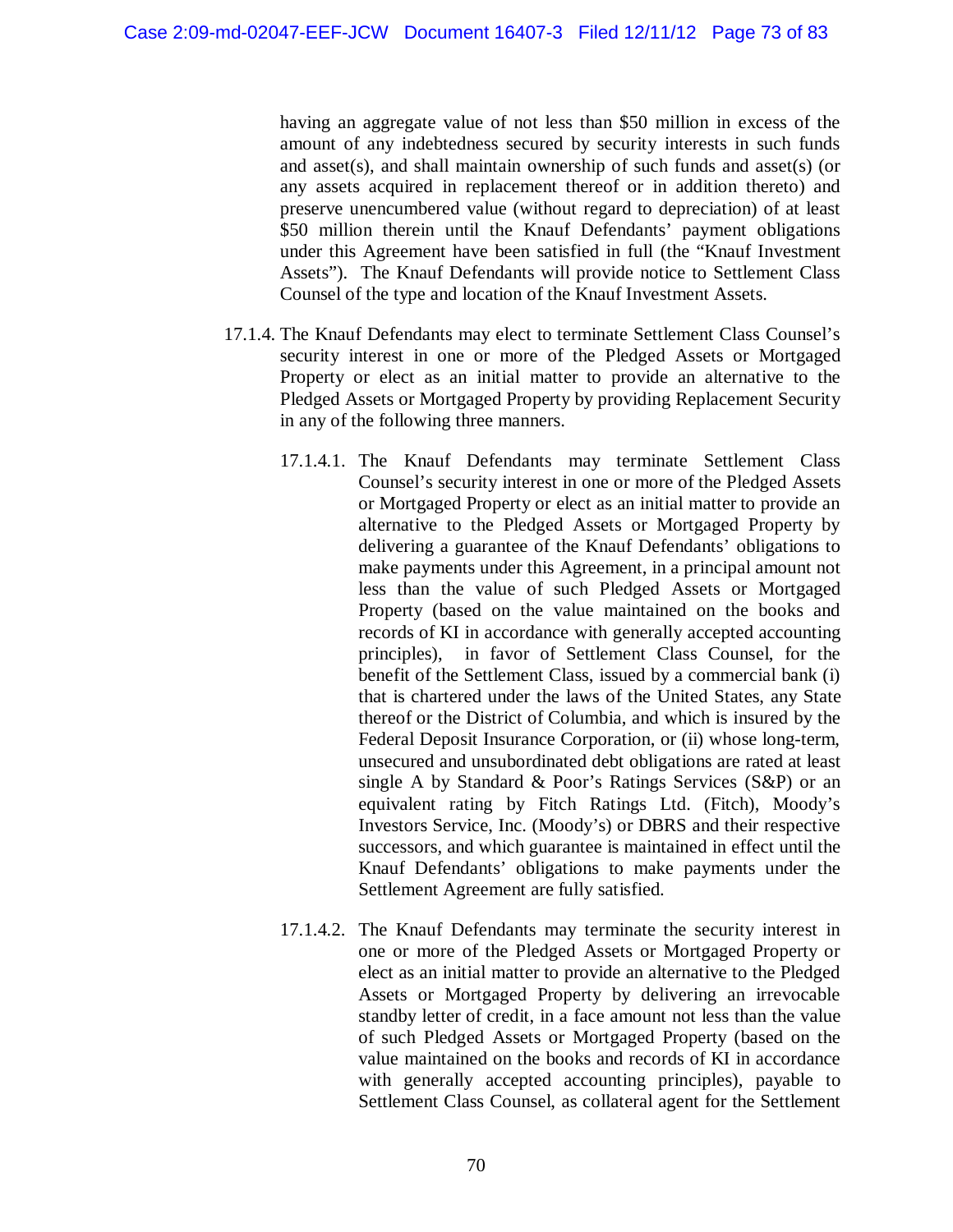Class, issued by a commercial bank (i) that is chartered under the laws of the United States, any State thereof or the District of Columbia, and which is insured by the Federal Deposit Insurance Corporation, or (ii) whose long-term, unsecured and unsubordinated debt obligations are rated at least single A by Standard & Poor's Ratings Services (S&P) or an equivalent rating by Fitch Ratings Ltd. (Fitch), Moody's Investors Service, Inc. (Moody's) or DBRS and their respective successors, and which letter of credit is maintained in effect until the Knauf Defendants' payment obligations under this Agreement have been satisfied in full.

- 17.1.4.3. The Knauf Defendants may terminate the security interest in one or more of the Pledged Assets or Mortgaged Property or elect as an initial matter to provide an alternative to the Pledged Assets or Mortgaged Property by pledging to Settlement Class Counsel, as collateral agent for the Settlement Class, such other collateral assets of one or more of the Knauf Defendants located in the United States, having a fair market value, as agreed to by the Parties or, in the absence of agreement by the Parties, as determined by the Court, not less than the value of such Pledged Assets or Mortgaged Property (based on the value maintained on the books and records of KI in accordance with generally accepted accounting principles).
- 17.1.5. Following the Knauf Defendants' replenishment of the Remediation Fund in accordance with Section 4.2.2, the Knauf Defendants may (a) terminate the liens and security interests granted to Settlement Class Counsel, as collateral agent for the Settlement Class, in one or more of the Pledged Assets, the Mortgaged Property and/or Replacement Security (in the case of substitute collateral as described in Section 17.1.3.3), (b) reduce the amount of Replacement Security (in the case of a guarantee as described in Section 17.1.3.1 or a letter of credit as described in Section 17.1.3.2) and/or (c) reduce the amount or unencumbered value of the Knauf Investment Assets, together in an aggregate amount (in the case of the Pledged Assets, the Mortgaged Property and the Replacement Security (constituting substitute collateral as described in Section 17.1.3.3), based on the value maintained on the books and records of KI in accordance with generally accepted accounting principles) reasonably equivalent to the amount by which the Remediation Fund has been replenished at such time, and Settlement Class Counsel, as collateral agent for the Settlement Class, shall execute, deliver, record and file such documents, instruments and agreements as are necessary, convenient or reasonably requested by the Knauf Defendants to evidence the termination of such liens and security interests.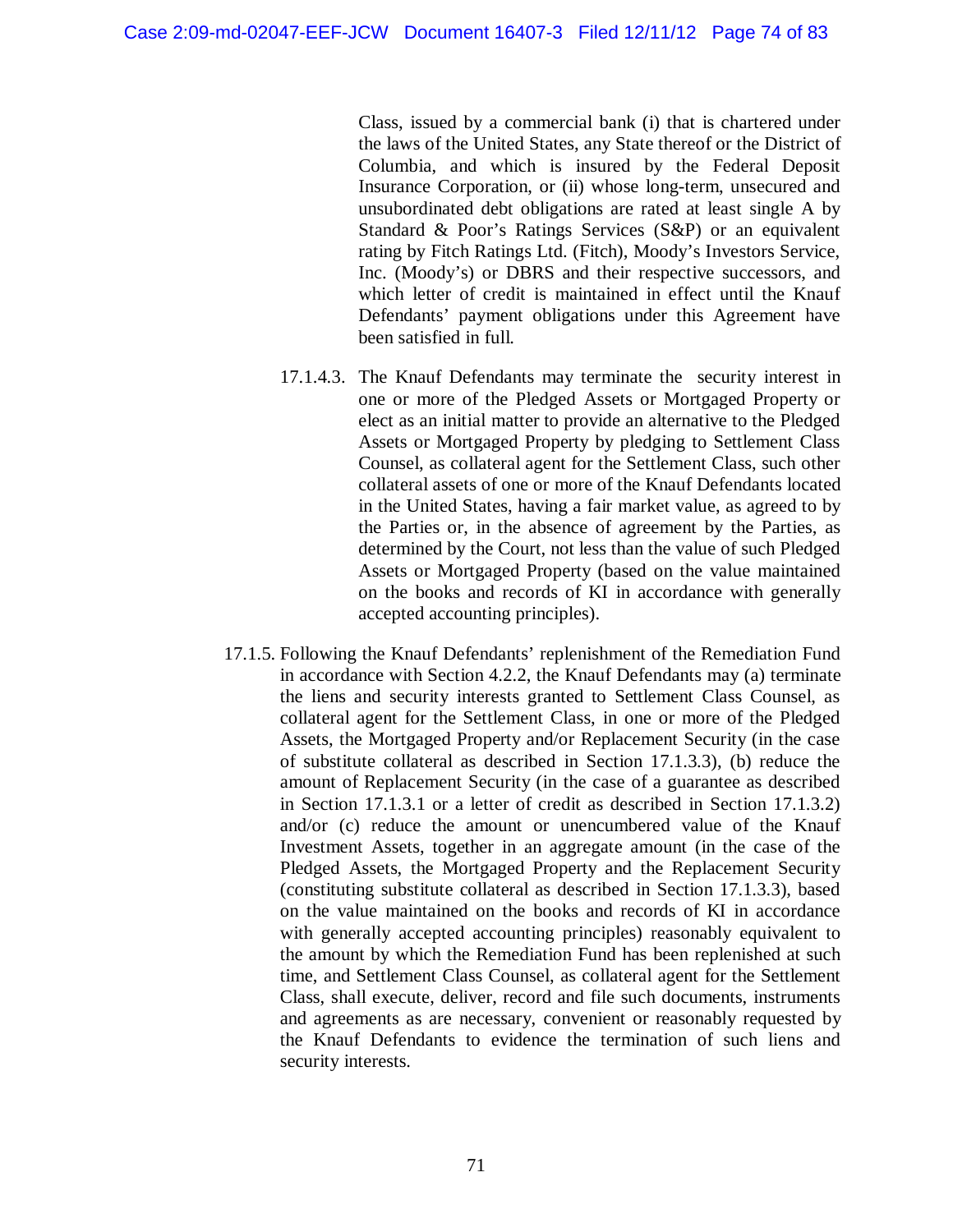- 17.1.6. Settlement Class Counsel, as collateral agent for the Settlement Class, may only exercise remedies against the Pledged Assets, the Mortgaged Property, the Knauf Investment Assets and the Replacement Security in the event of default by the Knauf Defendants of their obligations to make payments under this Agreement or event of default under the Security Agreement or Mortgages, in each case subject to all applicable grace periods, and in each case subject to the entry of an order of the Court authorizing such exercise. Before exercising any remedies, Settlement Class Counsel, as collateral agent for the Settlement Class, shall serve a notice of default on the Knauf Defendants and the Knauf Defendants shall have thirty (30) days to remedy such default including, if applicable, by providing Replacement Security as set forth in Section 17.1.3. If the Knauf Defendants do not remedy the default within such thirty day period, Settlement Class Counsel, as collateral agent for the Settlement Class, may seek an order from the Court permitting them to exercise remedies against the Pledged Assets, Mortgaged Property, the Knauf Investment Assets and/or the Replacement Security (including to execute or foreclose thereon) as provided in the Security Agreement and Mortgages. Settlement Class Counsel, as collateral agent for the Settlement Class, may only exercise remedies against the Pledged Assets, the Mortgaged Property, the Knauf Investment Assets or the Replacement Security in the manner authorized by Court order and subject to compliance with such Court order. In no event shall any member of the Settlement Class be permitted to exercise remedies against the Pledged Assets, the Mortgaged Property, the Knauf Investment Assets or the Replacement Security.
- 17.1.7. The Knauf Defendants will timely provide Settlement Class Counsel with all reasonable due diligence materials so that Settlement Class Counsel can assess the adequacy of the security. In the event of any dispute regarding the adequacy of the due diligence provided, the Parties will meet and confer in a good faith attempt to resolve the dispute. If the Parties are unable to resolve the dispute, the Parties will submit the dispute to the Court for resolution.
- 17.1.8. The liens and security interests granted to Settlement Class Counsel, as collateral agent for the Settlement Class, in the Pledged Assets and the Mortgaged Property and their interests in any Replacement Security shall be terminated in all respects after the Knauf Defendants' payment obligations under this Agreement have been satisfied in full. Upon such termination, Settlement Class Counsel, as collateral agent for the Settlement Class, shall execute, deliver, record and file such documents, instruments and agreements as are necessary, convenient or reasonably requested by the Knauf Defendants to evidence the termination of all such liens and security interests.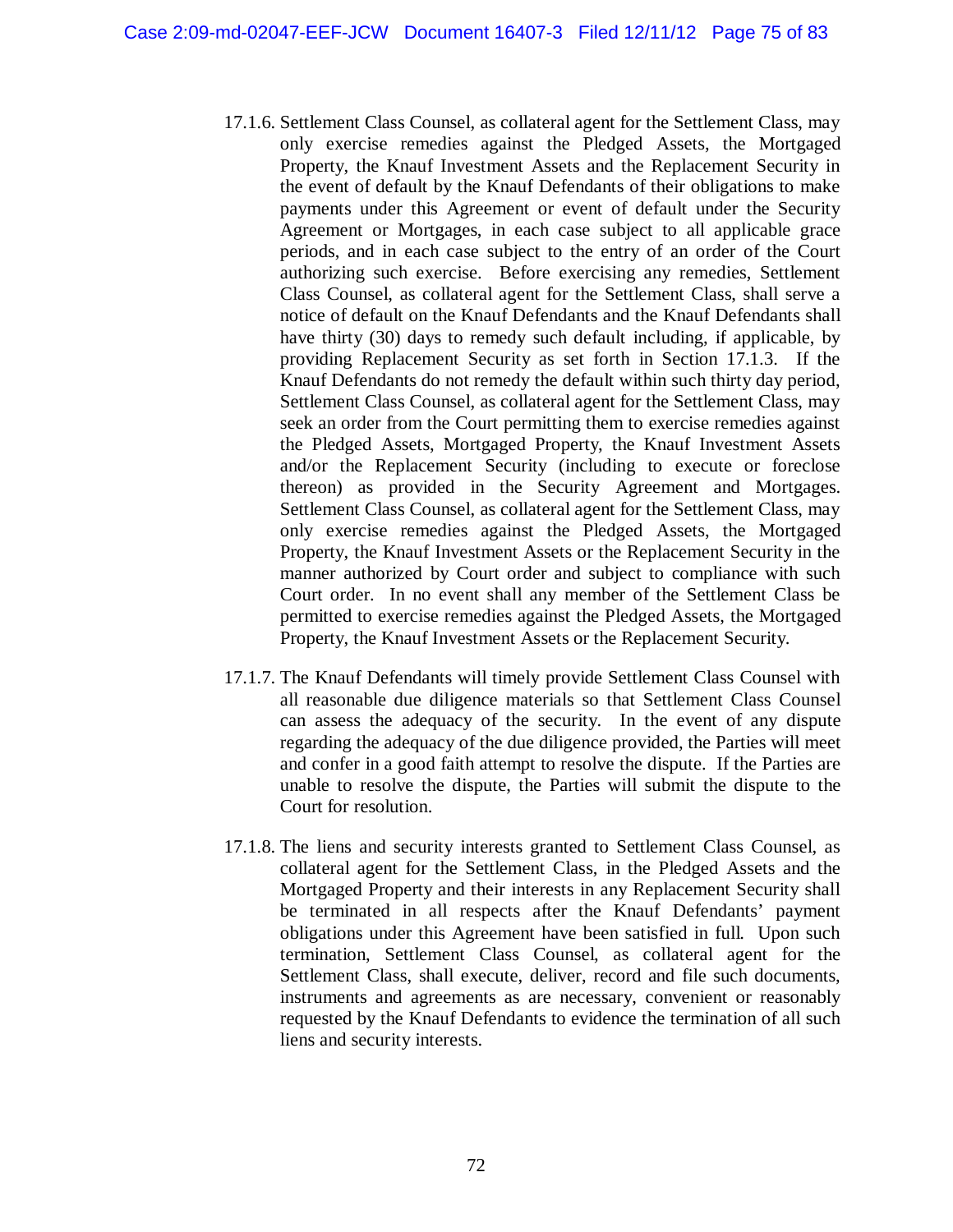17.1.9. The Pledged Assets, the Mortgaged Property and the assets described in Section 17.1.4 shall not be available to satisfy the claims of any non-Class Member or Class Member who opts out under Section 8.

#### **18. Miscellaneous**

- 18.1. The Knauf Defendants do not admit or concede that they have any liability for, or owe any damages whatsoever relating to, KPT Chinese Drywall.
- 18.2. The Knauf Defendants represent that KI is a corporate entity which is doing business in the United States with its U.S. corporate offices in Shelbyville, Indiana. The Knauf Defendants further represent that KI owns substantially all of the Knauf Defendants' assets in the United States.
- 18.3. On the Execution Date, the PSC and the Knauf Defendants shall issue a joint press release.
- 18.4. All persons should be on notice of their continuing duty to monitor the Court's docket for the most current filings and information. The Court, in its discretion, may alter, postpone or amend any of the deadlines scheduled by the Court in connection with the certification of the class and the approval of this Agreement without additional formal notice. Orders of any such changes are expected to be presented on the Court's website: http://www.laed.uscourts.gov/Drywall/Drywall.htm.
- 18.5. Any Class Member (or his or her attorney) who submits false or intentionally misleading information, through any form of deception, dishonesty or fraud shall be subject to appropriate sanctions (including monetary sanctions and costs).
- 18.6. In order to achieve transparency, the Knauf Defendants shall provide Settlement Class Counsel with copies of all fee contracts with the Settlement Administrator, any banking institutions, invoices of the Settlement Administrator, and other related persons and/or entities performing settlement administration functions.
- 18.7. The retention of all banking institutions are subject to approval by Settlement Class Counsel and the Court.
- 18.8. Unless otherwise specified, any written notices and other communications under this Settlement shall be in writing and shall be sent to:

For the Knauf Defendants:

Kerry J. Miller Frilot LLC 1100 Poydras Street, Suite 3700 New Orleans, Louisiana 70163 kmiller@frilot.com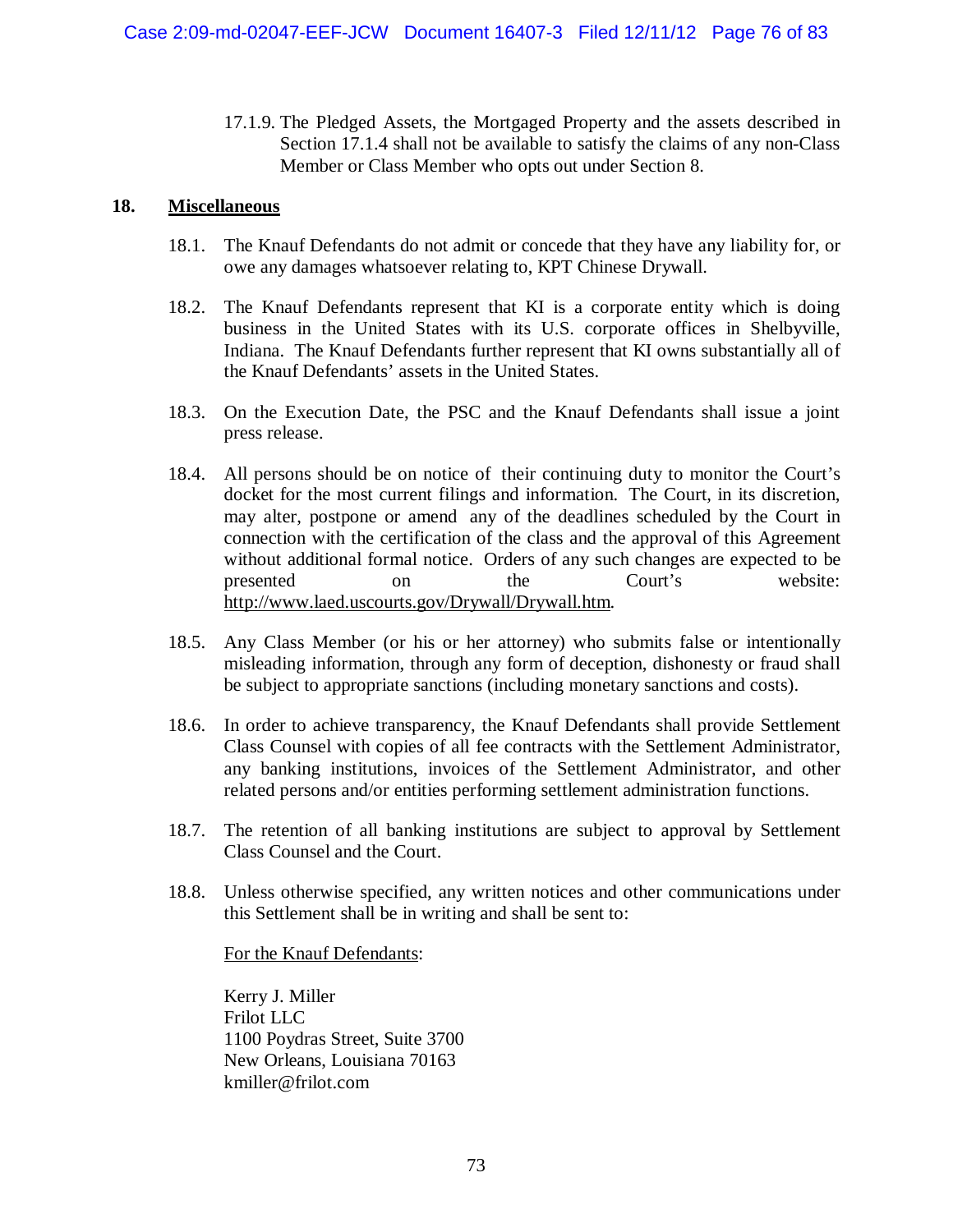Steven Glickstein Gregory J. Wallance Kaye Scholer LLP 425 Park Avenue New York, New York 10022 sglickstein@kayescholer.com gwallance@kayescholer.com

Candace Bankovich General Counsel Knauf Insulation One Knauf Drive Shelbyville, Indiana 46176 candace.bankovich@us.knaufinsulation.com

For Settlement Class Counsel:

Arnold Levin Fred S. Longer Levin, Fishbein, Sedran & Berman 510 Walnut Street, Suite 500 Philadelphia, Pennsylvania 19106 alevin@lfsblaw.com flonger@lfsblaw.com

Russ Herman Leonard A. Davis Herman, Herman, Katz & Cotlar, LLP 820 O'Keefe Avenue Suite 100 New Orleans, Louisiana 70113 rherman@hhkc.com ldavis@hhkc.com

Routine communications may be by email. Communications asserting a breach of the Settlement shall be by hand delivery or overnight courier (*e.g.*, Express Mail, Overnight UPS or Federal Express).

- 18.9. This Agreement is the product of arm's length negotiations between the PSC and the Knauf Defendants. Neither the PSC nor the Knauf Defendants shall be deemed the drafter of this Agreement or any provision thereof. No presumption shall be deemed to exist in favor of or against either the PSC or the Knauf Defendants as a result of the preparation or negotiation of this Agreement.
- 18.10. This Agreement shall be governed by, and construed and enforced in accordance with, the substantive laws of the State of Louisiana without regard to conflict of laws principles.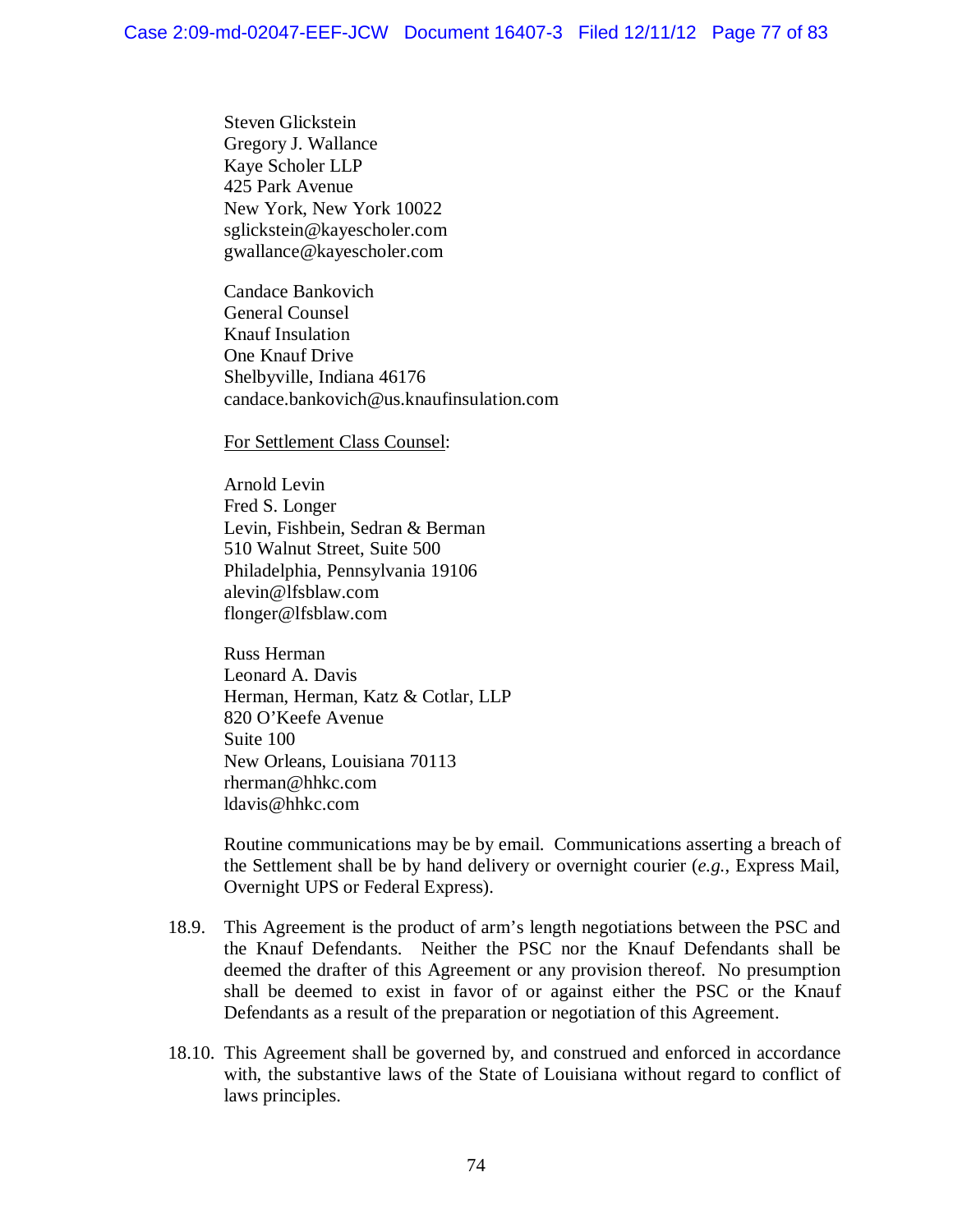- 18.11. This Agreement, including its exhibits, constitutes the entire agreement between the Parties. The Parties have not received or relied on any agreements or promises other than as contained in writing in this Agreement, including its exhibits. Prior drafts shall not be used to construe this Agreement.
- 18.12. This Agreement may not be modified or amended unless such modification or amendment is in writing executed by all parties.
- 18.13. This Agreement may be executed in multiple counterparts, all of which taken together shall constitute one and the same Agreement.

#### **19. Federal Rule of Evidence 408**

- 19.1. The Parties specifically acknowledge, agree and admit that this Settlement and its exhibits, along with all related drafts, motions, pleadings, conversations, negotiations, correspondence, orders or other documents shall be considered a compromise within the meaning of Federal Rules of Evidence Rule 408, and any equivalent rule of evidence of any state, and shall not (i) constitute, be construed, be offered, or received into evidence as an admission of the validity of any claim or defense, or the truth of any fact alleged or other allegation in the Litigation, the Related Actions, or in any other pending or subsequently filed action, or of any wrongdoing, fault, violation of law, or liability of any kind on the part of any Party, or (ii) be used to establish a waiver of any defense or right, or to establish or contest jurisdiction or venue.
- 19.2. The Parties also agree that this Settlement and its exhibits, along with all related drafts, motions, pleadings, conversations, negotiations, correspondence, orders or other documents entered in furtherance of this Settlement, and any acts in the performance of this Settlement are not intended to be, nor shall they in fact be, admissible, discoverable, or relevant in any case or other proceeding against the Knauf Defendants (i) to establish grounds for certification of any class involving any Class Member, or (ii) as evidence of any obligation that any Party hereto has or may have to anyone.
- 19.3. The provisions of this Settlement, and any orders, pleadings or other documents entered in furtherance of this Settlement, may be offered or received in evidence solely (i) to enforce the terms and provisions hereof or thereof, (ii) as may be specifically authorized by a court of competent jurisdiction after an adversary hearing upon application of a Party hereto, (iii) in order to establish payment, or an affirmative defense of exhaustion of insurance coverage or *res judicata* in a Related Action or a subsequent case, (iv) in connection with any motion to enjoin or stay any of the Related Actions, or (v) to obtain Court approval of the Settlement.

[Remainder of this page intentionally left blank.]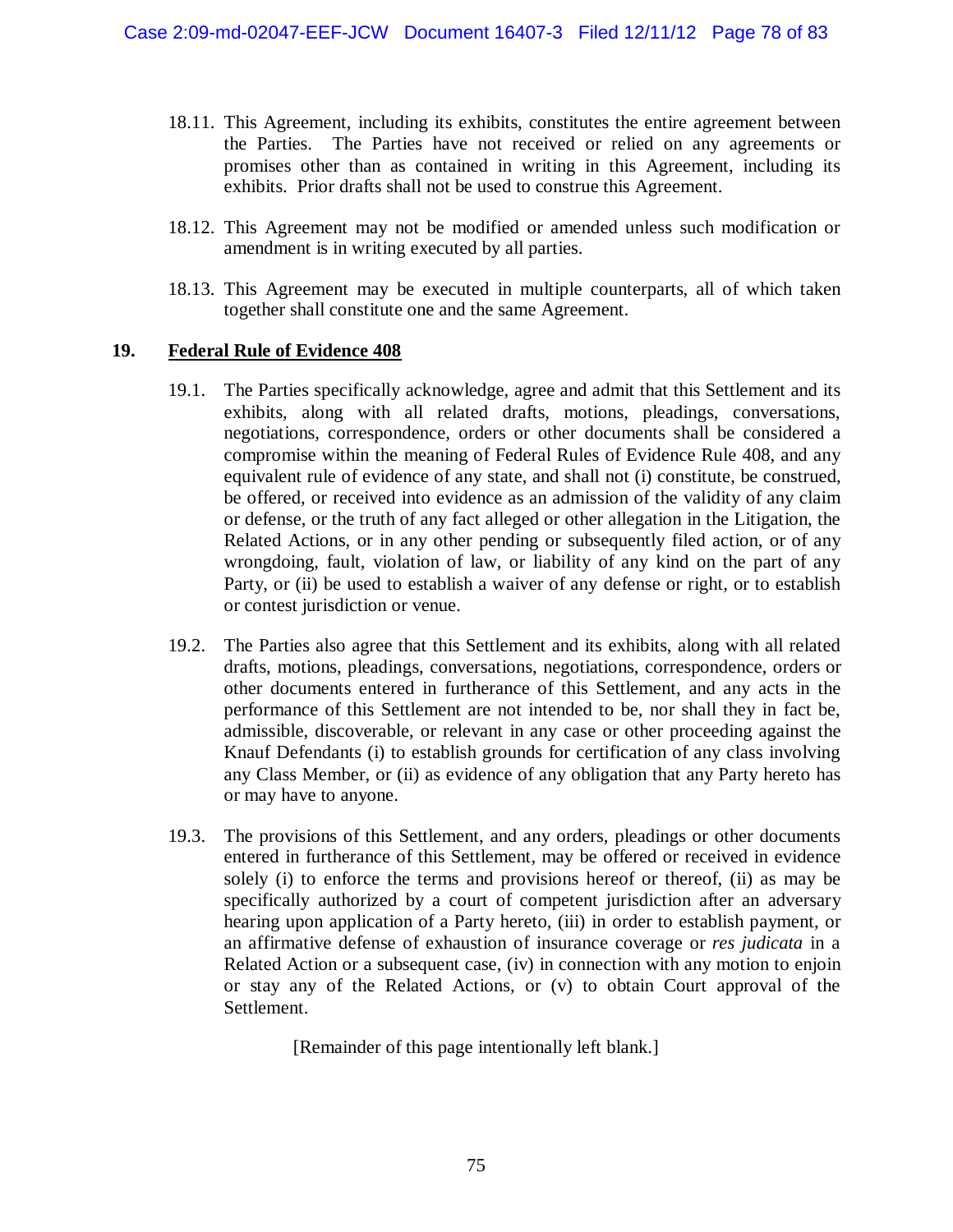**IN WITNESS HEREOF**, the Parties have executed this Settlement Agreement by their duly authorized representatives on the dates stated below.

For the Plaintiffs' Steering Committee:

| <b>Witnesses:</b>                                                                                                                                                                                                             | <b>Russ M. Herman</b><br><b>Plaintiffs' Liaison Counsel with the full</b><br>authority and consent of the PSC                                                                                                                                                                                                                                                                                                 |
|-------------------------------------------------------------------------------------------------------------------------------------------------------------------------------------------------------------------------------|---------------------------------------------------------------------------------------------------------------------------------------------------------------------------------------------------------------------------------------------------------------------------------------------------------------------------------------------------------------------------------------------------------------|
| the control of the control of the control of the control of the control of the control of the control of the control of the control of the control of the control of the control of the control of the control of the control | By: $\overline{\phantom{a}}$                                                                                                                                                                                                                                                                                                                                                                                  |
|                                                                                                                                                                                                                               |                                                                                                                                                                                                                                                                                                                                                                                                               |
| <u> 2008 - Andrea Britain, amerikan basar personal di sebagai personal di sebagai personal di sebagai personal d</u>                                                                                                          |                                                                                                                                                                                                                                                                                                                                                                                                               |
|                                                                                                                                                                                                                               | Date: $\frac{1}{\sqrt{1-\frac{1}{2}}\sqrt{1-\frac{1}{2}}\sqrt{1-\frac{1}{2}}\sqrt{1-\frac{1}{2}}\sqrt{1-\frac{1}{2}}\sqrt{1-\frac{1}{2}}\sqrt{1-\frac{1}{2}}\sqrt{1-\frac{1}{2}}\sqrt{1-\frac{1}{2}}\sqrt{1-\frac{1}{2}}\sqrt{1-\frac{1}{2}}\sqrt{1-\frac{1}{2}}\sqrt{1-\frac{1}{2}}\sqrt{1-\frac{1}{2}}\sqrt{1-\frac{1}{2}}\sqrt{1-\frac{1}{2}}\sqrt{1-\frac{1}{2}}\sqrt{1-\frac{1}{2}}\sqrt{1-\frac{1}{2}}$ |
| <b>Witnesses:</b>                                                                                                                                                                                                             | <b>Arnold Levin</b><br><b>Plaintiffs' Lead Counsel with the full</b><br>authority and consent of the PSC                                                                                                                                                                                                                                                                                                      |
|                                                                                                                                                                                                                               |                                                                                                                                                                                                                                                                                                                                                                                                               |
|                                                                                                                                                                                                                               |                                                                                                                                                                                                                                                                                                                                                                                                               |
| Print Name:                                                                                                                                                                                                                   | Date: $\frac{1}{\sqrt{1-\frac{1}{2}}\sqrt{1-\frac{1}{2}}\sqrt{1-\frac{1}{2}}\sqrt{1-\frac{1}{2}}\sqrt{1-\frac{1}{2}}\sqrt{1-\frac{1}{2}}\sqrt{1-\frac{1}{2}}\sqrt{1-\frac{1}{2}}\sqrt{1-\frac{1}{2}}\sqrt{1-\frac{1}{2}}\sqrt{1-\frac{1}{2}}\sqrt{1-\frac{1}{2}}\sqrt{1-\frac{1}{2}}\sqrt{1-\frac{1}{2}}\sqrt{1-\frac{1}{2}}\sqrt{1-\frac{1}{2}}\sqrt{1-\frac{1}{2}}\sqrt{1-\frac{1}{2}}\sqrt{1-\frac{1}{2}}$ |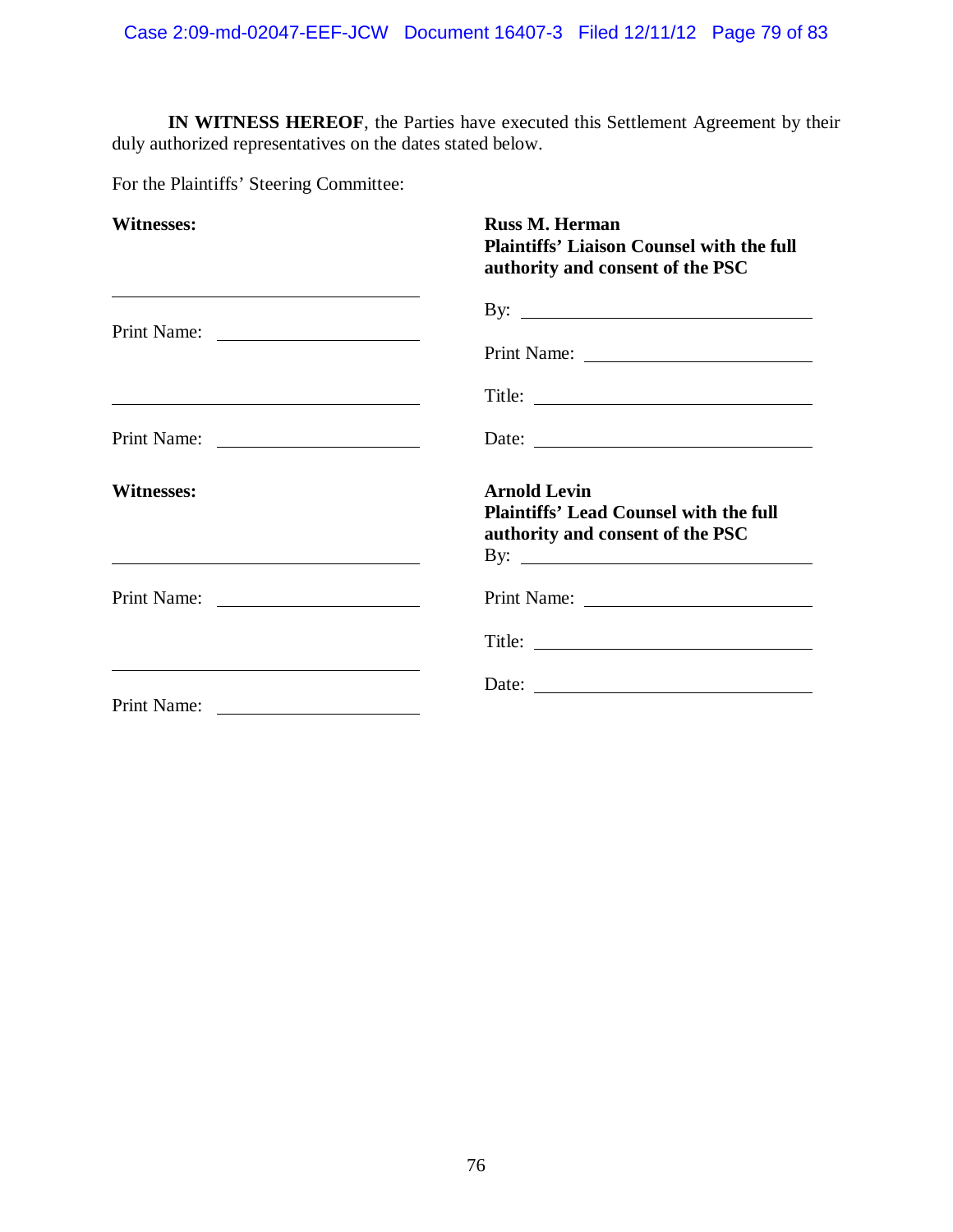#### Case 2:09-md-02047-EEF-JCW Document 16407-3 Filed 12/11/12 Page 80 of 83

For the Knauf Defendants:

| <b>Witnesses:</b>                                           | Knauf Plasterboard (Tianjin) Co., Ltd. |
|-------------------------------------------------------------|----------------------------------------|
| <u> 1989 - Andrea Stadt Britain, amerikansk politiker (</u> | By: $\qquad \qquad$                    |
|                                                             | Print Name:                            |
|                                                             | Title:                                 |
|                                                             |                                        |
| <b>Witnesses:</b>                                           | Knauf Plasterboard (Wuhu) Co., Ltd.    |
| <u> 1989 - Johann John Stone, Amerikaansk politiker (</u>   | By: $\qquad \qquad$                    |
|                                                             |                                        |
|                                                             |                                        |
|                                                             |                                        |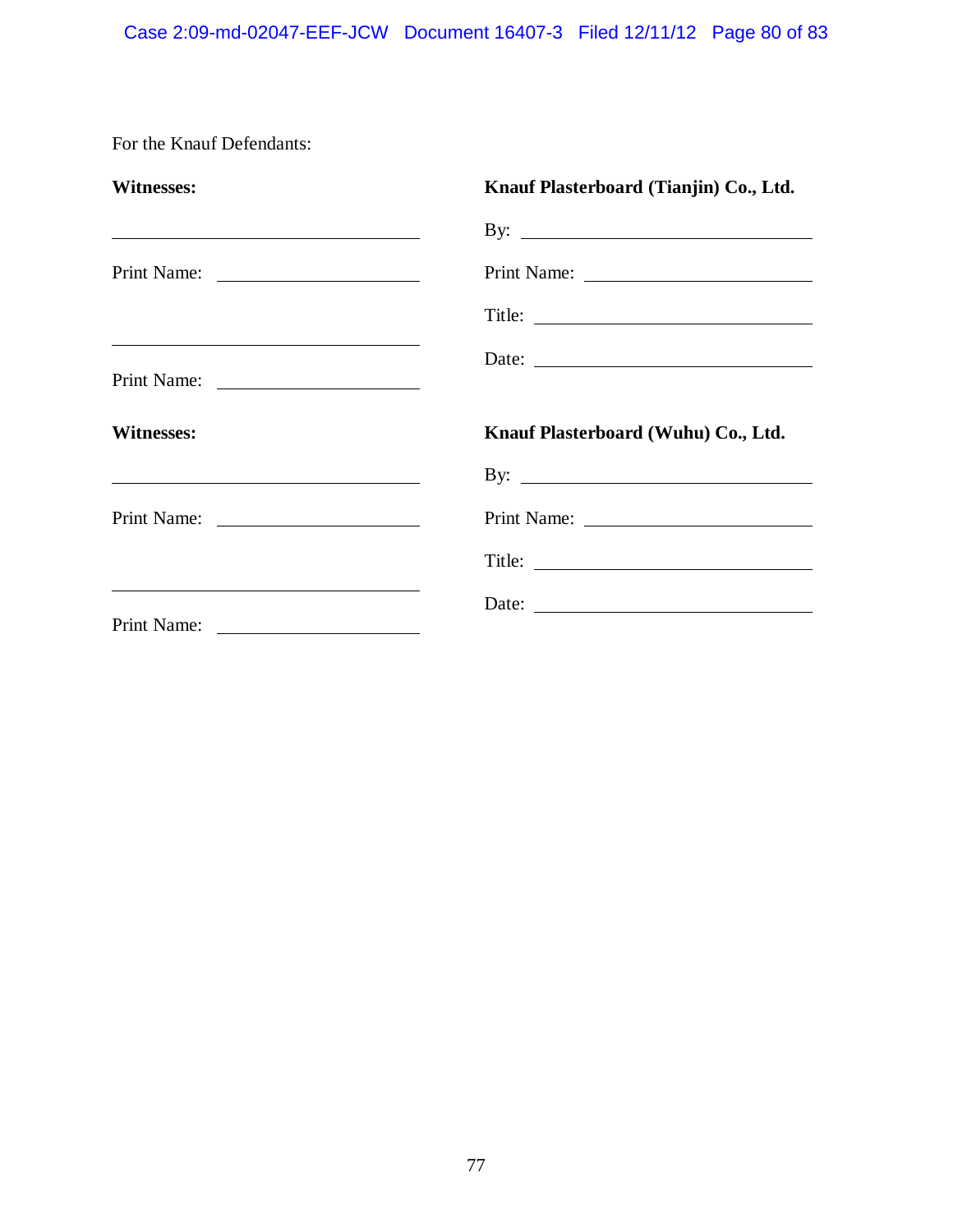# Case 2:09-md-02047-EEF-JCW Document 16407-3 Filed 12/11/12 Page 81 of 83

| <b>Witnesses:</b>                                                          | <b>Guangdong Knauf New Building Material</b><br>Products Co., Ltd. |
|----------------------------------------------------------------------------|--------------------------------------------------------------------|
| <u> 1989 - Johann Barbara, martin amerikan basar da</u>                    |                                                                    |
| Print Name:                                                                |                                                                    |
|                                                                            |                                                                    |
| Print Name:                                                                | Date:                                                              |
| <b>Witnesses:</b>                                                          | <b>Knauf Gips KG</b>                                               |
|                                                                            |                                                                    |
| Print Name:                                                                |                                                                    |
|                                                                            |                                                                    |
| <u> 2000 - Andrea Andrew Maria (h. 1888).</u>                              |                                                                    |
| <b>Witnesses:</b>                                                          | Gebr. Knauf Verwaltungsgesellschaft KG                             |
|                                                                            |                                                                    |
|                                                                            |                                                                    |
|                                                                            |                                                                    |
| <u> 1989 - Andrea Stadt Britain, amerikansk politiker (</u><br>Print Name: | Date:                                                              |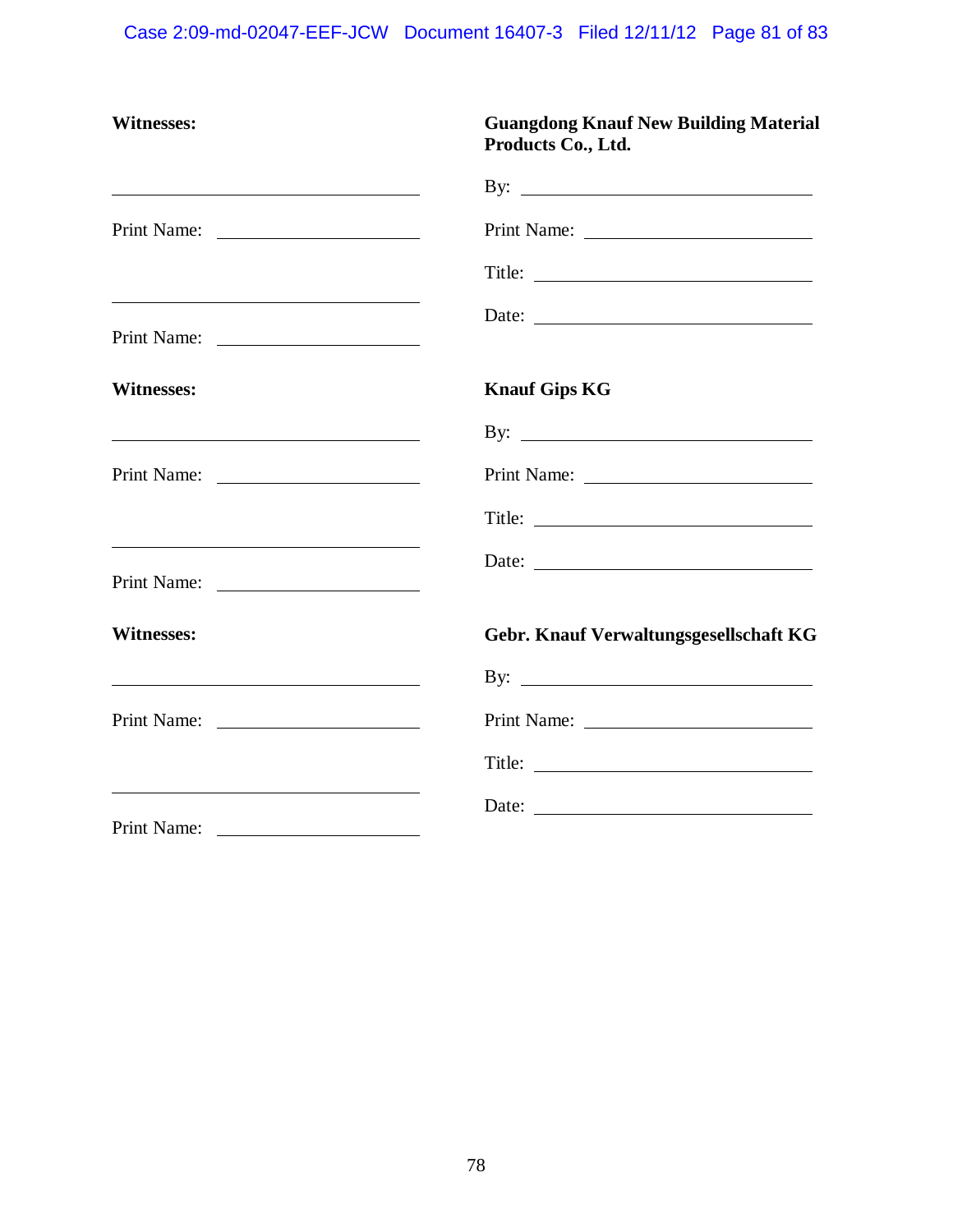# Case 2:09-md-02047-EEF-JCW Document 16407-3 Filed 12/11/12 Page 82 of 83

| Witnesses:                                                                                                                           | <b>Knauf International GmbH</b>                                                                                                                                                                                                                                                                                                                                                                               |
|--------------------------------------------------------------------------------------------------------------------------------------|---------------------------------------------------------------------------------------------------------------------------------------------------------------------------------------------------------------------------------------------------------------------------------------------------------------------------------------------------------------------------------------------------------------|
| <u> 2000 - Andrea Andrew Maria (h. 1878).</u>                                                                                        |                                                                                                                                                                                                                                                                                                                                                                                                               |
| Print Name:                                                                                                                          |                                                                                                                                                                                                                                                                                                                                                                                                               |
|                                                                                                                                      |                                                                                                                                                                                                                                                                                                                                                                                                               |
| Print Name:                                                                                                                          | Date:                                                                                                                                                                                                                                                                                                                                                                                                         |
| <b>Witnesses:</b>                                                                                                                    | <b>Knauf Insulation GmbH</b>                                                                                                                                                                                                                                                                                                                                                                                  |
|                                                                                                                                      |                                                                                                                                                                                                                                                                                                                                                                                                               |
|                                                                                                                                      |                                                                                                                                                                                                                                                                                                                                                                                                               |
|                                                                                                                                      |                                                                                                                                                                                                                                                                                                                                                                                                               |
| <u> 1989 - Johann Harry Harry Harry Harry Harry Harry Harry Harry Harry Harry Harry Harry Harry Harry Harry Harry</u><br>Print Name: | Date: $\frac{1}{\sqrt{1-\frac{1}{2}} \cdot \frac{1}{2}}$                                                                                                                                                                                                                                                                                                                                                      |
| <b>Witnesses:</b><br><u> 1989 - Johann Barbara, martxa alemaniar a</u>                                                               | <b>Knauf UK GmbH</b>                                                                                                                                                                                                                                                                                                                                                                                          |
|                                                                                                                                      |                                                                                                                                                                                                                                                                                                                                                                                                               |
|                                                                                                                                      |                                                                                                                                                                                                                                                                                                                                                                                                               |
|                                                                                                                                      |                                                                                                                                                                                                                                                                                                                                                                                                               |
| Print Name:                                                                                                                          | Date: $\frac{1}{\sqrt{1-\frac{1}{2}}\sqrt{1-\frac{1}{2}}\sqrt{1-\frac{1}{2}}\sqrt{1-\frac{1}{2}}\sqrt{1-\frac{1}{2}}\sqrt{1-\frac{1}{2}}\sqrt{1-\frac{1}{2}}\sqrt{1-\frac{1}{2}}\sqrt{1-\frac{1}{2}}\sqrt{1-\frac{1}{2}}\sqrt{1-\frac{1}{2}}\sqrt{1-\frac{1}{2}}\sqrt{1-\frac{1}{2}}\sqrt{1-\frac{1}{2}}\sqrt{1-\frac{1}{2}}\sqrt{1-\frac{1}{2}}\sqrt{1-\frac{1}{2}}\sqrt{1-\frac{1}{2}}\sqrt{1-\frac{1}{2}}$ |